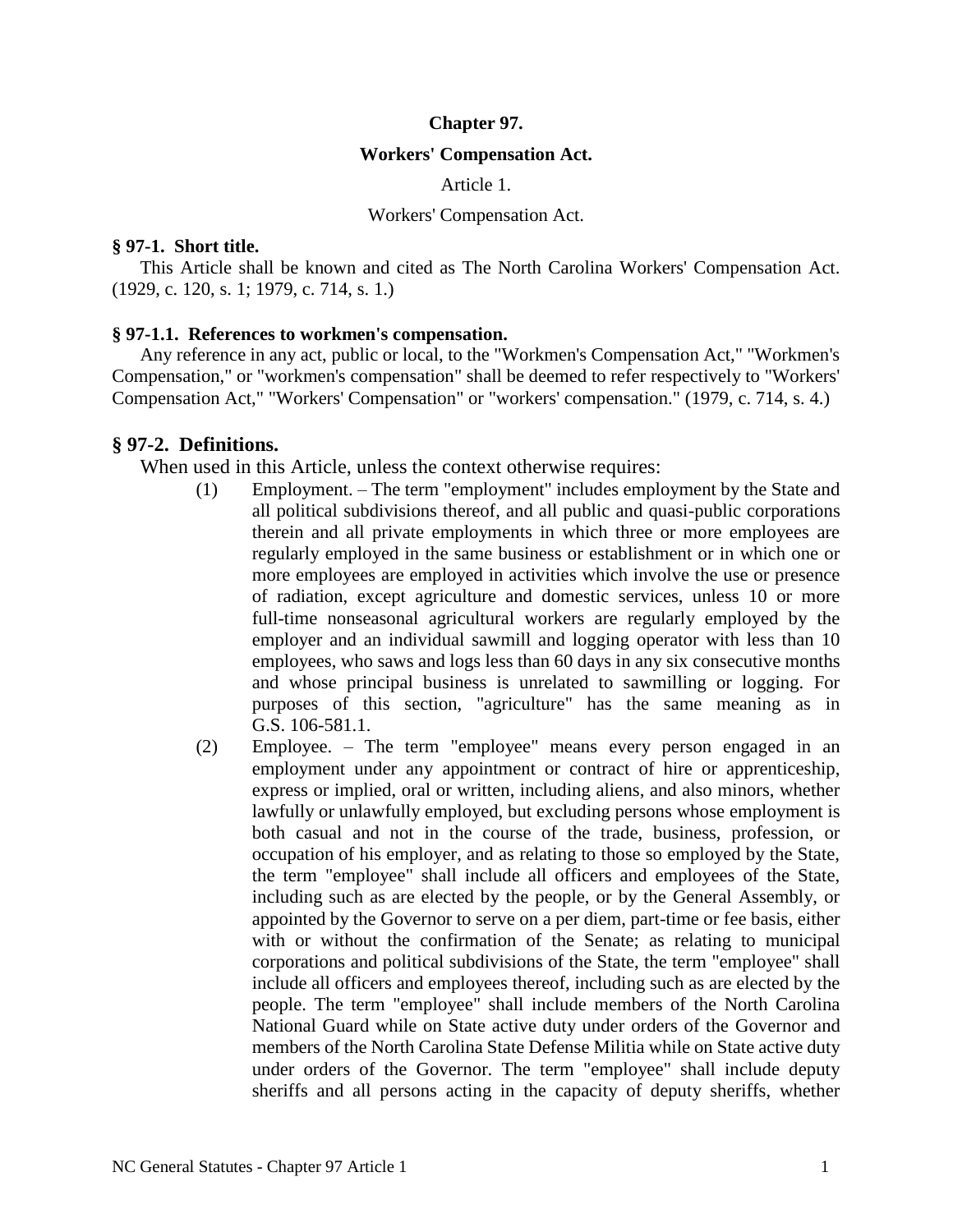appointed by the sheriff or by the governing body of the county and whether serving on a fee basis or on a salary basis, or whether deputy sheriffs serving upon a full-time basis or a part-time basis, and including deputy sheriffs appointed to serve in an emergency, but as to those so appointed, only during the continuation of the emergency. The sheriff shall furnish to the board of county commissioners a complete list of all deputy sheriffs named or appointed by him immediately after their appointment and notify the board of commissioners of any changes made therein promptly after such changes are made. Any reference to an employee who has been injured shall, when the employee is dead, include also the employee's legal representative, dependents, and other persons to whom compensation may be payable: Provided, further, that any employee, as herein defined, of a municipality, county, or of the State of North Carolina, while engaged in the discharge of the employee's official duty outside the jurisdictional or territorial limits of the municipality, county, or the State of North Carolina and while acting pursuant to authorization or instruction from any superior officer, shall have the same rights under this Article as if such duty or activity were performed within the territorial boundary limits of their employer.

Except as otherwise provided herein, every executive officer elected or appointed and empowered in accordance with the charter and bylaws of a corporation shall be considered as an employee of such corporation under this Article.

Any such executive officer of a corporation may, notwithstanding any other provision of this Article, be exempt from the coverage of the corporation's insurance contract by such corporation's specifically excluding such executive officer in such contract of insurance, and the exclusion to remove such executive officer from the coverage shall continue for the period such contract of insurance is in effect, and during such period such executive officers thus exempted from the coverage of the insurance contract shall not be employees of such corporation under this Article.

All county agricultural extension service employees who do not receive official federal appointments as employees of the United States Department of Agriculture and who are field faculty members with professional rank as designated in the memorandum of understanding between the North Carolina Agricultural Extension Service, North Carolina State University, A & T State University, and the boards of county commissioners shall be deemed to be employees of the State of North Carolina. All other county agricultural extension service employees paid from State or county funds shall be deemed to be employees of the county board of commissioners in the county in which the employee is employed for purposes of workers' compensation.

The term "employee" shall also include members of the Civil Air Patrol currently certified pursuant to G.S. 143B-1031(a) when performing duties in the course and scope of a State-approved mission pursuant to Subpart C of Part 5 of Article 13 of Chapter 143B of the General Statutes.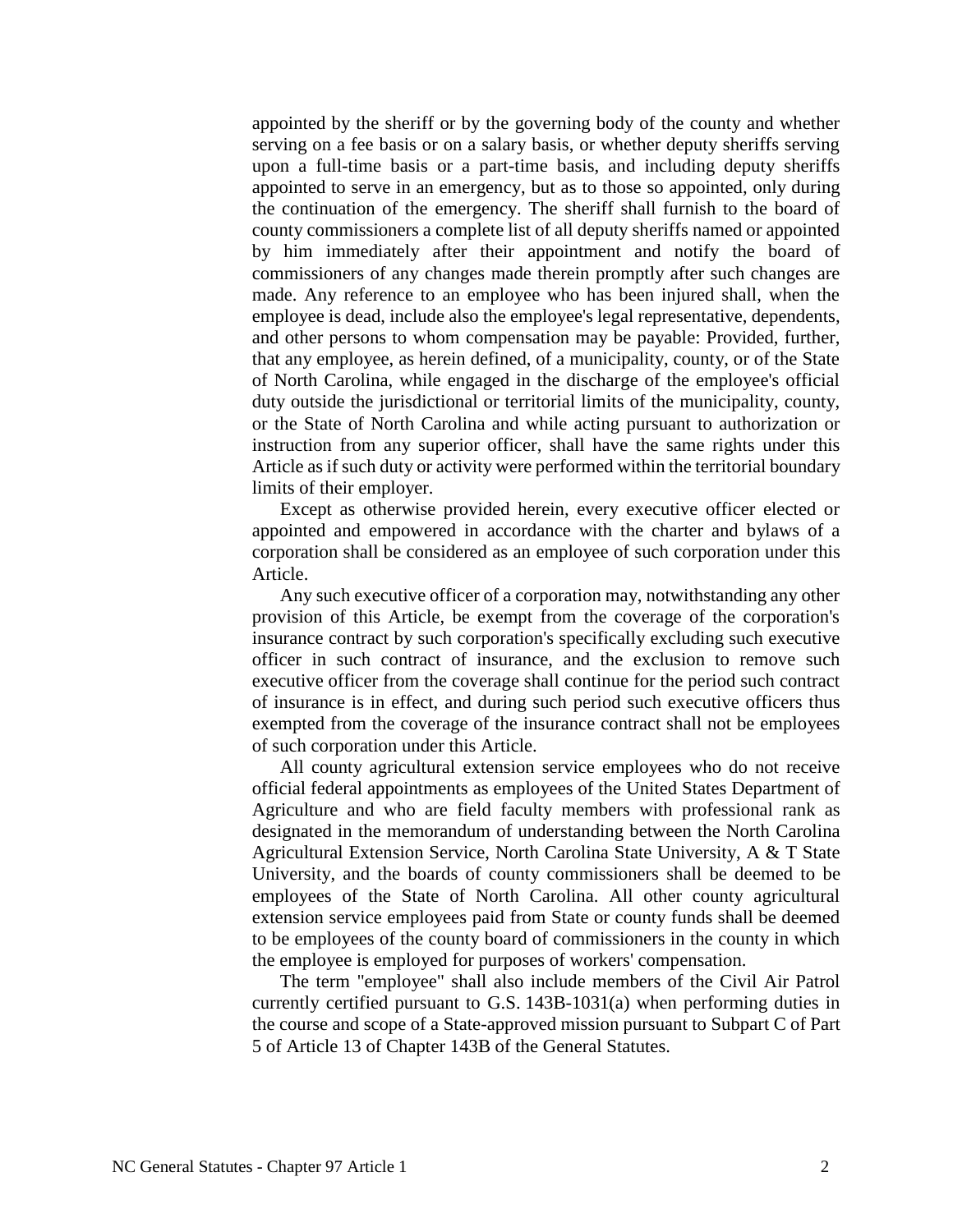"Employee" shall not include any person performing voluntary service as a ski patrolman who receives no compensation for such services other than meals or lodging or the use of ski tow or ski lift facilities or any combination thereof.

"Employee" shall not include any person elected or appointed and empowered as an executive officer, director, or committee member under the charter, articles, or bylaws of a nonprofit corporation subject to Chapter 47A, 47C, 47F, 55A, or 59B of the General Statutes, or any organization exempt from federal income tax under section  $501(c)(3)$  of the Internal Revenue Code, who performs only voluntary service for the nonprofit corporation, provided that the person receives no remuneration for the voluntary service other than reasonable reimbursement for expenses incurred in connection with the voluntary service. When a nonprofit corporation as described herein employs one or more persons who do receive remuneration other than reasonable reimbursement for expenses, then any volunteer officers, directors, or committee members excluded from the definition of "employee" by operation of this paragraph shall be counted as employees for the sole purpose of determining the number of persons regularly employed in the same business or establishment pursuant to G.S. 97-2(1). Other than for the limited purpose of determining the number of persons regularly employed in the same business or establishment, such volunteer nonprofit officers, directors, or committee members shall not be "employees" under the Act. Nothing herein shall prohibit a nonprofit corporation as described herein from voluntarily electing to provide for workers' compensation benefits in the manner provided in G.S. 97-93 for volunteer officers, directors, or committee members excluded from the definition of "employee" by operation of this paragraph. This paragraph shall not apply to any volunteer firefighter, volunteer member of an organized rescue squad, an authorized emergency worker when that individual is engaged in emergency fire suppression activities for the North Carolina Forest Service, a duly appointed and sworn member of an auxiliary police department organized pursuant to G.S. 160A-282, or a senior member of the State Civil Air Patrol functioning under Subpart C of Part 5 of Article 13 of Chapter 143B of the General Statutes, even if such person is elected or appointed and empowered as an executive officer, director, or committee member under the charter, articles, or bylaws of a nonprofit corporation as described herein.

Any sole proprietor or partner of a business or any member of a limited liability company may elect to be included as an employee under the workers' compensation coverage of such business if he or she is actively engaged in the operation of the business and if the insurer is notified of his election to be so included. Any such sole proprietor or partner or member of a limited liability company shall, upon such election, be entitled to employee benefits and be subject to employee responsibilities prescribed in this Article.

"Employee" shall include an authorized emergency worker of the North Carolina Forest Service of the Department of Agriculture and Consumer Services when that individual is engaged in emergency activities for the North Carolina Forest Service. As used in this section, "authorized emergency worker" means an individual who has completed required emergency response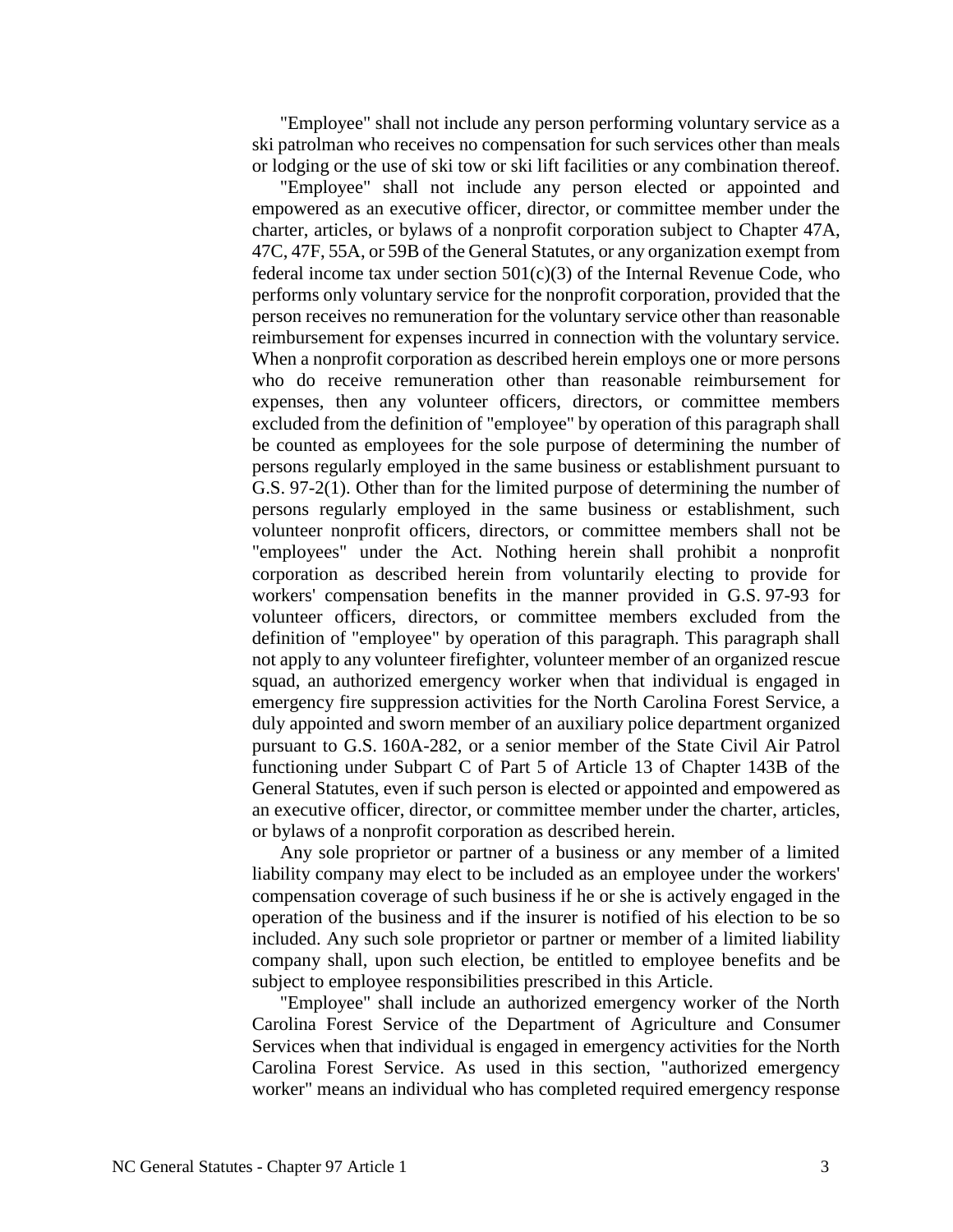training as required by the North Carolina Forest Service and who is available as needed by the North Carolina Forest Service for emergency activities, including immediate dispatch to wildfires, snow events, hurricanes, earthquakes, floods, or other emergencies, and standby for initial attack on fires during periods of high fire danger.

- (3) Employer. The term "employer" means the State and all political subdivisions thereof, all public and quasi-public corporations therein, every person carrying on any employment, and the legal representative of a deceased person or the receiver or trustee of any person. The board of commissioners of each county of the State, for the purposes of this law, shall be considered as "employer" of all deputy sheriffs serving within such county, or persons serving or performing the duties of a deputy sheriff, whether such persons are appointed by the sheriff or by the board of commissioners and whether serving on a fee basis or salary basis. Each county is authorized to insure its compensation liability for deputy sheriffs to the same extent it is authorized to insure other compensation liability for employees thereof. For purposes of this Chapter, when an authorized pickup firefighter of the North Carolina Forest Service of the Department of Agriculture and Consumer Services is engaged in emergency fire suppression activities for the North Carolina Forest Service, that individual's employer is the North Carolina Forest Service.
- (4) Person. The term "person" means individual, partnership, association or corporation.
- (5) Average Weekly Wages. "Average weekly wages" shall mean the earnings of the injured employee in the employment in which the employee was working at the time of the injury during the period of 52 weeks immediately preceding the date of the injury, including the subsistence allowance paid to veteran trainees by the United States government, provided the amount of said allowance shall be reported monthly by said trainee to the trainee's employer, divided by 52; but if the injured employee lost more than seven consecutive calendar days at one or more times during such period, although not in the same week, then the earnings for the remainder of such 52 weeks shall be divided by the number of weeks remaining after the time so lost has been deducted. Where the employment prior to the injury extended over a period of fewer than 52 weeks, the method of dividing the earnings during that period by the number of weeks and parts thereof during which the employee earned wages shall be followed; provided, results fair and just to both parties will be thereby obtained. Where, by reason of a shortness of time during which the employee has been in the employment of his employer or the casual nature or terms of his employment, it is impractical to compute the average weekly wages as above defined, regard shall be had to the average weekly amount which during the 52 weeks previous to the injury was being earned by a person of the same grade and character employed in the same class of employment in the same locality or community.

But where for exceptional reasons the foregoing would be unfair, either to the employer or employee, such other method of computing average weekly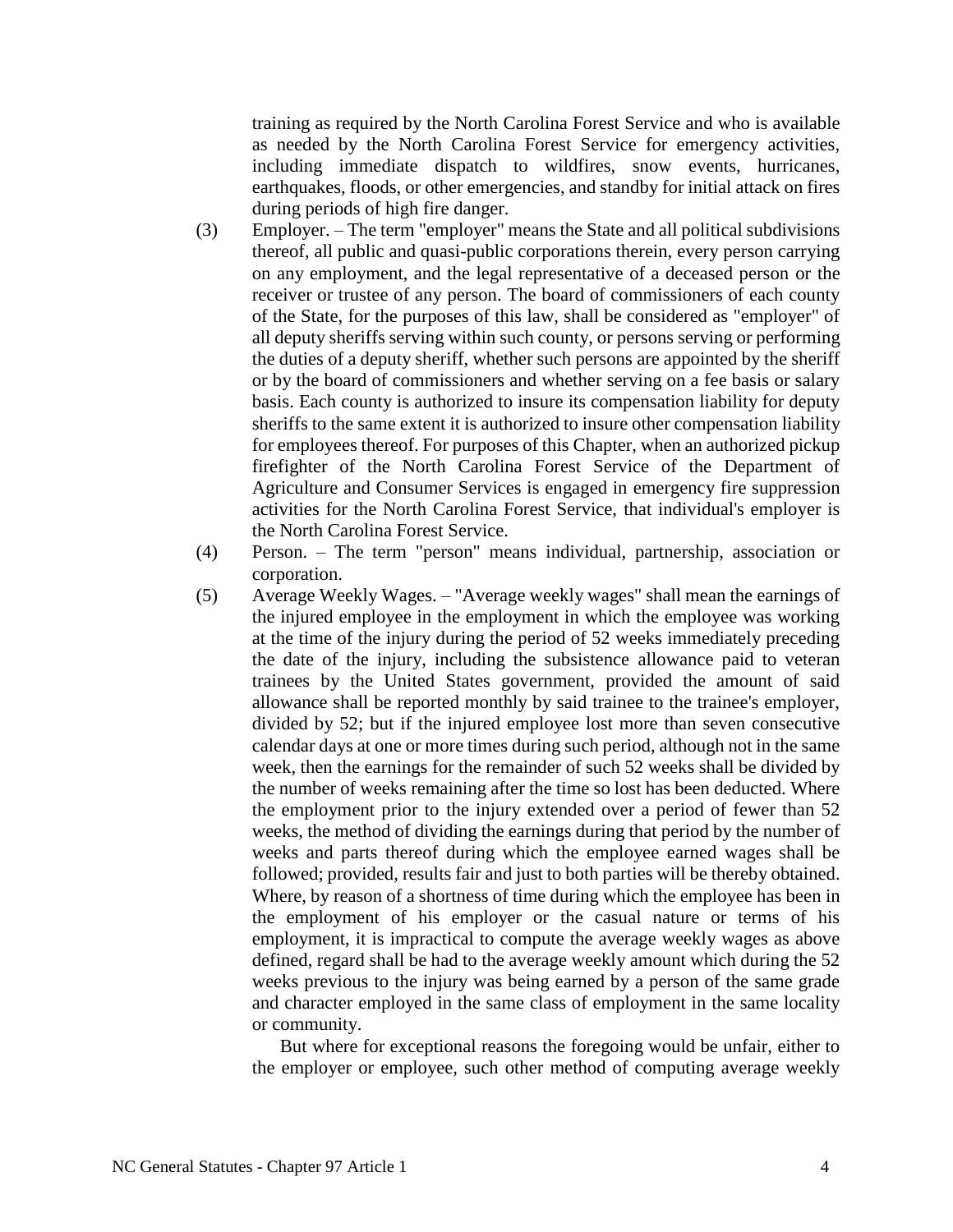wages may be resorted to as will most nearly approximate the amount which the injured employee would be earning were it not for the injury.

Wherever allowances of any character made to an employee in lieu of wages are specified part of the wage contract, they shall be deemed a part of his earnings.

Where a minor employee, under the age of 18 years, sustains a permanent disability or dies leaving dependents surviving, the compensation payable for permanent disability or death shall be calculated, first, upon the average weekly wage paid to adult employees employed by the same employer at the time of the accident in a similar or like class of work which the injured minor employee would probably have been promoted to if not injured, or, second, upon a wage sufficient to yield the maximum weekly compensation benefit. Compensation for temporary total disability or for the death of a minor without dependents shall be computed upon the average weekly wage at the time of the accident, unless the total disability extends more than 52 weeks, and then the compensation may be increased in proportion to the employee's expected earnings.

In case of disabling injury or death to a volunteer firefighter; volunteer member of an organized rescue squad; an authorized pickup firefighter, as defined in subdivision (2) of this section, when that individual is engaged in emergency fire suppression activities for the North Carolina Forest Service; a duly appointed and sworn member of an auxiliary police department organized pursuant to G.S. 160A-282; or senior members of the State Civil Air Patrol functioning under Subpart C of Part 5 of Article 13 of Chapter 143B of the General Statutes, under compensable circumstances, compensation payable shall be calculated upon the average weekly wage the volunteer firefighter, volunteer member of an organized rescue squad, authorized pickup firefighter of the North Carolina Forest Service; when that individual is engaged in emergency fire suppression activities for the North Carolina Forest Service, member of an auxiliary police department, or senior member of the State Civil Air Patrol was earning in the employment wherein he principally earned his livelihood as of the date of injury. Provided, however, that the minimum compensation payable to a volunteer firefighter, volunteer member of an organized rescue squad, an authorized pickup firefighter of the North Carolina Forest Service of the Department of Agriculture and Consumer Services, when that individual is engaged in emergency fire suppression activities for the North Carolina Forest Service, a sworn member of an auxiliary police department organized pursuant to G.S. 160A-282, or senior members of the State Civil Air Patrol shall be sixty-six and two-thirds percent (66 2/3%) of the maximum weekly benefit established in G.S. 97-29.

(6) Injury. – "Injury and personal injury" shall mean only injury by accident arising out of and in the course of the employment, and shall not include a disease in any form, except where it results naturally and unavoidably from the accident. With respect to back injuries, however, where injury to the back arises out of and in the course of the employment and is the direct result of a specific traumatic incident of the work assigned, "injury by accident" shall be construed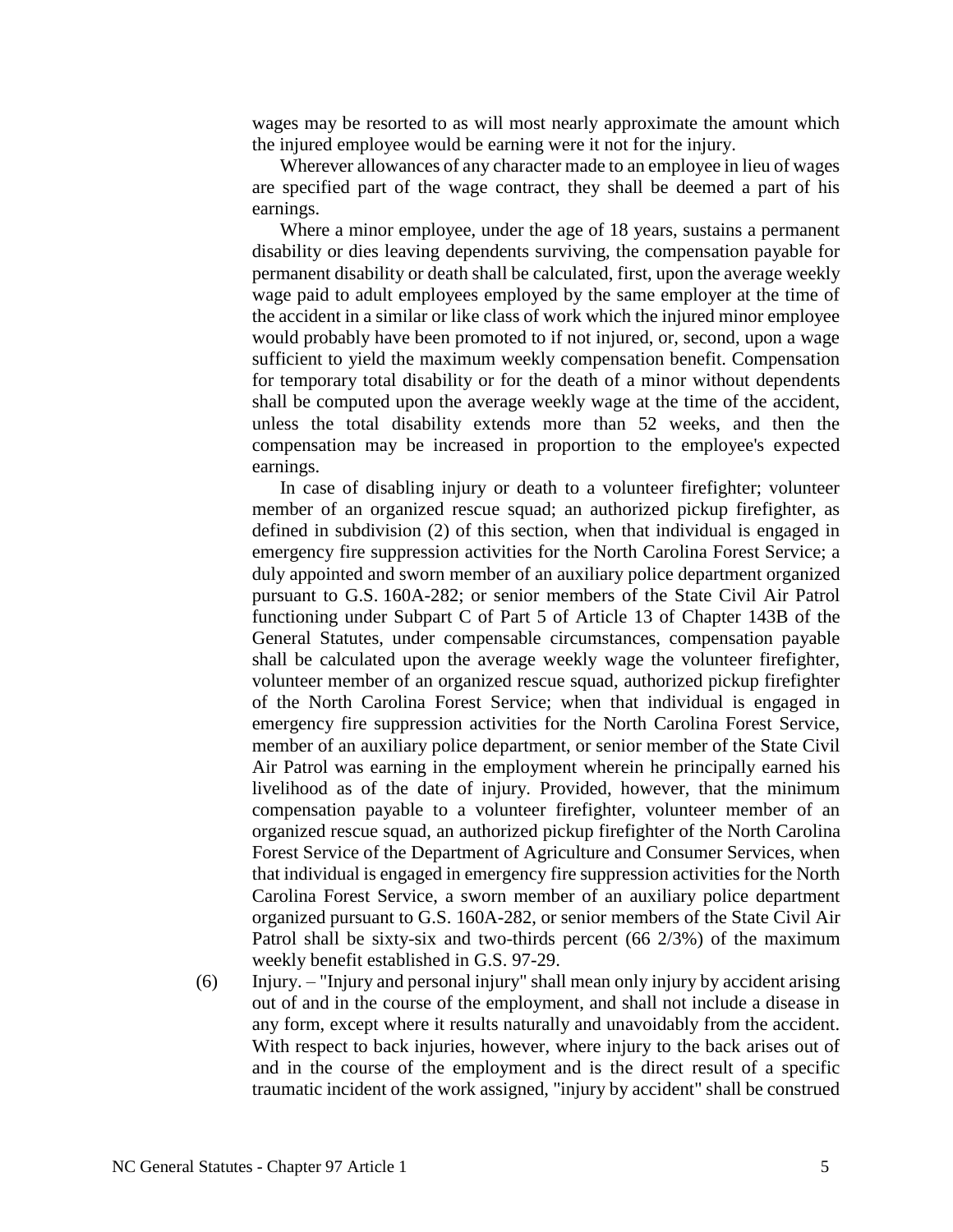to include any disabling physical injury to the back arising out of and causally related to such incident. Injury shall include breakage or damage to eyeglasses, hearing aids, dentures, or other prosthetic devices which function as part of the body; provided, however, that eyeglasses and hearing aids will not be replaced, repaired, or otherwise compensated for unless injury to them is incidental to a compensable injury.

- (7) Carrier. The term "carrier" or "insurer" means any person or fund authorized under G.S. 97-93 to insure under this Article, and includes self-insurers.
- (8) Commission. The term "Commission" means the North Carolina Industrial Commission, to be created under the provisions of this Article.
- (9) Disability. The term "disability" means incapacity because of injury to earn the wages which the employee was receiving at the time of injury in the same or any other employment.
- (10) Death. The term "death" as a basis for a right to compensation means only death resulting from an injury.
- (11) Compensation. The term "compensation" means the money allowance payable to an employee or to his dependents as provided for in this Article, and includes funeral benefits provided herein.
- (12) Child, Grandchild, Brother, Sister. The term "child" shall include a posthumous child, a child legally adopted prior to the injury of the employee, and a stepchild or acknowledged child born out of wedlock dependent upon the deceased, but does not include married children unless wholly dependent upon him. "Grandchild" means a child, as defined in this subdivision, of a child, as defined in this subdivision. "Brother" and "sister" include stepbrothers and stepsisters, half brothers and half sisters, and brothers and sisters by adoption, but does not include married brothers nor married sisters unless wholly dependent on the employee. "Child," "grandchild," "brother," and "sister" include only persons who at the time of the death of the deceased employee are under 18 years of age.
- (13) Parent. The term "parent" includes stepparents and parents by adoption, parents-in-law, and any person who for more than three years prior to the death of the deceased employee stood in the place of a parent to him, if dependent on the injured employee.
- (14) Widow. The term "widow" includes only the decedent's wife living with or dependent for support upon him at the time of his death; or living apart for justifiable cause or by reason of his desertion at such time.
- (15) Widower. The term "widower" includes only the decedent's husband living with or dependent for support upon her at the time of her death or living apart for justifiable cause or by reason of her desertion at such time.
- (16) Adoption. The term "adoption" or "adopted" means legal adoption prior to the time of the injury.
- (17) Singular. The singular includes the plural and the masculine includes the feminine and neuter.
- (18) Hernia. In all claims for compensation for hernia or rupture, resulting from injury by accident arising out of and in the course of the employee's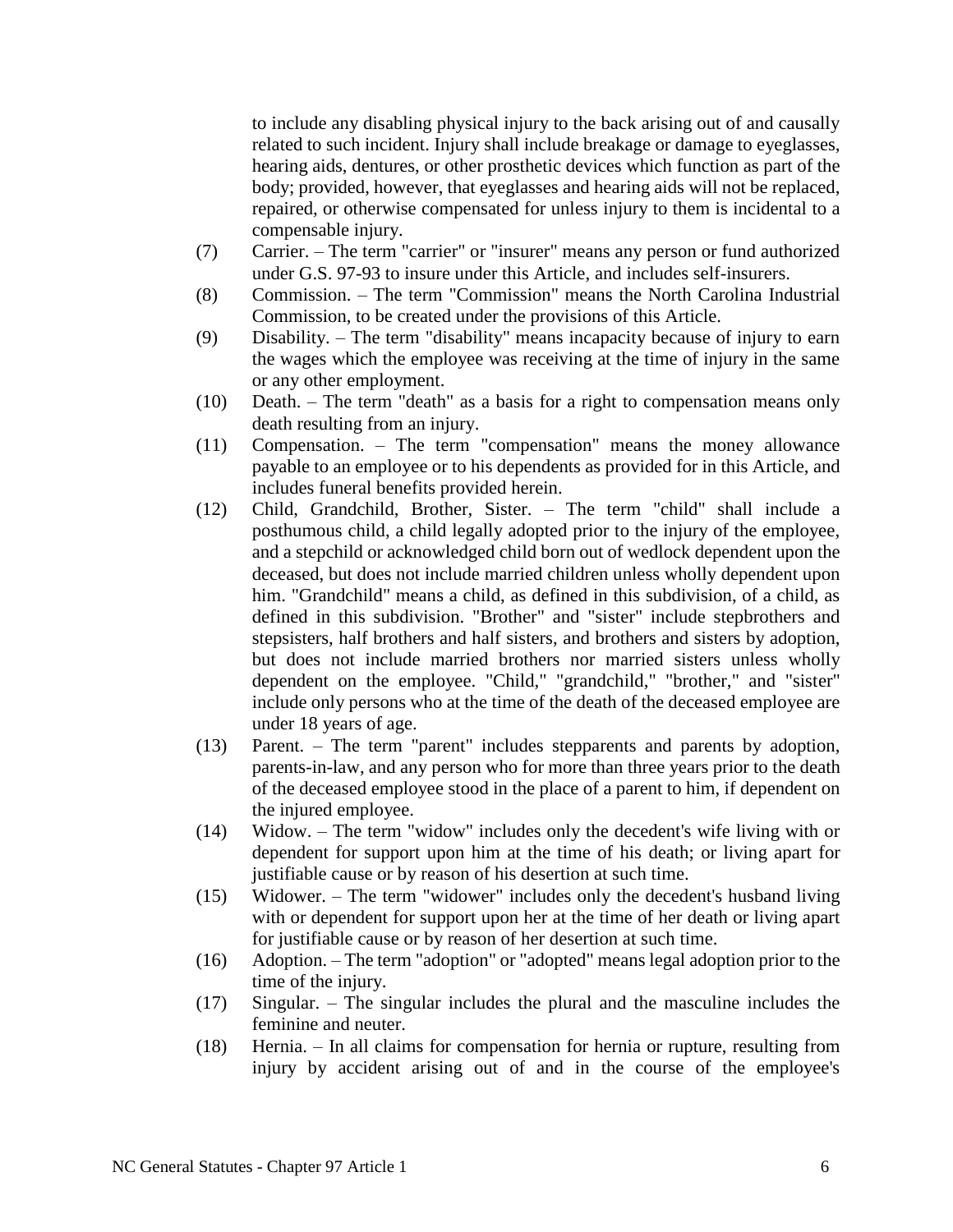employment, it must be definitely proven to the satisfaction of the Industrial Commission:

- a. That there was an injury resulting in hernia or rupture.
- b. That the hernia or rupture appeared suddenly.
- c. Repealed by Session Laws 1987, c. 729, s. 2.
- d. That the hernia or rupture immediately followed an accident. Provided, however, a hernia shall be compensable under this Article if it arises out of and in the course of the employment and is the direct result of a specific traumatic incident of the work assigned.
- e. That the hernia or rupture did not exist prior to the accident for which compensation is claimed.

All hernia or rupture, inguinal, femoral or otherwise, so proven to be the result of an injury by accident arising out of and in the course of employment, shall be treated in a surgical manner by a radical operation. If death results from such operation, the death shall be considered as a result of the injury, and compensation paid in accordance with the provisions of G.S. 97-38. In nonfatal cases, if it is shown by special examination, as provided in G.S. 97-27, that the injured employee has a disability resulting after the operation, compensation for such disability shall be paid in accordance with the provisions of this Article.

In case the injured employee refuses to undergo the radical operation for the cure of said hernia or rupture, no compensation will be allowed during the time such refusal continues. If, however, it is shown that the employee has some chronic disease, or is otherwise in such physical condition that the Commission considers it unsafe for the employee to undergo said operation, the employee shall be paid compensation in accordance with the provisions of this Article.

- (19) Medical Compensation. The term "medical compensation" means medical, surgical, hospital, nursing, and rehabilitative services, including, but not limited to, attendant care services prescribed by a health care provider authorized by the employer or subsequently by the Commission, vocational rehabilitation, and medicines, sick travel, and other treatment, including medical and surgical supplies, as may reasonably be required to effect a cure or give relief and for such additional time as, in the judgment of the Commission, will tend to lessen the period of disability; and any original artificial members as may reasonably be necessary at the end of the healing period and the replacement of such artificial members when reasonably necessitated by ordinary use or medical circumstances.
- (20) Health care provider. The term "health care provider" means physician, hospital, pharmacy, chiropractor, nurse, dentist, podiatrist, physical therapist, rehabilitation specialist, psychologist, and any other person providing medical care pursuant to this Article.
- (21) Managed care organization. The term "managed care organization" means a preferred provider organization or a health maintenance organization regulated under Chapter 58 of the General Statutes. "Managed care organization" also means a preferred provider benefit plan of an insurance company, hospital, or medical service corporation in which utilization review or quality management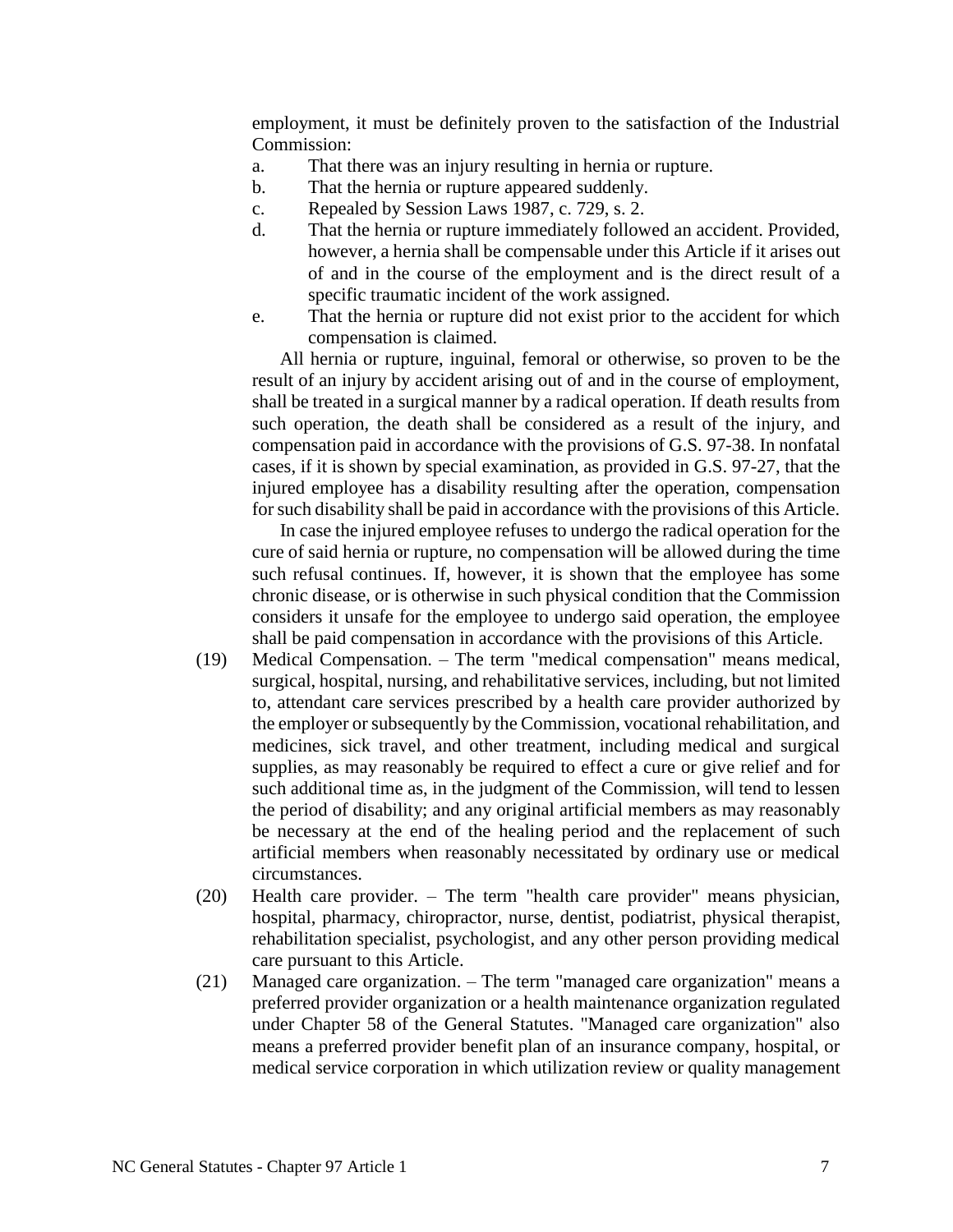programs are used to manage the provision of health care services and benefits under this Chapter.

(22) Suitable employment. – The term "suitable employment" means employment offered to the employee or, if prohibited by the Immigration and Nationality Act, 8 U.S.C. § 1324a, employment available to the employee that (i) prior to reaching maximum medical improvement is within the employee's work restrictions, including rehabilitative or other noncompetitive employment with the employer of injury approved by the employee's authorized health care provider or (ii) after reaching maximum medical improvement is employment that the employee is capable of performing considering the employee's preexisting and injury-related physical and mental limitations, vocational skills, education, and experience and is located within a 50-mile radius of the employee's residence at the time of injury or the employee's current residence if the employee had a legitimate reason to relocate since the date of injury. No one factor shall be considered exclusively in determining suitable employment. (1929, c. 120, s. 2; 1933, c. 448; 1939, c. 277, s. 1; 1943, c. 543; c. 672, s. 1; 1945, c. 766; 1947, c. 698; 1949, c. 399; 1953, c. 619; 1955, c. 644; c. 1026, s. 1; c. 1055; 1957, c. 95; 1959, c. 289; 1961, cc. 231, 235; 1967, c. 1229, s. 1; 1969, c. 206, s. 2; c. 707; 1971, c. 284, s. 1; c. 1231, s. 1; 1973, c. 521, ss. 1, 2; c. 763, ss. 1-3; c. 1291, s. 14; 1975, c. 266, s. 1; c. 284, ss. 2, 3; c. 288; c. 718, s. 3; c. 817, s. 1; 1977, c. 419; c. 893, s. 1; 1979, cc. 86, 374; c. 516, ss. 4, 5; c. 714, s. 3; 1981, c. 421, ss. 1, 2; 1983, c. 833; 1983 (Reg. Sess., 1984), c. 1042, s. 1; 1985, cc. 133, 144; 1987, c. 729, ss. 1, 2; 1991, c. 703, s. 1; 1993, c. 389, s. 3; 1993 (Reg. Sess., 1994), c. 679, ss. 2.6, 10.7; 1995, c. 517, s. 35; 1999-219, s. 4.2; 1999-418, s. 1; 1999-456, s. 33(c); 2001-204, ss. 1, 1.1, 2; 2003-156, s. 1; 2009-281, s. 1; 2011-145, s. 13.25(mm), (xx); 2011-287, s. 2; 2013-155, s. 5; 2013-198, s. 25; 2014-64, s. 2(c); 2015-286, s. 2.3; 2017-108, s. 13; 2017-212, s. 4.6(a); 2021-78, s. 10.)

#### **§ 97-3. Presumption that all employers and employees have come under provisions of Article.**

From and after January 1, 1975, every employer and employee, as hereinbefore defined and except as herein stated, shall be presumed to have accepted the provisions of this Article respectively to pay and accept compensation for personal injury or death by accident arising out of and in the course of his employment and shall be bound thereby. (1929, c. 120, s. 4; 1973, c. 1291, s. 1.)

#### **§ 97-4: Repealed by Session Laws 1973, c. 1291, s. 2.**

#### **§ 97-5. Presumption as to contract of service.**

Every contract of service between any employer and employee covered by this Article, written or implied, now in operation or made or implied prior to July 1, 1929, shall, after that date, be presumed to continue, subject to the provisions of this Article; and every such contract made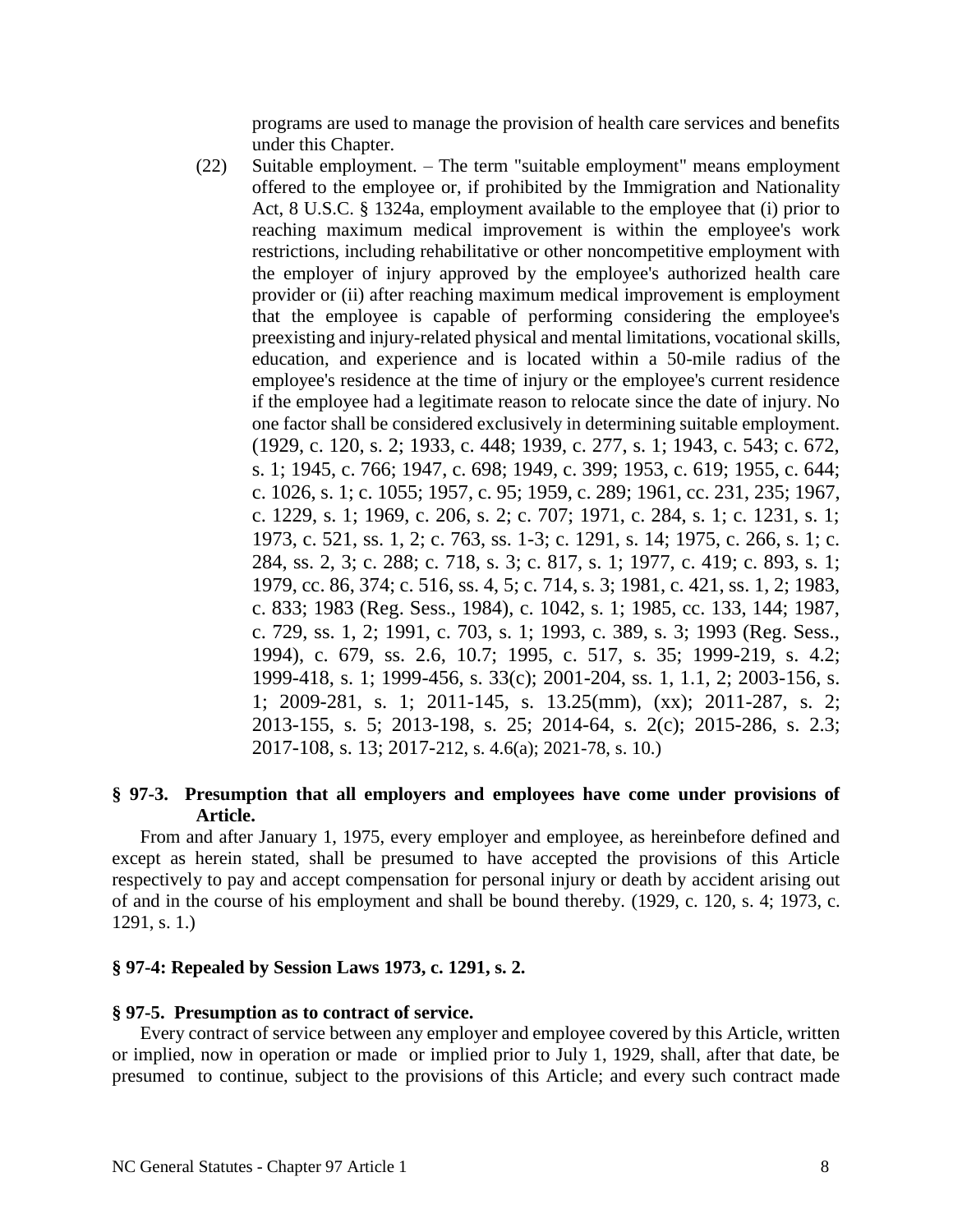subsequent to that date shall be presumed to have been made subject to the provisions of this Article. (1929, c. 120, s. 6; 1973, c. 1291, s. 3.)

## **§ 97-5.1. Presumption that taxicab drivers are independent contractors.**

(a) It shall be a rebuttable presumption under this Chapter that any person who operates, and who has an ownership or leasehold interest in, a passenger motor vehicle that is operated as a taxicab is an independent contractor for the purposes of this Chapter and not an employee as defined in G.S. 97-2. The presumption is not rebutted solely (i) because the operator is required to comply with rules and regulations imposed on taxicabs by the local governmental unit that licenses companies, taxicabs, or operators or (ii) because a taxicab accepts a trip request to be at a specific place at a specific time, but the presumption may be rebutted by application of the common law test for determining employment status.

- (b) The following definitions apply in this section:
	- (1) Lease. A contract under which the lessor provides a vehicle to a lessee for consideration.
	- (2) Leasehold. Includes, but is not limited to, a lease for a shift or a longer period.
	- (3) Passenger motor vehicle that is operated as a taxicab. Any vehicle that:
		- a. Has a passenger seating capacity that does not exceed seven persons; and
		- b. Is transporting persons, property, or both on a route that begins or ends in this State and either:
			- 1. Carries passengers for hire when the destination and route traveled may be controlled by a passenger and the fare is calculated on the basis of any combination of an initial fee, distance traveled, or waiting time; or
			- 2. Is in use under a contract between the operator and a third party to provide specific service to transport designated passengers or to provide errand services to locations selected by the third party. (2013-413, s. 17(a).)

## **§ 97-6. No special contract can relieve an employer of obligations.**

No contract or agreement, written or implied, no rule, regulation, or other device shall in any manner operate to relieve an employer in whole or in part, of any obligation created by this Article, except as herein otherwise expressly provided. (1929, c. 120, s. 7.)

## **§ 97-6.1: Repealed by 1991 (Regular Session, 1992), c. 1021, s. 4.**

## **§ 97-7. State or subdivision and employees thereof.**

Neither the State nor any municipal corporation within the State, nor any political subdivision thereof, nor any employee of the State or of any such corporation or subdivision, shall have the right to reject the provisions of this Article relative to payment and acceptance of compensation, and G.S. 97-100(c) does not apply to them: Provided, that all such corporations or subdivisions are hereby authorized to self-insure or purchase insurance to secure its liability under this Article and to include thereunder the liability of such subordinate governmental agencies as the county board of health, the school board, and other political and quasi-political subdivisions supported in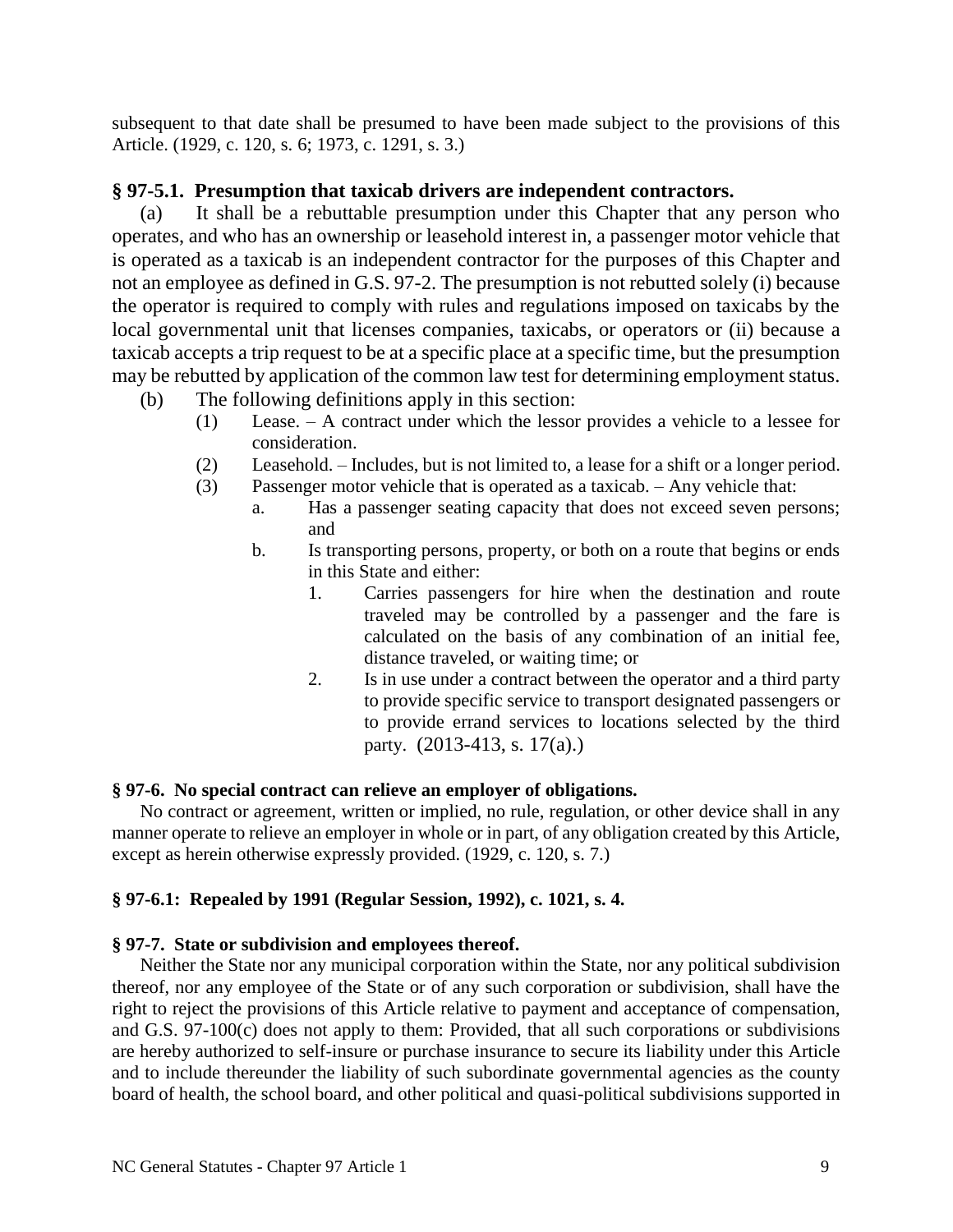whole or in part by the municipal corporation or political subdivision of the State. Each municipality is authorized to make appropriations for these purposes and to fund them by levy of property taxes pursuant to G.S. 153A-149 and G.S. 160A-209 and by the allocation of other revenues whose use is not otherwise restricted by law. (1929, c. 120, s. 8; 1931, c. 274, s. 1; 1945, c. 766; 1957, c. 1396, s. 1; 1961, c. 1200; 1973, c. 803, s. 34; c. 1291, s. 4; 2006-105, s. 1.10.)

#### **§ 97-8. Prior injuries and deaths unaffected.**

The provisions of this Article shall not apply to injuries or deaths, nor to accidents which occurred prior to July 1, 1929. (1929, c. 120, s. 9.)

### **§ 97-9. Employer to secure payment of compensation.**

Every employer subject to the compensation provisions of this Article shall secure the payment of compensation to his employees in the manner hereinafter provided; and while such security remains in force, he or those conducting his business shall only be liable to any employee for personal injury or death by accident to the extent and in the manner herein specified. (1929, c. 120, s. 10; 1973, c. 1291, s. 5.)

### **§ 97-10. Repealed by Session Laws 1959, c. 1324.**

#### **§ 97-10.1. Other rights and remedies against employer excluded.**

If the employee and the employer are subject to and have complied with the provisions of this Article, then the rights and remedies herein granted to the employee, his dependents, next of kin, or personal representative shall exclude all other rights and remedies of the employee, his dependents, next of kin, or representative as against the employer at common law or otherwise on account of such injury or death. (1929, c. 120, s. 11; 1933, c. 449, s. 1; 1943, c. 622; 1959, c. 1324; 1973, c. 1291, s. 6.)

### **§ 97-10.2. Rights under Article not affected by liability of third party; rights and remedies against third parties.**

(a) The right to compensation and other benefits under this Article for disability, disfigurement, or death shall not be affected by the fact that the injury or death was caused under circumstances creating a liability in some person other than the employer to pay damages therefor, such person hereinafter being referred to as the "third party." The respective rights and interests of the employee-beneficiary under this Article, the employer, and the employer's insurance carrier, if any, in respect of the common-law cause of action against such third party and the damages recovered shall be as set forth in this section.

(b) The employee, or his personal representative if he be dead, shall have the exclusive right to proceed to enforce the liability of the third party by appropriate proceedings if such proceedings are instituted not later than 12 months after the date of injury or death, whichever is later. During said 12-month period, and at any time thereafter if summons is issued against the third party during said 12-month period, the employee or his personal representative shall have the right to settle with the third party and to give a valid and complete release of all claims to the third party by reason of such injury or death, subject to the provisions of (h) below.

(c) If settlement is not made and summons is not issued within said 12-month period, and if employer shall have filed with the Industrial Commission a written admission of liability for the benefits provided by this Chapter, then either the employee or the employer shall have the right to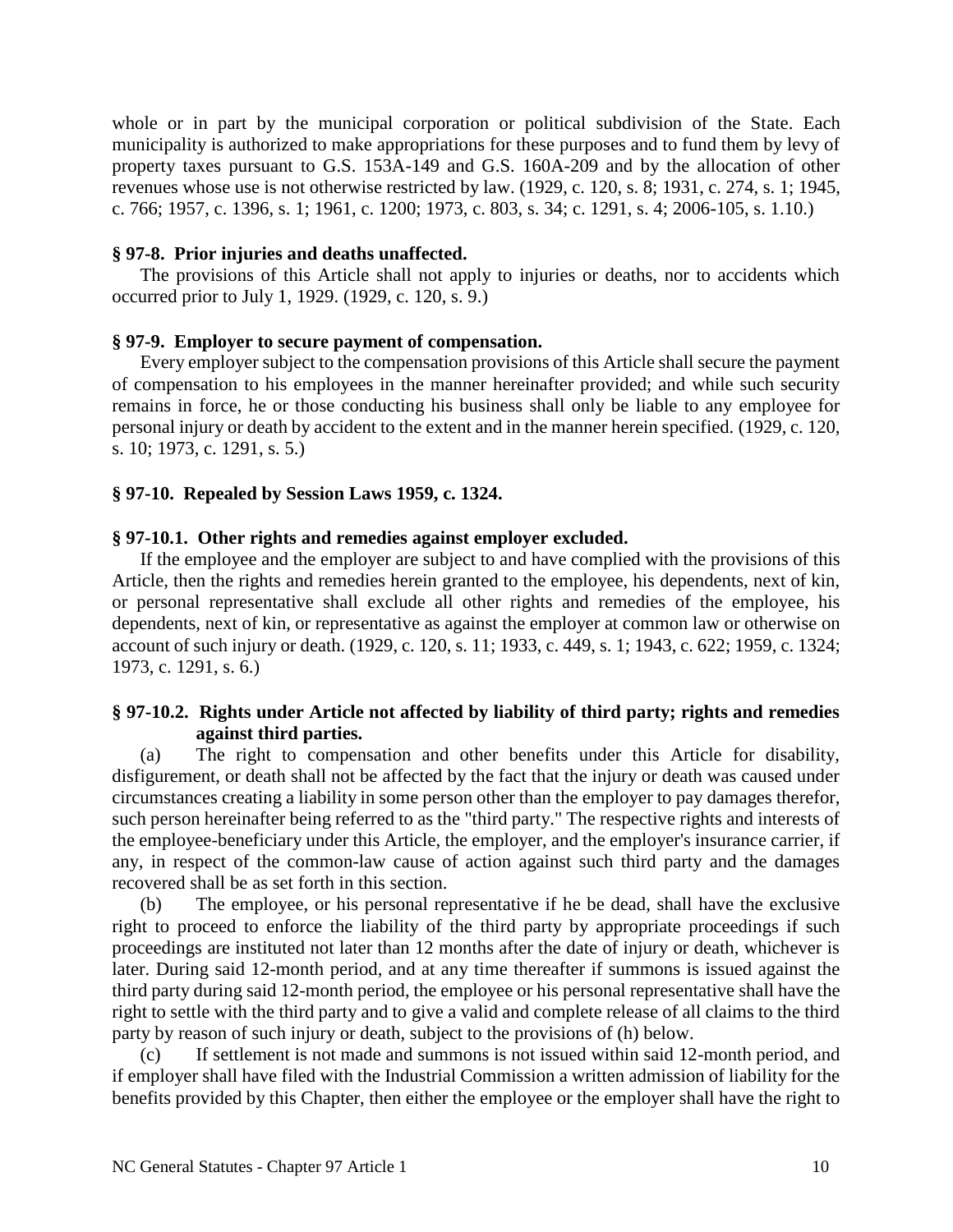proceed to enforce the liability of the third party by appropriate proceedings; either shall have the right to settle with the third party and to give a valid and complete release of all claims to the third party by reason of such injury or death, subject to the provisions of (h) below. Provided that 60 days before the expiration of the period fixed by the applicable statute of limitations if neither the employee nor the employer shall have settled with or instituted proceedings against the third party, all such rights shall revert to the employee or his personal representative.

The person in whom the right to bring such proceeding or make settlement is vested shall, during the continuation thereof, also have the exclusive right to make settlement with the third party and the release of the person having the right shall fully acquit and discharge the third party except as provided by (h) below. A proceeding so instituted by the person having the right shall be brought in the name of the employee or his personal representative and the employer or the insurance carrier shall not be a necessary or proper party thereto. If the employee or his personal representative shall refuse to cooperate with the employer by being the party plaintiff, then the action shall be brought in the name of the employer and the employee or his personal representative shall be made a party plaintiff or party defendant by order of court.

(e) The amount of compensation and other benefits paid or payable on account of such injury or death shall be admissible in evidence in any proceeding against the third party. In the event that said amount of compensation and other benefits is introduced in such a proceeding the court shall instruct the jury that said amount will be deducted by the court from any amount of damages awarded to the plaintiff. If the third party defending such proceeding, by answer duly served on the employer, sufficiently alleges that actionable negligence of the employer joined and concurred with the negligence of the third party in producing the injury or death, then an issue shall be submitted to the jury in such case as to whether actionable negligence of employer joined and concurred with the negligence of the third party in producing the injury or death. The employer shall have the right to appear, to be represented, to introduce evidence, to cross-examine adverse witnesses, and to argue to the jury as to this issue as fully as though he were a party although not named or joined as a party to the proceeding. Such issue shall be the last of the issues submitted to the jury. If the verdict shall be that actionable negligence of the employer did join and concur with that of the third party in producing the injury or death, then the court shall reduce the damages awarded by the jury against the third party by the amount which the employer would otherwise be entitled to receive therefrom by way of subrogation hereunder and the entire amount recovered, after such reduction, shall belong to the employee or his personal representative free of any claim by the employer and the third party shall have no further right by way of contribution or otherwise against the employer, except any right which may exist by reason of an express contract of indemnity between the employer and the third party, which was entered into prior to the injury to the employee. In the event that the court becomes aware that there is an express contract of indemnity between the employer and the third party the court may in the interest of justice exclude the employer from the trial of the claim against the third party and may meet the issue of the actionable negligence of the employer to the jury in a separate hearing.

(f) (1) If the employer has filed a written admission of liability for benefits under this Chapter with, or if an award final in nature in favor of the employee has been entered by the Industrial Commission, then any amount obtained by any person by settlement with, judgment against, or otherwise from the third party by reason of such injury or death shall be disbursed by order of the Industrial Commission for the following purposes and in the following order of priority: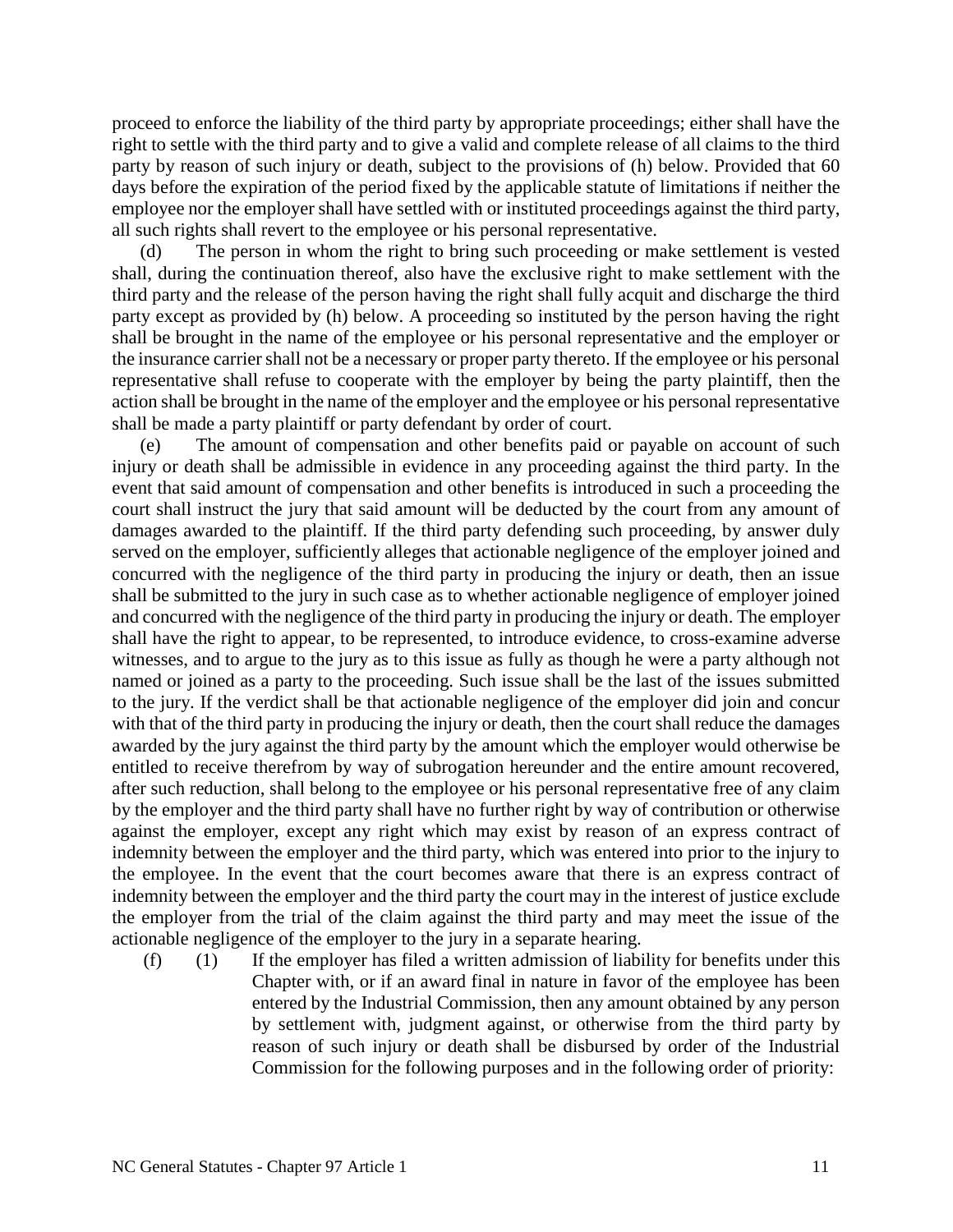- a. First to the payment of actual court costs taxed by judgment and/or reasonable expenses incurred by the employee in the litigation of the third-party claim.
- b. Second to the payment of the fee of the attorney representing the person making settlement or obtaining judgment, and except for the fee on the subrogation interest of the employer such fee shall not be subject to the provisions of G.S. 97-90 but shall not exceed one third of the amount obtained or recovered of the third party.
- c. Third to the reimbursement of the employer for all benefits by way of compensation or medical compensation expense paid or to be paid by the employer under award of the Industrial Commission.
- d. Fourth to the payment of any amount remaining to the employee or his personal representative.
- (2) The attorney fee paid under (f)(1) shall be paid by the employee and the employer in direct proportion to the amount each shall receive under  $(f)(1)c$  and (f)(1)d hereof and shall be deducted from such payments when distribution is made.

(g) The insurance carrier affording coverage to the employer under this Chapter shall be subrogated to all rights and liabilities of the employer hereunder but this shall not be construed as conferring any other or further rights upon such insurance carrier than those herein conferred upon the employer, anything in the policy of insurance to the contrary notwithstanding.

(h) In any proceeding against or settlement with the third party, every party to the claim for compensation shall have a lien to the extent of his interest under (f) hereof upon any payment made by the third party by reason of such injury or death, whether paid in settlement, in satisfaction of judgment, as consideration for covenant not to sue, or otherwise and such lien may be enforced against any person receiving such funds. Neither the employee or his personal representative nor the employer shall make any settlement with or accept any payment from the third party without the written consent of the other and no release to or agreement with the third party shall be valid or enforceable for any purpose unless both employer and employee or his personal representative join therein; provided, that this sentence shall not apply:

- (1) If the employer is made whole for all benefits paid or to be paid by him under this Chapter less attorney's fees as provided by  $(f)(1)$  and  $(2)$  hereof and the release to or agreement with the third party is executed by the employee; or
- (2) If either party follows the provisions of subsection (j) of this section.

(i) Institution of proceedings against or settlement with the third party, or acceptance of benefits under this Chapter, shall not in any way or manner affect any other remedy which any party to the claim for compensation may have except as otherwise specifically provided in this Chapter, and the exercise of one remedy shall not in any way or manner be held to constitute an election of remedies so as to bar the other.

(j) Notwithstanding any other subsection in this section, in the event that a judgment is obtained by the employee in an action against a third party, or in the event that a settlement has been agreed upon by the employee and the third party, either party may apply to the resident superior court judge of the county in which the cause of action arose or where the injured employee resides, or to a presiding judge of either district, to determine the subrogation amount. After notice to the employer and the insurance carrier, after an opportunity to be heard by all interested parties, and with or without the consent of the employer, the judge shall determine, in his discretion, the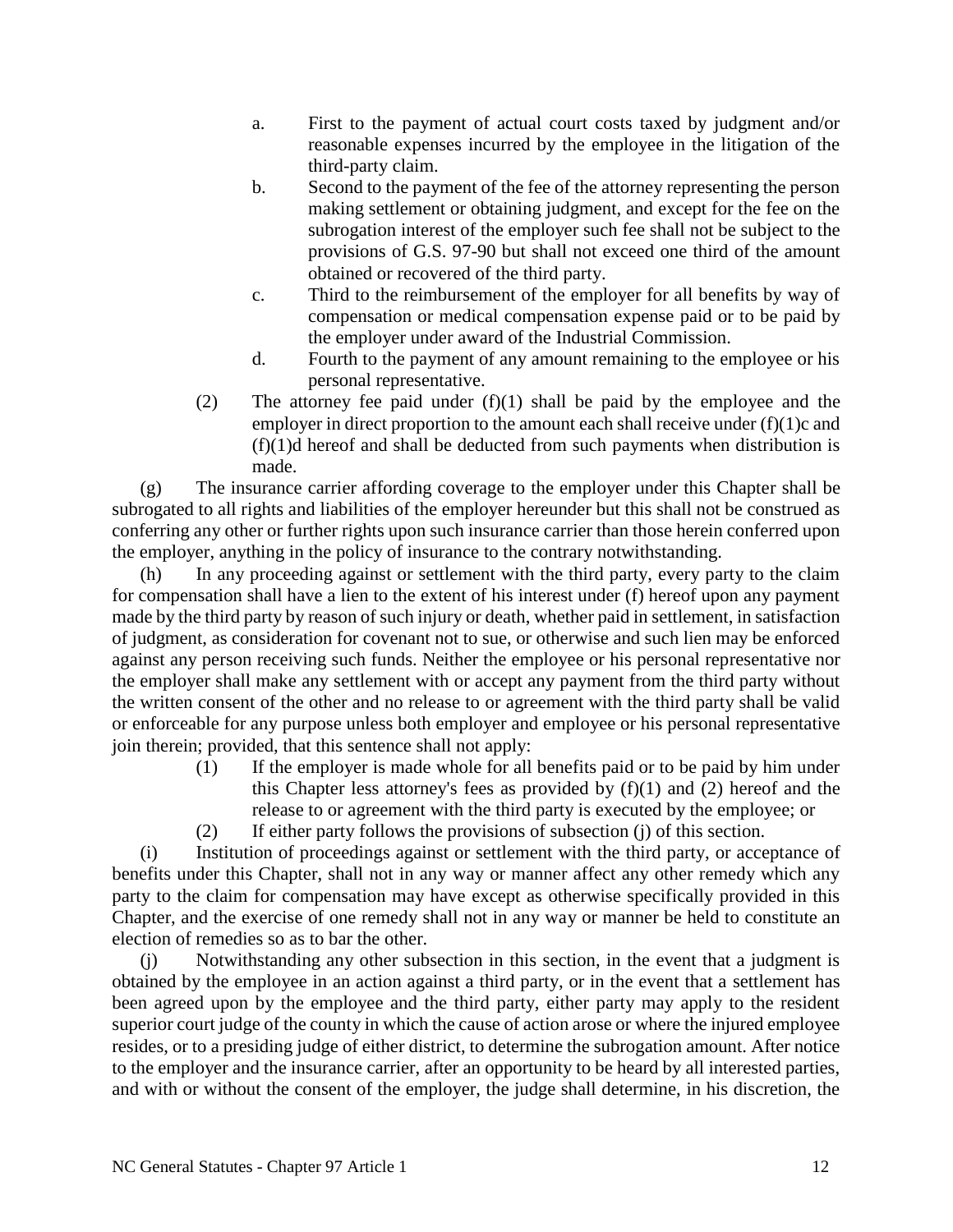amount, if any, of the employer's lien, whether based on accrued or prospective workers' compensation benefits, and the amount of cost of the third-party litigation to be shared between the employee and employer. The judge shall consider the anticipated amount of prospective compensation the employer or workers' compensation carrier is likely to pay to the employee in the future, the net recovery to plaintiff, the likelihood of the plaintiff prevailing at trial or on appeal, the need for finality in the litigation, and any other factors the court deems just and reasonable, in determining the appropriate amount of the employer's lien. If the matter is pending in the federal district court such determination may be made by a federal district court judge of that division. (1929, c. 120, s. 11; 1933, c. 449, s. 1; 1943, c. 622; 1959, c. 1324; 1963, c. 450, s. 1; 1971, c. 171, s. 1; 1979, c. 865, s. 1; 1983, c. 645, ss. 1, 2; 1991, c. 408, s. 1; c. 703, s. 2; 1999-194, s. 1; 2004-199, s. 13(b).)

#### **§ 97-10.3. Minors illegally employed.**

In any case where an employer and employee are subject to the provisions of this Chapter, any injury to a minor while employed contrary to the laws of this State shall be compensable under this Chapter as if said minor were an adult, subject to the other provisions of this Chapter. (1929, c. 120, s. 11; 1933, c. 449, s. 1; 1943, c. 622; 1959, c. 1324.)

#### **§ 97-11. Employer not relieved of statutory duty.**

Nothing in this Article shall be construed to relieve any employer or employee from penalty for failure or neglect to perform any statutory duty. (1929, c. 120, s. 12.)

### **§ 97-12. Use of intoxicant or controlled substance; willful neglect; willful disobedience of statutory duty, safety regulation or rule.**

No compensation shall be payable if the injury or death to the employee was proximately caused by:

- (1) His intoxication, provided the intoxicant was not supplied by the employer or his agent in a supervisory capacity to the employee; or
- (2) His being under the influence of any controlled substance listed in the North Carolina Controlled Substances Act, G.S. 90-86, et seq., where such controlled substance was not by prescription by a practitioner; or
- (3) His willful intention to injure or kill himself or another.

When the injury or death is caused by the willful failure of the employer to comply with any statutory requirement or any lawful order of the Commission, compensation shall be increased ten percent (10%). When the injury or death is caused by the willful failure of the employee to use a safety appliance or perform a statutory duty or by the willful breach of any rule or regulation adopted by the employer and approved by the Commission and brought to the knowledge of the employee prior to the injury compensation shall be reduced ten percent (10%). The burden of proof shall be upon him who claims an exemption or forfeiture under this section.

"Intoxication" and "under the influence" shall mean that the employee shall have consumed a sufficient quantity of intoxicating beverage or controlled substance to cause the employee to lose the normal control of his or her bodily or mental faculties, or both, to such an extent that there was an appreciable impairment of either or both of these faculties at the time of the injury.

A result consistent with "intoxication" or being "under the influence" from a blood or other medical test conducted in a manner generally acceptable to the scientific community and consistent with applicable State and federal law, if any, shall create a rebuttable presumption of impairment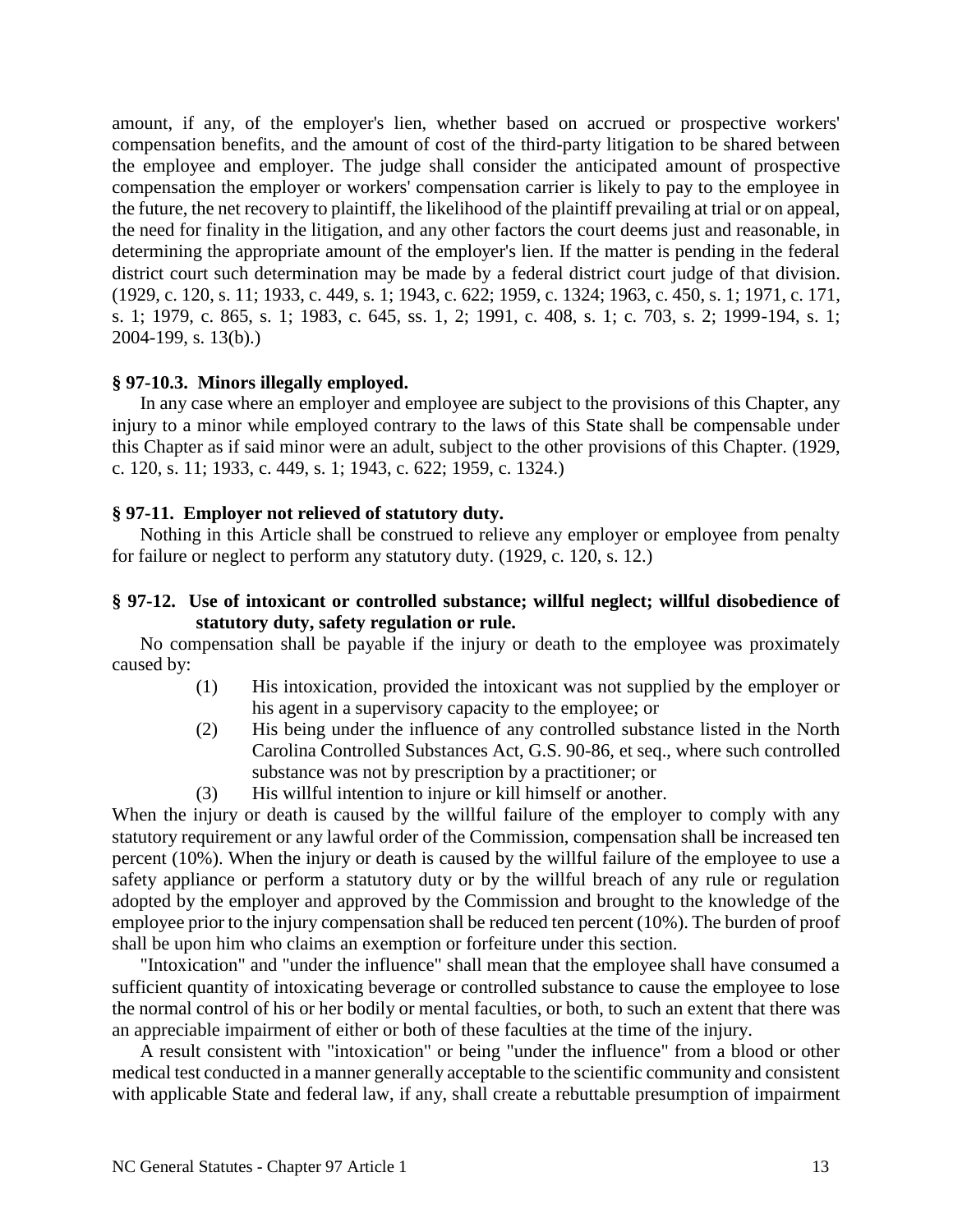from the use of alcohol or a controlled substance. (1929, c. 120, s. 13; 1975, c. 740; 2005-448, s. 2.)

# **§ 97-12.1. Willful misrepresentation in applying for employment.**

No compensation shall be allowed under this Article for injury by accident or occupational disease if the employer proves that (i) at the time of hire or in the course of entering into employment, (ii) at the time of receiving notice of the removal of conditions from a conditional offer of employment, or (iii) during the course of a post-offer medical examination:

- (1) The employee knowingly and willfully made a false representation as to the employee's physical condition;
- (2) The employer relied upon one or more false representations by the employee, and the reliance was a substantial factor in the employer's decision to hire the employee; and
- (3) There was a causal connection between false representation by the employee and the injury or occupational disease. (2011-287, s. 3.)

## **§ 97-13. Exceptions from provisions of Article.**

(a) Employees of Certain Railroads. – This Article shall not apply to railroads or railroad employees nor in any way repeal, amend, alter or affect Article 8 of Chapter 60 or any section thereof relating to the liability of railroads for injuries to employees, nor upon the trial of any action in tort for injuries not coming under the provisions of this Article, shall any provision herein be placed in evidence or be permitted to be argued to the jury. Provided, however, that the foregoing exemption to railroads and railroad employees shall not apply to employees of a State-owned railroad company, as defined in G.S. 124-11, or to electric street railroads or employees thereof; and this Article shall apply to electric street railroads and employees thereof and to this extent the provisions of Article 8 of Chapter 60 are hereby amended.

(b) Casual Employment, Domestic Servants, Farm Laborers, Federal Government, Employer of Less than Three Employees. – This Article shall not apply to casual employees, farm laborers when fewer than 10 full-time nonseasonal farm laborers are regularly employed by the same employer, federal government employees in North Carolina, and domestic servants, nor to employees of such persons, nor to any person, firm or private corporation that has regularly in service less than three employees in the same business within this State, except that any employer without regard to number of employees, including an employer of domestic servants, farm laborers, or one who previously had exempted himself, who has purchased workers' compensation insurance to cover his compensation liability shall be conclusively presumed during life of the policy to have accepted the provisions of this Article from the effective date of said policy and his employees shall be so bound unless waived as provided in this Article; provided however, that this Article shall apply to all employers of one or more employees who are employed in activities which involve the use or presence of radiation.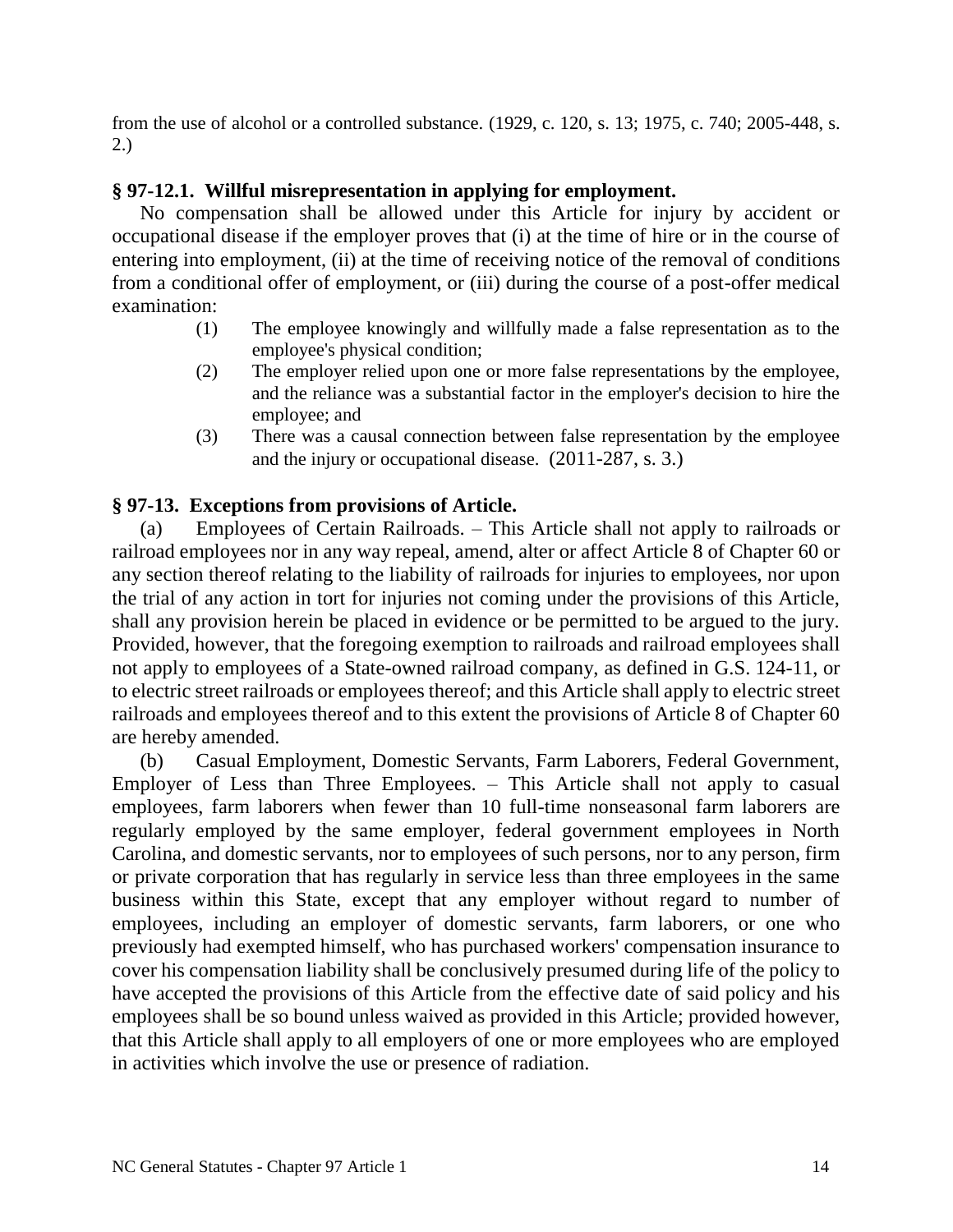(c) Prisoners. – This Article shall not apply to prisoners being worked by the State or any subdivision thereof, except to the following extent: Whenever any prisoner assigned to the Division of Adult Correction and Juvenile Justice of the Department of Public Safety shall suffer accidental injury or accidental death arising out of and in the course of the employment to which he had been assigned, if there be death or if the results of such injury continue until after the date of the lawful discharge of such prisoner to such an extent as to amount to a disability as defined in this Article, then such discharged prisoner or the dependents or next of kin of such discharged prisoner may have the benefit of this Article by applying to the Industrial Commission as any other employee; provided, such application is made within 12 months from the date of the discharge; and provided further that the maximum compensation to any prisoner or to the dependents or next of kin of any deceased prisoner shall not exceed thirty dollars (\$30.00) per week and the period of compensation shall relate to the date of his discharge rather than the date of the accident. If any person who has been awarded compensation under the provisions of this subsection shall be recommitted to prison upon conviction of an offense committed subsequent to the award, such compensation shall immediately cease. Any awards made under the terms of this subsection shall be paid by the Department of Public Safety from the funds available for the operation of the Division of Adult Correction and Juvenile Justice of the Department of Public Safety. The provisions of G.S. 97-10.1 and 97-10.2 shall apply to prisoners and discharged prisoners entitled to compensation under this subsection and to the State in the same manner as said section applies to employees and employers.

(c1) Certain Inmates. – Notwithstanding the thirty dollars (\$30.00) per week limit in subsection (c) of this section, the average weekly wage of inmates employed pursuant to the Prison Industry Enhancement Program shall be calculated pursuant to G.S. 97-2(5).

(d) Sellers of Agricultural Products. – This Article shall not apply to persons, firms or corporations engaged in selling agricultural products for the producers thereof on commission or for other compensation, paid by the producers, provided the product is prepared for sale by the producer. (1929, c. 120, s. 14; 1933, c. 401; 1935, c. 150; 1941, c. 295; 1943, c. 543; 1945, c. 766; 1957, c. 349, s. 10; c. 809; 1967, c. 996, s. 13; 1971, c. 284, s. 2; c. 1176; 1975, c. 718, s. 3; 1979, c. 247, s. 1; c. 714, s. 2; 1981, c. 378, s. 1; 1983 (Reg. Sess., 1984), c. 1042, s. 2; 1987, c. 729, s. 3; 2000-146, s. 11; 2011-145, s. 19.1(h); 2012-83, s. 34; 2017-186, s. 2(tttt); 2017-212, s. 5.1.)

### **§§ 97-14 through 97-16. Repealed by Session Laws 1973, c. 1291, ss. 7-9.**

### **§ 97-17. Settlements allowed in accordance with Article.**

(a) This article does not prevent settlements made by and between the employee and employer so long as the amount of compensation and the time and manner of payment are in accordance with the provisions of this Article. A copy of a settlement agreement shall be filed by the employer with and approved by the Commission. No party to any agreement for compensation approved by the Commission shall deny the truth of the matters contained in the settlement agreement, unless the party is able to show to the satisfaction of the Commission that there has been error due to fraud, misrepresentation, undue influence or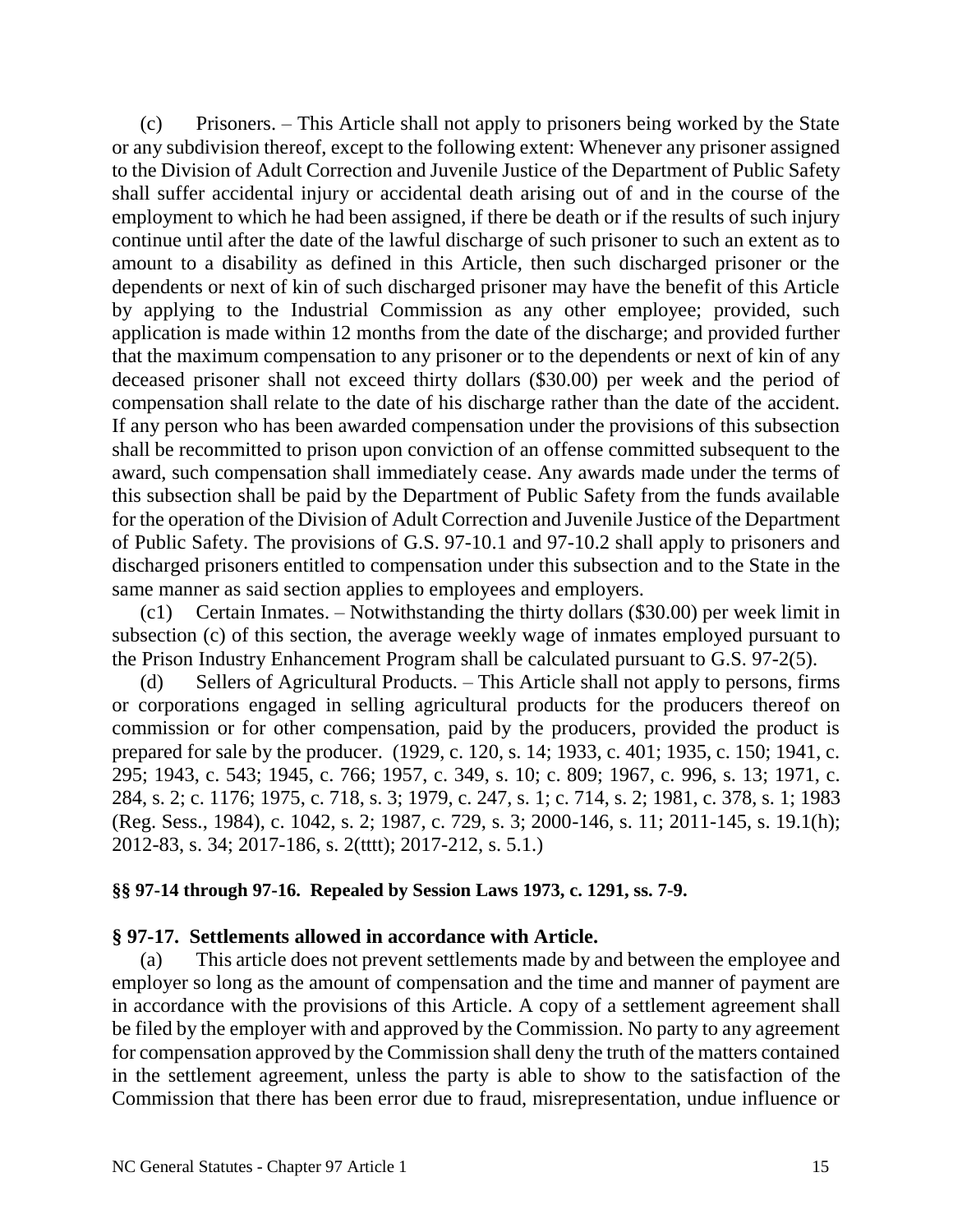mutual mistake, in which event the Commission may set aside the agreement. Except as provided in this subsection, the decision of the Commission to approve a settlement agreement is final and is not subject to review or collateral attack.

(b) The Commission shall not approve a settlement agreement under this section, unless all of the following conditions are satisfied:

- (1) The settlement agreement is deemed by the Commission to be fair and just, and that the interests of all of the parties and of any person, including a health benefit plan that paid medical expenses of the employee have been considered.
- (2) The settlement agreement contains a list of all of the known medical expenses of the employee related to the injury to the date of the settlement agreement, including medical expenses that the employer or carrier disputes, and a list of medical expenses, if any, that will be paid by the employer under the settlement agreement.
- (3) The settlement agreement contains a finding that the positions of all of the parties to the agreement are reasonable as to the payment of medical expenses.

It is not necessary, however, to satisfy the condition in subdivision (2) of this subsection when in the settlement agreement the employer agrees to pay all medical expenses of the employee related to the injury to the date of the settlement agreement.

(c) In determining whether the positions of all of the parties to the agreement are reasonable as to the payment of medical expenses under subdivision (3) of subsection (b) of this section, the Commission shall consider all of the following:

- (1) Whether the employer admitted or reasonably denied the employee's claim for compensation.
- (2) The amount of all of the known medical expenses of the employee related to the injury to the date of the settlement agreement, including medical expenses that the employer or carrier disputes.
- (3) The need for finality in the litigation.

(d) Nothing in this section shall be construed to limit the application of G.S. 44-49 and G.S. 44-50 to funds in compensation for settlement under this section.

(e) Nothing in this section prevents the parties from reaching a separate contemporaneous agreement resolving issues not covered by this Article. (1929, c. 120, s. 18; 1963, c. 436; 2001-216, s. 2; 2001-487, s. 102(b); 2005-448, s. 3; 2011-287, s. 4.)

# **§ 97-18. Prompt payment of compensation required; installments; payment without prejudice; notice to Commission; penalties.**

(a) Compensation under this Article shall be paid periodically, promptly and directly to the person entitled thereto unless otherwise specifically provided.

(b) When the employer or insurer admits the employee's right to compensation, the first installment of compensation payable by the employer shall become due on the fourteenth day after the employer has written or actual notice of the injury or death, on which date all compensation then due shall be paid. Compensation thereafter shall be paid in installments weekly except where the Commission determines that payment in installments should be made monthly or at some other period. Upon paying the first installment of compensation and upon suspending, reinstating, changing, or modifying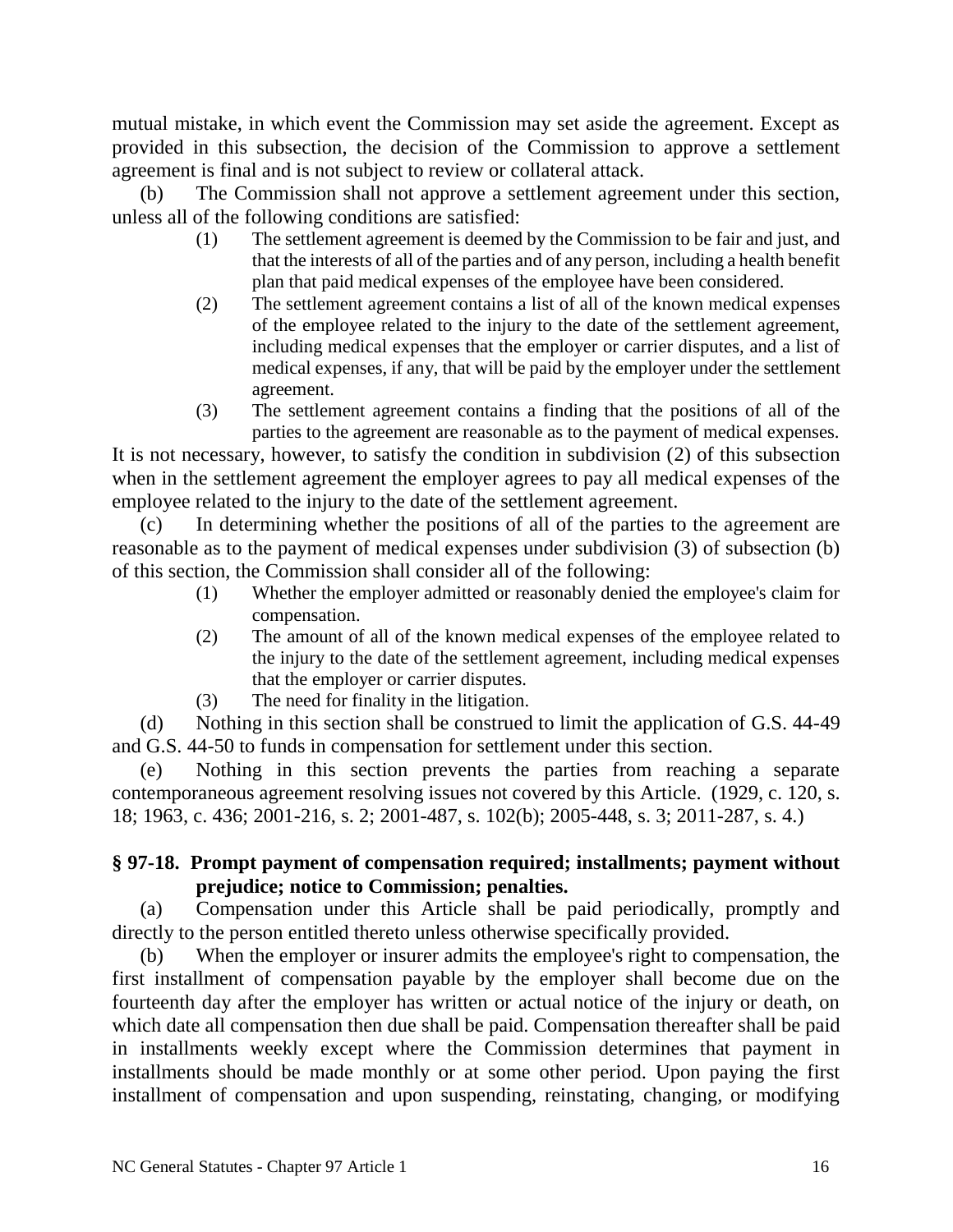such compensation for any cause, the insurer shall immediately notify the Commission, on a form prescribed by the Commission, that compensation has begun, or has been suspended, reinstated, changed, or modified. A copy of each notice shall be provided to the employee. The first notice of payment to the Commission shall contain the date and nature of the injury, the average weekly wages of the employee, the weekly compensation rate, the date the disability resulting from the injury began, and the date compensation commenced.

(c) If the employer or insurer denies the employee's right to compensation, the employer or insurer shall notify the Commission, on or before the fourteenth day after it has written or actual notice of the injury or death, or within such reasonable additional time as the Commission may allow, and advise the employee in writing of its refusal to pay compensation on a form prescribed by the Commission. This notification shall (i) include the name of the employee, the name of the employer, the date of the alleged injury or death, the insurer on the risk, if any, and a detailed statement of the grounds upon which the right to compensation is denied, and (ii) advise the employee of the employee's right to request a hearing pursuant to G.S. 97-83. If the employer or insurer, in good faith, is without sufficient information to admit the employee's right to compensation, the employer or insurer may deny the employee's right to compensation.

(d) In any claim for compensation in which the employer or insurer is uncertain on reasonable grounds whether the claim is compensable or whether it has liability for the claim under this Article, the employer or insurer may initiate compensation payments without prejudice and without admitting liability. The initial payment shall be accompanied by a form prescribed by and filed with the Commission, stating that the payments are being made without prejudice. Payments made pursuant to this subsection may continue until the employer or insurer contests or accepts liability for the claim or 90 days from the date the employer has written or actual notice of the injury or death, whichever occurs first, unless an extension is granted pursuant to this section. Prior to the expiration of the 90-day period, the employer or insurer may upon reasonable grounds apply to the Commission for an extension of not more than 30 days. The initiation of payment does not affect the right of the employer or insurer to continue to investigate or deny the compensability of the claim or its liability therefor during this period. If at any time during the 90-day period or extension thereof, the employer or insurer contests the compensability of the claim or its liability therefor, it may suspend payment of compensation and shall promptly notify the Commission and the employee on a form prescribed by the Commission. The employer or insurer must provide on the prescribed form a detailed statement of its grounds for denying compensability of the claim or its liability therefor. If the employer or insurer does not contest the compensability of the claim or its liability therefor within 90 days from the date it first has written or actual notice of the injury or death, or within such additional period as may be granted by the Commission, it waives the right to contest the compensability of and its liability for the claim under this Article. However, the employer or insurer may contest the compensability of or its liability for the claim after the 90-day period or extension thereof when it can show that material evidence was discovered after that period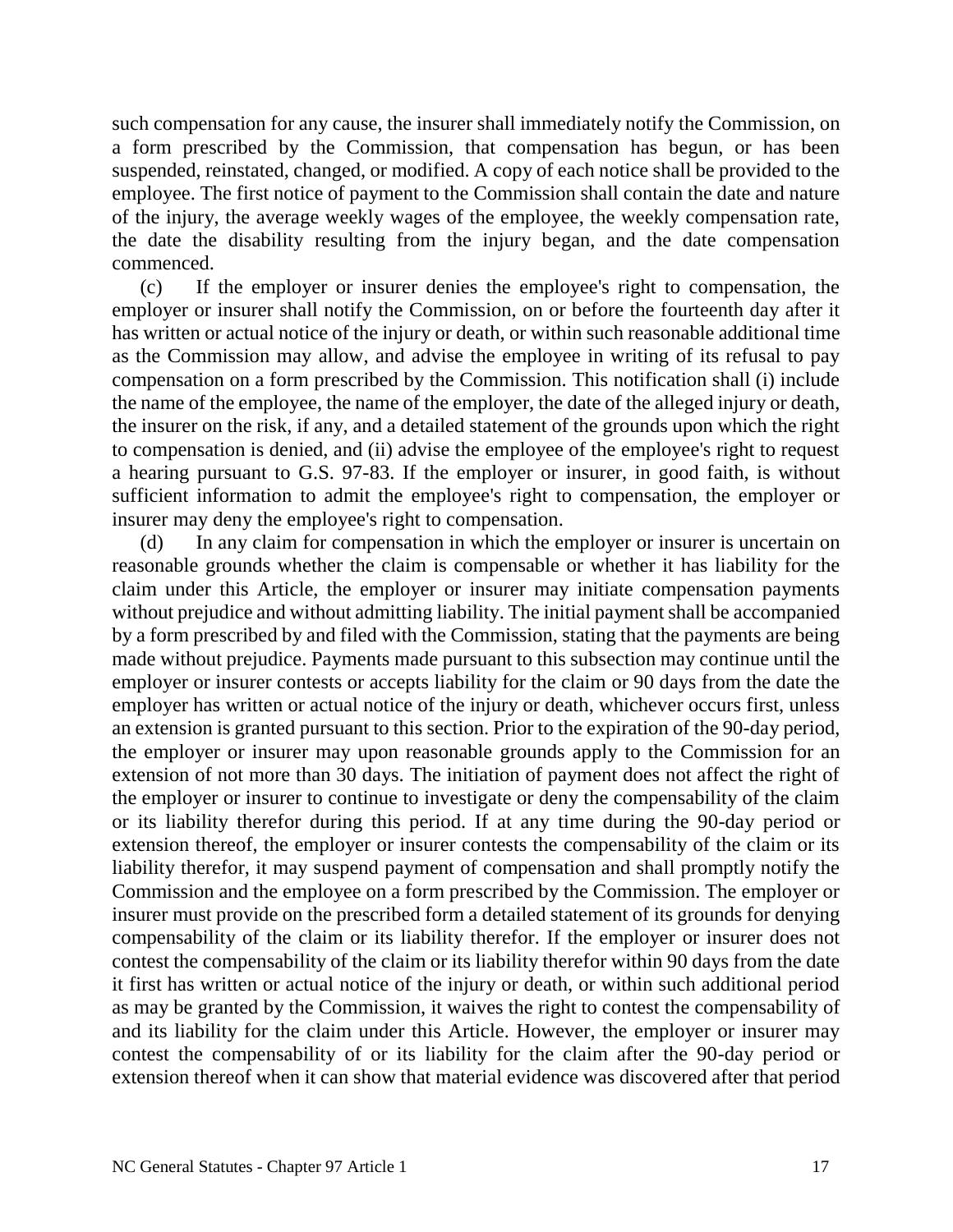that could not have been reasonably discovered earlier, in which event the employer or insurer may terminate or suspend compensation subject to the provisions of G.S. 97-18.1.

(e) The first installment of compensation payable under the terms of an award by the Commission, or under the terms of a judgment of the court upon an appeal from such an award, shall become due 10 days from the day following expiration of the time for appeal from the award or judgment or the day after notice waiving the right of appeal by all parties has been received by the Commission, whichever is sooner. Thereafter compensation shall be paid in installments weekly, except where the Commission determines that payment in installments shall be made monthly or in some other manner.

(f) The employer's or insurer's grounds for contesting the employee's claim or its liability therefor as specified in the notice suspending compensation under subsection (d) of this section are the only bases for the employer's or insurer's defense on the issue of compensability in a subsequent proceeding, unless the defense is based on newly discovered material evidence that could not reasonably have been discovered prior to the notice suspending compensation.

(g) If any installment of compensation is not paid within 14 days after it becomes due, there shall be added to such unpaid installment an amount equal to ten per centum (10%) thereof, which shall be paid at the same time as, but in addition to, such installment, unless such nonpayment is excused by the Commission after a showing by the employer that owing to conditions over which he had no control such installment could not be paid within the period prescribed for the payment.

(h) Within 16 days after final payment of compensation has been made, the employer or insurer shall send to the Commission and the employee a notice, in accordance with a form prescribed by the Commission, stating that such final payment has been made, the total amount of compensation paid, the name of the employee and of any other person to whom compensation has been paid, the date of the injury or death, and the date to which compensation has been paid. If the employer or insurer fails to so notify the Commission or the employee within such time, the Commission shall assess against such employer or insurer a civil penalty in the amount of twenty-five dollars (\$25.00). The clear proceeds of civil penalties assessed pursuant to this section shall be remitted to the Civil Penalty and Forfeiture Fund in accordance with G.S. 115C-457.2.

(i) If any bill for services rendered under G.S. 97-25 by any provider of health care is not paid within 60 days after it has been approved by the Commission and returned to the responsible party, or within 60 days after it was properly submitted, in accordance with the provisions of this Article, to an insurer or managed care organization responsible for direct reimbursement pursuant to G.S. 97-26(g), there shall be added to such unpaid bill an amount equal to ten per centum (10%) thereof, which shall be paid at the same time as, but in addition to, such medical bill, unless such late payment is excused by the Commission.

(j) The employer or insurer shall promptly investigate each injury reported or known to the employer and at the earliest practicable time shall admit or deny the employee's right to compensation or commence payment of compensation as provided in subsections (b), (c), or (d) of this section. When an employee files a claim for compensation with the Commission, the Commission may order reasonable sanctions against an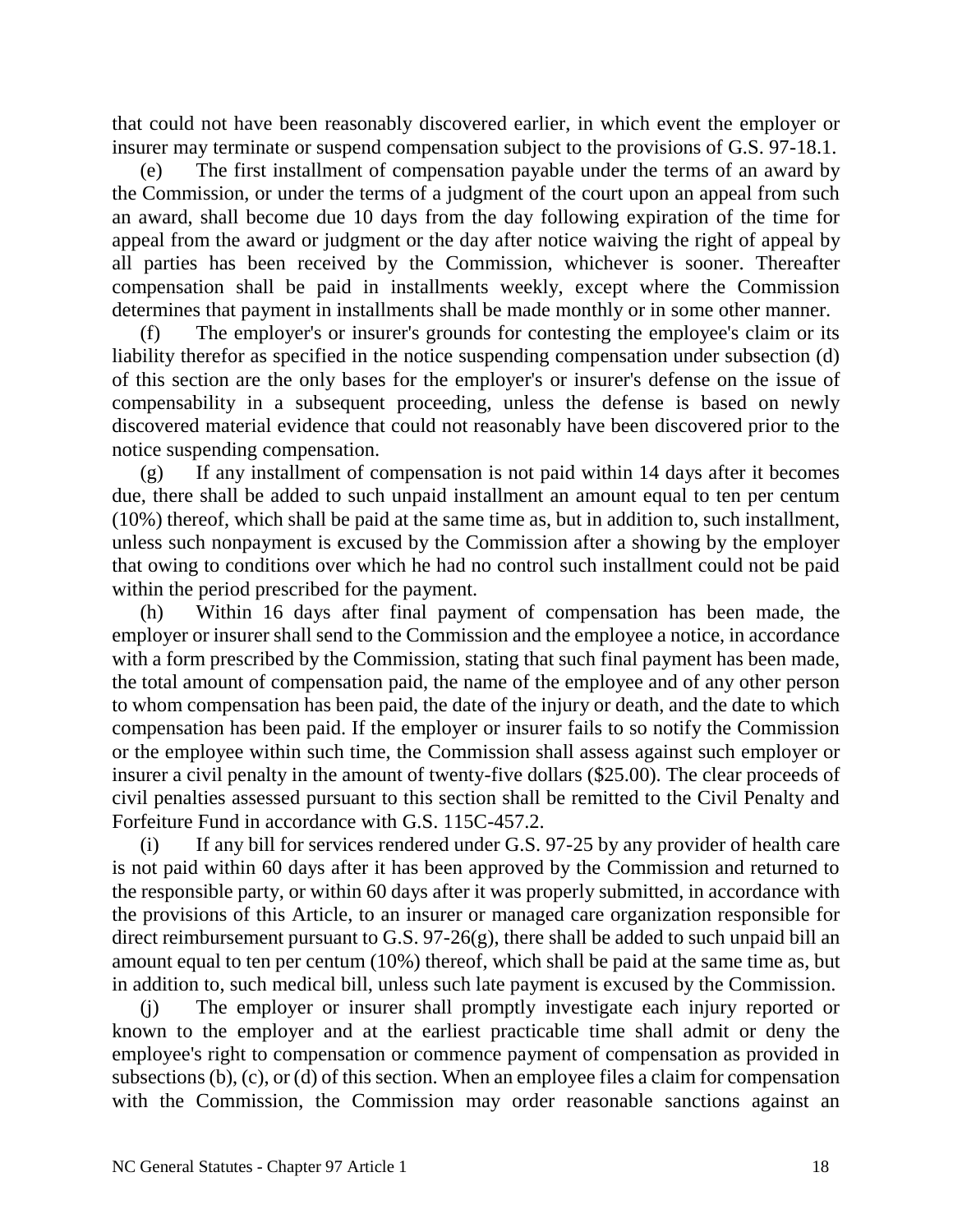employer or insurer which does not, within 30 days following notice from the Commission of the filing of a claim, or within such reasonable additional time as the Commission may allow, do one of the following:

- (1) Notify the Commission and the employee in writing that it is admitting the employee's right to compensation and, if applicable, satisfy the requirements for payment of compensation under subsection (b) of this section.
- (2) Notify the Commission and the employee that it denies the employee's right to compensation consistent with subsection (c) of this section.
- (3) Initiate payments without prejudice and without liability and satisfy the requirements of subsection (d) of this section.

For purposes of this subsection, reasonable sanctions shall not prohibit the employer or insurer from contesting the compensability of or its liability for the claim.

(k) In addition to any other methods for reinstatement of compensation available under the Act, whenever the employer or insurer has admitted the employee's right to compensation, or liability has been established, the employee may move for reinstatement of compensation on a form prescribed by the Commission. The form prescribed by the Commission shall contain the reasons for the proposed reinstatement of compensation, be supported by available documentation, and inform the employer of the employer's right to contest the reinstatement of compensation by filing an objection in writing with the Commission within 14 days of the date the employee's notice is filed with the Commission or within such additional reasonable time as the Commission may allow. If the employer or insurer contests the employee's request for reinstatement, the Commission shall conduct an informal hearing by telephone with the parties or their counsel. If either party objects to conducting the hearing by telephone, the Commission may conduct the hearing in person in Raleigh or at another location selected by the Commission. The parties shall be afforded an opportunity to state their position and to submit documentary evidence at the informal hearing. The employee may waive the right to an informal hearing and proceed to the formal hearing. The Commission's decision in the informal hearing is not binding in the subsequent hearings. If the application for Reinstatement of Payment of Disability Compensation is approved or not contested, then compensation shall be reinstated immediately and continue until further order of the Commission. The employer or employee may request a formal hearing pursuant to G.S. 97-83 on the Commission's decision approving or denying the employee's application for reinstatement. A formal hearing under G.S. 97-83 ordered or requested pursuant to this subsection shall be a hearing de novo on the employee's application for reinstatement of compensation and may be scheduled by the Commission on a preemptive basis. This subsection shall not apply to a request for a review of an award on the grounds of a change in condition pursuant to G.S. 97-47. (1929, c. 120, s. 181/2; 1967, c. 1229, s. 2; 1979, c. 249, ss. 1, 2; c. 599; 1993 (Reg. Sess., 1994), c. 679, s. 3.1; 1998-215, s. 114; 2005-448, s. 4; 2006-264, s. 91.7; 2011-287, s. 5; 2013-294, s. 3.)

## **§ 97-18.1. Termination or suspension of compensation benefits.**

(a) Payments of compensation pursuant to an award of the Commission shall continue until the terms of the award have been fully satisfied.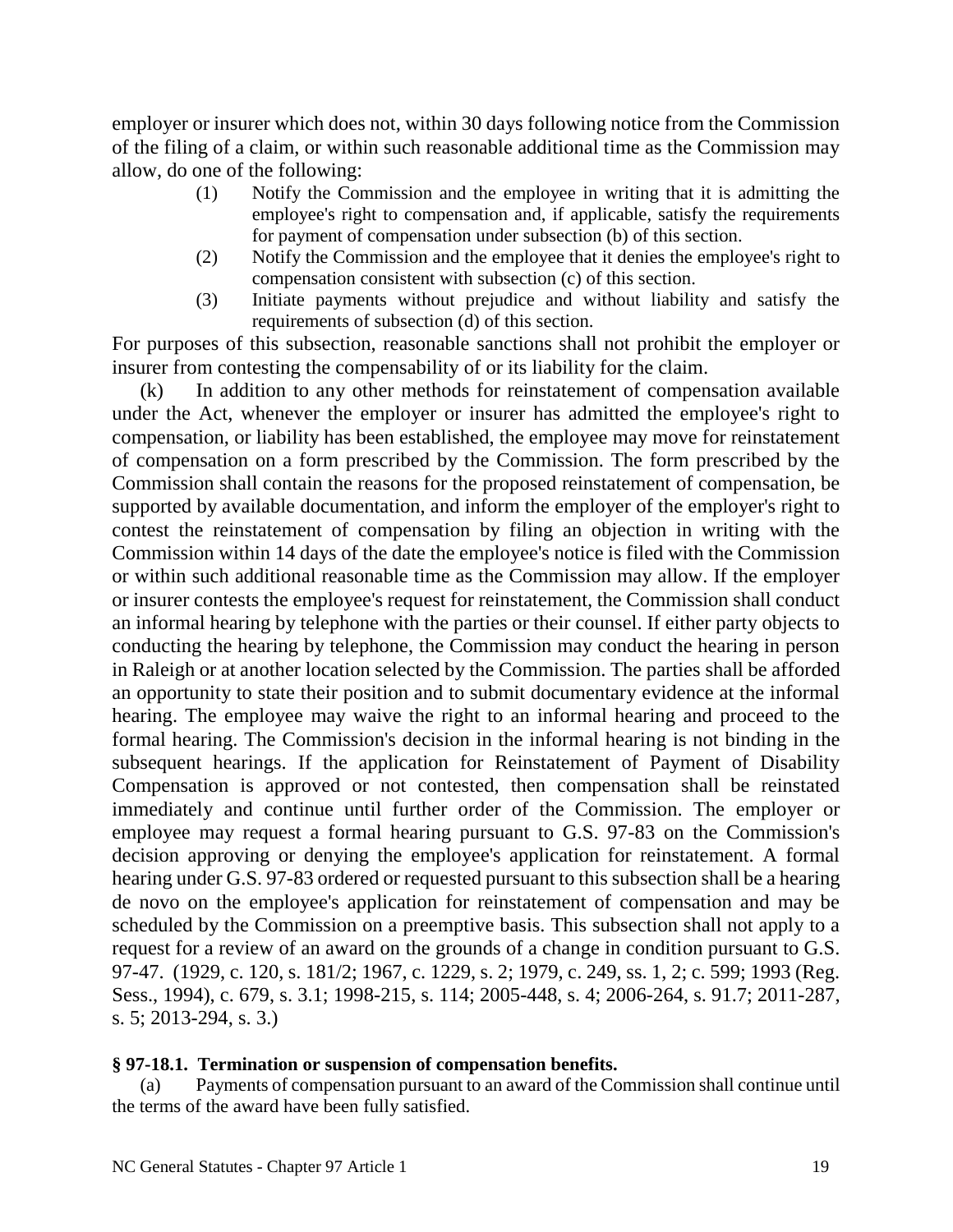(b) An employer may terminate payment of compensation for total disability being paid pursuant to G.S. 97-29 when the employee has returned to work for the same or a different employer, subject to the provisions of G.S. 97-32.1, or when the employer contests a claim pursuant to G.S. 97-18(d) within the time allowed thereunder. The employer shall promptly notify the Commission and the employee, on a form prescribed by the Commission, of the termination of compensation and the availability of trial return to work and additional compensation due the employee for any partial disability.

(c) An employer seeking to terminate or suspend compensation being paid pursuant to G.S. 97-29 for a reason other than those specified in subsection (b) of this section shall notify the employee and the employee's attorney of record in writing of its intent to do so on a form prescribed by the Commission. A copy of the notice shall be filed with the Commission. This form shall contain the reasons for the proposed termination or suspension of compensation, be supported by available documentation, and inform the employee of the employee's right to contest the termination or suspension by filing an objection in writing with the Commission within 14 days of the date the employer's notice is filed with the Commission or within such additional reasonable time as the Commission may allow.

(d) If the employee fails to object to the employer's notice of proposed termination or suspension within the time provided, the Commission may enter an appropriate order terminating or suspending the compensation if it finds that there is a sufficient basis under this Article for this action. If the employee files a timely objection to the employer's notice, the Commission shall conduct an informal hearing by telephone with the parties or their counsel. If either party objects to conducting the hearing by telephone, the Commission may conduct the hearing in person in Raleigh or at another location selected by the Commission. The parties shall be afforded an opportunity to state their position and to submit documentary evidence at the informal hearing. The employer may waive the right to an informal hearing and proceed to the formal hearing. The informal hearing, whether by telephone or in person, shall be conducted only on the issue of termination or suspension of compensation and shall be conducted within 25 days of the receipt by the Commission of the employer's notice to the employee unless this time is extended by the Commission for good cause. The Commission shall issue a decision on the employer's application for termination of compensation within five days after completion of the informal hearing. The decision shall (i) approve the application, (ii) disapprove the application, or (iii) state that the Commission is unable to reach a decision on the application in an informal hearing, in which event the Commission shall schedule a formal hearing pursuant to G.S. 97-83 on the employer's application for termination of compensation. Compensation may be terminated or suspended by the employer following an informal hearing only if its application is approved. If the Commission was unable to reach a decision in the informal hearing, the employee's compensation shall continue pending a decision by the Commission in the formal hearing. The Commission's decision in the informal hearing is not binding in subsequent hearings.

The employer or the employee may request a formal hearing pursuant to G.S. 97-83 on the Commission's decision approving or denying the employer's application for termination of compensation. A formal hearing under G.S. 97-83 ordered or requested pursuant to this section shall be a hearing de novo on the employer's application for termination or suspension of compensation and may be scheduled by the Commission on a preemptive basis.

(e) At an informal hearing on the issue of termination or suspension of compensation, and at any subsequent hearing, the Commission may address related issues regarding the selection of medical providers or treatment under G.S. 97-25, subject to exhaustion of the dispute resolution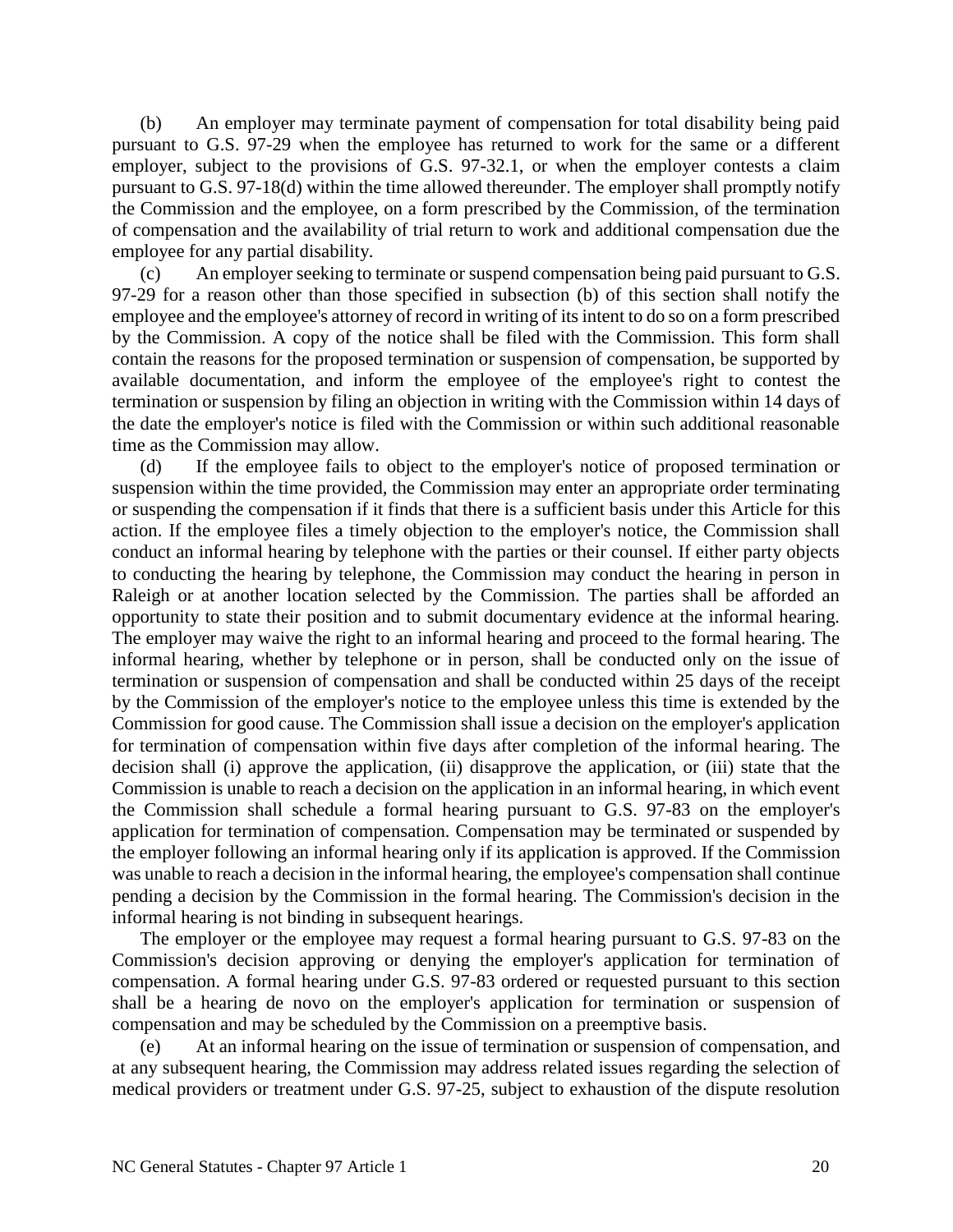procedures of a managed care organization pursuant to G.S. 97-25.2. (1993 (Reg. Sess., 1994), c. 679, ss. 3.6, 10.9.)

# **§ 97-19. Liability of principal contractors; certificate that subcontractor has complied with law; right to recover compensation of those who would have been liable; order of liability.**

Any principal contractor, intermediate contractor, or subcontractor who shall sublet any contract for the performance of any work without obtaining from such subcontractor or obtaining from the Industrial Commission a certificate, issued by a workers' compensation insurance carrier, or a certificate of compliance issued by the Department of Insurance to a self-insured subcontractor, stating that such subcontractor has complied with G.S. 97-93 for a specified term, shall be liable, irrespective of whether such subcontractor has regularly in service fewer than three employees in the same business within this State, to the same extent as such subcontractor would be if he were subject to the provisions of this Article for the payment of compensation and other benefits under this Article on account of the injury or death of any employee of such subcontractor due to an accident arising out of and in the course of the performance of the work covered by such subcontract. If the principal contractor, intermediate contractor or subcontractor shall obtain such certificate at any time before subletting such contract to the subcontractor, he shall not thereafter be held liable to any employee of such subcontractor for compensation or other benefits under this Article and within the term specified by the certificate.

Notwithstanding the provisions of this section, any principal contractor, intermediate contractor, or subcontractor who shall sublet any contract for the performance of work shall not be held liable to any employee of such subcontractor if either (i) the subcontractor has a workers' compensation insurance policy in compliance with G.S. 97-93 in effect on the date of injury regardless of whether the principal contractor, intermediate contractor, or subcontractor failed to timely obtain a certificate from the subcontractor; or (ii) the policy expired or was cancelled prior to the date of injury provided the principal contractor, intermediate contractor, or subcontractor obtained a certificate at any time before subletting such contract to the subcontractor and was unaware of the expiration or cancellation.

Any principal contractor, intermediate contractor, or subcontractor paying compensation or other benefits under this Article, under the foregoing provisions of this section, may recover the amount so paid from any person, persons, or corporation who independently of such provision, would have been liable for the payment thereof.

Every claim filed with the Industrial Commission under this section shall be instituted against all parties liable for payment, and said Commission, in its award, shall fix the order in which said parties shall be exhausted, beginning with the immediate employer.

The principal or owner may insure any or all of his contractors and their employees in a blanket policy, and when so insured such contractor's employees will be entitled to compensation benefits regardless of whether the relationship of employer and employee exists between the principal and the contractor. (1929, c. 120, s. 19; 1941, c. 358, s. 1; 1945, c. 766; 1973, c. 1291, s. 10; 1979, c. 247, s. 2; 1987, c. 729, s. 4; 1989, c. 637; 1991,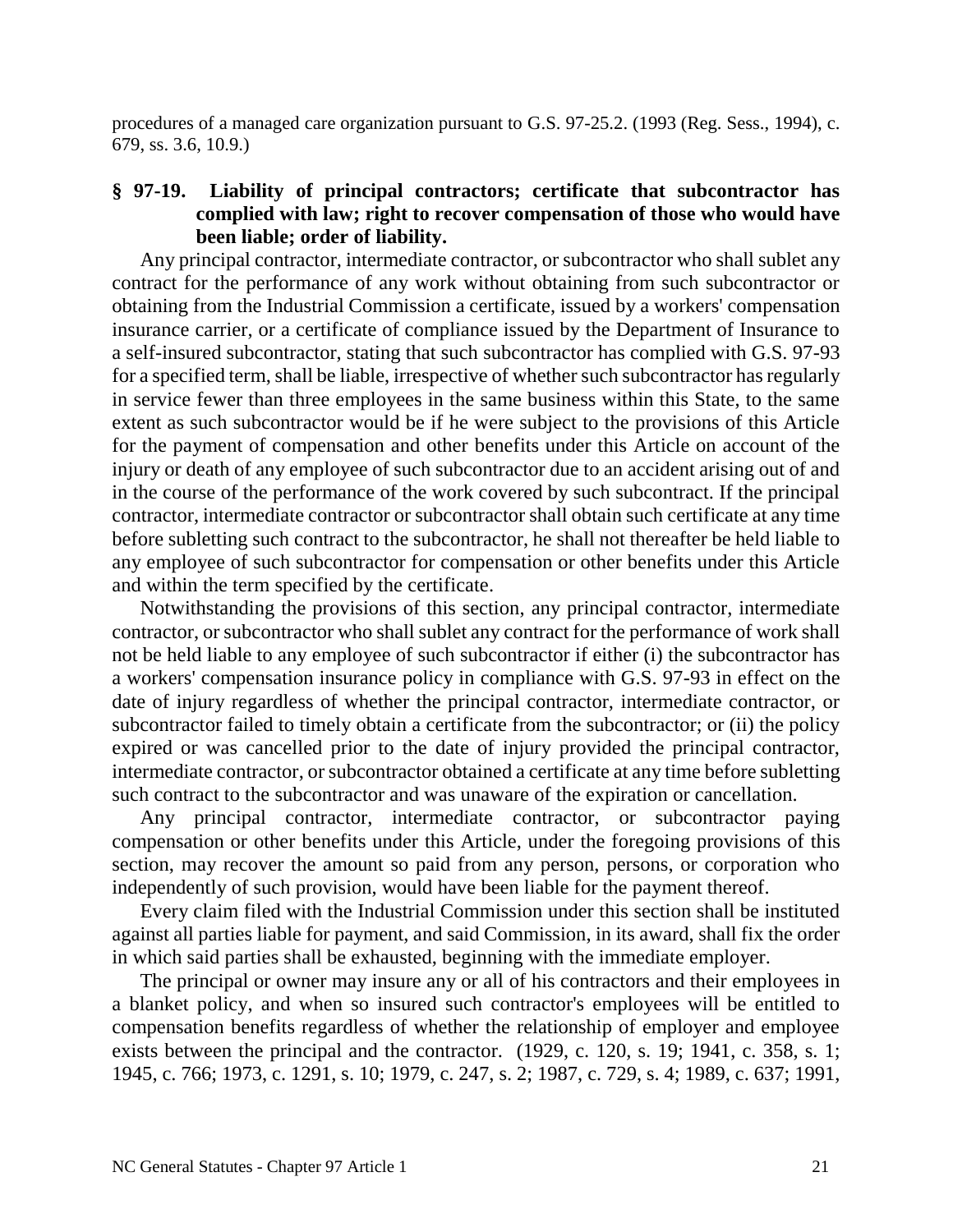c. 703, s. 7; 1993 (Reg. Sess., 1994), c. 679, s. 10.6; 1995, c. 517, s. 36; 1995 (Reg. Sess., 1996), c. 555, s. 1; 2013-413, s. 13(c).)

### **§ 97-19.1. Truck, tractor, or truck tractor trailer driver's status as employee or independent contractor.**

(a) An individual in the interstate or intrastate carrier industry who operates a truck, tractor, or truck tractor trailer licensed by a governmental motor vehicle regulatory agency may be an employee or an independent contractor under this Article dependent upon the application of the common law test for determining employment status.

Any principal contractor, intermediate contractor, or subcontractor, irrespective of whether such contractor regularly employs three or more employees, who contracts with an individual in the interstate or intrastate carrier industry who operates a truck, tractor, or truck tractor trailer licensed by the United States Department of Transportation and who has not secured the payment of compensation in the manner provided for employers set forth in G.S. 97-93 for himself personally and for his employees and subcontractors, if any, shall be liable as an employer under this Article for the payment of compensation and other benefits on account of the injury or death of the independent contractor and his employees or subcontractors due to an accident arising out of and in the course of the performance of the work covered by such contract.

(b) Notwithstanding subsection (a) of this section, a principal contractor, intermediate contractor, or subcontractor shall not be liable as an employer under this Article for the payment of compensation on account of the injury or death of the independent contractor if the principal contractor, intermediate contractor, or subcontractor (i) contracts with an independent contractor who is an individual licensed by the United States Department of Transportation and (ii) the independent contractor personally is operating the vehicle solely pursuant to that license.

(c) The principal contractor, intermediate contractor, or subcontractor may insure any and all of his independent contractors and their employees or subcontractors in a blanket policy, and when insured, the independent contractors, subcontractors, and employees will be entitled to compensation benefits under the blanket policy.

A principal contractor, intermediate contractor, or subcontractor may include in the governing contract with an independent contractor in the interstate or intrastate carrier industry who operates a truck, tractor, or truck tractor trailer licensed by a governmental motor vehicle regulatory agency an agreement for the independent contractor to reimburse the cost of covering that independent contractor under the principal contractor's, intermediate contractor's, or subcontractor's coverage of his business. (2003-235, s. 1; 2006-26, s. 1; 2006-259, s. 19.)

### **§ 97-20. Priority of compensation claims against assets of employer.**

All rights of compensation granted by this Article shall have the same preference or priority for the whole thereof against the assets of the employer as is allowed by law for any unpaid wages for labor. (1929, c. 120, s. 20.)

## **§ 97-21. Claims unassignable and exempt from taxes and debts; agreement of employee to contribute to premium or waive right to compensation void; unlawful deduction by employer.**

No claim for compensation under this Article shall be assignable, and all compensation and claims therefor shall be exempt from all claims of creditors and from taxes.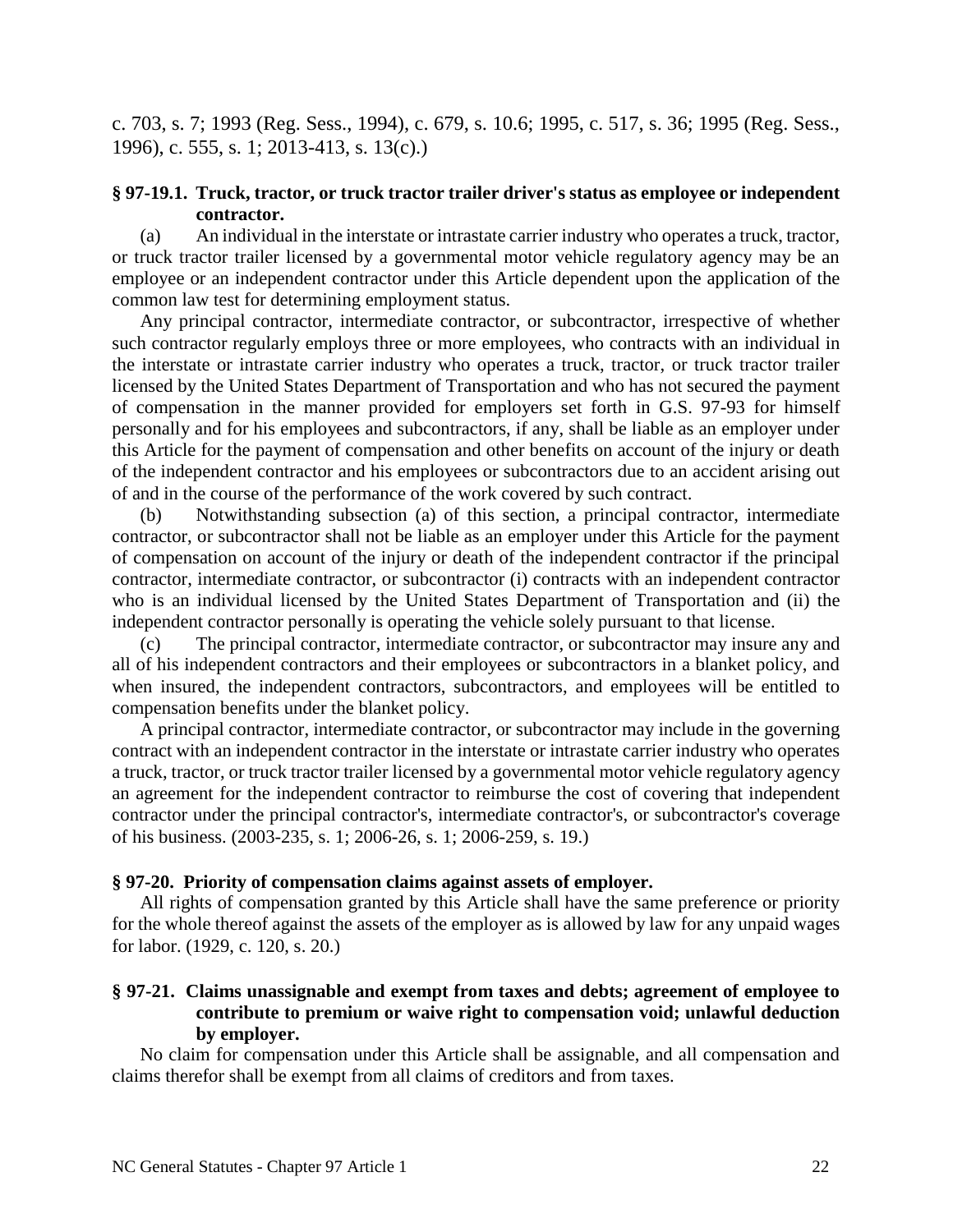No agreement by an employee to pay any portion of premium paid by his employer to a carrier or to contribute to a benefit fund or department maintained by such employer for the purpose of providing compensation or medical services and supplies as required by this Article shall be valid, and any employer who makes a deduction for such purpose from the pay of any employee entitled to the benefits of this Article shall be guilty of a Class 3 misdemeanor and upon conviction thereof shall be punished only by a fine of not more than five hundred dollars (\$500.00). No agreement by an employee to waive his right to compensation under this Chapter shall be valid. (1929, c. 120, s. 21; 1993, c. 539, s. 677; 1994, Ex. Sess., c. 24, s. 14(c).)

#### **§ 97-22. Notice of accident to employer.**

Every injured employee or his representative shall immediately on the occurrence of an accident, or as soon thereafter as practicable, give or cause to be given to the employer a written notice of the accident, and the employee shall not be entitled to physician's fees nor to any compensation which may have accrued under the terms of this Article prior to the giving of such notice, unless it can be shown that the employer, his agent or representative, had knowledge of the accident, or that the party required to give such notice had been prevented from doing so by reason of physical or mental incapacity, or the fraud or deceit of some third person; but no compensation shall be payable unless such written notice is given within 30 days after the occurrence of the accident or death, unless reasonable excuse is made to the satisfaction of the Industrial Commission for not giving such notice and the Commission is satisfied that the employer has not been prejudiced thereby. (1929, c. 120, s. 22.)

#### **§ 97-23. What notice is to contain; defects no bar; notice personally or by registered letter or certified mail.**

The notice provided in the foregoing section [G.S. 97-22] shall state in ordinary language the name and address of the employee, the time, place, nature, and cause of the accident, and of the resulting injury or death; and shall be signed by the employee or by a person on his behalf, or, in the event of his death, by any one or more of his dependents, or by a person in their behalf.

No defect or inaccuracy in the notice shall be a bar to compensation unless the employer shall prove that his interest was prejudiced thereby, and then only to such extent as the prejudice.

Said notice shall be given personally to the employer or any of his agents upon whom a summons in civil action may be served under the laws of the State, or may be sent by registered letter or certified mail addressed to the employer at his last known residence or place of business. (1929, c. 120, s. 23; 1959, c. 863, s. 1.)

#### **§ 97-24. Right to compensation barred after two years; destruction of records.**

(a) The right to compensation under this Article shall be forever barred unless (i) a claim or memorandum of agreement as provided in G.S. 97-82 is filed with the Commission or the employee is paid compensation as provided under this Article within two years after the accident or (ii) a claim or memorandum of agreement as provided in G.S. 97-82 is filed with the Commission within two years after the last payment of medical compensation when no other compensation has been paid and when the employer's liability has not otherwise been established under this Article. The provisions of this subsection shall not limit the time otherwise allowed for the filing of a claim for compensation for occupational disease in G.S. 97-58, but in no event shall the time for filing a claim for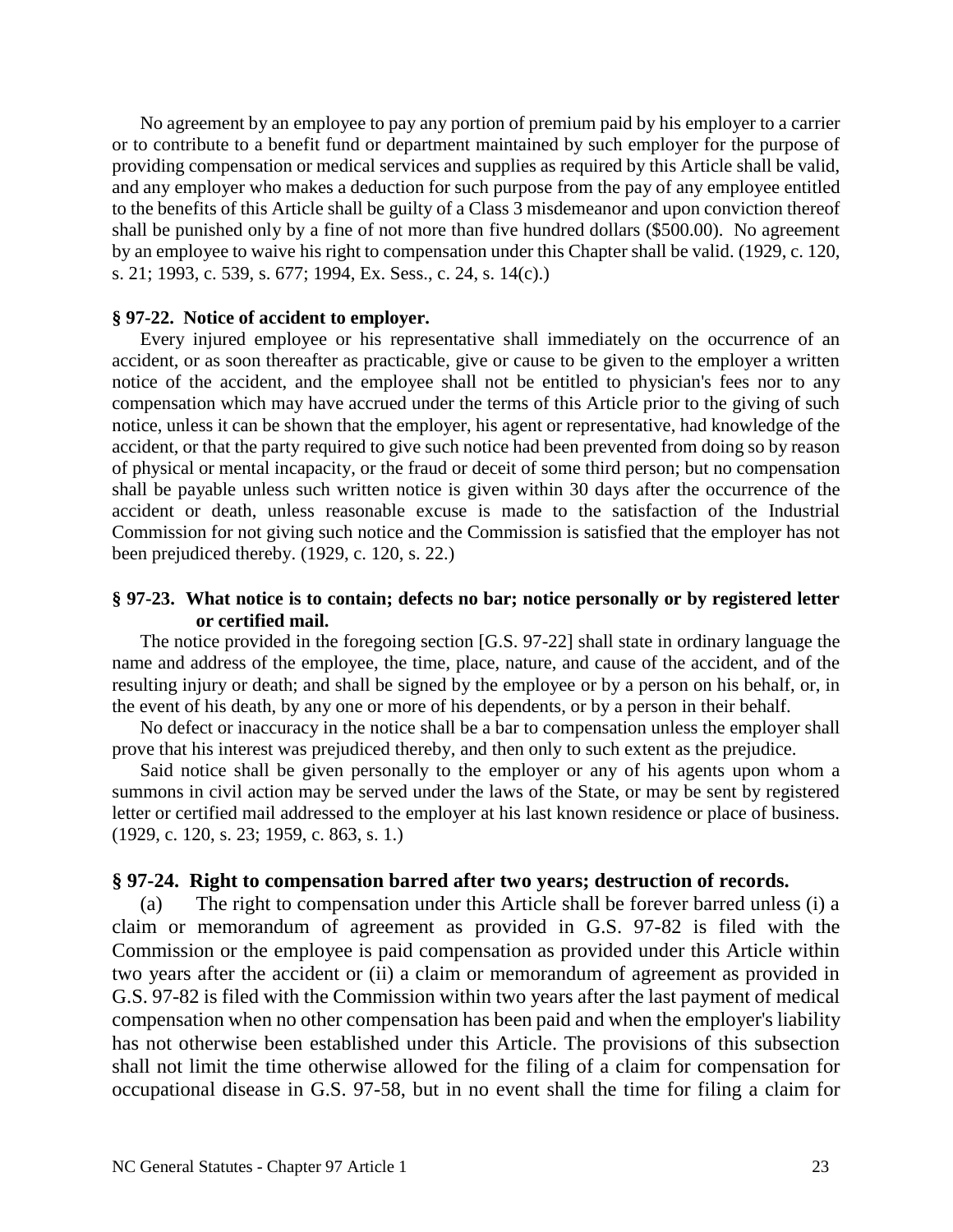compensation for occupational disease be less than the times provided herein for filing a claim for an injury by accident.

(b) If any claim for compensation is hereafter made upon the theory that such claim or the injury upon which said claim is based is within the jurisdiction of the Industrial Commission under the provisions of this Article, and if the Commission, or the appellate courts on appeal, shall adjudge that such claim is not within the Article, the claimant, or if he dies, his personal representative, shall have one year after the rendition of a final judgment in the case within which to commence an action at law.

(c) When all claims and reports required by this Article have been filed, and the cases and records of which they are a part have been closed by proper reports, receipts, awards or orders, these records, may after five years in the discretion of the Commission, with and by the authorization and approval of the Department of Natural and Cultural Resources, be destroyed by burning or otherwise. (1929, c. 120, s. 24; 1933, c. 449, s. 2; 1945, c. 766; 1955, c. 1026, s. 12; 1973, c. 476, s. 48; c. 1060, s. 1; 1991, c. 703, s. 8; 1993 (Reg. Sess., 1994), c. 679, s. 3.4; 2015-241, s. 14.30(s).)

# **§ 97-25. Medical treatment and supplies.**

(a) Medical compensation shall be provided by the employer.

(b) Upon the written request of the employee to the employer, the employer may agree to authorize and pay for a second opinion examination with a duly qualified physician licensed to practice in North Carolina, or licensed in another state if agreed to by the parties or ordered by the Commission. If, within 14 calendar days of the receipt of the written request, the request is denied or the parties, in good faith, are unable to agree upon a health care provider to perform a second opinion examination, the employee may request that the Industrial Commission order a second opinion examination. The expense thereof shall be borne by the employer upon the same terms and conditions as provided in this section for medical compensation.

(c) Provided, however, if the employee so desires, an injured employee may select a health care provider of the employee's own choosing to attend, prescribe, and assume the care and charge of the employee's case subject to the approval of the Industrial Commission. In addition, in case of a controversy arising between the employer and the employee, the Industrial Commission may order necessary treatment. In order for the Commission to grant an employee's request to change treatment or health care provider, the employee must show by a preponderance of the evidence that the change is reasonably necessary to effect a cure, provide relief, or lessen the period of disability. When deciding whether to grant an employee's request to change treatment or health care provider, the Commission may disregard or give less weight to the opinion of a health care provider from whom the employee sought evaluation, diagnosis, or treatment before the employee first requested authorization in writing from the employer, insurer, or Commission.

(d) The refusal of the employee to accept any medical compensation when ordered by the Industrial Commission shall bar the employee from further compensation until such refusal ceases, and no compensation shall at any time be paid for the period of suspension unless in the opinion of the Industrial Commission the circumstances justified the refusal.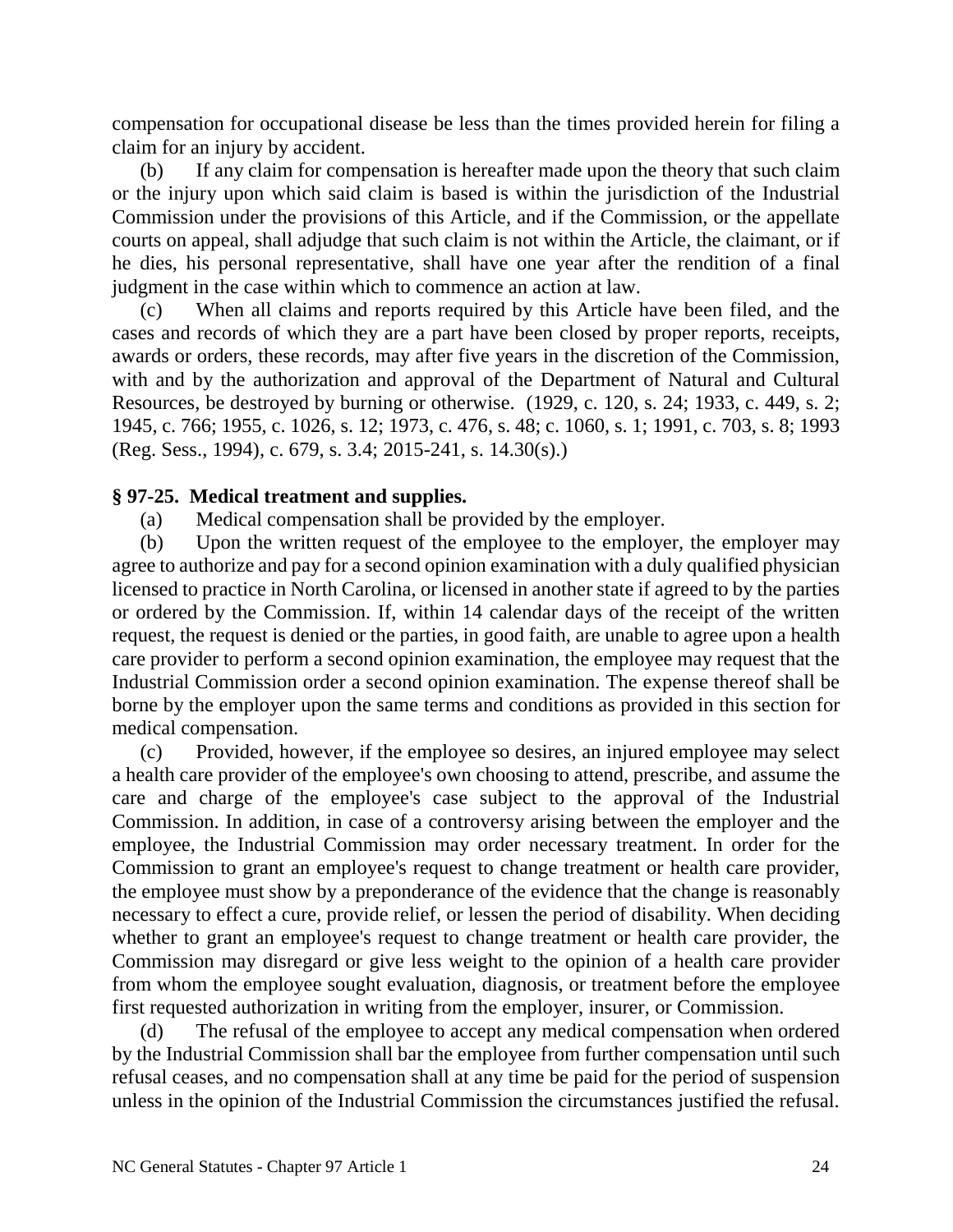Any order issued by the Commission suspending compensation pursuant to G.S. 97-18.1 shall specify what action the employee should take to end the suspension and reinstate the compensation.

(e) If in an emergency on account of the employer's failure to provide medical compensation, a physician other than provided by the employer is called to treat the injured employee, the reasonable cost of such service shall be paid by the employer if so ordered by the Industrial Commission.

(f) In claims subject to G.S. 97-18(b) and (d), a party may file a motion as set forth in this subsection regarding a request for medical compensation or a dispute involving medical issues. The nonmoving party shall have the right to contest the motion. Motions and responses shall be submitted contemporaneously via electronic means to the Commission and to the opposing party or the opposing party's attorney, as follows:

- (1) A party may file a motion with the Executive Secretary for an administrative ruling regarding a request for medical compensation or a dispute involving medical issues. The motion shall be decided administratively pursuant to rules governing motions practices in contested cases. The Commission shall decide the motion within 30 days of the filing of the motion unless an extension of time to respond to the motion has been granted for good cause shown. Either party may file a motion for reconsideration of the administrative order with the Executive Secretary. Either party may request an expedited formal hearing pursuant to G.S. 97-84 and subdivision (2) of this subsection to appeal the decision of the Executive Secretary approving or denying the original motion or the motion for reconsideration. Within five days of the filing of a request for an expedited formal hearing pursuant to G.S. 97-84 and subdivision (2) of this subsection to appeal the decision of the Executive Secretary, the Commission shall assign a Deputy Commissioner to conduct the formal hearing. The decision shall not be stayed during the pendency of an appeal pursuant to G.S. 97-84 and subdivision (2) of this subsection except under those circumstances set out in subdivision (4) of this subsection. A motion to stay shall be filed with the Deputy Commissioner scheduled to conduct the formal hearing pursuant to G.S. 97-84. Either party may appeal the decision of the Deputy Commissioner pursuant to G.S. 97-84 to the Full Commission pursuant to G.S. 97-85. The decision of the Deputy Commissioner shall not be stayed during the pendency of an appeal except under those circumstances set out in subdivision (4) of this subsection. A motion to stay the decision of the Deputy Commissioner pursuant to G.S. 97-84 shall be directed to the Chair of the Commission. The Full Commission shall render a decision on the appeal of the Deputy Commissioner's decision on the motion within 60 days of the filing of the notice of appeal.
- (2) In lieu of filing a motion with the Executive Secretary for an administrative ruling pursuant to subdivision (1) of this subsection, when appealing a ruling made pursuant to subdivision (1) of this subsection or when appealing an administrative ruling of the Chief Deputy or the Chief Deputy's designee on an emergency motion, a party may request a full evidentiary hearing pursuant to G.S. 97-84 on an expedited basis, limited to a request for medical compensation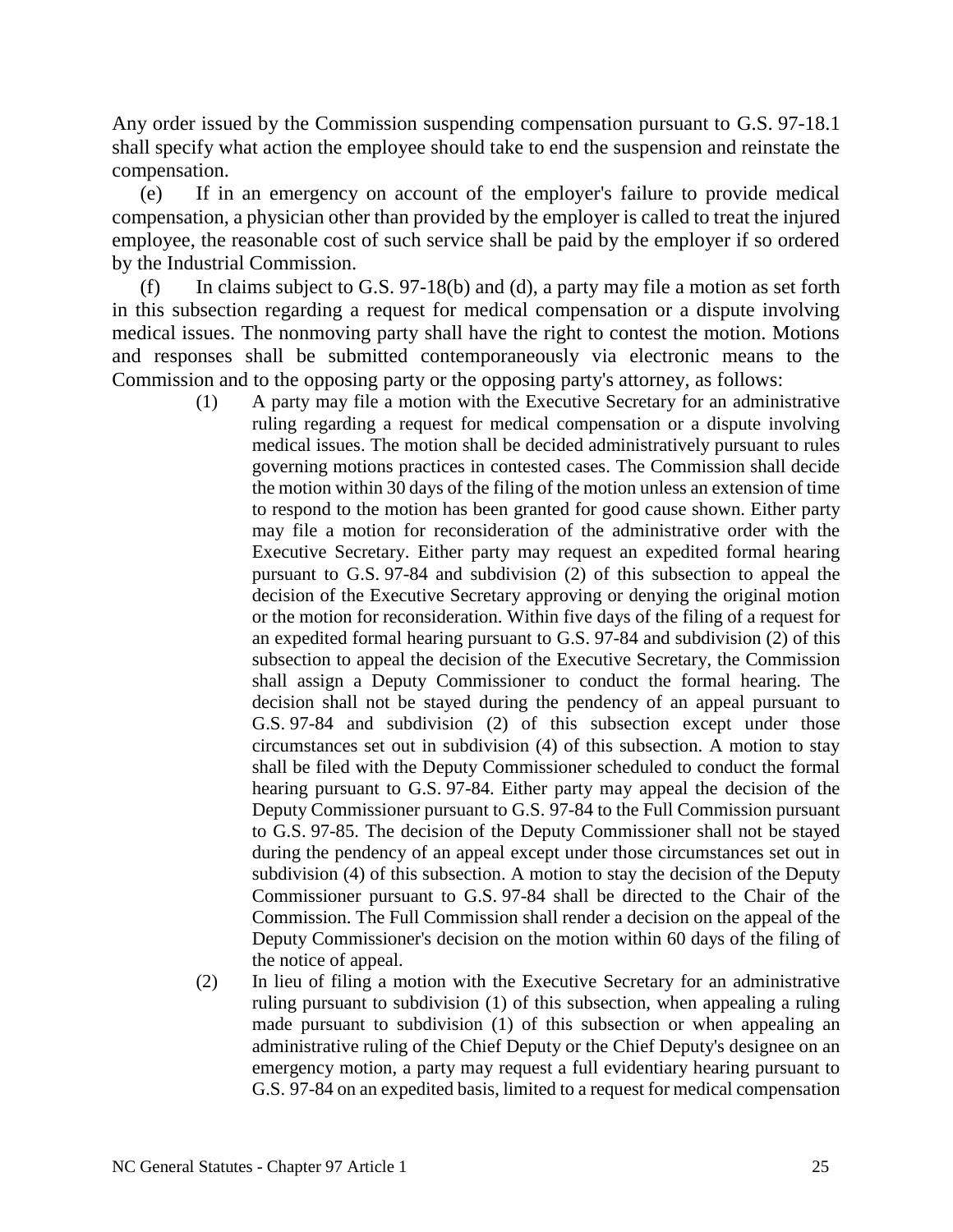or a dispute involving medical issues, by filing a motion with the Office of the Chief Deputy Commissioner. The case will not be ordered into mediation based upon a party's request for hearing on the motion or appeal under this subdivision, except upon the consent of the parties. The Commission shall set the date of the expedited hearing, which shall be held within 30 days of the filing of the motion or appeal and shall notify the parties of the time and place of the hearing on the motion or appeal. Upon request, the Commission may order expedited discovery. The record shall be closed within 60 days of the filing of the motion, or in the case of an appeal pursuant to subdivisions (1) and (3) of this subsection, within 60 days of the filing of the appeal, unless the parties agree otherwise or the Commission so orders. Transcripts of depositions shall be expedited if necessary and paid pursuant to rules promulgated by the Commission related to depositions and shall be submitted electronically to the Commission. The Commission shall decide the issue in dispute and make findings of fact based upon the preponderance of the evidence in view of the entire record. The award, together with a statement of the findings of fact, rulings of law, and other matters pertinent to the questions at issue shall be filed with the record of the proceedings within 15 days of the close of the hearing record, and a copy of the award shall immediately be sent to the parties. Either party may appeal the decision of the Deputy Commissioner pursuant to G.S. 97-84 to the Full Commission pursuant to G.S. 97-85. The decision of the Deputy Commissioner pursuant to G.S. 97-84 shall not be stayed during the pendency of an appeal except under those circumstances set out in subdivision (4) of this subsection. A motion to stay the decision of the Deputy Commissioner pursuant to G.S. 97-84 shall be directed to the Chair of the Commission. The Full Commission shall render a decision on the appeal of the Deputy Commissioner's decision on the motion within 60 days of the filing of the notice of appeal.

- (3) An emergency medical motion filed by either party shall be filed with the Office of the Chief Deputy Commissioner. The Chief Deputy or Chief Deputy's designee shall rule on the motion within five days of receipt unless the Chief Deputy or Chief Deputy's designee determines that the motion is not an emergency, in which case the motion shall be referred to the Executive Secretary for an administrative ruling pursuant to subdivision (1) of this subsection. Motions requesting emergency medical relief shall contain all of the following:
	- a. An explanation of the medical diagnosis and treatment recommendation of the health care provider that requires emergency attention.
	- b. A specific statement detailing the time-sensitive nature of the request to include relevant dates and the potential for adverse consequences to the movant if the recommended relief is not provided emergently.
	- c. An explanation of opinions known and in the possession of the movant of additional medical or other relevant experts, independent medical examiners, and second opinion examiners.
	- d. Documentation known and in the possession of the movant in support of the request, including relevant medical records.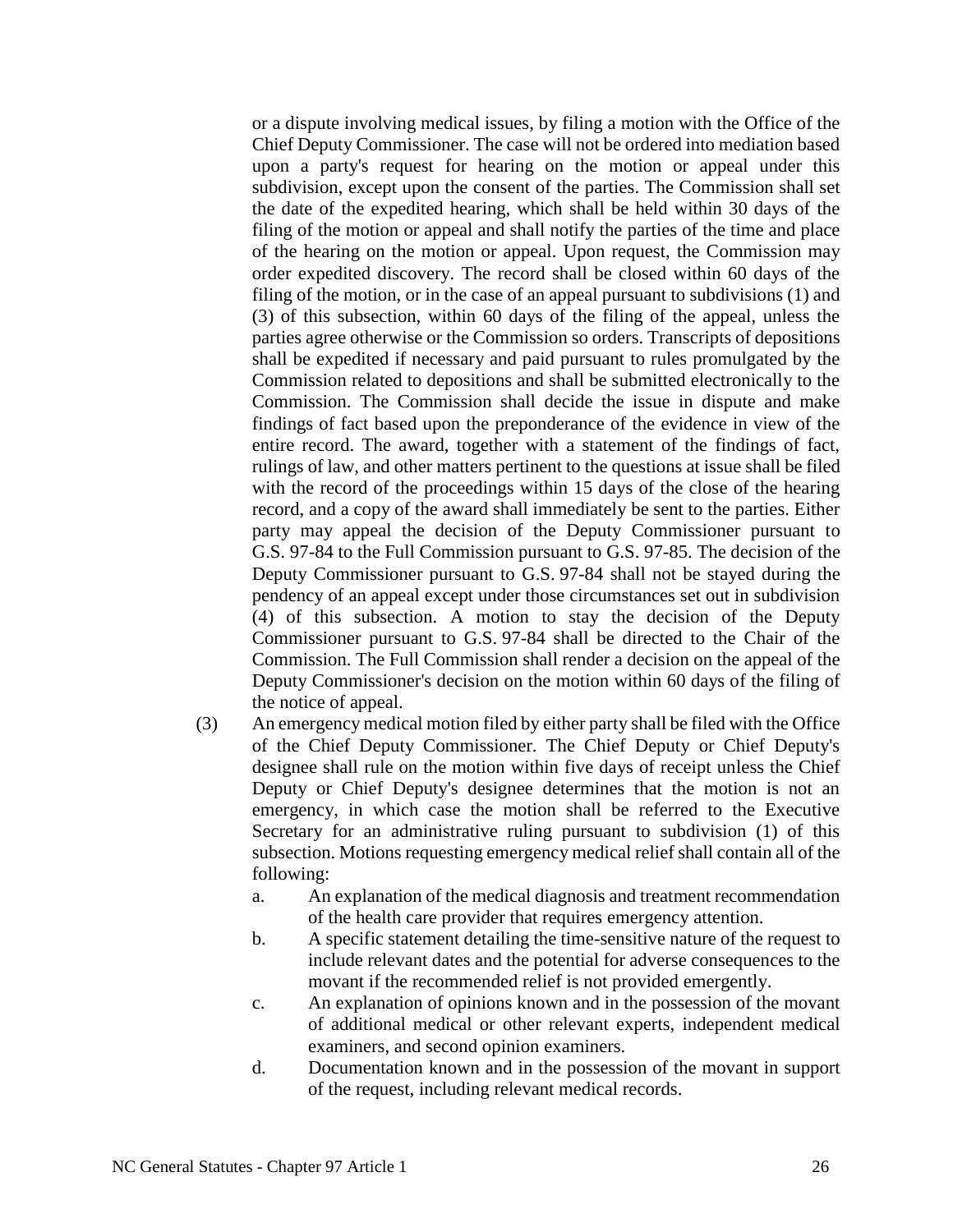e. A representation that informal means of resolving the issue have been attempted.

Either party may appeal the decision of the Chief Deputy or the Chief Deputy's designee on the emergency motion by requesting an expedited formal hearing pursuant to G.S. 97-84 and subdivision (2) of this subsection to appeal the administrative decision of the Chief Deputy or the Chief Deputy's designee on the emergency motion. Within five days of the filing of a request for an expedited formal hearing pursuant to G.S. 97-84 and subdivision (2) of this subsection, the Commission shall assign a Deputy Commissioner to conduct the formal hearing. The decision of the Chief Deputy or the Chief Deputy's designee shall not be stayed during the pendency of an appeal of the administrative decision except under those circumstances set out in subdivision (4) of this subsection. Any motion to stay shall be filed with the Deputy Commissioner scheduled to conduct the expedited formal hearing pursuant to G.S. 97-84 and subdivision (2) of this subsection. Either party may appeal the decision of the Deputy Commissioner pursuant to G.S. 97-84 to the Full Commission pursuant to G.S. 97-85. If so, the decision of the Deputy Commissioner shall not be stayed during the pendency of an appeal except under those circumstances set out in subdivision (4) of this subsection. Any motion to stay the decision of the Deputy Commissioner pursuant to G.S. 97-84 shall be directed to the Chair of the Commission. The Full Commission shall render a decision on the appeal of the Deputy Commissioner's decision on the motion within 60 days of the filing of the notice of appeal.

- (4) The Commission shall consider, among other factors, all of the following when determining whether to grant a motion to stay filed pursuant to this subsection:
	- a. Whether there would be immediate and irreparable injury, harm, loss, or damage to either party.
	- b. The nature and cost of the medical relief sought.
	- c. The risk for further injury or disability to the employee inherent in the treatment or its delay.
	- d. Whether it has been recommended by an authorized physician.
	- e. Whether alternative therapeutic modalities are available and reasonable.
- (5) If the Commission determines that any party has acted unreasonably by initiating or objecting to a motion filed pursuant to this section, the Commission may assess costs associated with any proceeding, including any reasonable attorneys' fees and deposition costs, against the offending party.

(g), (h) Repealed by Session Laws 2014-77, s. 4, effective July 22, 2014. (1929, c. 120, s. 25; 1931, c. 274, s. 4; 1933, c. 506; 1955, c. 1026, s. 2; 1973, c. 520, s. 1; 1991, c. 703, s. 3; 1997-308, s. 1; 1999-150, s. 1; 2005-448, s. 6.2; 2011-287, s. 6; 2013-294, s. 4; 2014-77, s. 4; 2017-102, s. 15.)

### **§ 97-25.1. Limitation of duration of medical compensation.**

The right to medical compensation shall terminate two years after the employer's last payment of medical or indemnity compensation unless, prior to the expiration of this period, either: (i) the employee files with the Commission an application for additional medical compensation which is thereafter approved by the Commission, or (ii) the Commission on its own motion orders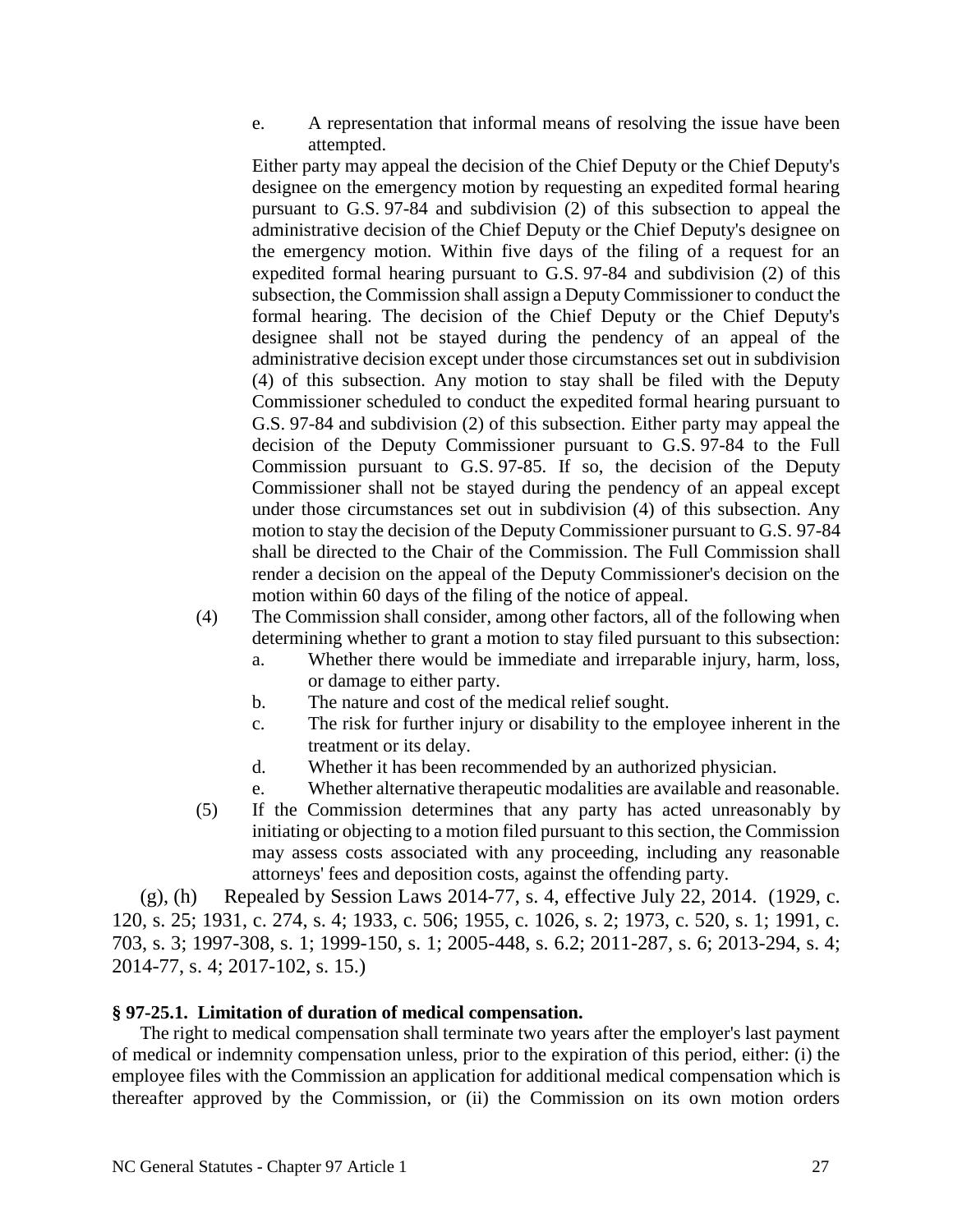additional medical compensation. If the Commission determines that there is a substantial risk of the necessity of future medical compensation, the Commission shall provide by order for payment of future necessary medical compensation. (1993 (Reg. Sess., 1994), c. 679, s. 2.5.)

#### **§ 97-25.2. Managed care organizations.**

The requirements of G.S. 97-25 may be satisfied by contracting with a managed care organization. Notwithstanding any other provision of this Article, if an employer or carrier contracts with a managed care organization for medical services pursuant to this Article, those employees who are covered by the contract with the managed care organization shall receive medical services for a condition for which the employer has accepted liability or authorized treatment under this Article in the manner prescribed by the contract and in accordance with the managed care organization's certificate of authority; provided that the contract complies with rules adopted by the Commission, consistent with this Article, governing managed care organizations. An employee must exhaust all dispute resolution procedures of a managed care organization before applying to the Commission for review of any issue related to medical services compensable under this Article. Once application to the Commission has been made, the employee shall be entitled to an examination by a duly qualified physician or surgeon in the same manner as provided by G.S. 97-27.

If an employee's medical services are provided through a managed care organization pursuant to this section, subject to the rules of the managed care organization, the employee shall select the attending physician from those physicians who are members of the managed care organization's panel, and may subsequently change attending physicians once within the group of physicians who are members of the managed care organization's panel without approval from the employer or insurer. Additional changes in the attending physician or any change to a physician or examination by a physician not a member of the insurer's managed care organization's panel shall only be made pursuant to the organization's contract or upon reasonable grounds by order of the Commission. (1993 (Reg. Sess., 1994), c. 679, s. 2.1.)

### **§ 97-25.3. Preauthorization.**

(a) An insurer may require preauthorization for inpatient admission to a hospital, inpatient admission to a treatment center, and inpatient or outpatient surgery. The insurer's preauthorization requirement must adhere to the following standards:

- (1) The insurer may require no more than 10 days advance notice of the inpatient admission or surgery.
- (2) The insurer must respond to a request for preauthorization within two business days of the request.
- (3) The insurer shall review the need for the inpatient admission or surgery and may require the employee to submit to an independent medical examination as provided in G.S. 97-27(a). This examination must be completed and the insurer must make its determination on the request for preauthorization within seven days of the date of the request unless this time is extended by the Commission for good cause.
- (4) The insurer shall document its review findings and determination in writing and shall provide a copy of the findings and determination to the employee and the employee's attending physician, and, if applicable, to the hospital or treatment center.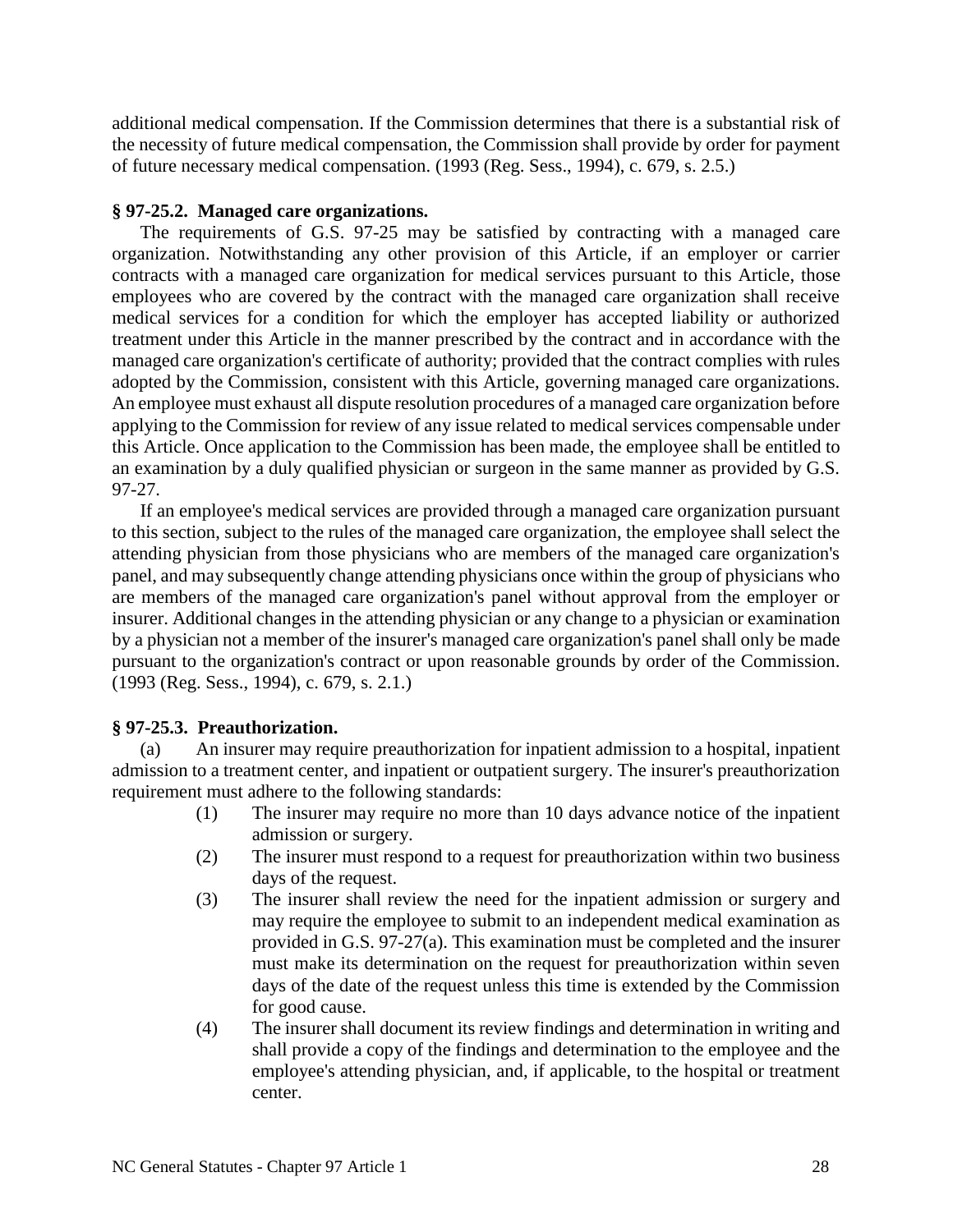- (5) The insurer shall authorize the inpatient admission or surgery when it requires the employee to submit to a medical examination as provided in G.S. 97-27(a) and the examining physician concurs with the original recommendation for the inpatient admission or surgery. The insurer shall also authorize the inpatient admission or surgery when the employee obtains a second opinion from a physician approved by the insurer or the Commission, and the second physician concurs with the original recommendation for the inpatient admission or surgery. However, the insurer shall not be required by this subdivision to authorize the inpatient admission or surgery if it denies liability under this Article for the particular medical condition for which the services are sought.
- (6) Except as provided in subsection (c) of this section, the insurer may reduce its reimbursement of the provider's eligible charges under this Article by up to fifty percent (50%) if the insurer has notified the provider in writing of its preauthorization requirement and the provider failed to timely obtain preauthorization. The employee shall not be liable for the balance of the charges.
- (7) The insurer shall adhere to all other procedures for preauthorization prescribed by the Commission.
- (b) An insurer may not impose a preauthorization requirement for the following:
	- (1) Emergency services;
	- (2) Services rendered in the diagnosis or treatment of an injury or illness for which the insurer has not admitted liability or authorized payment for treatment pursuant to this Article; and
	- (3) Services rendered in the diagnosis and treatment of a specific medical condition for which the insurer has not admitted liability or authorized payment for treatment although the insurer admits the employee has suffered a compensable injury or illness.

(c) The Commission may, upon reasonable grounds, upon the request of the employee or provider, authorize treatment for which preauthorization is otherwise required by this section but was not obtained if the Commission determines that the treatment is or was reasonably required to effect a cure or give relief.

(d) The Commission may adopt procedures governing the use of preauthorization requirements and expeditious review of preauthorization denials.

(e) A managed care organization may impose preauthorization requirements consistent with the provisions of Chapter 58 of the General Statutes.

(f) A provider that refuses to treat an employee for other than an emergency medical condition because preauthorization has not been obtained shall be immune from liability in any civil action for the refusal to treat the employee because of lack of preauthorization. (1993 (Reg. Sess., 1994), c. 679, s. 2.2.)

# **§ 97-25.4. Utilization guidelines for medical treatment.**

(a) The Commission may adopt utilization rules and guidelines, consistent with this Article, for medical care and medical rehabilitation services, other than those services provided by managed care organizations pursuant to G.S. 97-25.2, including, but not limited to, necessary palliative care, physical therapy treatment, psychological therapy, chiropractic services, medical rehabilitation services, and attendant care. The Commission's rules and guidelines shall ensure that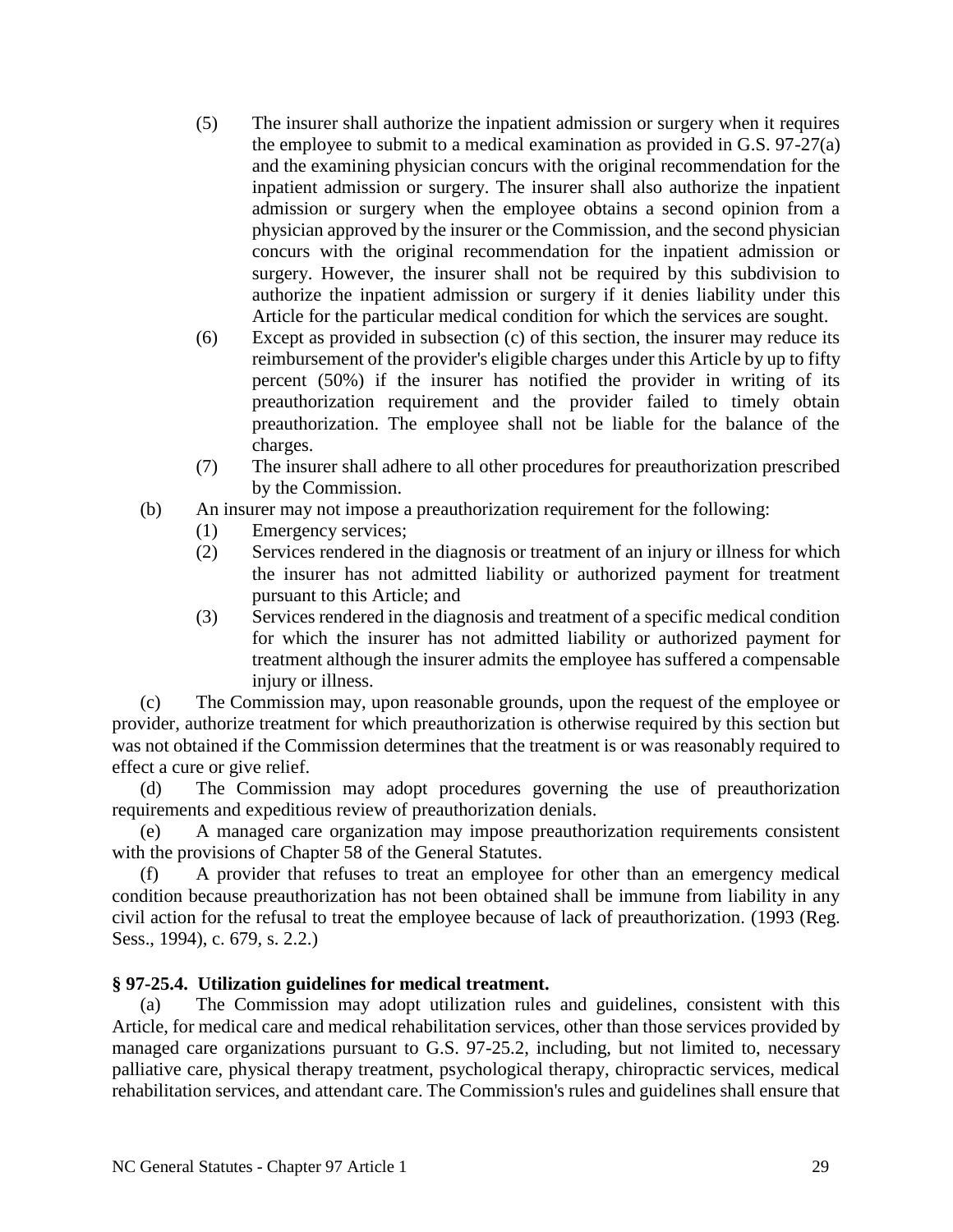injured employees are provided the services and care intended by this Article and that medical costs are adequately contained. In developing the rules and guidelines, the Commission may consider, among other factors, the practice guidelines adopted by the boards and associations representing medical and rehabilitation professionals.

(b) Palliative care rules or guidelines adopted by the Commission may require that the provider (i) supply to the employer a treatment plan, including a schedule of measurable objectives, a projected termination date for treatment, and an estimated cost of services, and (ii) obtain preauthorization from the employer, not inconsistent with the provisions of G.S. 97-25.3. (1993 (Reg. Sess., 1994), c. 679, s. 2.4.)

### **§ 97-25.5. Utilization guidelines for vocational and other rehabilitation.**

The Commission may adopt utilization rules and guidelines, consistent with this Article, for vocational rehabilitation services and other types of rehabilitation services. In developing the rules and guidelines, the Commission may consider, among other factors, the practice and treatment guidelines adopted by professional rehabilitation associations and organizations. (1993 (Reg. Sess., 1994), c. 679, s. 2.4.)

## **§ 97-25.6. Reasonable access to medical information.**

(a) Notwithstanding any provision of G.S. 8-53 to the contrary, and because discovery is limited pursuant to G.S. 97-80, it is the policy of this State to protect the employee's right to a confidential physician-patient relationship while allowing the parties to have reasonable access to all relevant medical information, including medical records, reports, and information necessary to the fair and swift administration and resolution of workers' compensation claims, while limiting unnecessary communications with and administrative requests to health care providers.

(b) As used in this section, "relevant medical information" means any medical record, report, or information that is any of the following:

- (1) Restricted to the particular evaluation, diagnosis, or treatment of the injury or disease for which compensation, including medical compensation, is sought.
- (2) Reasonably related to the injury or disease for which the employee claims compensation.
- (3) Related to an assessment of the employee's ability to return to work as a result of the particular injury or disease.

(c) Relevant medical information shall be requested and provided subject to the following provisions:

> (1) Medical records. – An employer is entitled, without the express authorization of the employee, to obtain the employee's medical records containing relevant medical information from the employee's health care providers. In a claim in which the employer is not paying medical compensation to a health care provider from whom the medical records are sought, or in a claim denied pursuant to G.S. 97-18(c), the employer shall provide the employee with contemporaneous written notice of the request for medical records. Upon the request of the employee, the employer shall provide the employee with a copy of any records received in response to this request within 30 days of its receipt by the employer.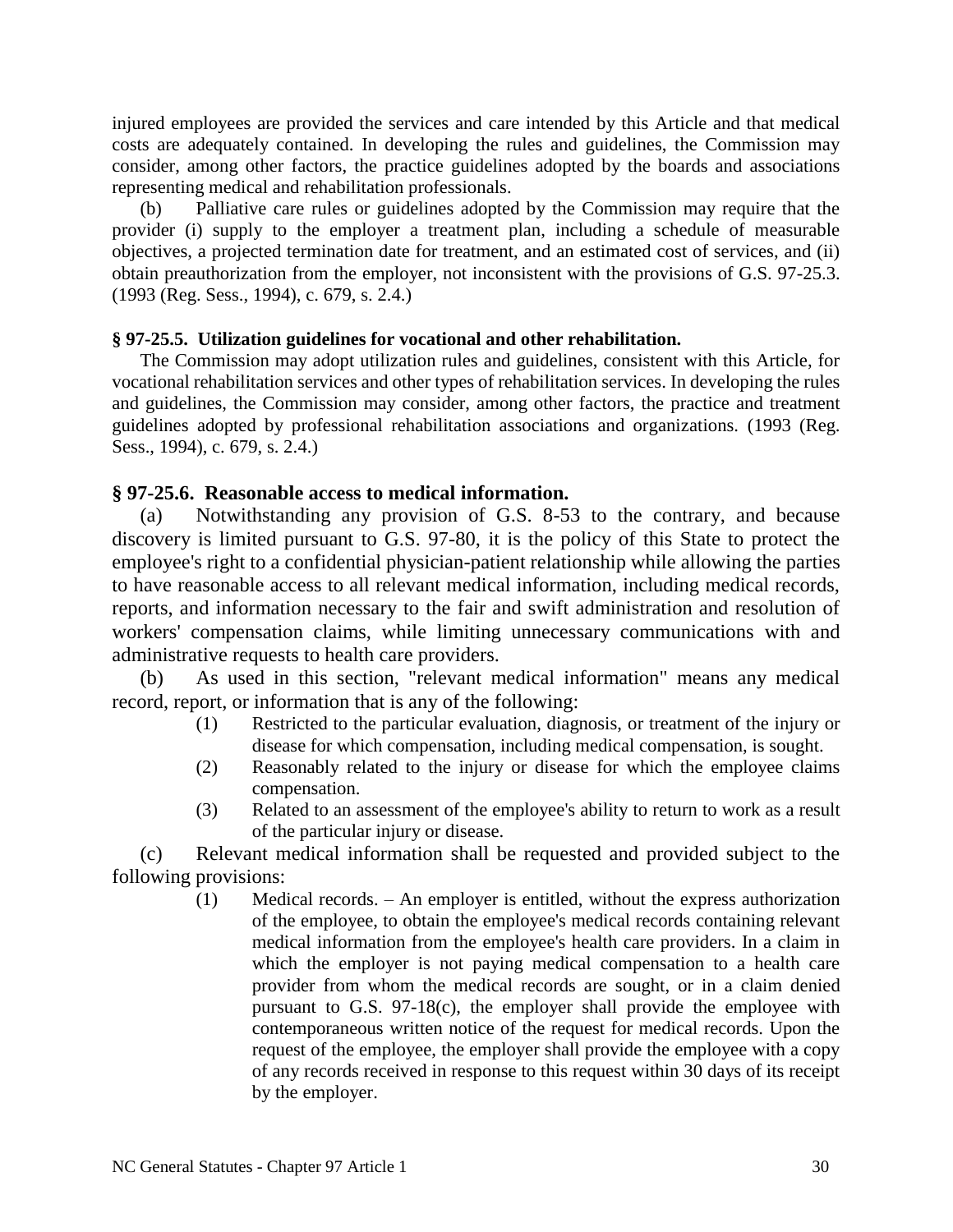- (2) Written communications with health care providers. An employer may communicate with the employee's authorized health care provider in writing, without the express authorization of the employee, to obtain relevant medical information not available in the employee's medical records. The employer shall provide the employee with contemporaneous written notice of the written communication. The employer may request the following additional information:
	- a. The diagnosis of the employee's condition.
	- b. The appropriate course of treatment.
	- c. The anticipated time that the employee will be out of work.
	- d. The relationship, if any, of the employee's condition to the employment.
	- e. Work restrictions resulting from the condition, including whether the employee is able to return to the employee's employment with the employer of injury as provided in an attached job description.
	- f. The kind of work for which the employee may be eligible.
	- g. The anticipated time the employee will be restricted.
	- h. Any permanent impairment as a result of the condition.

The employer shall provide a copy of the health care provider's response to the employee within 10 business days of its receipt by the employer.

- (3) Oral communications with health care providers. An employer may communicate with the employee's authorized health care provider by oral communication to obtain relevant medical information not contained in the employee's medical records, not available through written communication, and not otherwise available to the employer, subject to the following:
	- a. The employer must give the employee prior notice of the purpose of the intended oral communication and an opportunity for the employee to participate in the oral communication at a mutually convenient time for the employer, employee, and health care provider.
	- b. The employer shall provide the employee with a summary of the communication with the health care provider within 10 business days of any oral communication in which the employee did not participate.

(d) Additional Information Submitted by the Employer. – Notwithstanding subsection (c) of this section, an employer may submit additional relevant medical information not already contained in the employee's medical records to the employee's authorized health care provider and may communicate in writing with the health care provider about the additional information in accordance with the following procedure:

- (1) The employer shall first notify the employee in writing that the employer intends to communicate additional information about the employee to the employee's health care provider. The notice shall include the employer's proposed written communication to the health care provider and the additional information to be submitted.
- (2) The employee shall have 10 business days from the postmark or verifiable facsimile or electronic mail either to consent or object to the employer's proposed written communication.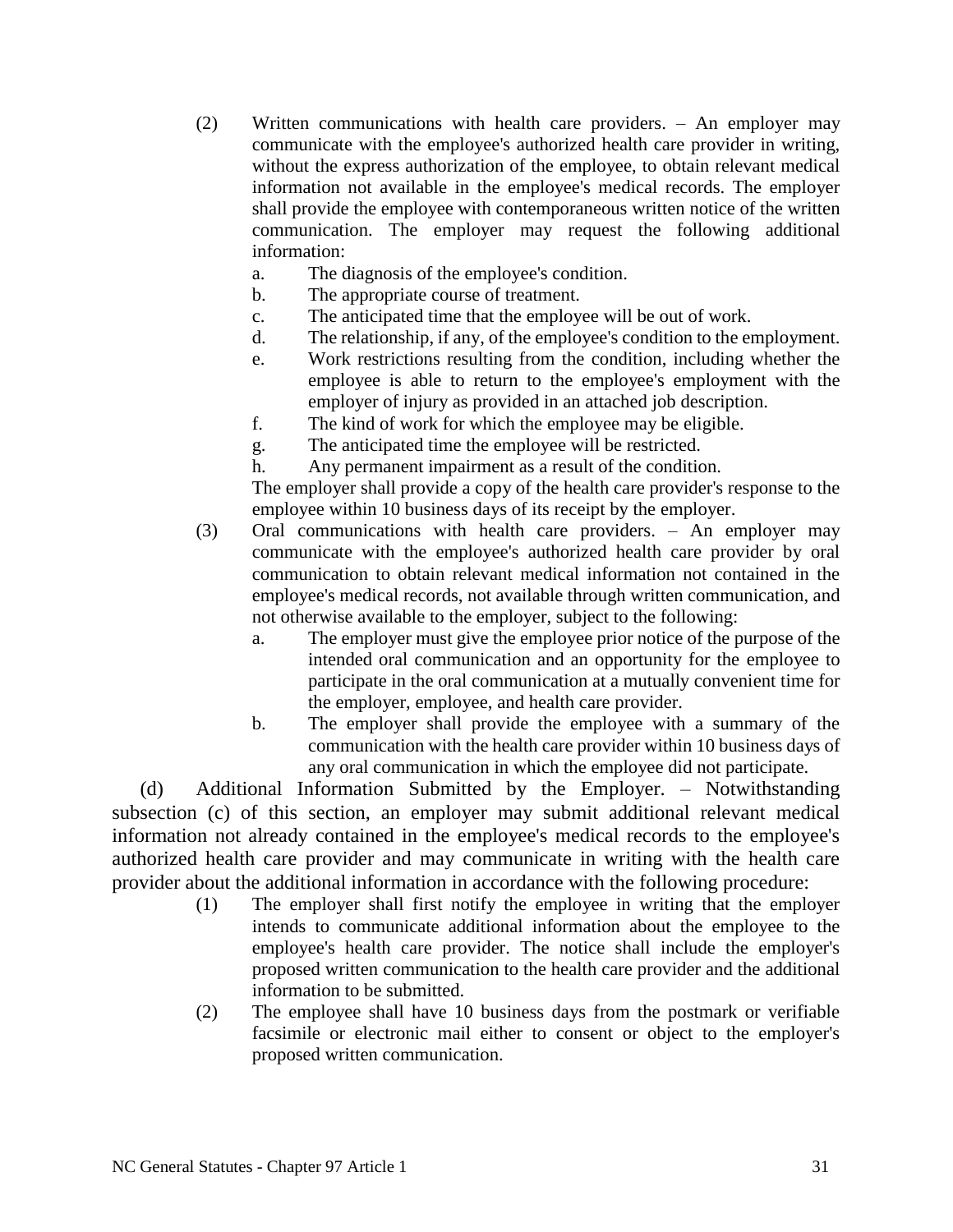- (3) Upon consent of the employee or in the absence of the employee's timely objection, the employer may submit the additional information directly to the health care provider.
- (4) Upon making a timely objection, the employee may request a protective order to prevent the written communication, in which case the employer shall refrain from communicating with the health care provider until the Commission has ruled upon the employee's request. If the employee does not file with the Industrial Commission a request for a protective order within the time period set forth in subdivision (2) of subsection (d) of this section, the employer may submit the additional information directly to the health care provider. In deciding whether to allow the submission of additional information to the health care provider, in part or in whole, the Commission shall determine whether the proposed written communication and additional information are pertinent to and necessary for the fair and swift administration and resolution of the workers' compensation claim and whether there is an alternative method to discover the information. If the Industrial Commission determines that any party has acted unreasonably by initiating or objecting to the submission of additional information to the health care provider, the Commission may assess costs associated with any proceeding, including reasonable attorneys' fees and deposition costs, against the offending party.

(e) Any medical records or reports that reflect evaluation, diagnosis, or treatment of the particular injury or disease for which compensation is sought or are reasonably related to the injury or disease for which the employee seeks compensation that are in the possession of a party shall be furnished to the requesting party by the opposing party when requested in writing, except for records or reports generated by a retained expert.

(f) Upon motion by an employee or the health care provider from whom medical records, reports, or information are sought, or with whom oral communication is sought, or upon its own motion, for good cause shown, the Commission may make any order which justice requires to protect an employee, health care provider, or other person from unreasonable annoyance, embarrassment, oppression, or undue burden or expense.

(g) Other forms of communication with a health care provider may be authorized by any of the following:

- (1) A valid written authorization voluntarily given and signed by the employee.
- (2) An agreement of the parties.
- (3) An order of the Industrial Commission issued upon a showing that the information sought is necessary for the administration of the employee's claim and is not otherwise reasonably obtainable under this section or through other discovery authorized by the rules of the Commission.

(h) The employer may communicate with the health care provider to request medical bills or a response to a pending written request, or about nonsubstantive administrative matters without the express authorization of the employee.

(i) The Commission shall establish an appropriate fee to compensate health care providers for time spent communicating with the employer or employee. Each party shall bear its own costs for said communication.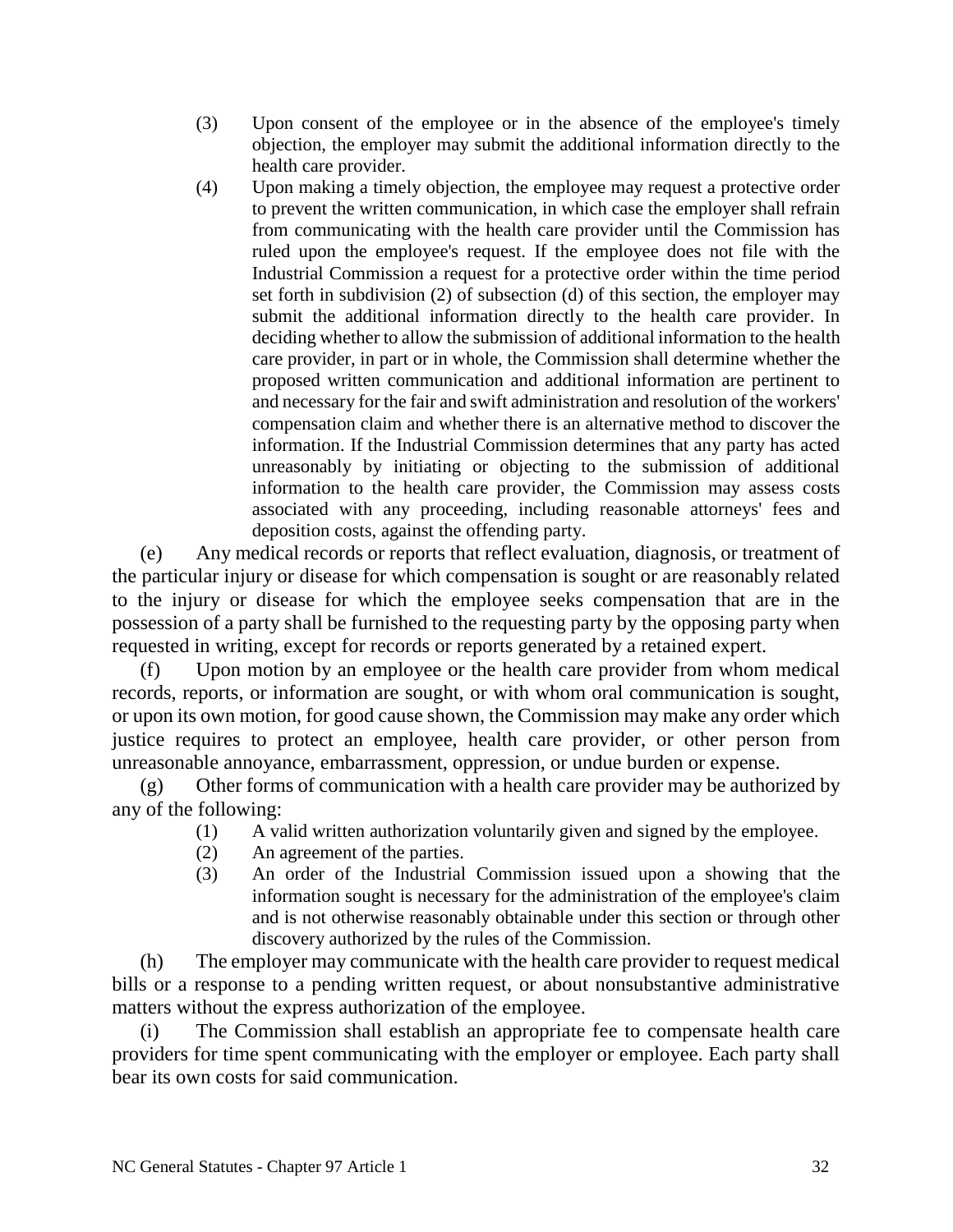(j) No cause of action shall arise and no health care provider shall incur any liability as a result of the release of medical records, reports, or information pursuant to this Article.

(k) For purposes of this section, the term "employer" means the employer, the employer's attorney, and the employer's insurance carrier or third-party administrator; and the term "employee" means the employee, legally appointed guardian, or any attorney representing the employee. (2005-448, s. 6.1; 2011-287, s. 7; 2012-135, s. 2.)

# **§ 97-26. Fees allowed for medical treatment; malpractice of physician.**

(a) Fee Schedule. – The Commission shall adopt by rule a schedule of maximum fees for medical compensation and shall periodically review the schedule and make revisions.

The fees adopted by the Commission in its schedule shall be adequate to ensure that (i) injured workers are provided the standard of services and care intended by this Chapter, (ii) providers are reimbursed reasonable fees for providing these services, and (iii) medical costs are adequately contained.

The Commission may consider any and all reimbursement systems and plans in establishing its fee schedule, including, but not limited to, the State Health Plan for Teachers and State Employees (hereinafter, "State Plan"), Blue Cross and Blue Shield, and any other private or governmental plans. The Commission may also consider any and all reimbursement methodologies, including, but not limited to, the use of current procedural terminology ("CPT") codes, diagnostic-related groupings ("DRGs"), per diem rates, capitated payments, and resource-based relative-value system ("RBRVS") payments. The Commission may consider statewide fee averages, geographical and community variations in provider costs, and any other factors affecting provider costs.

(b) Hospital Fees. – Each hospital subject to the provisions of this section shall be reimbursed the amount provided for in this section unless it has agreed under contract with the insurer, managed care organization, employer (or other payor obligated to reimburse for inpatient hospital services rendered under this Chapter) to accept a different amount or reimbursement methodology.

The explanation of the fee schedule change that is published pursuant to G.S. 150B-21.2(c)(2) shall include a summary of the data and calculations on which the fee schedule rate is based.

A hospital's itemized charges on the UB-92 claim form for workers' compensation services shall be the same as itemized charges for like services for all other payers.

(c) Maximum Reimbursement for Providers Under Subsection (a). – Each health care provider subject to the provisions of subsection (a) of this section shall be reimbursed the amount specified under the fee schedule unless the provider has agreed under contract with the insurer or managed care organization to accept a different amount or reimbursement methodology. In any instance in which neither the fee schedule nor a contractual fee applies, the maximum reimbursement to which a provider under subsection (a) is entitled under this Article is the usual, customary, and reasonable charge for the service or treatment rendered. In no event shall a provider under subsection (a) charge more than its usual fee for the service or treatment rendered.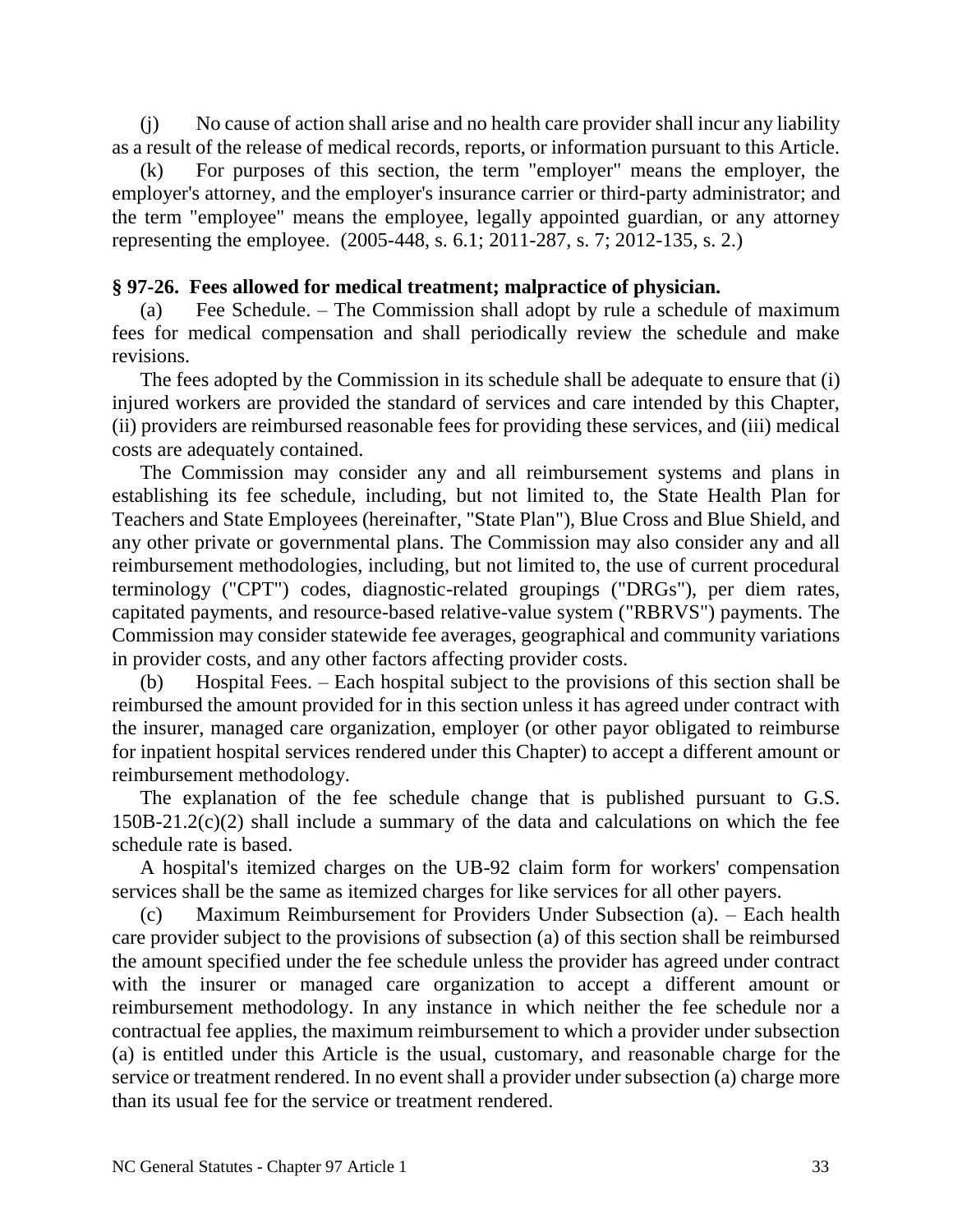(d) Information to Commission. – Each health care provider seeking reimbursement for medical compensation under this Article shall provide the Commission information requested by the Commission for the development of fee schedules and the determination of appropriate reimbursement.

(e) When Charges Submitted. – Health care providers shall submit charges to the insurer or managed care organization within 30 days of treatment, within 30 days after the end of the month during which multiple treatments were provided, or within such other reasonable period of time as allowed by the Commission. If an insurer or managed care organization disputes a portion of a health care provider's bill, it shall pay the uncontested portion of the bill and shall resolve disputes regarding the balance of the charges in accordance with this Article or its contractual arrangement.

(f) Repeating Diagnostic Tests. – A health care provider shall not authorize a diagnostic test previously conducted by another provider, unless the health care provider has reasonable grounds to believe a change in patient condition may have occurred or the quality of the prior test is doubted. The Commission may adopt rules establishing reasonable requirements for reports and records to be made available to other health care providers to prevent unnecessary duplication of tests and examinations. A health care provider that violates this subsection shall not be reimbursed for the costs associated with administering or analyzing the test.

(g) Direct Reimbursement. – The Commission may adopt rules to allow insurers and managed care organizations to review and reimburse charges for medical compensation without submitting the charges to the Commission for review and approval.

 $(g1)$  Administrative Simplification. – The applicable administrative standards for code sets, identifiers, formats, and electronic transactions to be used in processing electronic medical bills under this Article shall comply with 45 C.F.R. § 162. The Commission shall adopt rules to require electronic medical billing and payment processes, to standardize the necessary medical documentation for billing adjudication, to provide for effective dates and compliance, and for further implementation of this subsection.

Malpractice. – The employer shall not be liable in damages for malpractice by a physician or surgeon furnished by him pursuant to the provisions of this section, but the consequences of any such malpractice shall be deemed part of the injury resulting from the accident, and shall be compensated for as such.

(i) Resolution of Dispute. – The employee or health care provider may apply to the Commission by motion or for a hearing to resolve any dispute regarding the payment of charges for medical compensation in accordance with this Article. (1929, c. 120, s. 26; 1955, c. 1026, s. 3; 1993 (Reg. Sess., 1994), c. 679, s. 2.3; 1995 (Reg. Sess., 1996), c. 548, s. 1; 1997-145, s. 1; 2001-410, s. 3; 2001-413, s. 8.2(a); 2005-448, s. 5; 2007-323, s. 28.22A(o); 2007-345, s. 12; 2011-287, s. 8; 2012-135, s. 3; 2013-410, s. 33(b).)

# **§ 97-26.1. Fees for medical records and reports; expert witnesses; communications with health care providers.**

The Commission may establish maximum fees for the following when related to a claim under this Article: (i) the searching, handling, copying, and mailing of medical records, (ii)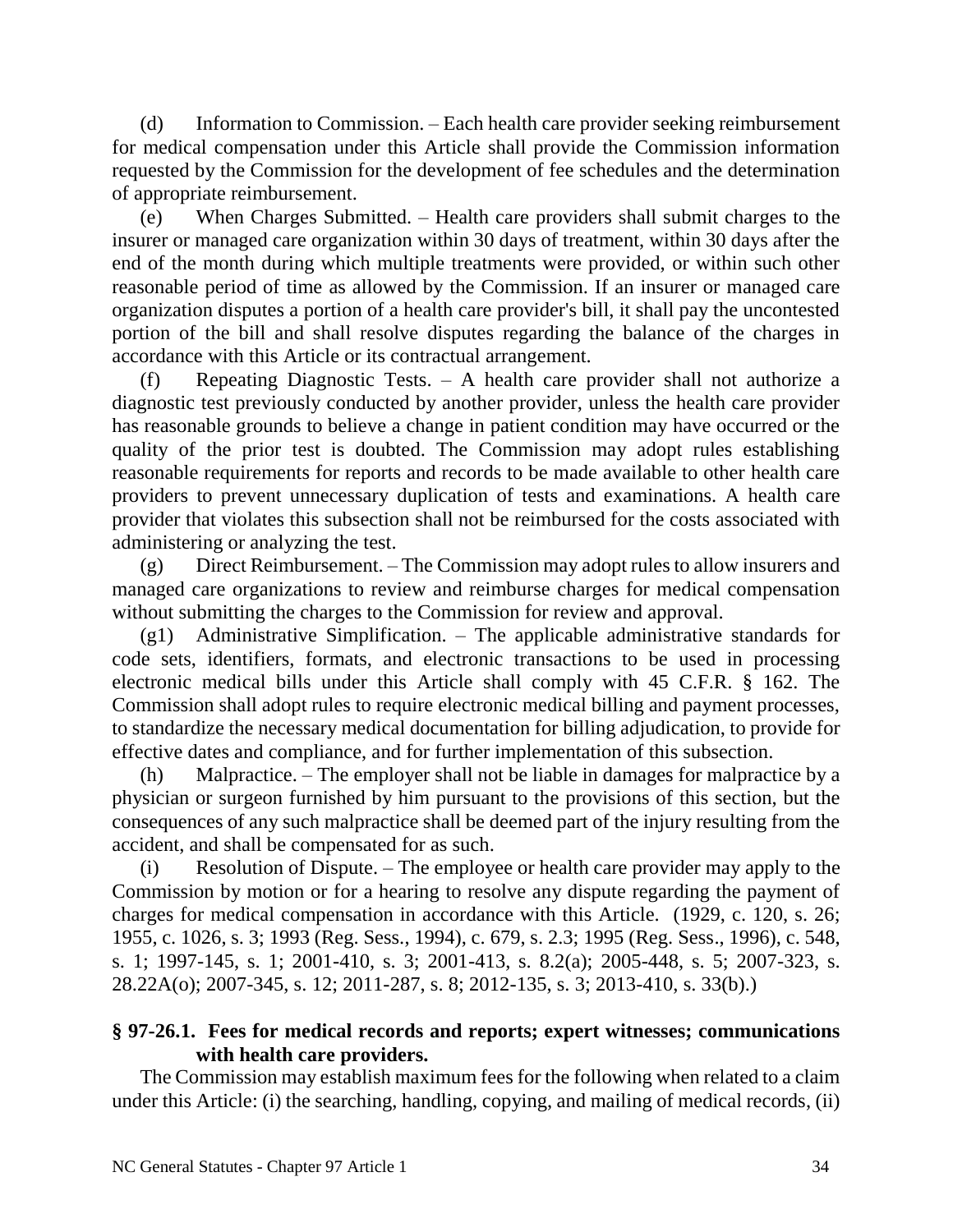the preparation of medical reports and narratives, (iii) the presentation of expert testimony in a Commission proceeding, and (iv) the time spent communicating with the employer or employee pursuant to G.S. 97-25.6(i). (1993 (Reg. Sess., 1994), c. 679, s. 5.6; 2012-135, s. 4.)

# **§ 97-26.2. Reimbursement for prescription drugs, prescribed over-the-counter drugs, and professional pharmaceutical services.**

(a) The reimbursement amount for prescription drugs, prescribed over-the-counter drugs, and professional pharmaceutical services shall be limited to the lesser of ninety-five percent (95%) of the average wholesale price (AWP) of the product, calculated on a per unit basis, as of the date of dispensing or the reimbursement amount provided for in an agreement between the dispensing health care provider and the payor employer or workers' compensation insurance carrier.

(b) All of the following shall apply to the reimbursement for prescription drugs and professional pharmaceutical services:

- (1) A health care provider seeking reimbursement for health care provider-dispensed prescription drugs, prescribed over-the-counter drugs, and pharmaceutical services shall include the original manufacturer's National Drug Code (NDC) number, as assigned by the United States Food and Drug Administration, on any billing documents or invoices issued.
- (2) In no event may a health care provider receive reimbursement in excess of ninety-five percent (95%) of the AWP of the drugs dispensed by a health care provider, as determined by reference to the original manufacturer's NDC number.
- (3) A repackaged NDC number may not be individually used on any billing documents or invoices issued and will not be considered the original manufacturer's NDC number. A repackaged NDC number may only appear in conjunction with the manufacturer's NDC number. If a health care provider seeking reimbursement for drugs dispensed by a health care provider does not include the original manufacturer's NDC number on any billing documents or invoices issued, reimbursement shall be limited to one hundred percent (100%) of the AWP of the least expensive clinically equivalent drug, calculated on a per unit basis.
- (4) No outpatient health care provider, other than a licensed pharmacy, may receive reimbursement for a Schedule II controlled substance, as defined in G.S. 90-90, a Schedule III controlled substance, as defined in G.S. 90-91, a Schedule IV controlled substance, as defined in G.S. 90-92, or a Schedule V controlled substance, as defined in G.S. 90-93, dispensed in excess of an initial five-day supply, commencing upon the employee's initial treatment following injury. Reimbursement under this subdivision shall be made for the five-day supply at the rates provided in this section.
- (5) For purposes of this section, the term "clinically equivalent" means a drug has chemical equivalents which, when administered in the same amounts, will provide essentially the same therapeutic effect as measured by the control of a symptom or disease. (2014-100, s. 15.16A(a); 2015-241, s. 15.13B(a).)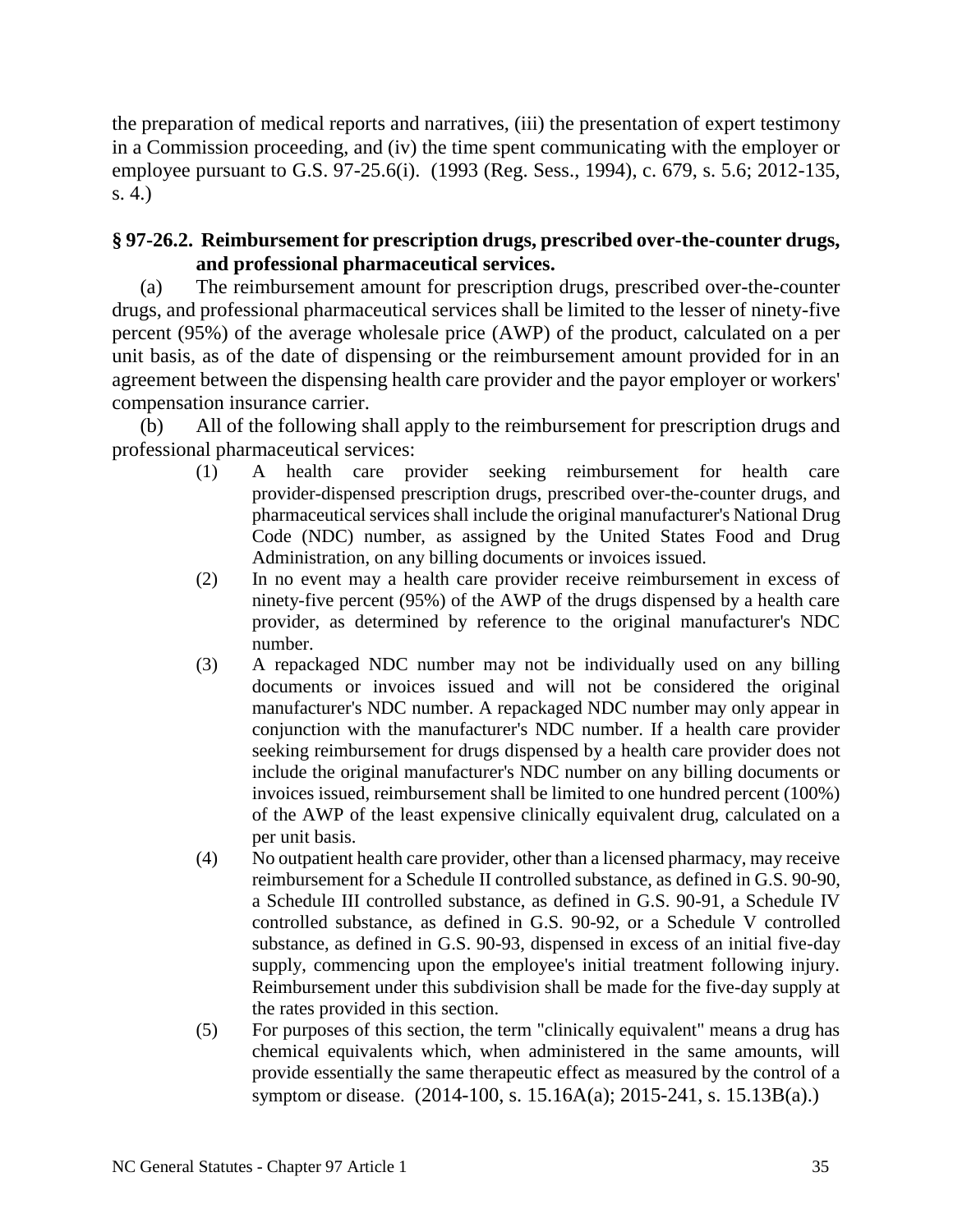# **§ 97-27. Medical examination; facts not privileged; refusal to be examined suspends compensation; other medical opinions; autopsy.**

(a) After an injury, and so long as the employee claims compensation, the employee, if so requested by his or her employer or ordered by the Industrial Commission, shall submit to independent medical examinations, at reasonable times and places, by a duly qualified physician who is licensed and practicing in North Carolina and is designated and paid by the employer or the Industrial Commission, even if the employee's claim has been denied pursuant to G.S. 97-18(c). The independent medical examination shall be subject to the following provisions:

- (1) The injured employee has the right to have present at the independent medical examination any physician provided and paid by the employee.
- (2) Notwithstanding the provisions of G.S. 8-53, no fact communicated to or otherwise learned by any physician who may have attended or examined the employee, or who may have been present at any examination, shall be privileged with respect to a claim before the Industrial Commission.
- (3) Notwithstanding the provisions of G.S. 97-25.6 to the contrary, an employer or its agent shall be allowed to openly communicate either orally or in writing with an independent medical examiner chosen by the employer regardless of whether the examiner physically examined the employee.
- (4) If the examiner physically examined the employee, the employer must produce the examiner's report to the employee within 10 business days of receipt by the employer, along with a copy of all documents and written communication sent to the independent medical examiner pertaining to the employee.
- (5) If the employee refuses to submit to or in any way obstructs an independent medical examination requested and provided by the employer, the employee's right to compensation and to take or prosecute any proceedings under this Article shall be suspended pursuant to G.S. 97-18.1 until the refusal or objection ceases, and no compensation shall at any time be payable for the period of obstruction, unless in the opinion of the Industrial Commission the circumstances justify the refusal or obstruction. When the employer seeks to suspend compensation under this subdivision, it shall not be necessary for the employer to have first obtained an order compelling the employee to submit to the proposed independent medical examination. Any order issued by the Commission suspending compensation pursuant to G.S. 97-18.1 shall specify what action the employee should take to end the suspension and reinstate the compensation.

(b) In any case arising under this Article in which the employee is dissatisfied with the percentage of permanent disability as provided by G.S. 97-31 and determined by the authorized health care provider, the employee is entitled to have another examination solely on the percentage of permanent disability provided by a duly qualified physician of the employee's choosing who is licensed to practice in North Carolina, or licensed in another state if agreed to by the parties or ordered by the Commission, and designated by the employee. That physician shall be paid by the employer in the same manner as health care providers designated by the employer or the Industrial Commission are paid. The Industrial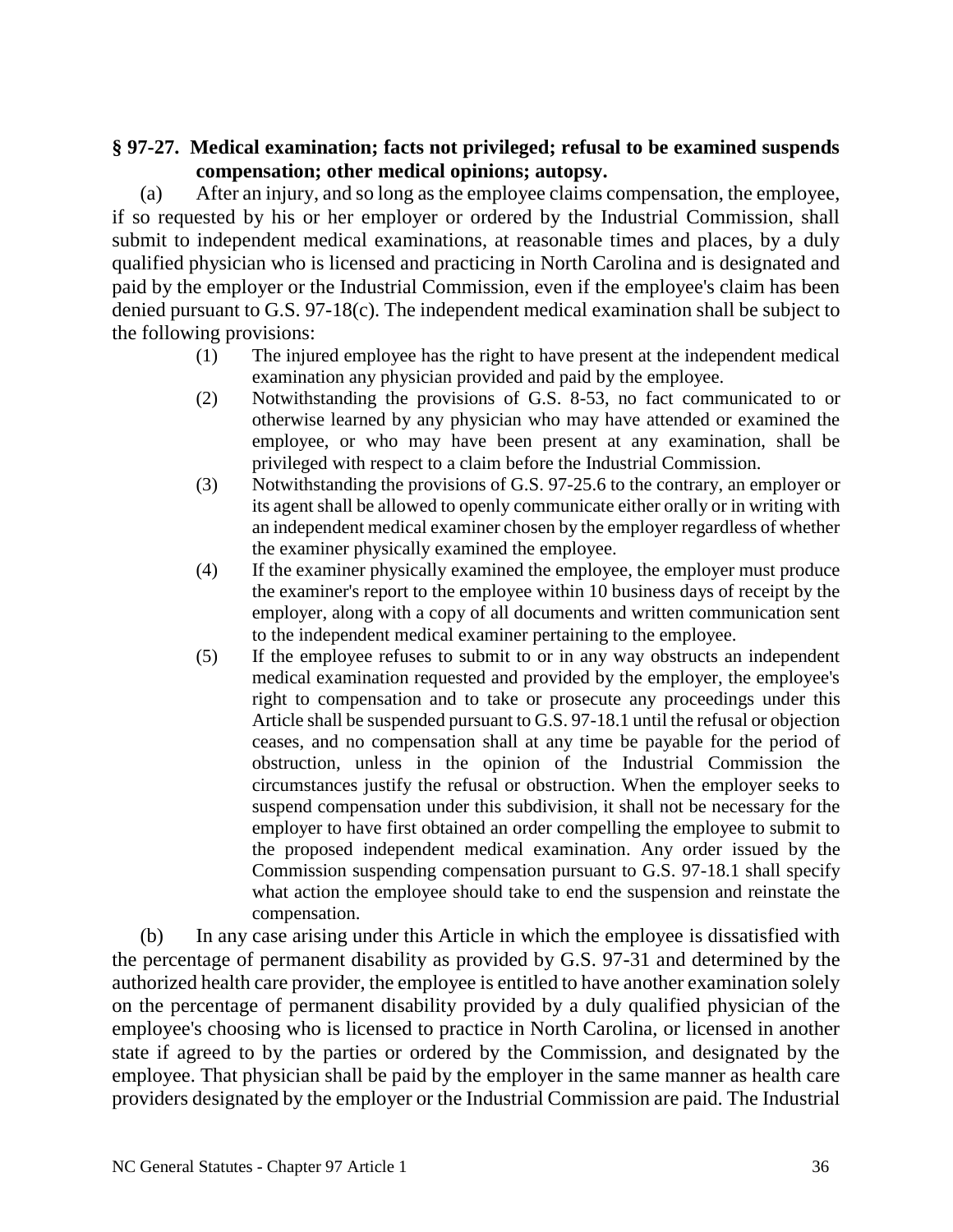Commission must either disregard or give less weight to the opinions of the duly qualified physician chosen by the employee pursuant to this subsection on issues outside the scope of the G.S. 97-27(b) examination. No fact that is communicated to or otherwise learned by any physician who attended or examined the employee, or who was present at any examination, shall be privileged with respect to a claim before the Industrial Commission. Provided, however, that all travel expenses incurred in obtaining the examination shall be paid by the employee.

(c) The employer, or the Industrial Commission, has the right in any case of death to require an autopsy at its expense. (1929, c. 120, s. 27; 1959, c. 732; 1969, c. 135; 1973, c. 520, s. 2; 1977, c. 511; 1991, c. 636, s. 3; 2011-287, s. 9; 2012-135, s. 5.)

### **§ 97-28. Seven-day waiting period; exceptions.**

No compensation, as defined in G.S. 97-2(11), shall be allowed for the first seven calendar days of disability resulting from an injury, except the benefits provided for in G.S. 97-25. Provided however, that in the case the injury results in disability of more than 21 days, the compensation shall be allowed from the date of the disability. Nothing in this section shall prevent an employer from allowing an employee to use paid sick leave, vacation or annual leave, or disability benefits provided directly by the employer during the first seven calendar days of disability. (1929, c. 120, s. 28; 1983, c. 599; 1987, c. 729, s. 5.)

## **§ 97-29. Rates and duration of compensation for total incapacity.**

(a) When an employee qualifies for total disability, the employer shall pay or cause to be paid, as hereinafter provided by subsections (b) through (d) of this section, to the injured employee a weekly compensation equal to sixty-six and two-thirds percent (662/3%) of his average weekly wages, but not more than the amount established annually to be effective January 1 as provided herein, nor less than thirty dollars (\$30.00) per week.

(b) When a claim is compensable pursuant to G.S. 97-18(b), paid without prejudice pursuant to G.S. 97-18(d), agreed by the parties pursuant to G.S. 97-82, or when a claim has been deemed compensable following a hearing pursuant to G.S. 97-84, the employee qualifies for temporary total disability subject to the limitations noted herein. The employee shall not be entitled to compensation pursuant to this subsection greater than 500 weeks from the date of first disability unless the employee qualifies for extended compensation under subsection (c) of this section.

(c) An employee may qualify for extended compensation in excess of the 500-week limitation on temporary total disability as described in subsection (b) of this section only if (i) at the time the employee makes application to the Commission to exceed the 500-week limitation on temporary total disability as described in subsection (b) of this section, 425 weeks have passed since the date of first disability and (ii) pursuant to the provisions of G.S. 97-84, unless agreed to by the parties, the employee shall prove by a preponderance of the evidence that the employee has sustained a total loss of wage-earning capacity. If an employee makes application for extended compensation pursuant to this subsection and is awarded extended compensation by the Commission, the award shall not be stayed pursuant to G.S. 97-85 or G.S. 97-86 until the full Commission or an appellate court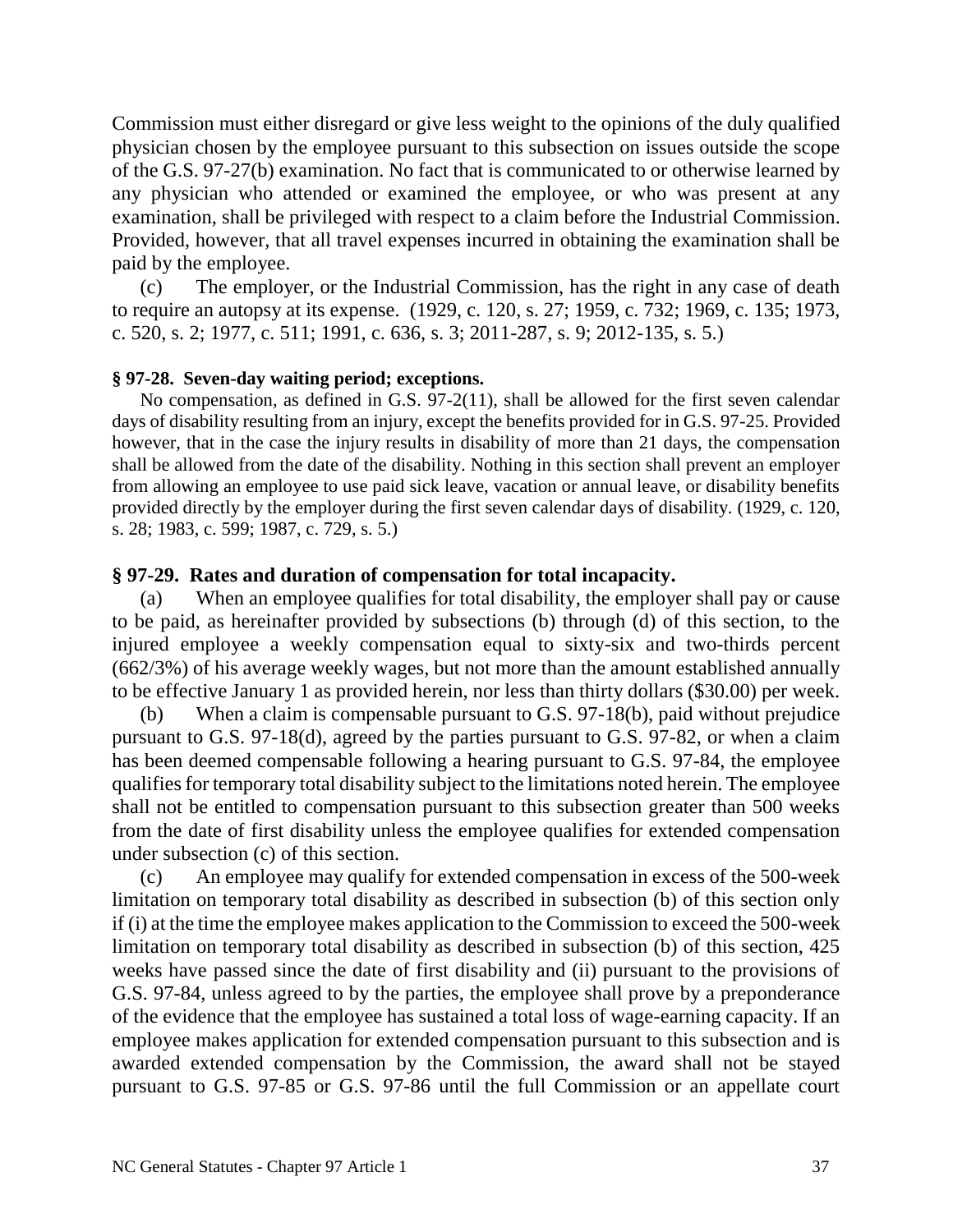determines otherwise. Upon its own motion or upon the application of any party in interest, the Industrial Commission may review an award for extended compensation in excess of the 500-week limitation on temporary total disability described in subsection (b) of this section, and, on such review, may make an award ending or continuing extended compensation. When reviewing a prior award to determine if the employee remains entitled to extended compensation, the Commission shall determine if the employer has proven by a preponderance of the evidence that the employee no longer has a total loss of wage-earning capacity. When an employee is receiving full retirement benefits under section 202(a) of the Social Security Act, after attainment of retirement age, as defined in section 216(l) of the Social Security Act, the employer may reduce the extended compensation by one hundred percent (100%) of the employee's retirement benefit. The reduction shall consist of the employee's primary benefit paid pursuant to section 202(a) of the Social Security Act but shall not include any dependent or auxiliary benefits paid pursuant to any other section of the Social Security Act, if any, or any cost-of-living increases in benefits made pursuant to section 215(i) of the Social Security Act.

(d) An injured employee may qualify for permanent total disability only if the employee has one or more of the following physical or mental limitations resulting from the injury:

- (1) The loss of both hands, both arms, both feet, both legs, both eyes, or any two thereof, as provided by G.S. 97-31(17).
- (2) Spinal injury involving severe paralysis of both arms, both legs, or the trunk.
- (3) Severe brain or closed head injury as evidenced by severe and permanent:
	- a. Sensory or motor disturbances;
	- b. Communication disturbances;
	- c. Complex integrated disturbances of cerebral function; or
	- d. Neurological disorders.
- (4) Second-degree or third-degree burns to thirty-three percent (33%) or more of the total body surface.

An employee who qualifies for permanent total disability pursuant to this subsection shall be entitled to compensation, including medical compensation, during the lifetime of the injured employee, unless the employer shows by a preponderance of the evidence that the employee is capable of returning to suitable employment as defined in G.S. 97-2(22). Provided, however, the termination or suspension of compensation because the employee is capable of returning to suitable employment as defined in G.S. 97-2(22) does not affect the employee's entitlement to medical compensation. An employee who qualifies for permanent total disability under subdivision (1) of this subsection is entitled to lifetime compensation, including medical compensation, regardless of whether or not the employee has returned to work in any capacity. In no other case shall an employee be eligible for lifetime compensation for permanent total disability.

(e) An employee shall not be entitled to benefits under this section or G.S. 97-30 and G.S. 97-31 at the same time.

(f) Where an employee can show entitlement to compensation pursuant to this section or G.S. 97-30 and a specific physical impairment pursuant to G.S. 97-31, the employee shall not collect benefits concurrently pursuant to both this section or G.S. 97-30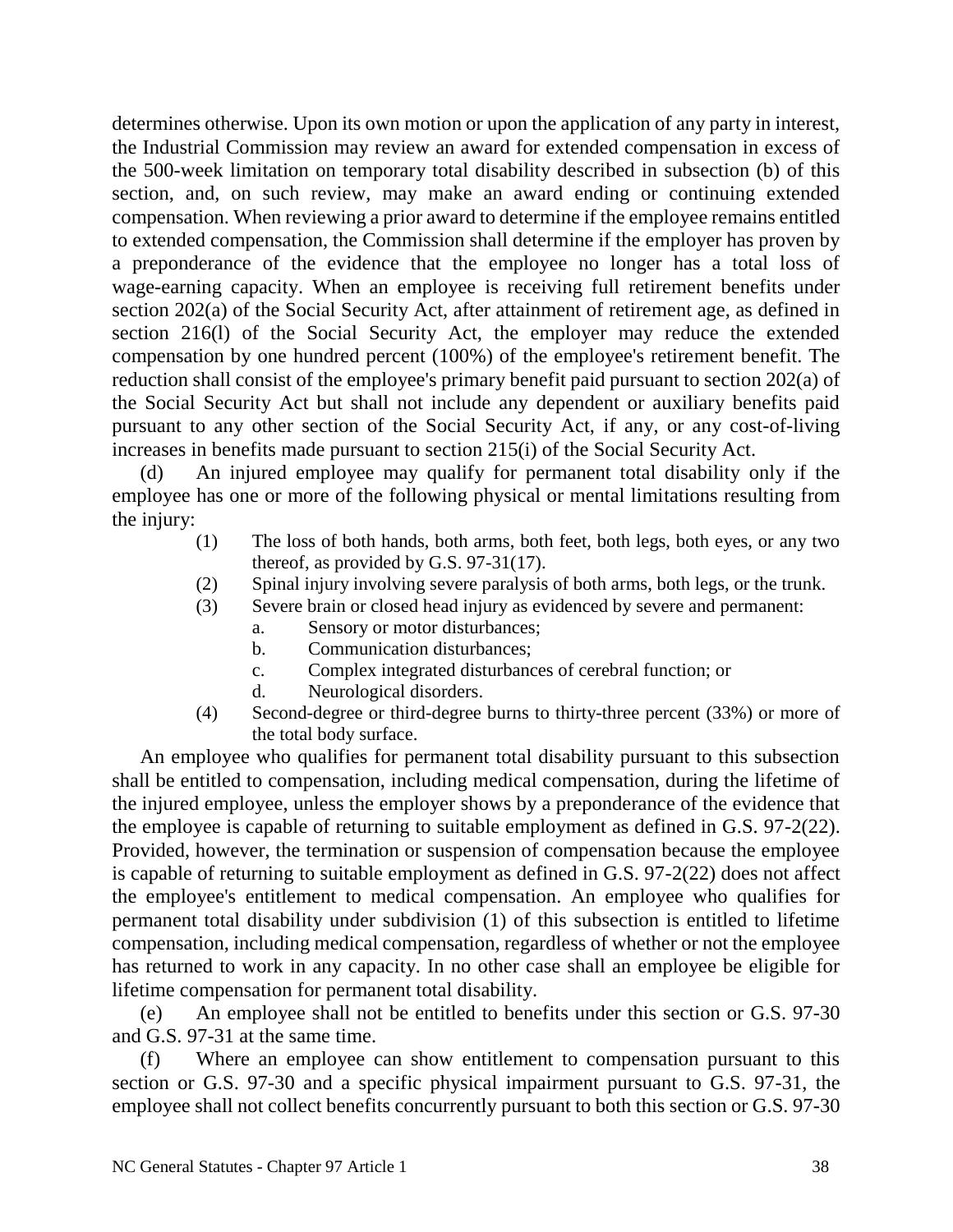and G.S. 97-31, but rather is entitled to select the statutory compensation which provides the more favorable remedy.

(g) The weekly compensation payment for members of the North Carolina National Guard and the North Carolina State Defense Militia shall be the maximum amount established annually in accordance with subsection (i) of this section per week as fixed herein. The weekly compensation payment for deputy sheriffs, or those acting in the capacity of deputy sheriffs, who serve upon a fee basis, shall be thirty dollars (\$30.00) a week as fixed herein.

(h) An officer or member of the State Highway Patrol shall not be awarded any weekly compensation under the provisions of this section for the first two years of any incapacity resulting from an injury by accident arising out of and in the course of the performance by him of his official duties if, during such incapacity, he continues to be an officer or member of the State Highway Patrol, but he shall be awarded any other benefits to which he may be entitled under the provisions of this Article.

(i) Notwithstanding any other provision of this Article, on July 1 of each year, a maximum weekly benefit amount shall be computed. The amount of this maximum weekly benefit shall be derived by obtaining the average weekly insured wage, as defined in G.S. 96-1, by multiplying such average weekly insured wage by 1.10, and by rounding such figure to its nearest multiple of two dollars (\$2.00), and this said maximum weekly benefit shall be applicable to all injuries and claims arising on and after January 1 following such computation. Such maximum weekly benefit shall apply to all provisions of this Chapter and shall be adjusted July 1 and effective January 1 of each year as herein provided.

(j) If death results from the injury or occupational disease, then the employer shall pay compensation in accordance with the provisions of G.S. 97-38. (1929, c. 120, s. 29; 1939, c. 277, s. 1; 1943, c. 502, s. 3; c. 543; c. 672, s. 2; 1945, c. 766; 1947, c. 823; 1949, c. 1017; 1951, c. 70, s. 1; 1953, c. 1135, s. 1; c. 1195, s. 2; 1955, c. 1026, s. 5; 1957, c. 1217; 1963, c. 604, s. 1; 1967, c. 84, s. 1; 1969, c. 143, s. 1; 1971, c. 281, s. 1; c. 321, s. 1; 1973, c. 515, s. 1; c. 759, s. 1; c. 1103, s. 1; c. 1308, ss. 1, 2; 1975, c. 284, s. 4; 1979, c. 244; 1981, c. 276, s. 2; c. 378, s. 1; c. 421, s. 3; c. 521, s. 2; c. 920, s. 1; 1987, c. 729, s. 6; 1991, c. 703, s. 4; 1999-456, s. 33(d); 2009-281, s. 1; 2011-287, s. 10; 2012-135, s. 6; 2013-2, s. 9(e); 2013-224, s. 19; 2013-410, s. 19.)

### **§ 97-29.1. Increase in payments in cases for total and permanent disability occurring prior to July 1, 1973.**

In all cases of total and permanent disability occurring prior to July 1, 1973, weekly compensation payments shall be increased effective July 1, 1977, to an amount computed by multiplying the number of calendar years prior to July 1, 1973, that the case arose by five percent (5%). Payments made by the employer or its insurance carrier by reason of such increase in weekly benefits may be deducted by such employer or insurance carrier from the tax levied on such employer or carrier pursuant to G.S. 105-228.5 or G.S. 97-100. Every employer or insurance carrier claiming such deduction or credit shall verify such claim to the Secretary of Revenue or the Industrial Commission by affidavit or by such other method as may be prescribed by the Secretary of Revenue or the Industrial Commission. (1977, c. 651.)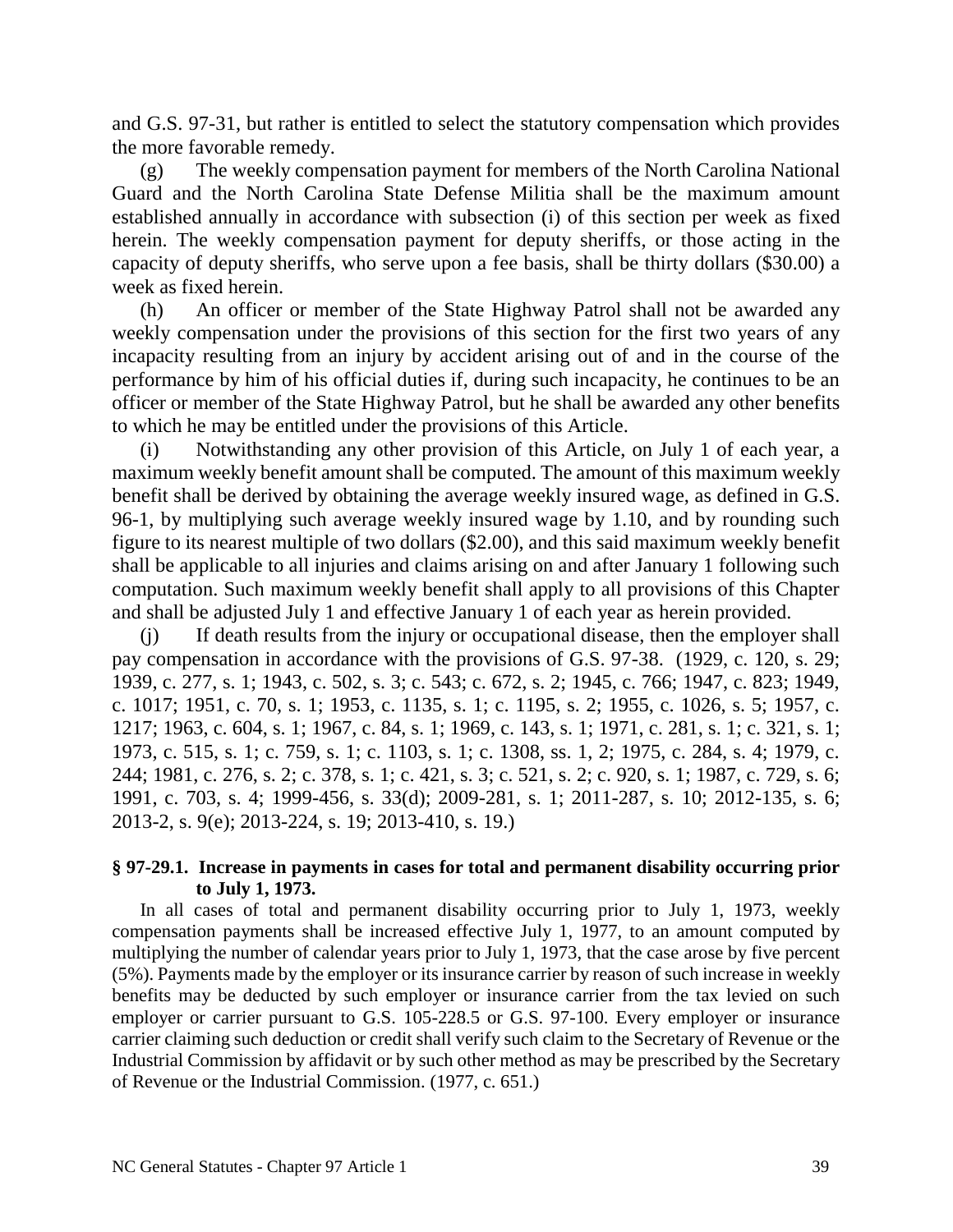#### **§ 97-30. Partial incapacity.**

Except as otherwise provided in G.S. 97-31, where the incapacity for work resulting from the injury is partial, the employer shall pay, or cause to be paid, as hereinafter provided, to the injured employee during such disability, a weekly compensation equal to sixty-six and two-thirds percent (66 2/3%) of the difference between his average weekly wages before the injury and the average weekly wages which he is able to earn thereafter, but not more than the amount established annually to be effective January 1 as provided in G.S. 97-29 a week, and in no case shall the employee receive more than 500 weeks of payments under this section. Any weeks of payments made pursuant to G.S. 97-29 shall be deducted from the 500 weeks of payments available under this section. An officer or member of the State Highway Patrol shall not be awarded any weekly compensation under the provisions of this section for the first two years of any incapacity resulting from an injury by accident arising out of and in the course of the performance by him of his official duties if, during such incapacity, he continues to be an officer or member of the State Highway Patrol, but he shall be awarded any other benefits to which he may be entitled under the provisions of this Article. (1929, c. 120, s. 30; 1943, c. 502, s. 4; 1947, c. 823; 1951, c. 70, s. 2; 1953, c. 1195, s. 3; 1955, c. 1026, s. 6; 1957, c. 1217; 1963, c. 604, s. 2; 1967, c. 84, s. 2; 1969, c. 143, s. 2; 1971, c. 281, s. 2; 1973, c. 515, s. 2; c. 759, s. 2; 1981, c. 276, s. 1; 2011-287, s. 11.)

### **§ 97-31. Schedule of injuries; rate and period of compensation.**

In cases included by the following schedule the compensation in each case shall be paid for disability during the healing period and in addition the disability shall be deemed to continue for the period specified, and shall be in lieu of all other compensation, including disfigurement, to wit:

- (1) For the loss of a thumb, sixty-six and two-thirds percent (66 2/3%) of the average weekly wages during 75 weeks.
- (2) For the loss of a first finger, commonly called the index finger, sixty-six and two-thirds percent (66 2/3%) of the average weekly wages during 45 weeks.
- (3) For the loss of a second finger, sixty-six and two-thirds percent (66 2/3%) of the average weekly wages during 40 weeks.
- (4) For the loss of a third finger, sixty-six and two-thirds percent (66 2/3%) of the average weekly wages during 25 weeks.
- (5) For the loss of a fourth finger, commonly called the little finger, sixty-six and two-thirds percent (66 2/3%) of the average weekly wages during 20 weeks.
- (6) The loss of the first phalange of the thumb or any finger shall be considered to be equal to the loss of one half of such thumb or finger, and the compensation shall be for one half of the periods of time above specified.
- (7) The loss of more than one phalange shall be considered the loss of the entire finger or thumb: Provided, however, that in no case shall the amount received for more than one finger exceed the amount provided in this schedule for the loss of a hand.
- (8) For the loss of a great toe, sixty-six and two-thirds percent (66 2/3%) of the average weekly wages during 35 weeks.
- (9) For the loss of one of the toes other than a great toe, sixty-six and two-thirds percent (66 2/3%) of the average weekly wages during 10 weeks.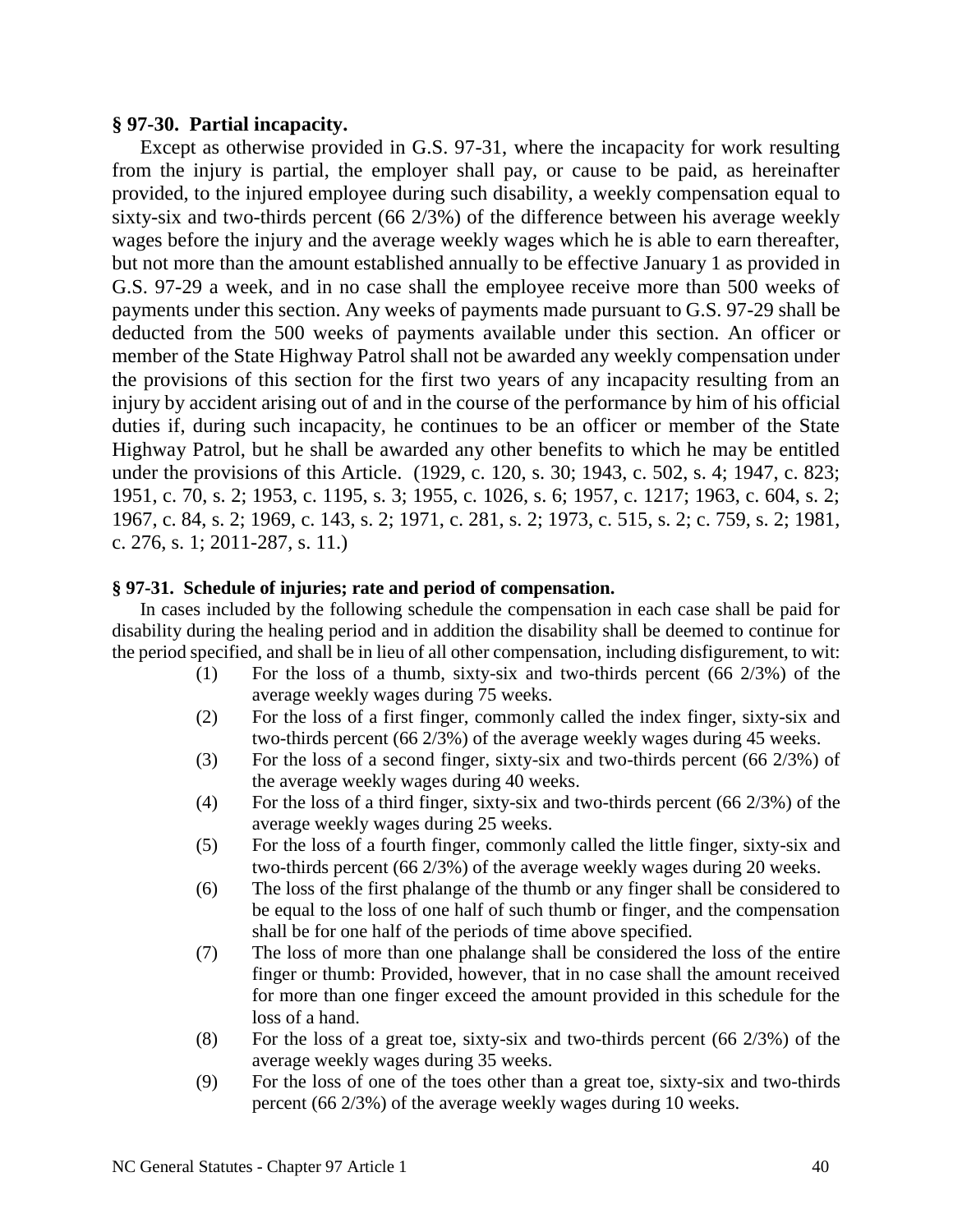- (10) The loss of the first phalange of any toe shall be considered to be equal to the loss of one half of such toe, and the compensation shall be for one half of the periods of time above specified.
- (11) The loss of more than one phalange shall be considered as the loss of the entire toe.
- (12) For the loss of a hand, sixty-six and two-thirds percent (66 2/3%) of the average weekly wages during 200 weeks.
- (13) For the loss of an arm, sixty-six and two-thirds percent (66  $2/3\%$ ) of the average weekly wages during 240 weeks.
- (14) For the loss of a foot, sixty-six and two-thirds percent (66 2/3%) of the average weekly wages during 144 weeks.
- (15) For the loss of a leg, sixty-six and two-thirds percent (66 2/3%) of the average weekly wages during 200 weeks.
- (16) For the loss of an eye, sixty-six and two-thirds percent (66  $2/3\%$ ) of the average weekly wages during 120 weeks.
- (17) The loss of both hands, or both arms, or both feet, or both legs, or both eyes, or any two thereof, shall constitute total and permanent disability, to be compensated according to the provisions of G.S. 97-29. The employee shall have a vested right in a minimum amount of compensation for the total number of weeks of benefits provided under this section for each member involved. When an employee dies from any cause other than the injury for which he is entitled to compensation, payment of the minimum amount of compensation shall be payable as provided in G.S. 97-37.
- (18) For the complete loss of hearing in one ear, sixty-six and two-thirds percent (66 2/3%) of the average weekly wages during 70 weeks; for the complete loss of hearing in both ears, sixty-six and two-thirds percent (66 2/3%) of the average weekly wages during 150 weeks.
- (19) Total loss of use of a member or loss of vision of an eye shall be considered as equivalent to the loss of such member or eye. The compensation for partial loss of or for partial loss of use of a member or for partial loss of vision of an eye or for partial loss of hearing shall be such proportion of the periods of payment above provided for total loss as such partial loss bears to total loss, except that in cases where there is eighty-five per centum (85%), or more, loss of vision in any eye, this shall be deemed "industrial blindness" and compensated as for total loss of vision of such eye.
- (20) The weekly compensation payments referred to in this section shall all be subject to the same limitations as to maximum and minimum as set out in G.S. 97-29.
- (21) In case of serious facial or head disfigurement, the Industrial Commission shall award proper and equitable compensation not to exceed twenty thousand dollars (\$20,000). In case of enucleation where an artificial eye cannot be fitted and used, the Industrial Commission may award compensation as for serious facial disfigurement.
- (22) In case of serious bodily disfigurement for which no compensation is payable under any other subdivision of this section, but excluding the disfigurement resulting from permanent loss or permanent partial loss of use of any member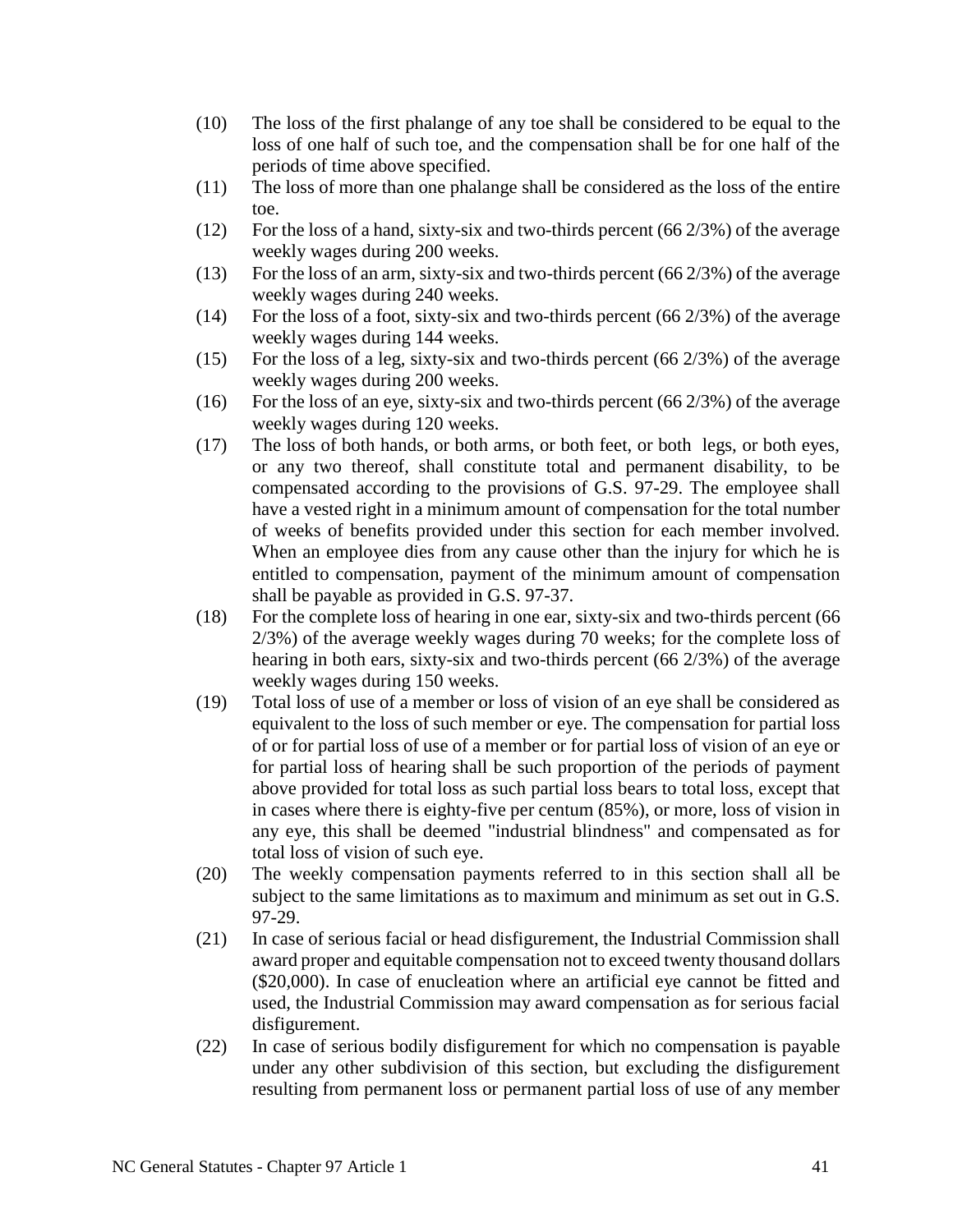of the body for which compensation is fixed in the schedule contained in this section, the Industrial Commission may award proper and equitable compensation not to exceed ten thousand dollars (\$10,000).

- (23) For the total loss of use of the back, sixty-six and two-thirds percent (66 2/3%) of the average weekly wages during 300 weeks. The compensation for partial loss of use of the back shall be such proportion of the periods of payment herein provided for total loss as such partial loss bears to total loss, except that in cases where there is seventy-five per centum (75%) or more loss of use of the back, in which event the injured employee shall be deemed to have suffered "total industrial disability" and compensated as for total loss of use of the back.
- (24) In case of the loss of or permanent injury to any important external or internal organ or part of the body for which no compensation is payable under any other subdivision of this section, the Industrial Commission may award proper and equitable compensation not to exceed twenty thousand dollars (\$20,000). (1929, c. 120, s. 31; 1931, c. 164; 1943, c. 502, s. 2; 1955, c. 1026, s. 7; 1957, c. 1221; c. 1396, ss. 2, 3; 1963, c. 424, ss. 1, 2; 1967, c. 84, s. 3; 1969, c. 143, s. 3; 1973, c. 515, s. 3; c. 759, s. 3; c. 761, ss. 1, 2; 1975, c. 164, s. 1; 1977, c. 892, s. 1; 1979, c. 250; 1987, c. 729, ss. 7, 8.)

### **§ 97-31.1. Effective date of legislative changes in benefits.**

Every act of the General Assembly that changes the benefits enumerated in this Chapter shall become law no later than June 1 and shall have an effective date of no earlier than January 1 of the year after which it is ratified. (1981, c. 521, s. 3; 1995, c. 20, s. 11.)

## **§ 97-32. Refusal of injured employee to accept suitable employment as suspending compensation.**

If an injured employee refuses suitable employment as defined by G.S. 97-2(22), the employee shall not be entitled to any compensation at any time during the continuance of such refusal, unless in the opinion of the Industrial Commission such refusal was justified. Any order issued by the Commission suspending compensation pursuant to G.S. 97-18.1 on the ground of an unjustified refusal of an offer of suitable employment shall specify what actions the employee should take to end the suspension and reinstate the compensation. Nothing in this Article prohibits an employer from contacting the employee directly about returning to suitable employment with contemporaneous notice to the employee's counsel, if any. (1929, c. 120, s. 32; 2011-287, s. 12.)

#### **§ 97-32.1. Trial return to work.**

Notwithstanding the provisions of G.S. 97-32, an employee may attempt a trial return to work for a period not to exceed nine months. During a trial return to work period, the employee shall be paid any compensation which may be owed for partial disability pursuant to G.S. 97-30. If the trial return to work is unsuccessful, the employee's right to continuing compensation under G.S. 97-29 shall be unimpaired unless terminated or suspended thereafter pursuant to the provisions of this Article. (1993 (Reg. Sess., 1994), c. 679, s. 4.1.)

### **§ 97-32.2. Vocational rehabilitation.**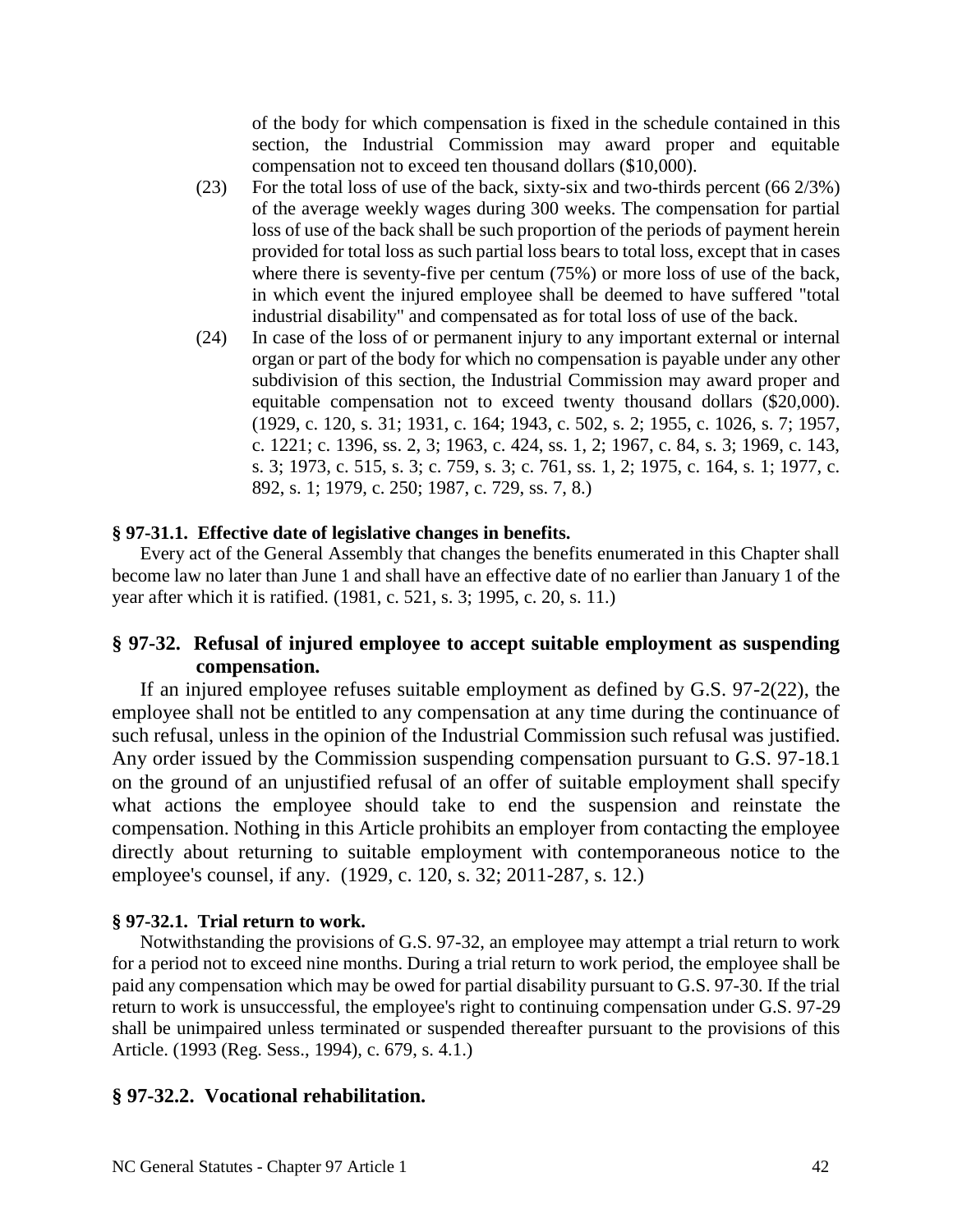(a) In a compensable claim, the employer may engage vocational rehabilitation services at any point during a claim, regardless of whether the employee has reached maximum medical improvement to include, among other services, a one-time assessment of the employee's vocational potential, except vocational rehabilitation services may not be required if the employee is receiving benefits pursuant to G.S. 97-29(c) or G.S. 97-29(d). If the employee (i) has not returned to work or (ii) has returned to work earning less than seventy-five percent (75%) of the employee's average weekly wages and is receiving benefits pursuant to G.S. 97-30, the employee may request vocational rehabilitation services, including education and retraining in the North Carolina community college or university systems so long as the education and retraining are reasonably likely to substantially increase the employee's wage-earning capacity following completion of the education or retraining program. Provided, however, the seventy-five percent (75%) threshold is for the purposes of qualification for vocational rehabilitation benefits only and shall not impact a decision as to whether a job is suitable per G.S. 97-2(22). The expense of vocational rehabilitation services provided pursuant to this section shall be borne by the employer in the same manner as medical compensation.

(b) Vocational rehabilitation services shall be provided by either a qualified or conditional rehabilitation professional approved by the Industrial Commission. Unless the parties mutually agree to a vocational rehabilitation professional, the employer may make the initial selection. At any point during the vocational rehabilitation process, either party may request that the Industrial Commission order a change of vocational rehabilitation professional for good cause.

(c) Vocational rehabilitation services shall include a vocational assessment and the formulation of an individualized written rehabilitation plan with the goal of substantially increasing the employee's wage-earning capacity, and subject to the following provisions:

- (1) When performing a vocational assessment, the vocational rehabilitation professional should evaluate the employee's medical and vocational circumstances, the employee's expectations and specific requests for vocational training, benefits expected from vocational services, and other information significant to the employee's employment potential. The assessment should also involve a face-to-face interview between the employee and the vocational rehabilitation professional to identify the specific type and sequence of appropriate services. If, at any point during vocational rehabilitation services, the vocational rehabilitation professional determines that the employee will not benefit from vocational rehabilitation services, the employer may terminate said services unless the Commission orders otherwise.
- (2) Following assessment, and after receiving input from the employee, the vocational rehabilitation professional shall draft an individualized written rehabilitation plan. The plan should be individually tailored to the employee based on the employee's education, skills, experience, and aptitudes, with appropriate recommendations for vocational services, which may include appropriate retraining, education, or job placement. The plan may be changed or updated by mutual consent at any time during rehabilitation services. A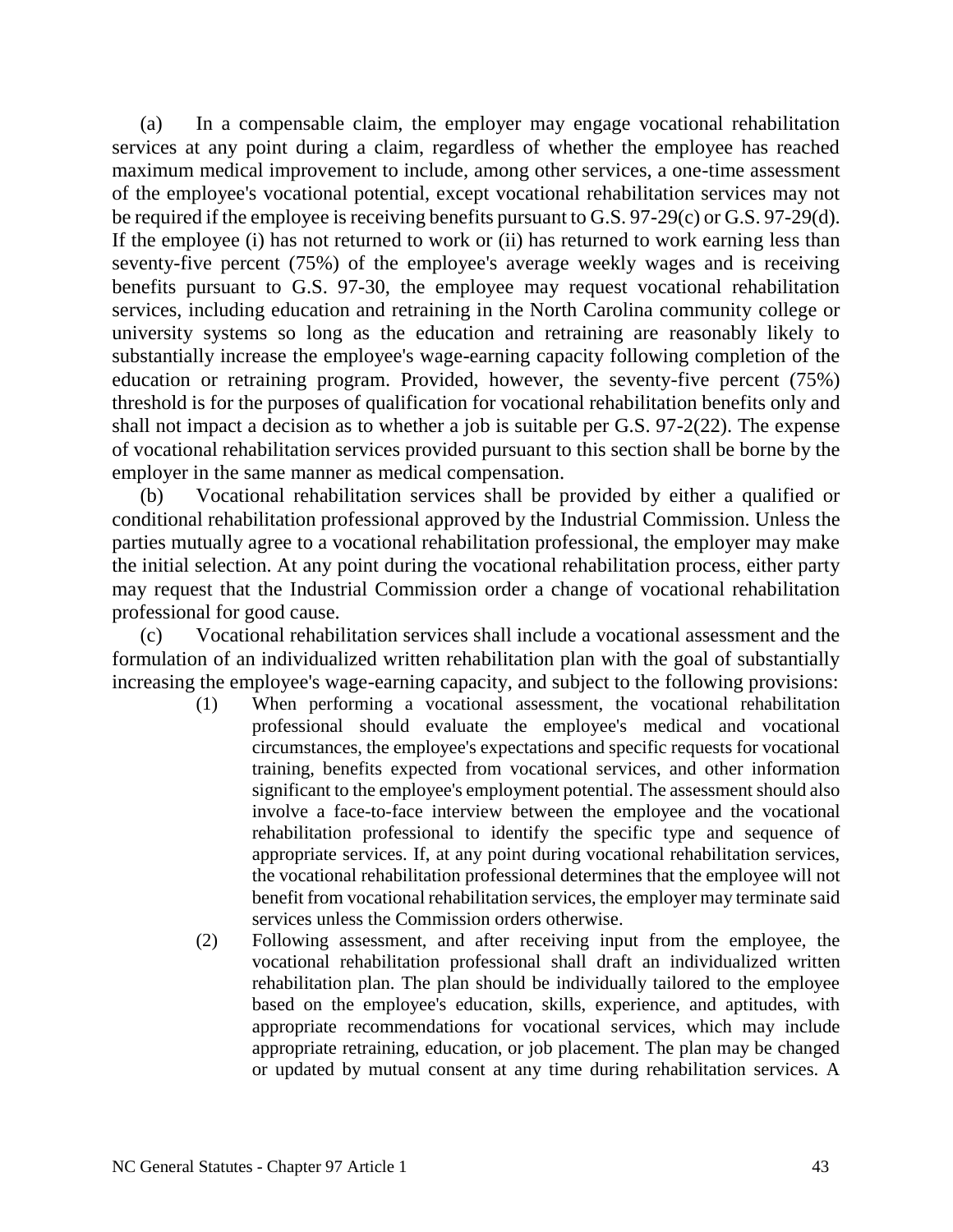written plan is not necessary if the vocational rehabilitation professional has been retained to perform a one-time assessment.

(d) Specific vocational rehabilitation services may include, but are not limited to, vocational assessment, vocational exploration, sheltered workshop or community supported employment training, counseling, job analysis, job modification, job development and placement, labor market survey, vocational or psychometric testing, analysis of transferable skills, work adjustment counseling, job seeking skills training, on-the-job training, or training or education through the North Carolina community college or university systems.

(e) Vocational rehabilitation services may be terminated by agreement of the parties or by order of the Commission.

(f) Job placement activities may commence after completion of an individualized written rehabilitation plan. Return-to-work options should be considered, with order of priority given to returning the employee to suitable employment with the current employer, returning the employee to suitable employment with a new employer, and, if appropriate, formal education or vocational training to prepare the employee for suitable employment with the current employer or a new employer.

(g) The refusal of the employee to accept or cooperate with vocational rehabilitation services when ordered by the Industrial Commission shall bar the employee from further compensation until such refusal ceases, and no compensation shall at any time be paid for the period of suspension, unless in the opinion of the Industrial Commission the circumstances justified the refusal. Any order issued by the Commission suspending compensation per G.S. 97-18.1 shall specify what action the employee should take to end the suspension and reinstate the compensation. (2011-287, s. 13; 2012-135, s. 7.)

### **§ 97-33. Prorating in event of earlier disability or injury.**

If any employee is an epileptic, or has a permanent disability or has sustained a permanent injury in service in the United States Army or Navy, or in another employment other than that in which he received a subsequent permanent injury by accident, such as specified in G.S. 97-31, he shall be entitled to compensation only for the degree of disability which would have resulted from the later accident if the earlier disability or injury had not existed. (1929, c. 120, s. 33; 1975, c. 832; 2011-183, s. 127(b).)

#### **§ 97-34. Employee receiving an injury when being compensated for former injury.**

If an employee receives an injury for which compensation is payable, while he is still receiving or entitled to compensation for a previous injury in the same employment, he shall not at the same time be entitled to compensation for both injuries, unless the later injury be a permanent injury such as specified in G.S. 97-31; but he shall be entitled to compensation for that injury and from the time of that injury which will cover the longest period and the largest amount payable under this Article. (1929, c. 120, s. 34.)

### **§ 97-35. How compensation paid for two injuries; employer liable only for subsequent injury.**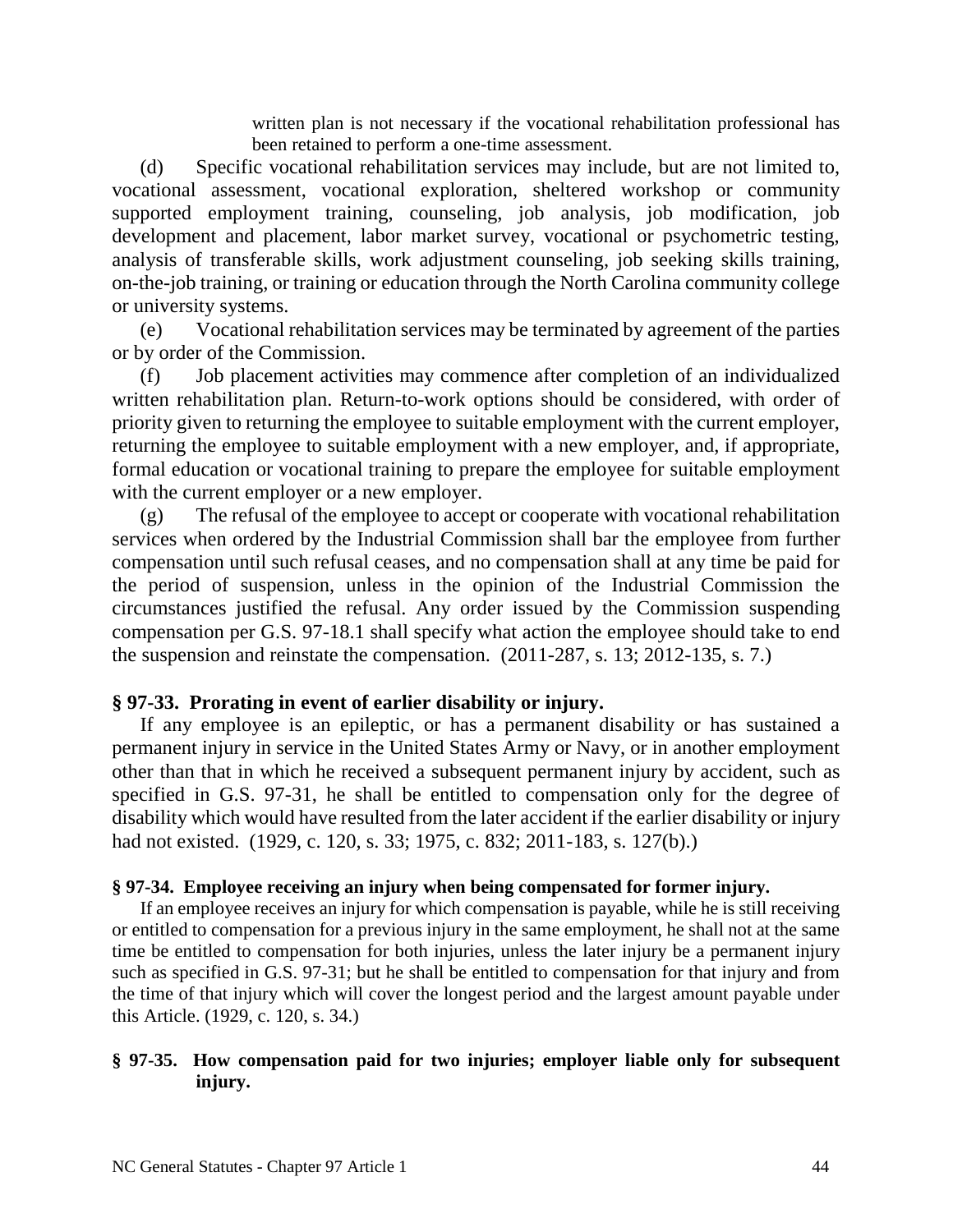If any employee receives a permanent injury as specified in G.S. 97-31 after having sustained another permanent injury in the same employment, he shall be entitled to compensation for both injuries, but the total compensation shall be paid by extending the period and not by increasing the amount of weekly compensation, and in no case exceeding 500 weeks.

If an employee has previously incurred permanent partial disability through the loss of a hand, arm, foot, leg, or eye, and by subsequent accident incurs total permanent disability through the loss of another member, the employer's liability is for the subsequent injury only. (1929, c. 120, s. 35.)

### **§ 97-36. Accidents taking place outside State; employees receiving compensation from another state.**

Where an accident happens while the employee is employed elsewhere than in this State and the accident is one which would entitle him or his dependents or next of kin to compensation if it had happened in this State, then the employee or his dependents or next of kin shall be entitled to compensation (i) if the contract of employment was made in this State, (ii) if the employer's principal place of business is in this State, or (iii) if the employee's principal place of employment is within this State; provided, however, that if an employee or his dependents or next of kin shall receive compensation or damages under the laws of any other state nothing herein contained shall be construed so as to permit a total compensation for the same injury greater than is provided for in this Article. (1929, c. 120, s. 36; 1963, c. 450, s. 2; 1967, c. 1229, s. 3; 1973, c. 1059; 1991, c. 284.)

#### **§ 97-37. Where injured employee dies before total compensation is paid.**

When an employee receives or is entitled to compensation under this Article for an injury covered by G.S. 97-31 and dies from any other cause than the injury for which he was entitled to compensation, payment of the unpaid balance of compensation shall be made: First, to the surviving whole dependents; second, to partial dependents, and, if no dependents, to the next of kin as defined in the Article; if there are no whole or partial dependents or next of kin as defined in the Article, then to the personal representative, in lieu of the compensation the employee would have been entitled to had he lived.

Provided, however, that if the death is due to a cause that is compensable under this Article, and the dependents of such employee are awarded compensation therefor, all right to unpaid compensation provided by this section shall cease and determine. (1929, c. 120, s. 37; 1947, c. 823; 1971, c. 322.)

# **§ 97-38. Where death results proximately from compensable injury or occupational disease; dependents; burial expenses; compensation to aliens; election by partial dependents.**

If death results proximately from a compensable injury or occupational disease and within six years thereafter, or within two years of the final determination of disability, whichever is later, the employer shall pay or cause to be paid, subject to the provisions of other sections of this Article, weekly payments of compensation equal to sixty-six and two-thirds percent (66 2/3%) of the average weekly wages of the deceased employee at the time of the accident, but not more than the amount established annually to be effective October 1 as provided in G.S. 97-29, nor less than thirty dollars (\$30.00), per week, and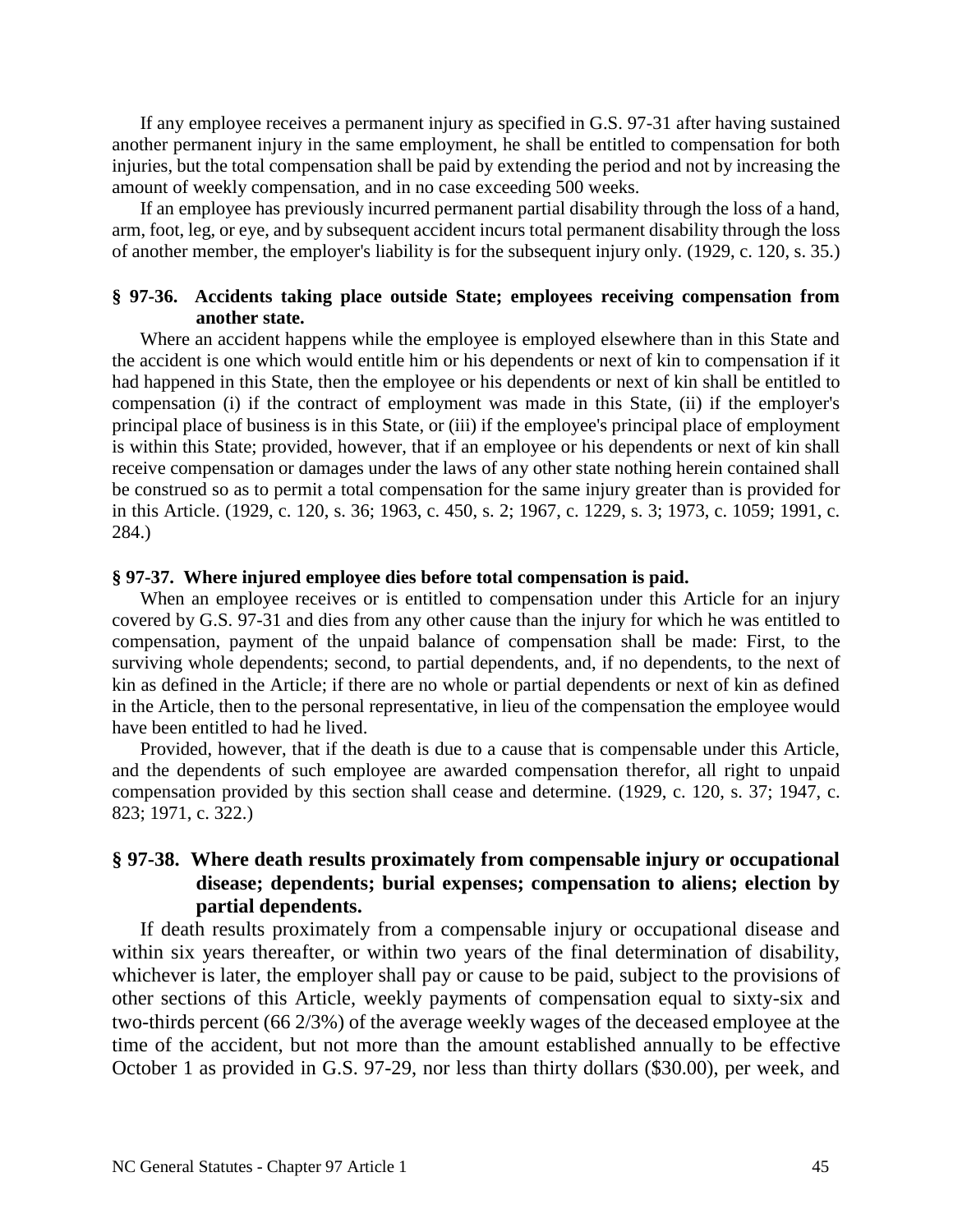burial expenses not exceeding ten thousand dollars (\$10,000), to the person or persons entitled thereto as follows:

- (1) Persons wholly dependent for support upon the earnings of the deceased employee at the time of the accident shall be entitled to receive the entire compensation payable share and share alike to the exclusion of all other persons. If there be only one person wholly dependent, then that person shall receive the entire compensation payable.
- (2) If there is no person wholly dependent, then any person partially dependent for support upon the earnings of the deceased employee at the time of the accident shall be entitled to receive a weekly payment of compensation computed as hereinabove provided, but such weekly payment shall be the same proportion of the weekly compensation provided for a whole dependent as the amount annually contributed by the deceased employee to the support of such partial dependent bears to the annual earnings of the deceased at the time of the accident.
- (3) If there is no person wholly dependent, and the person or all persons partially dependent is or are within the classes of persons defined as "next of kin" in G.S. 97-40, whether or not such persons or such classes of persons are of kin to the deceased employee in equal degree, and all so elect, he or they may take, share and share alike, the commuted value of the amount provided for whole dependents in (1) above instead of the proportional payment provided for partial dependents in (2) above; provided, that the election herein provided may be exercised on behalf of any infant partial dependent by a duly qualified guardian; provided, further, that the Industrial Commission may, in its discretion, permit a parent or person standing in loco parentis to such infant to exercise such option in its behalf, the award to be payable only to a duly qualified guardian except as in this Article otherwise provided; and provided, further, that if such election is exercised by or on behalf of more than one person, then they shall take the commuted amount in equal shares.

When weekly payments have been made to an injured employee before his death, the compensation to dependents shall begin from the date of the last of such payments. Compensation payments due on account of death shall be paid for a period of 500 weeks from the date of the death of the employee; provided, however, after said 500-week period in case of a widow or widower who is unable to support herself or himself because of physical or mental disability as of the date of death of the employee, compensation payments shall continue during her or his lifetime or until remarriage and compensation payments due a dependent child shall be continued until such child reaches the age of 18.

Compensation payable under this Article to aliens not residents (or about to become nonresidents) of the United States or Canada, shall be the same in amounts as provided for residents, except that dependents in any foreign country except Canada shall be limited to surviving spouse and child or children, or if there be no surviving spouse or child or children, to the surviving father or mother. (1929, c. 120, s. 38; 1943, c. 163; c. 502, s. 5; 1947, c. 823; 1951, c. 70, s. 3; 1953, c. 53, s. 1; 1955, c. 1026, s. 8; 1957, c. 1217; 1963, c. 604, s. 3; 1967, c. 84, s. 4; 1969, c. 143, s. 4; 1971, c. 281, s. 3;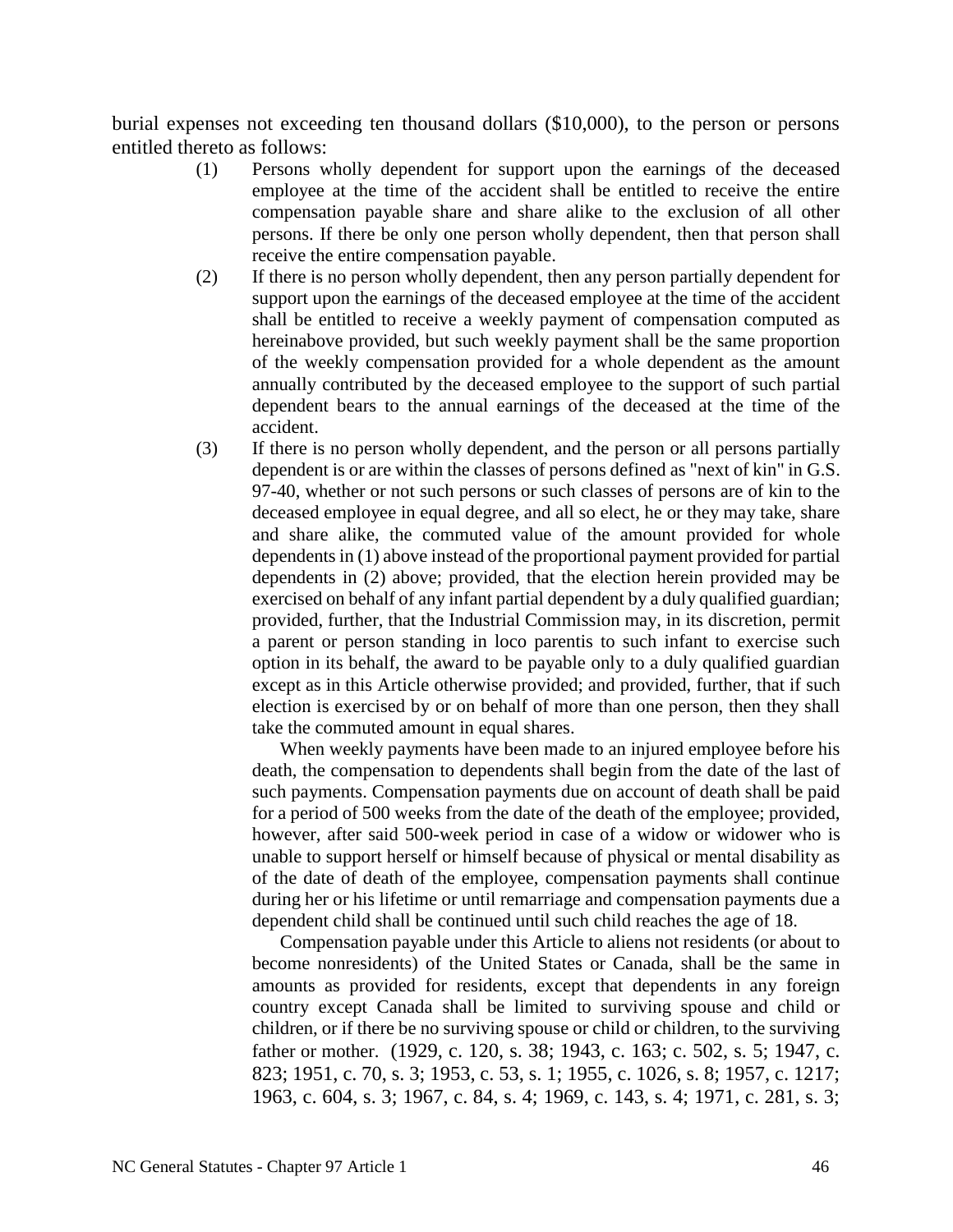1973, c. 515, s. 4; c. 759, s. 4; c. 1308, ss. 3, 4; c. 1357, ss. 1, 2; 1977, c. 409; 1981, c. 276, s. 1; c. 378, s. 1; c. 379; 1983, c. 772, s. 1; 1987, c. 729, s. 9; 1997-301, s. 1; 2001-232, s. 1; 2011-287, s. 14.)

### **§ 97-39. Widow, widower, or child to be conclusively presumed to be dependent; other cases determined upon facts; division of death benefits among those wholly dependent; when division among partially dependent.**

A widow, a widower and/or a child shall be conclusively presumed to be wholly dependent for support upon the deceased employee. In all other cases questions of dependency, in whole or in part shall be determined in accordance with the facts as the facts may be at the time of the accident, but no allowance shall be made for any payment made in lieu of board and lodging or services, and no compensation shall be allowed unless the dependency existed for a period of three months or more prior to the accident. If there is more than one person wholly dependent, the death benefit shall be divided among them, the persons partly dependent, if any, shall receive no part thereof. If there is no one wholly dependent, and more than one person partially dependent, the death benefit shall be divided among them according to the relative extent of their dependency.

The widow, or widower and all children of deceased employees shall be conclusively presumed to be dependents of deceased and shall be entitled to receive the benefits of this Article for the full periods specified herein. (1929, c. 120, s. 39.)

## **§ 97-40. Commutation and payment of compensation in absence of dependents; "next of kin" defined; commutation and distribution of compensation to partially dependent next of kin; payment in absence of both dependents and next of kin.**

Subject to the provisions of G.S. 97-38, if the deceased employee leaves neither whole nor partial dependents, then the compensation which would be payable under G.S. 97-38 to whole dependents shall be commuted to its present value and paid in a lump sum to the next of kin as herein defined. For purposes of this section and G.S. 97-38, "next of kin" shall include only child, father, mother, brother or sister of the deceased employee, including adult children or adult brothers or adult sisters of the deceased, but excluding a parent who has willfully abandoned the care and maintenance of his or her child and who has not resumed its care and maintenance at least one year prior to the first occurring of the majority or death of the child and continued its care and maintenance until its death or majority. For all such next of kin who are neither wholly nor partially dependent upon the deceased employee and who take under this section, the order of priority among them shall be governed by the general law applicable to the distribution of the personal estate of persons dying intestate. In the event of exclusion of a parent based on abandonment, the claim for compensation benefits shall be treated as though the abandoning parent had predeceased the employee. For all such next of kin who were also partially dependent on the deceased employee but who exercise the election provided for partial dependents by G.S. 97-38, the general law applicable to the distribution of the personal estate of persons dying intestate shall not apply and such person or persons upon the exercise of such election, shall be entitled, share and share alike, to the compensation provided in G.S. 97-38 for whole dependents commuted to its present value and paid in a lump sum.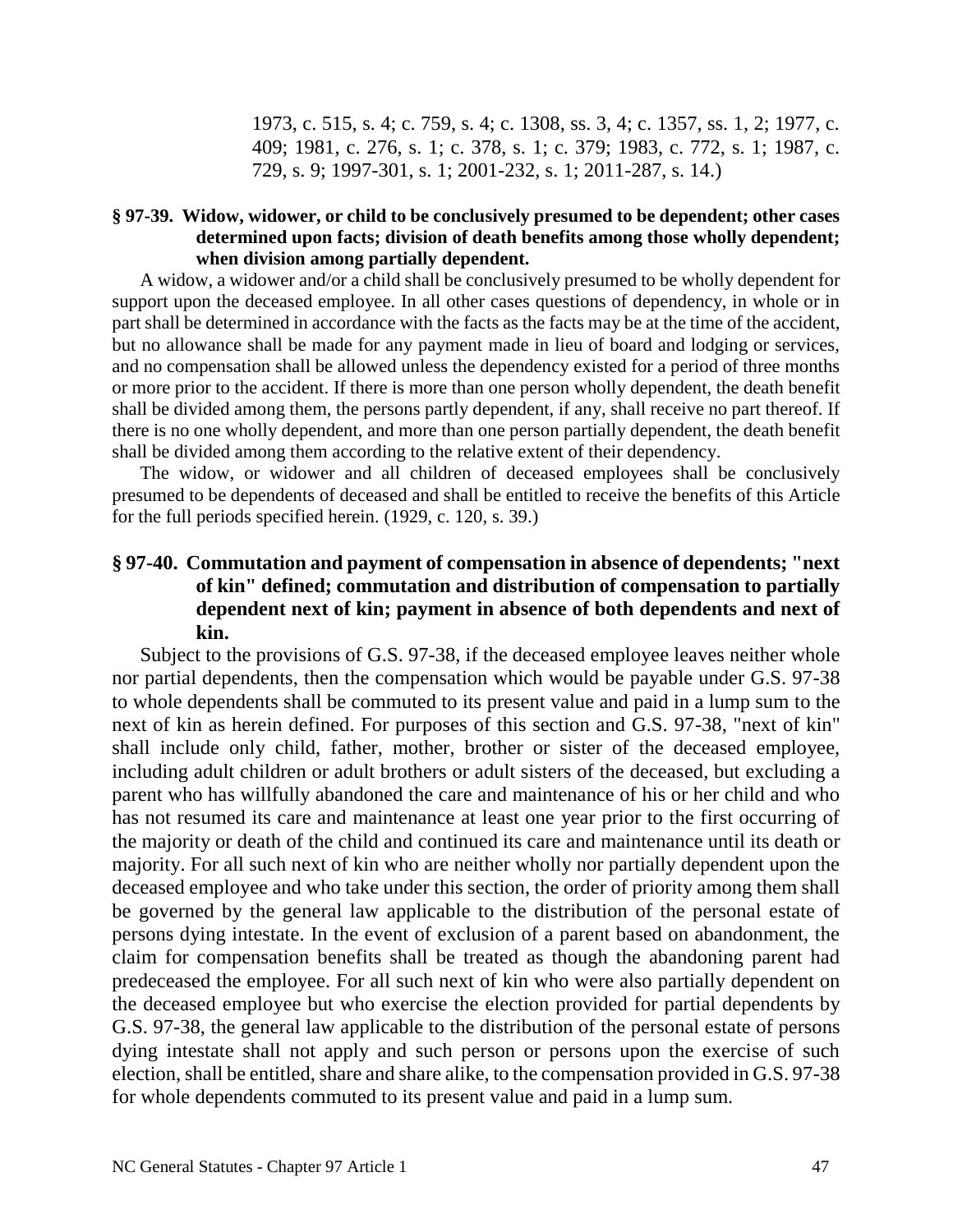If the deceased employee leaves neither whole dependents, partial dependents, nor next of kin as hereinabove defined, then no compensation shall be due or payable on account of the death of the deceased employee, except that the employer shall pay or cause to be paid the burial expenses of the deceased employee not exceeding ten thousand dollars (\$10,000) to the person or persons entitled thereto. (1929, c. 120, s. 40; 1931, c. 274, s. 5; c. 319; 1945, c. 766; 1953, c. 53, s. 2; c. 1135, s. 2; 1963, c. 604, s. 4; 1965, c. 419; 1967, c. 84, s. 5; 1971, c. 1179; 1981, c. 379; 1987, c. 729, s. 10; 2001-232, s. 3.1; 2011-287, s. 15.)

### **§ 97-40.1. Second Injury Fund.**

(a) There is hereby created a fund to be known as the "Second Injury Fund," to be held and disbursed by the Industrial Commission as hereinafter provided.

For the purpose of providing money for said fund the Industrial Commission may assess against the employer or its insurance carrier the payment of not to exceed two hundred fifty dollars (\$250.00) for the loss, or loss of use, of each minor member in every case of a permanent partial disability where there is such loss, and shall assess not to exceed seven hundred fifty dollars (\$750.00) for fifty percent (50%) or more loss or loss of use of each major member, defined as back, foot, leg, hand, arm, eye, or hearing.

(b) The Industrial Commission shall disburse moneys from the Second Injury Fund in unusual cases of second injuries as follows:

- (1) To pay additional compensation in cases of second injuries referred to in G.S. 97-33; provided, however, that the original injury and the subsequent injury were each at least twenty percent (20%) of the entire member; and, provided further, that such additional compensation, when added to the compensation awarded under said section, shall not exceed the amount which would have been payable for both injuries had both been sustained in the subsequent accident.
- (2) To pay additional compensation to an injured employee who has sustained permanent total disability in the manner referred to in the second paragraph of G.S. 97-35, which shall be in addition to the compensation awarded under said section; provided, however, that such additional compensation, when added to the compensation awarded under said section, shall not exceed the compensation for permanent total disability as provided for in G.S. 97-29.
- (3) To pay compensation and medical expense in cases of permanent and total disability resulting from an injury to the brain or spinal cord in the manner and to the extent hereinafter provided.

The additional compensation and treatment expenses herein provided for shall be paid out of the Second Injury Fund exclusively and only to the extent to which the assets of such fund shall permit.

(c) In addition to payments for the purposes hereinabove set forth, the Industrial Commission may, in its discretion, make payments from said fund for the following purposes and under the following conditions:

> (1) In any case in which total and permanent disability due to paralysis or loss of mental capacity has resulted from an injury to the brain or spinal cord, the Industrial Commission may, in its discretion enter an award and pay compensation and reasonable and necessary medical, nursing, hospital, institutional, equipment, and other treatment expenses from the Second Injury Fund during the life of the injured employee in cases where the injury giving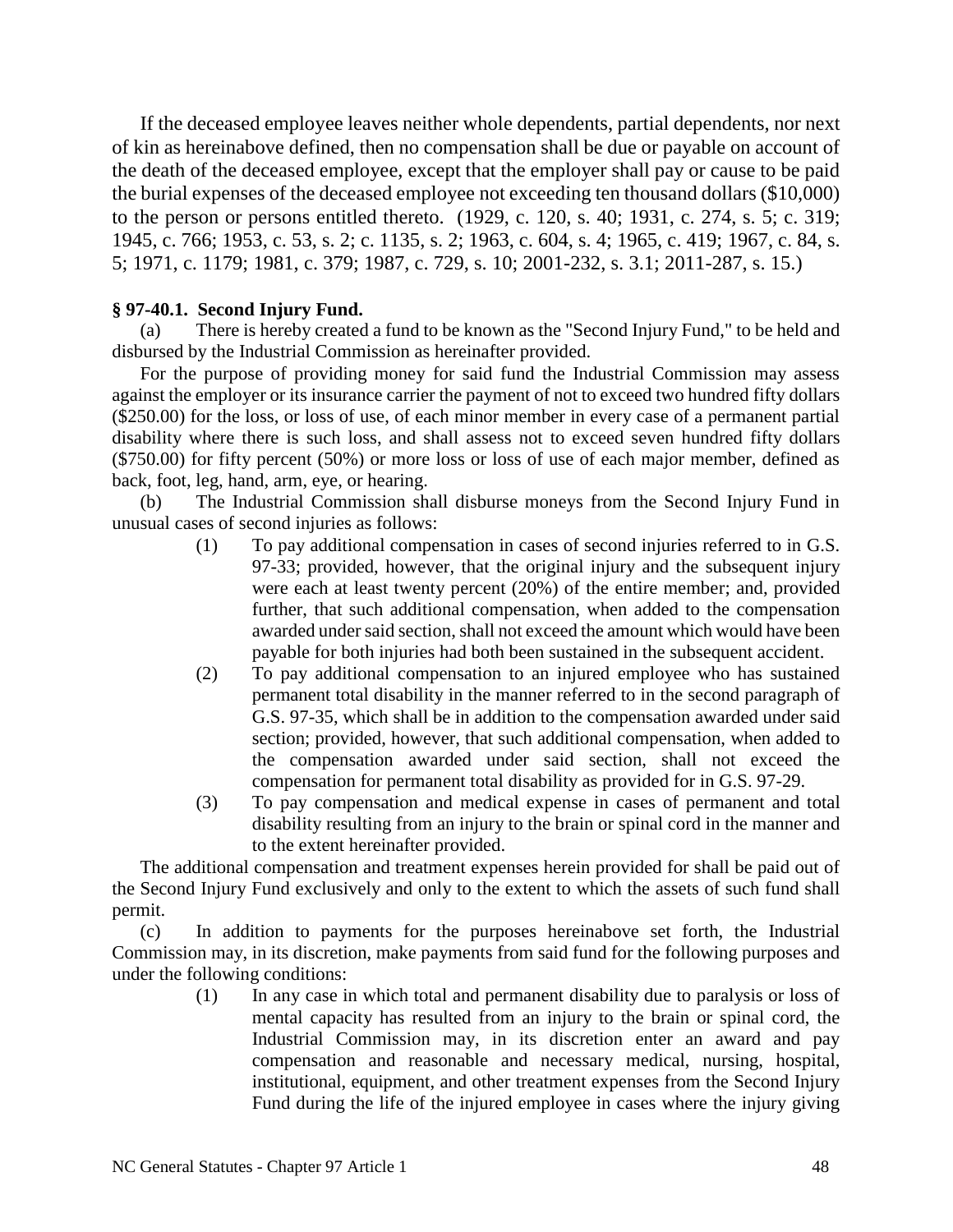rise to such disability occurred prior to July 1, 1953, and the last payment of compensation has been made subsequent to January 1, 1941. Such compensation and medical expense shall be paid only from April 4, 1947, and after the employer's liability for compensation and treatment expense has ended, and in every case in which the injury resulting in paralysis due to injury to the spinal cord occurred subsequent to April 4, 1947, and prior to July 1, 1953, the liability of the employer and his insurance carrier to pay compensation and medical expense during the life of the injured employee shall not be affected by this section.

(2) When compensation is allowed from the fund in any case under subdivision (1) of subsection (c), the Commission may in its discretion authorize payment of medical, nursing, hospital, equipment, and other treatment expenses incurred prior to the date compensation is allowed and after the employer's liability has ended if funds are reasonably available in the Second Injury Fund for such purpose after paying claims in cases of second injuries as specified in G.S. 97-33 and 97-35. Should the fund be insufficient to pay both compensation and treatment expenses, then the said expenses may, in the discretion of the Commission, be paid first and compensation thereafter according to the reasonable availability of funds in the fund. (1953, c. 1135, s. 2; 1957, c. 1396, s. 4; 1963, c. 450, s. 3; 1977, c. 457; 1991, c. 703, s. 11; 1993 (Reg. Sess., 1994), c. 679, s. 6.1.)

#### **§ 97-41. Repealed by Session Laws 1973, c. 1308, s. 5.**

#### **§ 97-42. Deduction of payments.**

Payments made by the employer to the injured employee during the period of his disability, or to his dependents, which by the terms of this Article were not due and payable when made, may, subject to the approval of the Commission be deducted from the amount to be paid as compensation. Provided, that in the case of disability such deductions shall be made by shortening the period during which compensation must be paid, and not by reducing the amount of the weekly payment. Unless otherwise provided by the plan, when payments are made to an injured employee pursuant to an employer-funded salary continuation, disability or other income replacement plan, the deduction shall be calculated from payments made by the employer in each week during which compensation was due and payable, without any carry-forward or carry-back of credit for amounts paid in excess of the compensation rate in any given week. (1929, c. 120, s. 42; 1993 (Reg. Sess., 1994), c. 679, s. 3.7.)

#### **§ 97-42.1. Credit for unemployment benefits.**

If an injured employee has received unemployment benefits under the Employment Security Law for any week with respect to which he is entitled to workers' compensation benefits for temporary total or permanent and total disability, the employment benefits paid for such weeks may be deducted from the award to be paid as compensation. If an injured employee has received unemployment benefits for any week with respect to which he is entitled to workers' compensation benefits for partial disability as provided in G.S. 97-30, the unemployment benefits paid for such weeks may be deducted from the award to be paid only to the extent that the sum of the unemployment benefits and workers' compensation payable for such week exceeds two-thirds of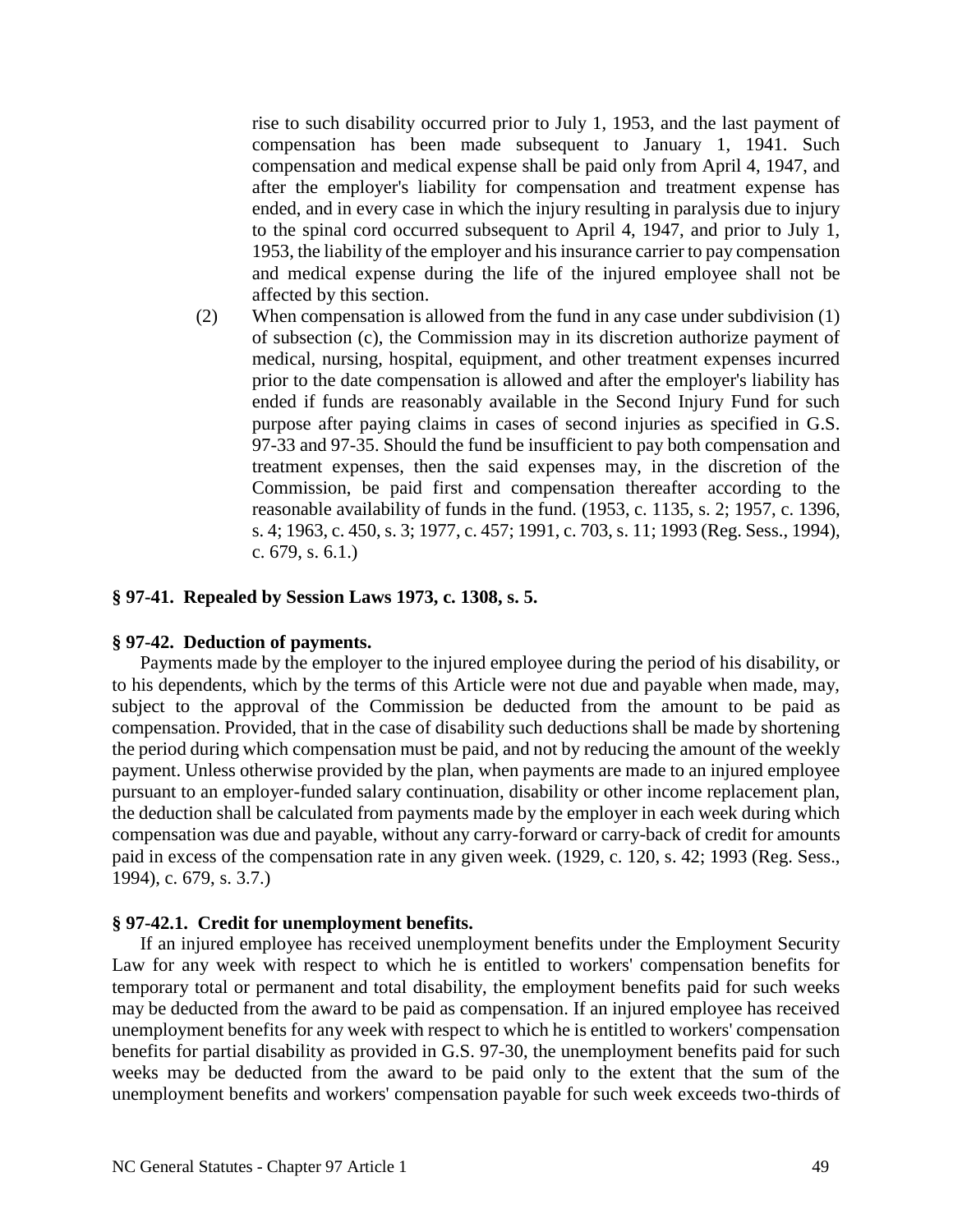the injured employee's average weekly wages as determined by the Commission in accordance with G.S. 97-2(5). Benefits payable under G.S. 97-31 for permanent partial disability or other permanent injury shall not be subject to reduction because of the receipt of unemployment benefits. (1985, c. 616, s. 1.)

#### **§ 97-43. Commission may prescribe monthly or quarterly payments.**

The Industrial Commission, upon application of either party, may, in its discretion, having regard to the welfare of the employee and the convenience of the employer, authorize compensation to be paid monthly or quarterly instead of weekly. (1929, c. 120, s. 43.)

### **§ 97-44. Lump sums.**

Whenever any weekly payment has been continued for not less than six weeks, the liability therefor may, in unusual cases, where the Industrial Commission deems it to be to the best interest of the employee or his dependents, or where it will prevent undue hardships on the employer or his insurance carrier, without prejudicing the interests of the employee or his dependents, be redeemed, in whole or in part, by the payment by the employer of a lump sum which shall be fixed by the Commission, but in no case to exceed the uncommuted value of the future installments which may be due under this Article. The Commission, however, in its discretion, may at any time in the case of a minor who has received permanently disabling injuries either partial or total provide that he be compensated, in whole or in part, by the payment of a lump sum, the amount of which shall be fixed by the Commission, but in no case to exceed the uncommuted value of the future installments which may be due under this Article. (1929, c. 120, s. 44; 1963, c. 450, s. 4; 1975, c. 255.)

### **§ 97-45. Reducing to judgment outstanding liability of insurance carriers withdrawing from State.**

Upon the withdrawal of any insurance carrier from doing business in the State that has any outstanding liability under the Workers' Compensation Act, the Insurance Commissioner shall immediately notify the North Carolina Industrial Commission, and thereupon the said North Carolina Industrial Commission shall issue an award against said insurance carrier and commute the installments due the injured employee or employees, and immediately have said award docketed in the superior court of the county in which the claimant resides, and the said North Carolina Industrial Commission shall then cause suit to be brought on said judgment in the state of the residence of any such insurance carrier, and the proceeds from said judgment after deducting the cost, if any, of the proceeding, shall be turned over to the injured employee, or employees, taking from such employee, or employees, the proper receipt in satisfaction of his claim. (1933, c. 474; 1979, c. 714, s. 2.)

### **§ 97-46. Lump sum payments to trustee; receipt to discharge employer.**

Whenever the Industrial Commission deems it expedient any lump sum, subject to the provisions of G.S. 97-44, shall be paid by the employer to some suitable person or corporation appointed by the superior court in the county wherein the accident occurred, as trustee, to administer the same for the benefit of the person entitled thereto, in the manner provided by the Commission. The receipt of such trustee for the amount as paid shall discharge the employer or anyone else who is liable therefor. (1929, c. 120, s. 45.)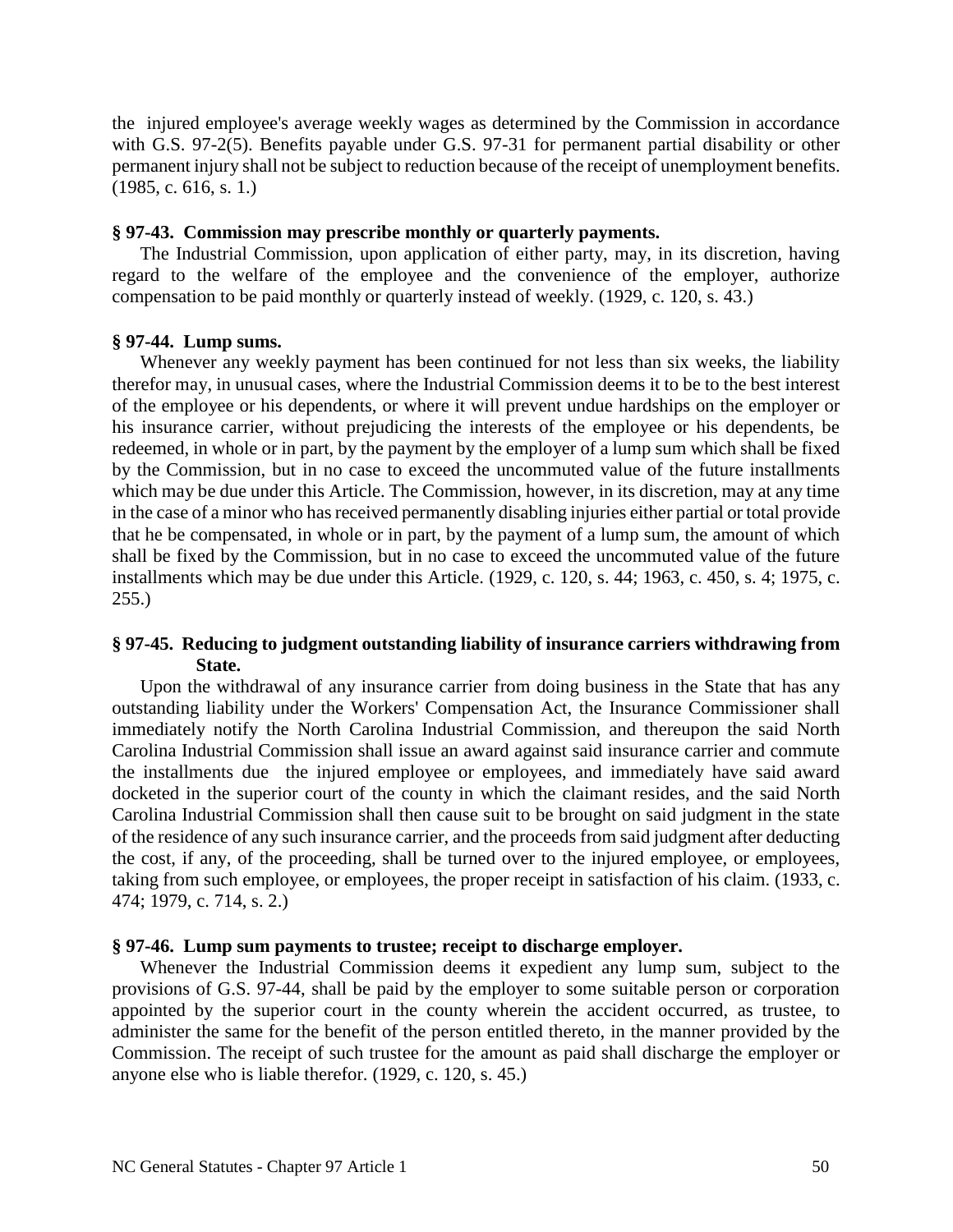### **§ 97-47. Change of condition; modification of award.**

Upon its own motion or upon the application of any party in interest on the grounds of a change in condition, the Industrial Commission may review any award, and on such review may make an award ending, diminishing, or increasing the compensation previously awarded, subject to the maximum or minimum provided in this Article, and shall immediately send to the parties a copy of the award. No such review shall affect such award as regards any moneys paid but no such review shall be made after two years from the date of the last payment of compensation pursuant to an award under this Article, except that in cases in which only medical or other treatment bills are paid, no such review shall be made after 12 months from the date of the last payment of bills for medical or other treatment, paid pursuant to this Article. (1929, c. 120, s. 46; 1931, c. 274, s. 6; 1947, c. 823; 1973, c. 1060, s. 2.)

### **§ 97-47.1. Payment without prejudice; limitations period.**

When the employer has paid compensation without prejudice but timely contested liability as provided in G.S. 97-18(d), the right, if any, to further indemnity compensation and medical compensation shall terminate two years after the employer's last payment of medical or indemnity compensation, whichever last occurs, unless the employee files with the Commission a claim for further compensation prior to the expiration of this period. (1993 (Reg. Sess., 1994), c. 679, s. 3.5.)

### **§ 97-48. Receipts relieving employer; payment to minors; when payment of claims to dependents subsequent in right discharges employer.**

(a) Whenever payment of compensation is made to a widow or widower for her or his use, or for her or his use and the use of the child or children, the written receipt thereof of such widow or widower shall acquit the employer: Provided, however, that in order to protect the interests of minors or incompetents the Industrial Commission may at its discretion change the terms of any award with respect to whom compensation for the benefit of such minors or incompetents shall be paid.

(b) Whenever payment is made to any person 18 years of age or over, the written receipt of such person shall acquit the employer.

(c) Payment of death benefits by an employer in good faith to a dependent subsequent in right to another or other dependents shall protect and discharge the employer, unless and until such dependent or dependents prior in right shall have given notice of his or their claims. In case the employer is in doubt as to the respective rights of rival claimants, he may apply to the Industrial Commission to decide between them.

(d) A minor employee under the age of 18 years may sign agreements and receipts for payments of compensation for temporary total disability, and such agreements and receipts executed by such minor shall acquit the employer. Where the injury results in a permanent disability and the sum to be paid does not exceed five hundred dollars (\$500.00) the minor employee may execute agreements and sign receipts and such agreements and receipts shall acquit the employer; provided, that when deemed necessary the Commission may require the signature of a parent or person standing in place of a parent. (1929, c. 120, s. 47; 1931, c. 274, s. 7; 1945, c. 766.)

## **§ 97-49. Benefits of mentally incompetent or minor employees under 18 may be paid to a trustee, etc.**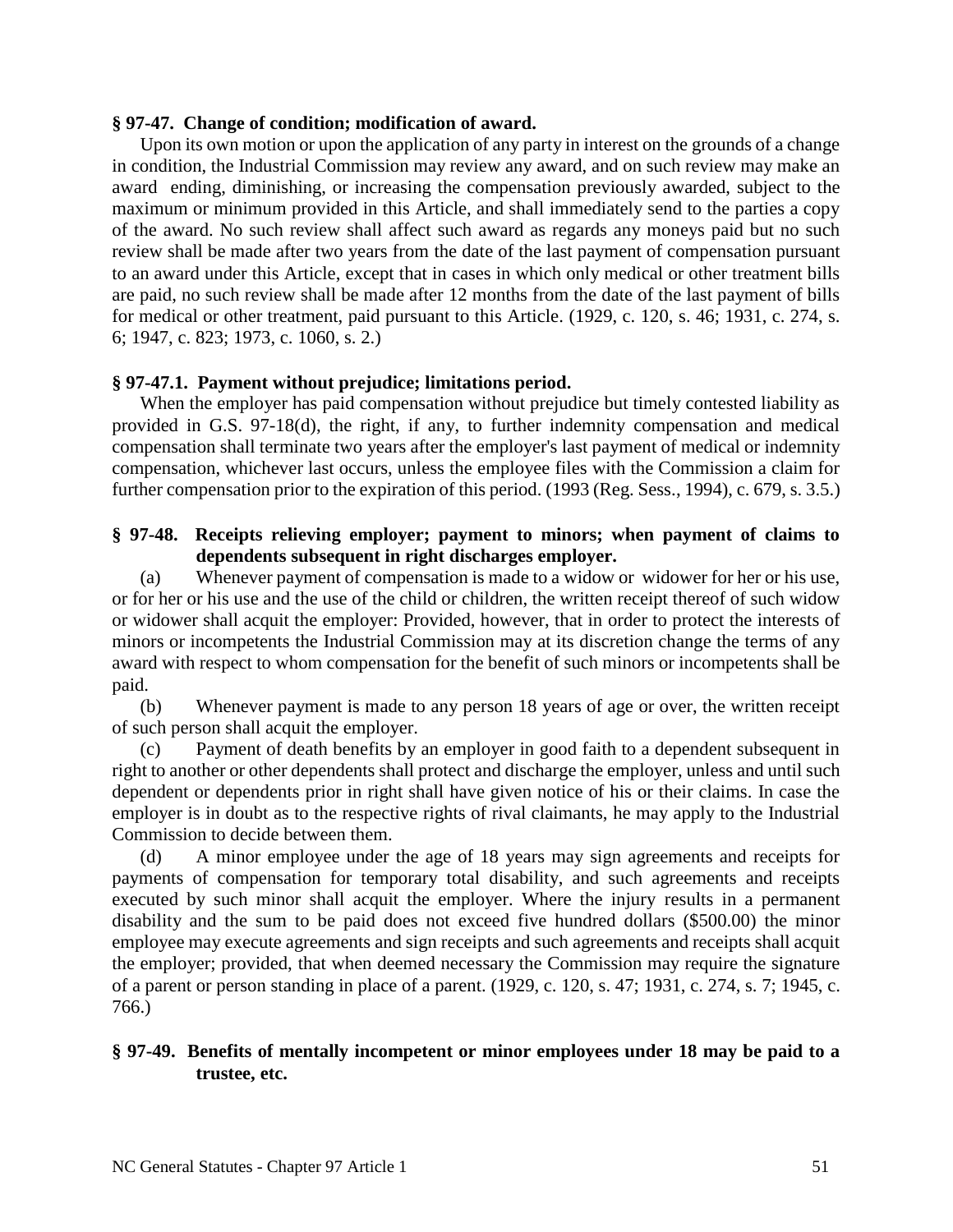If an injured employee is mentally incompetent or is under 18 years of age at the time when any right or privilege accrues to him under this Article, his guardian, trustee or committee may in his behalf claim and exercise such right or privilege. (1929, c. 120, s. 48.)

#### **§ 97-50. Limitation as against minors or mentally incompetent.**

No limitation of time provided in this Article for the giving of notice or making claim under this Article shall run against any person who is mentally incompetent, or a minor dependent, as long as he has no guardian, trustee, or committee. (1929, c. 120, s. 49.)

#### **§ 97-51. Joint employment; liabilities.**

Whenever an employee, for whose injury or death compensation is payable under this Article, shall at the time of the injury be in joint service of two or more employers subject to this Article, such employers shall contribute to the payment of such compensation in proportion to their wages liability to such employee; provided, however, that nothing in this section shall prevent any reasonable arrangement between such employers for a different distribution as between themselves of the ultimate burden of compensation. (1929, c. 120, s. 50.)

#### **§ 97-52. Occupational disease made compensable; "accident" defined.**

Disablement or death of an employee resulting from an occupational disease described in G.S. 97-53 shall be treated as the happening of an injury by accident within the meaning of the North Carolina Workers' Compensation Act and the procedure and practice and compensation and other benefits provided by said act shall apply in all such cases except as hereinafter otherwise provided. The word "accident," as used in the Workers' Compensation Act, shall not be construed to mean a series of events in employment, of a similar or like nature, occurring regularly, continuously or at frequent intervals in the course of such employment, over extended periods of time, whether such events may or may not be attributable to fault of the employer and disease attributable to such causes shall be compensable only if culminating in an occupational disease mentioned in and compensable under this Article: Provided, however, no compensation shall be payable for asbestosis and/or silicosis as hereinafter defined if the employee, at the time of entering into the employment of the employer by whom compensation would otherwise be payable, falsely represented himself in writing as not having previously been disabled or laid off because of asbestosis or silicosis. (1935, c. 123; 1979, c. 714, s. 2.)

### **§ 97-53. (See editor's note on condition precedent) Occupational diseases enumerated; when due to exposure to chemicals.**

The following diseases and conditions only shall be deemed to be occupational diseases within the meaning of this Article:

- (1) Anthrax.
- (2) Arsenic poisoning.
- (3) Brass poisoning.
- (4) Zinc poisoning.
- (5) Manganese poisoning.
- (6) Lead poisoning. Provided the employee shall have been exposed to the hazard of lead poisoning for at least 30 days in the preceding 12 months' period; and, provided further, only the employer in whose employment such employee was last injuriously exposed shall be liable.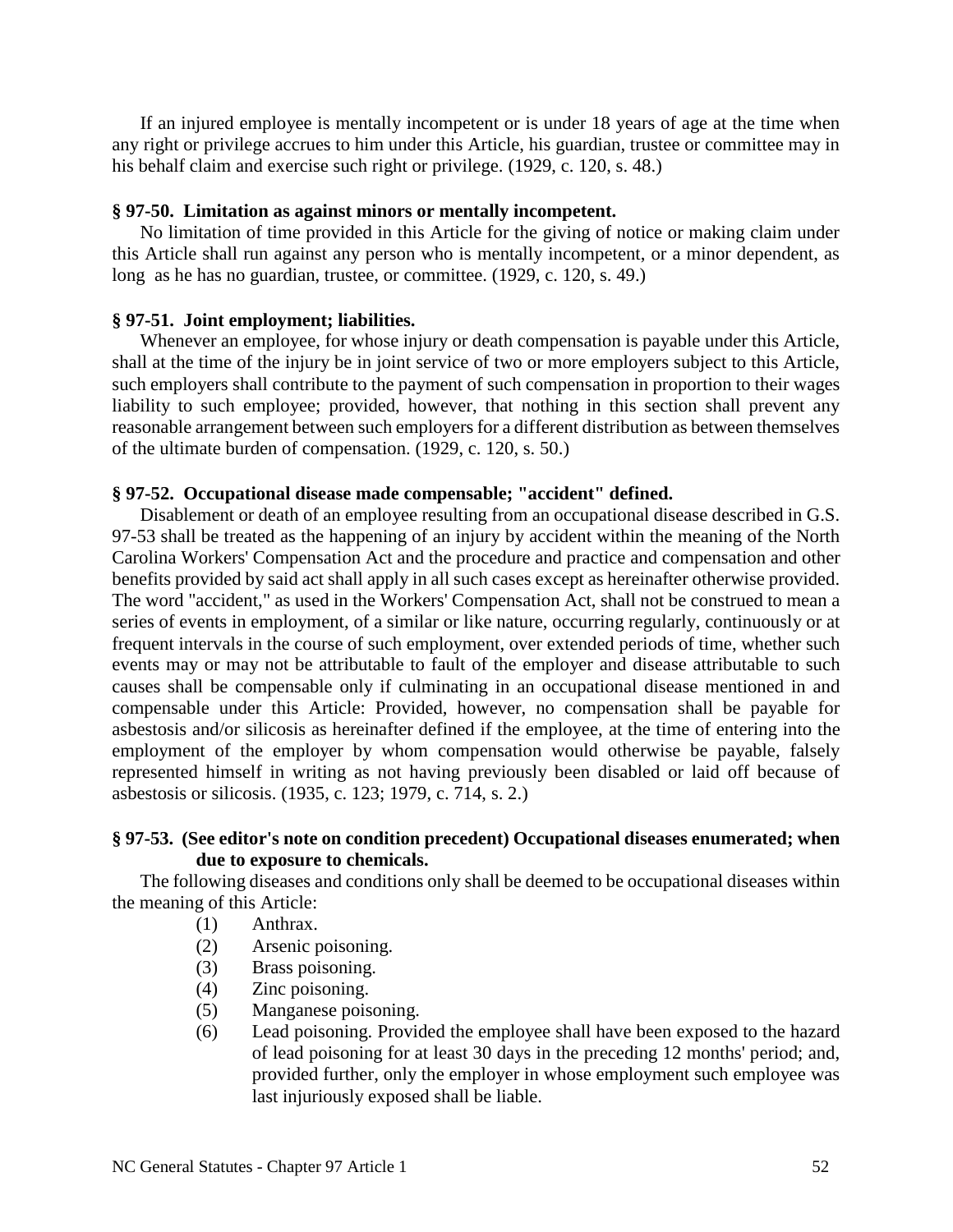- (7) Mercury poisoning.
- (8) Phosphorus poisoning.
- (9) Poisoning by carbon bisulphide, menthanol, naphtha or volatile halogenated hydrocarbons.
- (10) Chrome ulceration.
- (11) Compressed-air illness.
- (12) Poisoning by benzol, or by nitro and amido derivatives of benzol (dinitrolbenzol, anilin, and others).
- (13) Any disease, other than hearing loss covered in another subdivision of this section, which is proven to be due to causes and conditions which are characteristic of and peculiar to a particular trade, occupation or employment, but excluding all ordinary diseases of life to which the general public is equally exposed outside of the employment.
- (14) Epitheliomatous cancer or ulceration of the skin or of the corneal surface of the eye due to tar, pitch, bitumen, mineral oil, or paraffin, or any compound, product, or residue of any of these substances.
- (15) Radium poisoning or disability or death due to radioactive properties of substances or to roentgen rays, X rays or exposure to any other source of radiation; provided, however, that the disease under this subdivision shall be deemed to have occurred on the date that disability or death shall occur by reason of such disease.
- (16) Blisters due to use of tools or appliances in the employment.
- (17) Bursitis due to intermittent pressure in the employment.
- (18) Miner's nystagmus.
- (19) Bone felon due to constant or intermittent pressure in employment.
- (20) Synovitis, caused by trauma in employment.
- (21) Tenosynovitis, caused by trauma in employment.
- (22) Carbon monoxide poisoning.
- (23) Poisoning by sulphuric, hydrochloric or hydrofluoric acid.
- (24) Asbestosis.
- (25) Silicosis.
- (26) Psittacosis.
- (27) Undulant fever.
- (28) Loss of hearing caused by harmful noise in the employment. The following rules shall be applicable in determining eligibility for compensation and the period during which compensation shall be payable:
	- a. The term "harmful noise" means sound in employment capable of producing occupational loss of hearing as hereinafter defined. Sound of an intensity of less than 90 decibels, A scale, shall be deemed incapable of producing occupational loss of hearing as defined in this section.
	- b. "Occupational loss of hearing" shall mean a permanent sensorineural loss of hearing in both ears caused by prolonged exposure to harmful noise in employment. Except in instances of preexisting loss of hearing due to disease, trauma, or congenital deafness in one ear, no compensation shall be payable under this subdivision unless prolonged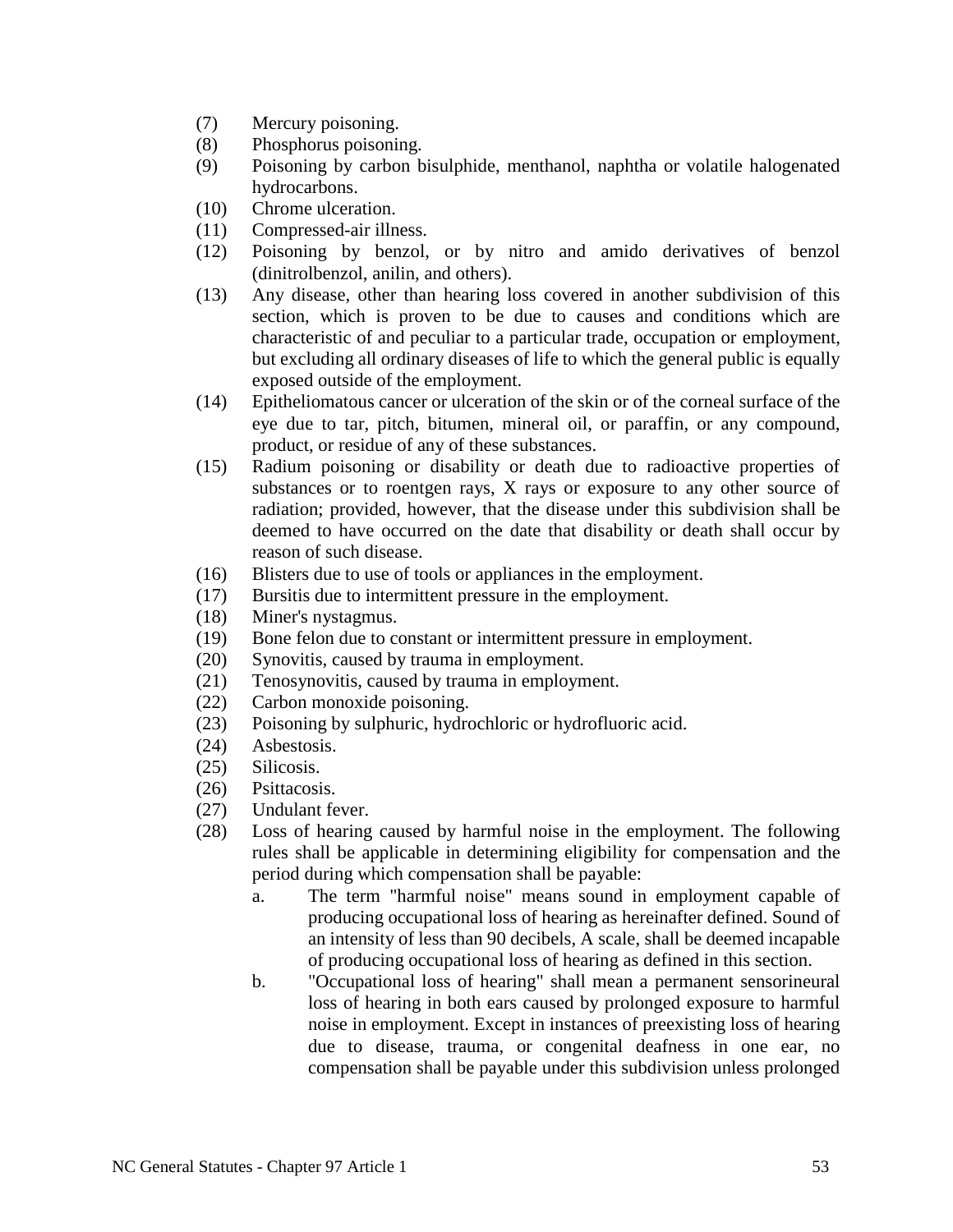exposure to harmful noise in employment has caused loss of hearing in both ears as hereinafter provided.

- c. No compensation benefits shall be payable for temporary total or temporary partial disability under this subdivision and there shall be no award for tinnitus or a psychogenic hearing loss.
- d. An employer shall become liable for the entire occupational hearing loss to which his employment has contributed, but if previous deafness is established by a hearing test or other competent evidence, whether or not the employee was exposed to harmful noise within six months preceding such test, the employer shall not be liable for previous loss so established, nor shall he be liable for any loss for which compensation has previously been paid or awarded and the employer shall be liable only for the difference between the percent of occupational hearing loss determined as of the date of disability as herein defined and the percentage of loss established by the preemployment and audiometric examination excluding, in any event, hearing losses arising from nonoccupational causes.
- e. In the evaluation of occupational hearing loss, only the hearing levels at the frequencies of 500, 1,000, 2,000, and 3,000 cycles per second shall be considered. Hearing losses for frequencies below 500 and above 3,000 cycles per second are not to be considered as constituting compensable hearing disability.
- f. The employer liable for the compensation in this section shall be the employer in whose employment the employee was last exposed to harmful noise in North Carolina during a period of 90 working days or parts thereof, and an exposure during a period of less than 90 working days or parts thereof shall be held not to be an injurious exposure; provided, however, that in the event an insurance carrier has been on the risk for a period of time during which an employee has been injuriously exposed to harmful noise, and if after insurance carrier goes off the risk said employee has been further exposed to harmful noise, although not exposed for 90 working days or parts thereof so as to constitute an injurious exposure, such carrier shall, nevertheless, be liable.
- g. The percentage of hearing loss shall be calculated as the average, in decibels, of the thresholds of hearing for the frequencies of 500, 1,000, 2,000, and 3,000 cycles per second. Pure tone air conduction audiometric instruments, properly calibrated according to accepted national standards such as American Standards Association, Inc., (ASA), International Standards Organization (ISO), or American National Standards Institute, Inc., (ANSI), shall be used for measuring hearing loss. If more than one audiogram is taken, the audiogram having the lowest threshold will be used to calculate occupational hearing loss. If the losses of hearing average 15 decibels (26 db if ANSI or ISO) or less in the four frequencies, such losses of hearing shall not constitute any compensable hearing disability. If the losses of hearing average 82 decibels (93 db if ANSI or ISO) or more in the four frequencies, then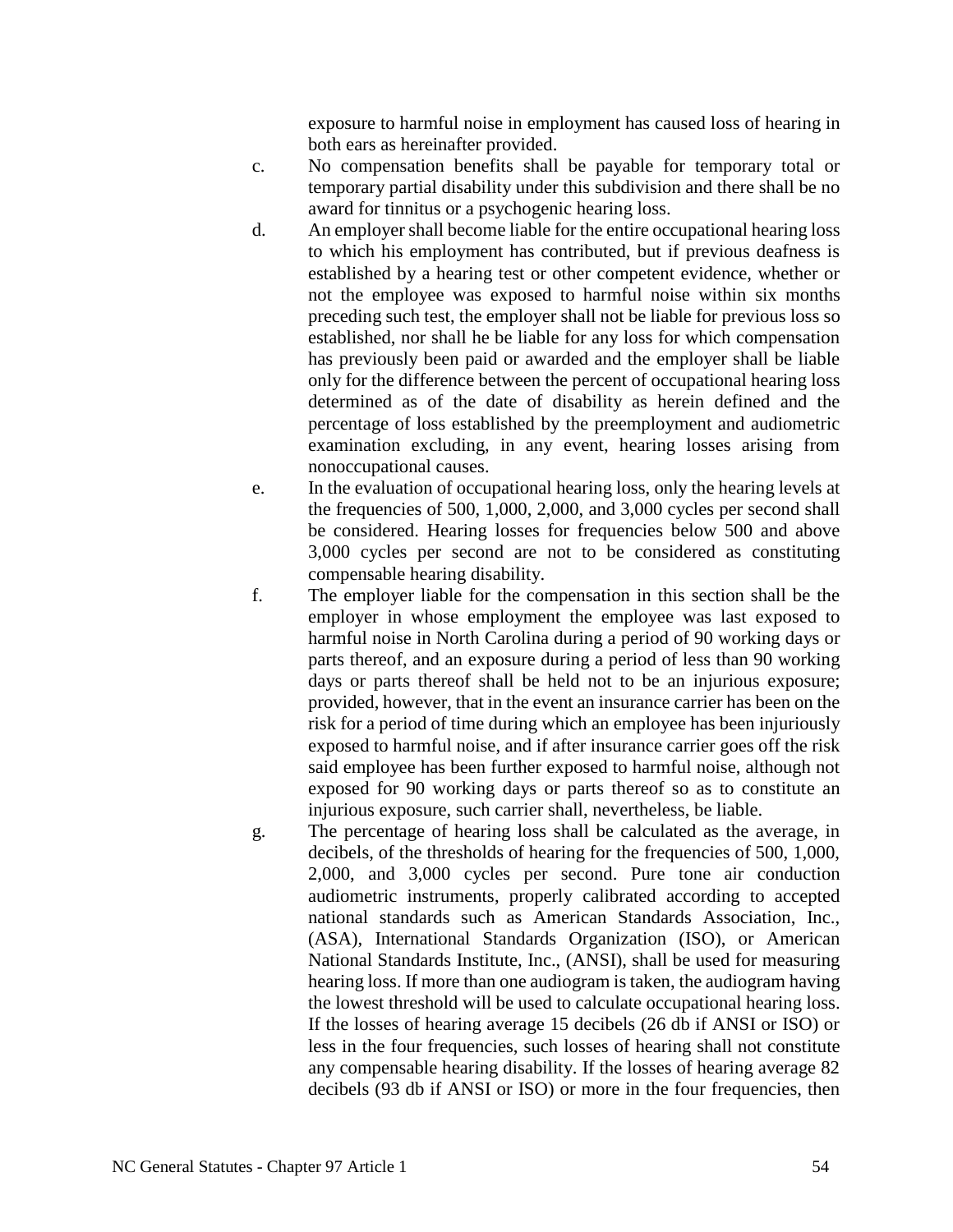the same shall constitute and be total or one hundred percent (100%) compensable hearing loss. In measuring hearing impairment, the lowest measured losses in each of the four frequencies shall be added together and divided by four to determine the average decibel loss. For each decibel of loss exceeding 15 decibels (26 db if ANSI or ISO) an allowance of one and one-half percent (1 1/2%) shall be made up to the maximum of one hundred percent (100%) which is reached at 82 decibels (93 db if ANSI or ISO). In determining the binaural percentage of loss, the percentage of impairment in the better ear shall be multiplied by five. The resulting figure shall be added to the percentage of impairment in the poorer ear, and the sum of the two divided by six. The final percentage shall represent the binaural hearing impairment.

- h. There shall be payable for total occupational loss of hearing in both ears 150 weeks of compensation, and for partial occupational loss of hearing in both ears such proportion of these periods of payment as such partial loss bears to total loss.
- i. No claim for compensation for occupational hearing loss shall be filed until after six months have elapsed since exposure to harmful noise with the last employer. The last day of such exposure shall be the date of disability. The regular use of employer-provided protective devices capable of preventing loss of hearing from the particular harmful noise where the employee works shall constitute removal from exposure to such particular harmful noise.
- j. No consideration shall be given to the question of whether or not the ability of an employee to understand speech is improved by the use of a hearing aid. The North Carolina Industrial Commission may order the employer to provide the employee with an original hearing aid if it will materially improve the employee's ability to hear.
- k. No compensation benefits shall be payable for the loss of hearing caused by harmful noise after October 1, 1971, if employee fails to regularly utilize employer-provided protection device or devices, capable of preventing loss of hearing from the particular harmful noise where the employee works.
- (29) **(See editor's note on condition precedent)** Infection with smallpox, infection with vaccinia, or any adverse medical reaction when the infection or adverse reaction is due to the employee receiving in employment vaccination against smallpox incident to the Administration of Smallpox Countermeasures by Health Professionals, section 304 of the Homeland Security Act, Pub. L. No. 107-296 (Nov. 25, 2002) (to be codified at 42 U.S.C. § 233(p)), or when the infection or adverse medical reaction is due to the employee being exposed to another employee vaccinated as described in this subdivision.

Occupational diseases caused by chemicals shall be deemed to be due to exposure of an employee to the chemicals herein mentioned only when as a part of the employment such employee is exposed to such chemicals in such form and quantity, and used with such frequency as to cause the occupational disease mentioned in connection with such chemicals. (1935, c. 123; 1949, c. 1078; 1953, c. 1112; 1955, c. 1026, s. 10; 1957, c. 1396, s. 6; 1963, c. 553, s. 1; c. 965; 1971, c.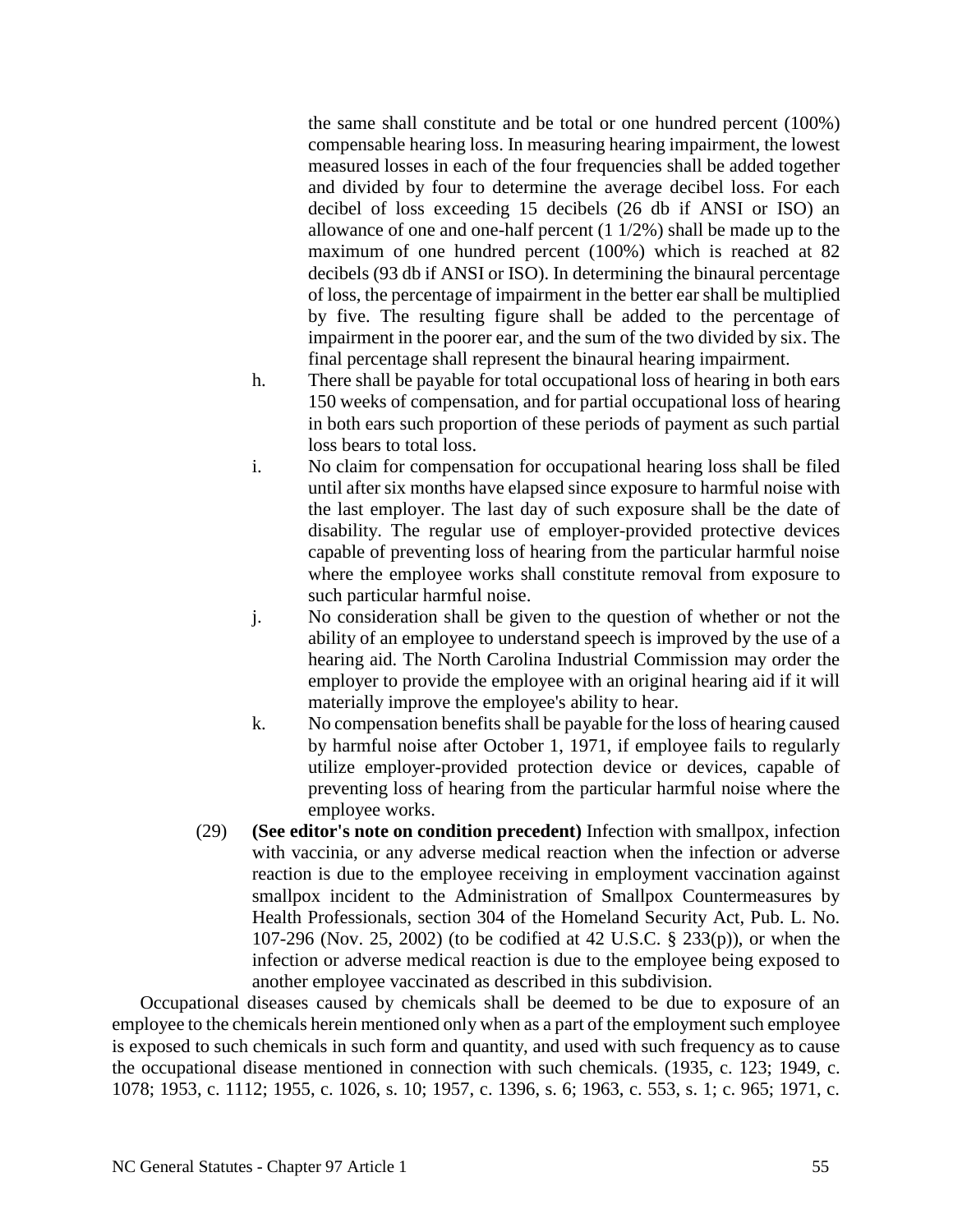547, s. 1; c. 1108, s. 1; 1973, c. 760, ss. 1, 2; 1975, c. 718, s. 4; 1987, c. 729, ss. 11, 12; 1991, c. 703, s. 10; 2003-169, s. 2.)

#### **§ 97-54. "Disablement" defined.**

The term "disablement" as used in this Article as applied to cases of asbestosis and silicosis means the event of becoming actually incapacitated because of asbestosis or silicosis to earn, in the same or any other employment, the wages which the employee was receiving at the time of his last injurious exposure to asbestosis or silicosis; but in all other cases of occupational disease "disablement" shall be equivalent to "disability" as defined in G.S. 97-2(9). (1935, c. 123; 1955, c. 525, s. 1.)

#### **§ 97-55. "Disability" defined.**

The term "disability" as used in this Article means the state of being incapacitated as the term is used in defining "disablement" in G.S. 97-54. (1935, c. 123.)

#### **§ 97-56. Limitation on compensable diseases.**

The provisions of this Article shall apply only to cases of occupational disease in which the last exposure in an occupation subject to the hazards of such diseases occurred on or after March 26, 1935. (1935, c. 123.)

#### **§ 97-57. Employer liable.**

In any case where compensation is payable for an occupational disease, the employer in whose employment the employee was last injuriously exposed to the hazards of such disease, and the insurance carrier, if any, which was on the risk when the employee was so last exposed under such employer, shall be liable.

For the purpose of this section when an employee has been exposed to the hazards of asbestosis or silicosis for as much as 30 working days, or parts thereof, within seven consecutive calendar months, such exposure shall be deemed injurious but any less exposure shall not be deemed injurious; provided, however, that in the event an insurance carrier has been on the risk for a period of time during which an employee has been injuriously exposed to the hazards of asbestosis or silicosis, and if after insurance carrier goes off the risk said employee is further exposed to the hazards of asbestosis or silicosis, although not so exposed for a period of 30 days or parts thereof so as to constitute a further injurious exposure, such carrier shall, nevertheless, be liable. (1935, c. 123; 1945, c. 762; 1957, c. 1396, s. 7.)

#### **§ 97-58. Time limit for filing claims.**

(a) Repealed by Session Laws 1987, c. 729, s. 13.

(b) The report and notice to the employer as required by G.S. 97-22 shall apply in all cases of occupational disease except in case of asbestosis, silicosis, or lead poisoning. The time of notice of an occupational disease shall run from the date that the employee has been advised by competent medical authority that he has same.

(c) The right to compensation for occupational disease shall be barred unless a claim be filed with the Industrial Commission within two years after death, disability, or disablement as the case may be. Provided, however, that the right to compensation for radiation injury, disability or death shall be barred unless a claim is filed within two years after the date upon which the employee first suffered incapacity from the exposure to radiation and either knew or in the exercise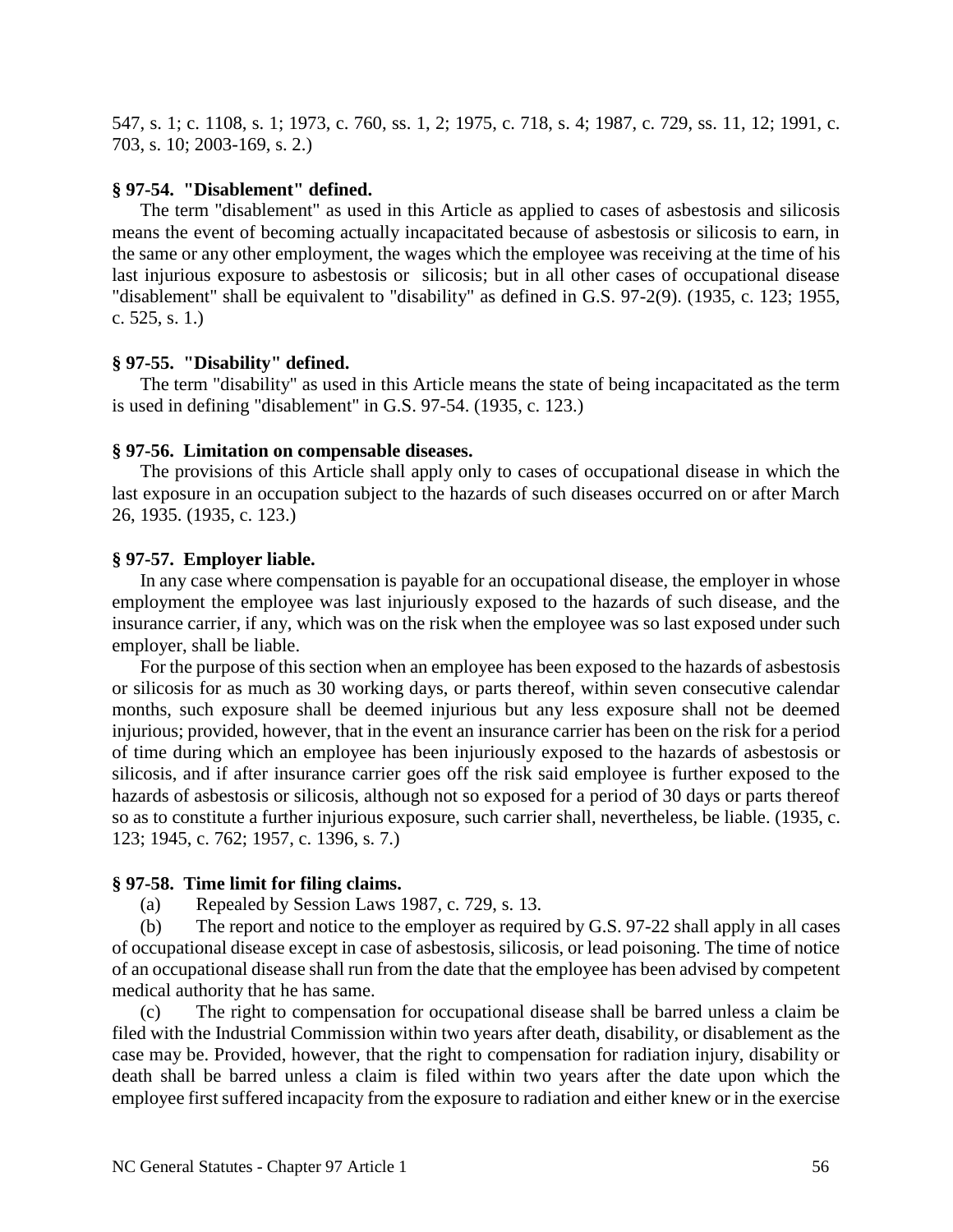of reasonable diligence should have known that the occupational disease was caused by his present or prior employment. (1935, c. 123; 1945, c. 762; 1955, c. 525, s. 6; 1963, c. 553, s. 2; 1973, c. 1060, s. 3; 1981, c. 734, s. 1; 1987, c. 729, s. 13.)

### **§ 97-59. Employer to pay for treatment.**

Medical compensation shall be paid by the employer in cases in which awards are made for disability or damage to organs as a result of an occupational disease after bills for same have been approved by the Industrial Commission.

In case of a controversy arising between the employer and employee relative to the continuance of medical, surgical, hospital or other treatment, the Industrial Commission may order such further treatments as may in the discretion of the Commission be necessary. (1935, c. 123; 1945, c. 762; 1973, c. 1061; 1981, c. 339; 1991, c. 703, s. 5.)

**§ 97-60:** Repealed by Session Laws 2003-284, s. 10.33(a), effective July 1, 2003.

### **§ 97-61. Rewritten as §§ 97-61.1 to 97-61.7.**

### **§ 97-61.1. First examination of and report on employee having asbestosis or silicosis.**

When the Industrial Commission is advised by an employer or employee that an employee has or allegedly has asbestosis or silicosis, the employee, when ordered by the Industrial Commission, shall submit to X rays and a physical examination by the advisory medical committee or other designated qualified physician who is not a member of the advisory medical committee. The employer shall pay the expenses connected with the examination by the advisory medical committee or other designated qualified physician who is not a member of the advisory medical committee in such amounts as shall be directed by the Industrial Commission. Within 30 days after the completion of the examination, the advisory medical committee or other designated qualified physician shall submit a written report to the Industrial Commission setting forth:

- (1) The X rays and clinical procedures used.
- (2) Whether or not the claimant has contracted asbestosis or silicosis.
- (3) The advisory medical committee's or designated qualified physician's opinion expressed in percentages of the impairment of the employee's ability to perform normal labor in the same or any other employment.
- (4) Any other matter deemed pertinent.

When a competent physician certifies to the Industrial Commission that the employee's physical condition is such that his movement to the place of examination ordered by the Industrial Commission as herein provided in G.S. 97-61.1, 97-61.3 and 97-61.4 would be harmful or injurious to the health of the employee, the Industrial Commission shall cause the examination of the employee to be made by the advisory medical committee or other designated qualified physician as herein provided at some place in the vicinity of the residence of the employee suitable for the purposes of making such examination. (1935, c. 123; 1945, c. 762; 1955, c. 525, s. 2; 1973, c. 476, s. 128; 1989, c. 727, s. 219(15); 1997-443, s. 11A.37; 2003-284, s. 10.33(b).)

#### **§ 97-61.2. Filing of first report; right of hearing; effect of report as testimony.**

The advisory medical committee shall file its report in triplicate with the Industrial Commission, which shall send one copy thereof to the claimant and one copy thereof to the employer by registered mail or certified mail. Unless within 30 days from receipt of the copy of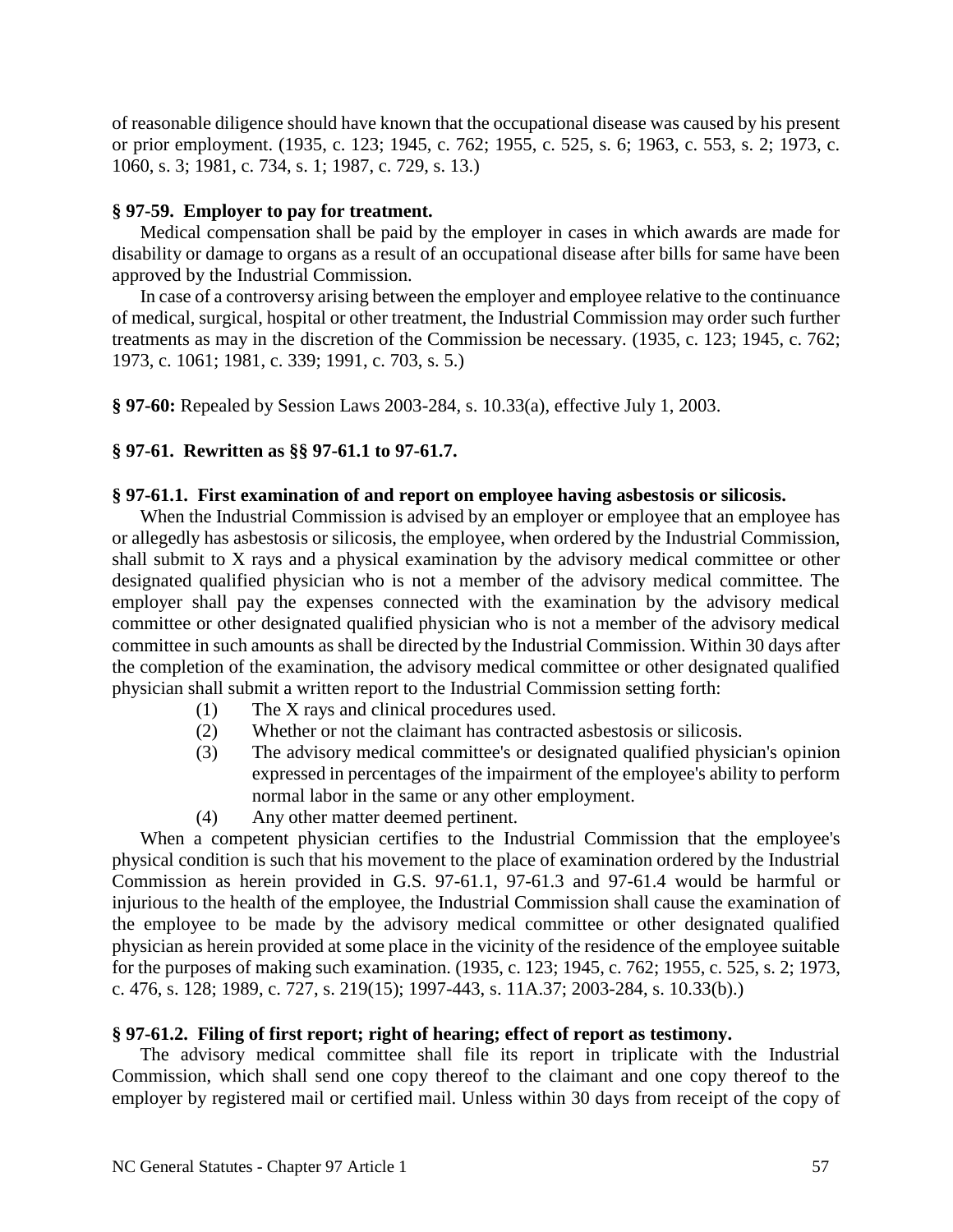said report the claimant and employer, or either of them, shall request the Industrial Commission in writing to set the case for hearing for the purpose of examining and cross-examining the members of the advisory medical committee respecting the report of said committee, and for the purpose of introducing additional testimony, said report shall become a part of the record of the case and shall be accepted by the Industrial Commission as expert medical testimony to be considered as such and in connection with all the evidence in the case in arriving at its decision. (1935, c. 123; 1945, c. 762; 1955, c. 525, s. 2; 1963, c. 450, s. 5.)

### **§ 97-61.3. Second examination and report.**

As soon as practicable after the expiration of one year following the initial examination by the advisory medical committee and when ordered by the Industrial Commission, the employee shall again appear before the advisory medical committee, at least one of whom shall conduct the examination, and the member or members of the advisory medical committee conducting the examination shall forward the X rays and findings to the member or members of the committee not present for the physical examination. Within 30 days after the completion of the examination, the advisory medical committee shall make a written report to the Industrial Commission signed by all of its members, setting forth any change since the first report in the employee's condition which is due to asbestosis or silicosis, said report to be filed in triplicate with the Industrial Commission, which shall send one copy thereof to the claimant, and one copy to the employer by registered mail or certified mail. The claimant and employer, or either of them, shall have the right only at the final hearing provided for in G.S. 97-61.4 to examine or cross-examine the members of the advisory medical committee respecting the second report of the committee. (1935, c. 123; 1945, c. 762; 1955, c. 525, s. 2; 1959, c. 863, s. 2.)

### **§ 97-61.4. Third examination and report.**

As soon as practicable after the expiration of two years from the first examination and when ordered by the Industrial Commission, the employee shall appear before the advisory medical committee, or at least two of them, for final X rays and physical examination. Upon completion of this examination and within 30 days, the advisory medical committee shall make a written report setting forth:

- (1) The X rays and clinical procedures used by the committee.
- (2) To what extent, if any, has the damage to the employee's lungs due to asbestosis or silicosis changed since the first examination.
- (3) The opinion of the committee, expressed in percentages, with respect to the extent of impairment of the employee's ability to earn in the same or any other employment the wages which the employee was receiving at the time of his last injurious exposure to asbestosis or silicosis.
- (4) Any other matter deemed pertinent by the committee.

Said report shall be filed in triplicate with the Industrial Commission which shall send one copy thereof to the claimant and one copy to the employer by registered mail or certified mail. (1935, c. 123; 1945, c. 762; 1955, c. 525, s. 2; 1959, c. 863, s. 3.)

### **§ 97-61.5. Hearing after first examination and report; removal of employee from hazardous occupation; compensation upon removal from hazardous occupation.**

(a) After the employer and employee have received notice of the first committee report, the Industrial Commission, unless it has already approved an agreement between the employer and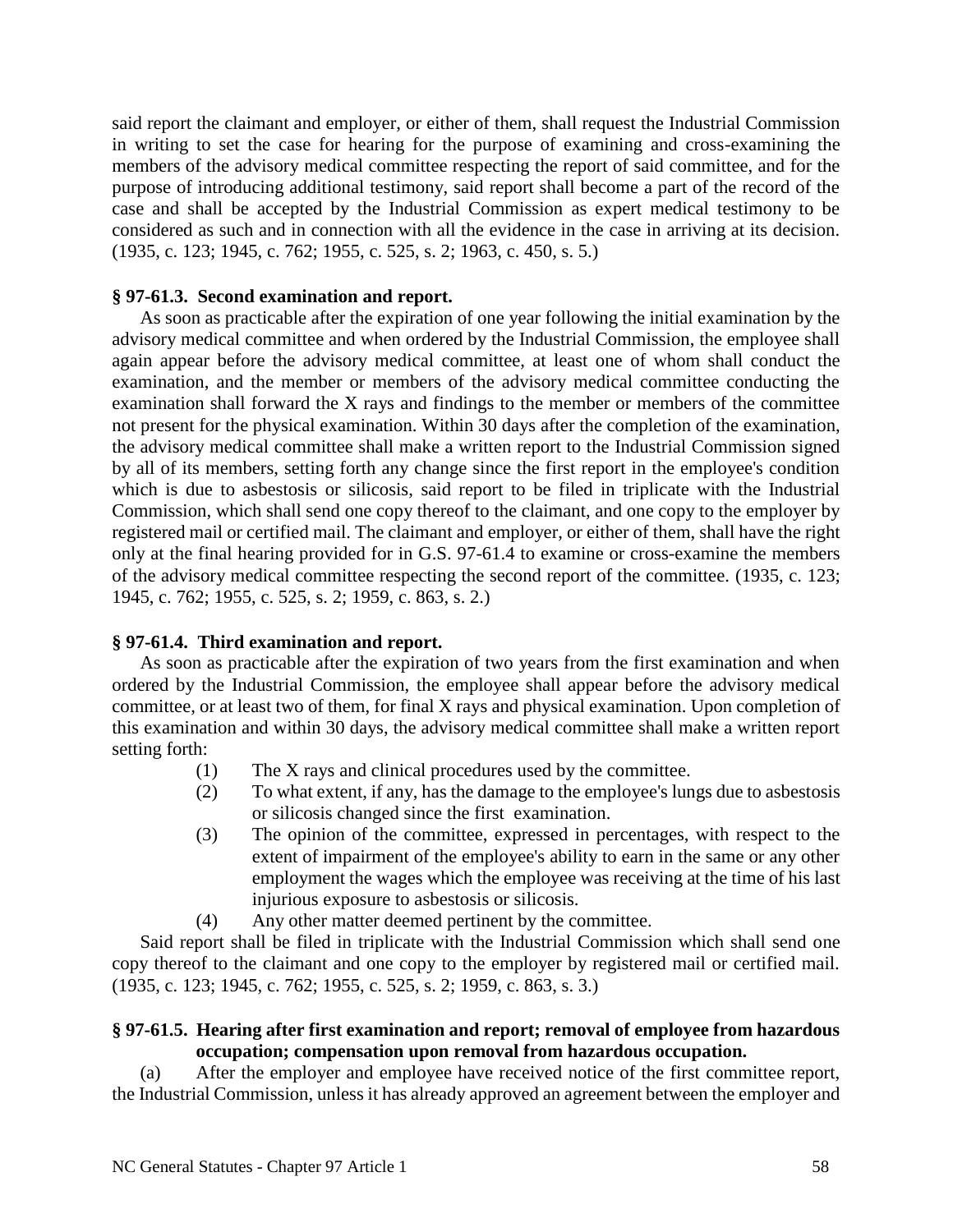employee, shall set the matter for hearing at a time and place to be decided by it, to hear any controverted questions, determine if and to whom liability attaches, and where appropriate, file a written opinion with its findings of fact and conclusions of law and cause its award to be issued thereon, all of which shall be subject to modification as provided in G.S. 97-61.6.

(b) If the Industrial Commission finds at the first hearing that the employee has either asbestosis or silicosis or if the parties enter into an agreement to the effect that the employee has silicosis or asbestosis, it shall by order remove the employee from any occupation which exposes him to the hazards of asbestosis or silicosis, and if the employee thereafter engages in any occupation which exposes him to the hazards of asbestosis or silicosis without having obtained the written approval of the Industrial Commission as provided in G.S. 97-61.7, neither he, his dependents, personal representative nor any other person shall be entitled to any compensation for disablement or death resulting from asbestosis or silicosis; provided, that if the employee is removed from the industry the employer shall pay or cause to be paid as in this subsection provided to the employee affected by such asbestosis or silicosis a weekly compensation equal to sixty-six and two-thirds percent (66 2/3%) of his average weekly wages before removal from the industry, but not more than the amount established annually to be effective October 1 as provided in G.S. 97-29 or less than thirty dollars (\$30.00) a week, which compensation shall continue for a period of 104 weeks. Payments made under this subsection shall be credited on the amounts payable under any final award in the cause entered under G.S. 97-61.6. (1935, c. 123; 1945, c. 762; 1955, c. 525, s. 2; c. 1354; 1957, c. 1217; c. 1396, s. 8; 1963, c. 604, s. 6; 1967, c. 84, s. 7; 1969, c. 143, s. 6; 1971, c. 281, s. 5; 1973, c. 515, s. 6; c. 759, s. 5; 1981, c. 276, s. 1; c. 378, s. 1.)

### **§ 97-61.6. Hearing after third examination and report; compensation for disability and death from asbestosis or silicosis.**

After receipt by the employer and employee of the advisory medical committee's third report, the Industrial Commission, unless it has approved an agreement between the employee and employer, shall set a final hearing in the cause, at which it shall receive all competent evidence bearing on the cause, and shall make a final disposition of the case, determining what compensation, if any, the employee is entitled to receive in addition to the 104 weeks already received.

Where the incapacity for work resulting from asbestosis or silicosis is found to be total, the employer shall pay, or cause to be paid, to the injured employee during such total disability a weekly compensation in accordance with G.S. 97-29.

When the incapacity for work resulting from asbestosis or silicosis is partial, the employer shall pay, or cause to be paid, to the affected employee, a weekly compensation equal to sixty-six and two-thirds percent (66 2/3%) of the difference between his average weekly wages at the time of his last injurious exposure, and the average weekly wages which he is able to earn thereafter, but not more than the amount established annually to be effective October 1 as provided in G.S. 97-29, a week, and provided that the total compensation so paid shall not exceed a period of 196 weeks, in addition to the 104 weeks for which the employee has already been compensated.

Provided, however, should death result from asbestosis or silicosis within two years from the date of last exposure, or should death result from asbestosis or silicosis, or from a secondary infection or diseases developing from asbestosis or silicosis within 350 weeks from the date of last exposure and while the employee is entitled to compensation for disablement due to asbestosis or silicosis, either partial or total, then in either of these events, the employer shall pay, or cause to be paid compensation in accordance with G.S. 97-38.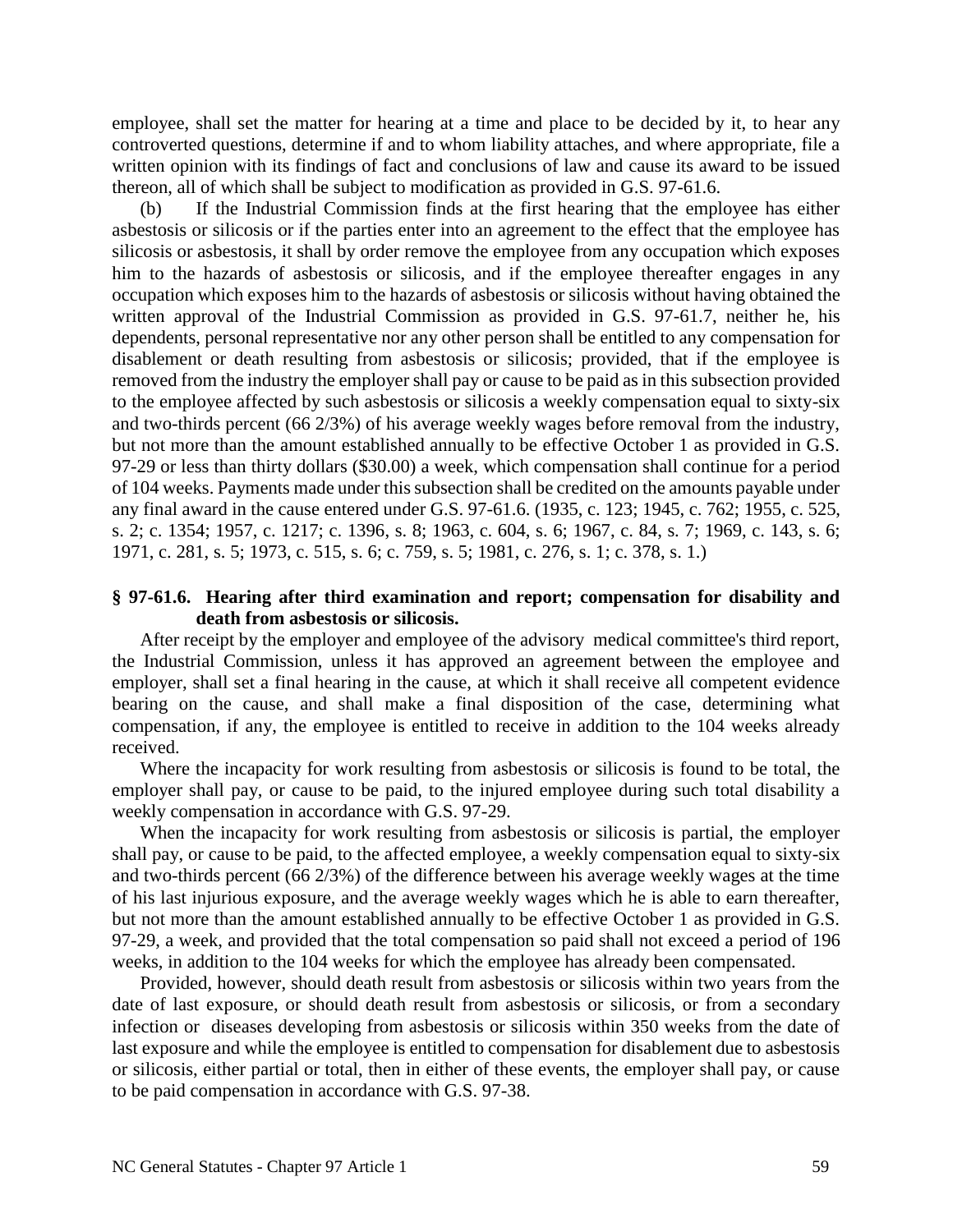Provided further that if the employee has asbestosis or silicosis and dies from any other cause, the employer shall pay, or cause to be paid by one of the methods set forth in G.S. 97-38 compensation for any remaining portion of the 104 weeks specified in G.S. 97-61.5 for which the employee has not previously been paid compensation, and in addition shall pay compensation for such number of weeks as the percentage of disability of the employee bears to 196 weeks. If the employee was totally disabled as a result of asbestosis or silicosis, compensation shall be paid for any remaining portion of the 104 weeks specified in G.S. 97-61.5 for which the employee has not previously been paid compensation, and in addition shall be paid for an additional 300 weeks. (1935, c. 123; 1945, c. 762; 1955, c. 525, s. 2; c. 1354; 1957, c. 1271; 1963, c. 604, s. 7; 1965, c. 907; 1967, c. 84, s. 8; 1969, c. 143, s. 7; 1971, c. 281, s. 6; c. 631; 1973, c. 515, s. 7; c. 759, s. 6; c. 1308, ss. 6, 7; 1979, c. 246; 1981, c. 276, s. 1.)

#### **§ 97-61.7. Waiver of right to compensation as alternative to forced change of occupation.**

An employee who has been compensated under the terms of G.S. 97-61.5(b) as an alternative to forced change of occupation, may, subject to the approval of the Industrial Commission, waive in writing his right to further compensation for any aggravation of his condition that may result from his continuing in an occupation exposing him to the hazards of asbestosis or silicosis, in which case payment of all compensation awarded previous to the date of the waiver as approved by the Industrial Commission shall bar any further claims by the employee, or anyone claiming through him, provided, that in the event of total disablement or death as a result of asbestosis or silicosis with which the employee was so affected, compensation shall nevertheless be payable, but in no case, whether for disability or death or both, for a longer period than 100 weeks in addition to the 104 weeks already paid. Such written waiver must be filed with the Industrial Commission, and the Commission shall keep a record of each waiver, which record shall be open to the inspection of any interested person. (1935, c. 123; 1945, c. 762; 1955, c. 525, s. 2.)

#### **§ 97-62. "Silicosis" and "asbestosis" defined.**

The word "silicosis" shall mean the characteristic fibrotic condition of the lungs caused by the inhalation of dust of silica or silicates. "Asbestosis" shall mean a characteristic fibrotic condition of the lungs caused by the inhalation of asbestos dust. (1935, c. 123.)

### **§ 97-63. Period necessary for employee to be exposed.**

Compensation shall not be payable for disability or death due to silicosis and/or asbestosis unless the employee shall have been exposed to the inhalation of dust of silica or silicates or asbestos dust in employment for a period of not less than two years in this State, provided no part of such period of two years shall have been more than 10 years prior to the last exposure. (1935, c. 123.)

#### **§ 97-64. General provisions of act to control as regards benefits.**

Except as herein otherwise provided, in case of disablement or death from silicosis and/or asbestosis, compensation shall be payable in accordance with the provisions of the North Carolina Workers' Compensation Act. (1935, c. 123; 1979, c. 714, s. 2.)

#### **§ 97-65. Reduction of rate where tuberculosis develops.**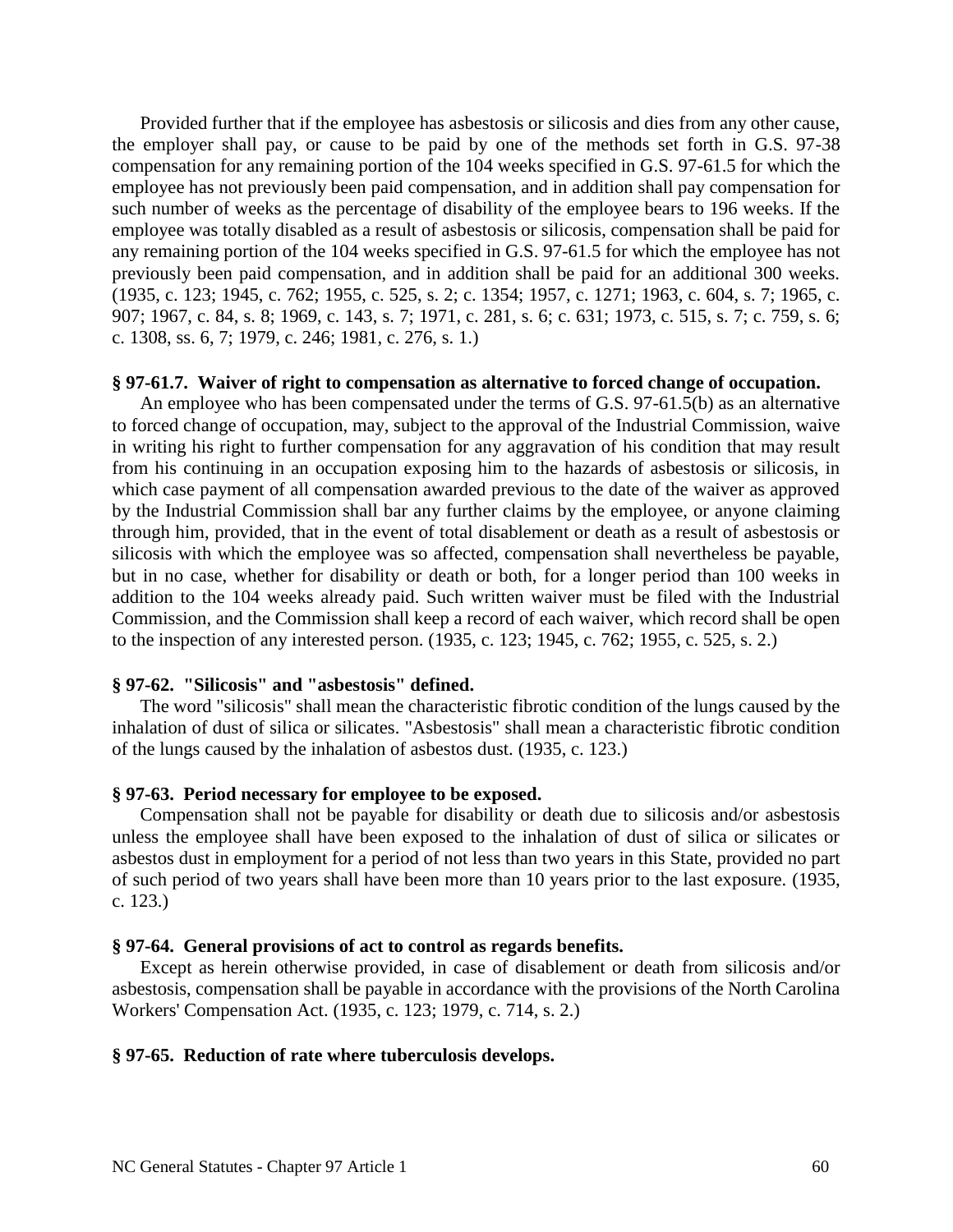In case of disablement or death due primarily from silicosis and/or asbestosis and complicated with tuberculosis of the lungs compensation shall be payable as hereinbefore provided, except that the rate of payments may be reduced one sixth. (1935, c. 123.)

#### **§ 97-66. Claim where benefits are discontinued.**

Where compensation payments have been made and discontinued, and further compensation is claimed, the claim for further compensation shall be made within two years after the last payment in all cases of occupational disease, provided, that claims for further compensation for asbestosis or silicosis shall be governed by the final award as set forth in G.S. 97-61.6. (1935, c. 123; 1945, c. 762; 1955, c. 525, s. 3; 1987, c. 729, s. 14.)

#### **§ 97-67. Postmortem examinations; notice to next of kin and insurance carrier.**

Upon the filing of a claim for death from an occupational disease where in the opinion of the Industrial Commission a postmortem examination is necessary to accurately ascertain the cause of death, such examination shall be ordered by the Industrial Commission. A full report of such examination shall be certified to the Industrial Commission. The surviving spouse or next kin and the employer or his insurance carrier, if their identity and whereabouts can be reasonably ascertained, shall be given reasonable notice of the time and place of such postmortem examination, and, if present at such examination, shall be given an opportunity to witness the same. Any such person may be present at and witness such examination either in person or through a duly authorized representative. If such examination is not consented to by the surviving husband or wife or next of kin, all right to compensation shall cease. (1935, c. 123.)

#### **§ 97-68. Controverted medical questions.**

The Industrial Commission may at its discretion refer to the advisory medical committee controverted medical questions arising out of occupational disease claims other than asbestosis or silicosis. (1935, c. 123; 1955, c. 525, s. 4.)

#### **§ 97-69. Examination by advisory medical committee; inspection of medical reports.**

The advisory medical committee, upon reference to it of a case of occupational disease shall notify the employee, or, in case he is dead, his dependents or personal representative, and his employer to appear before the advisory medical committee at a time and place stated in the notice. If the employee be living, he shall appear before the advisory medical committee at the time and place specified then or thereafter and he shall submit to such examinations including clinical and X-ray examinations as the advisory medical committee may require. The employee, or, if he be dead, the claimant and the employer shall be entitled to have present at all such examinations, a physician admitted to practice medicine in the State who shall be given every reasonable facility for observing every such examination whose services shall be paid for by the claimant or by the employer who engaged his services. If a physician admitted to practice medicine in the State shall certify that the employee is physically unable to appear at the time and place designated by the advisory medical committee, such committee may, upon the advice of the Industrial Commission, and on notice to the employer, change the place and/or time of the examination so as to reasonably facilitate the examination of the employee, and in any such case the employer shall furnish transportation and provide for other reasonably necessary expenses incidental to necessary travel. The claimant and the employer shall produce to the advisory medical committee all reports of medical and X-ray examinations which may be in their respective possession or control showing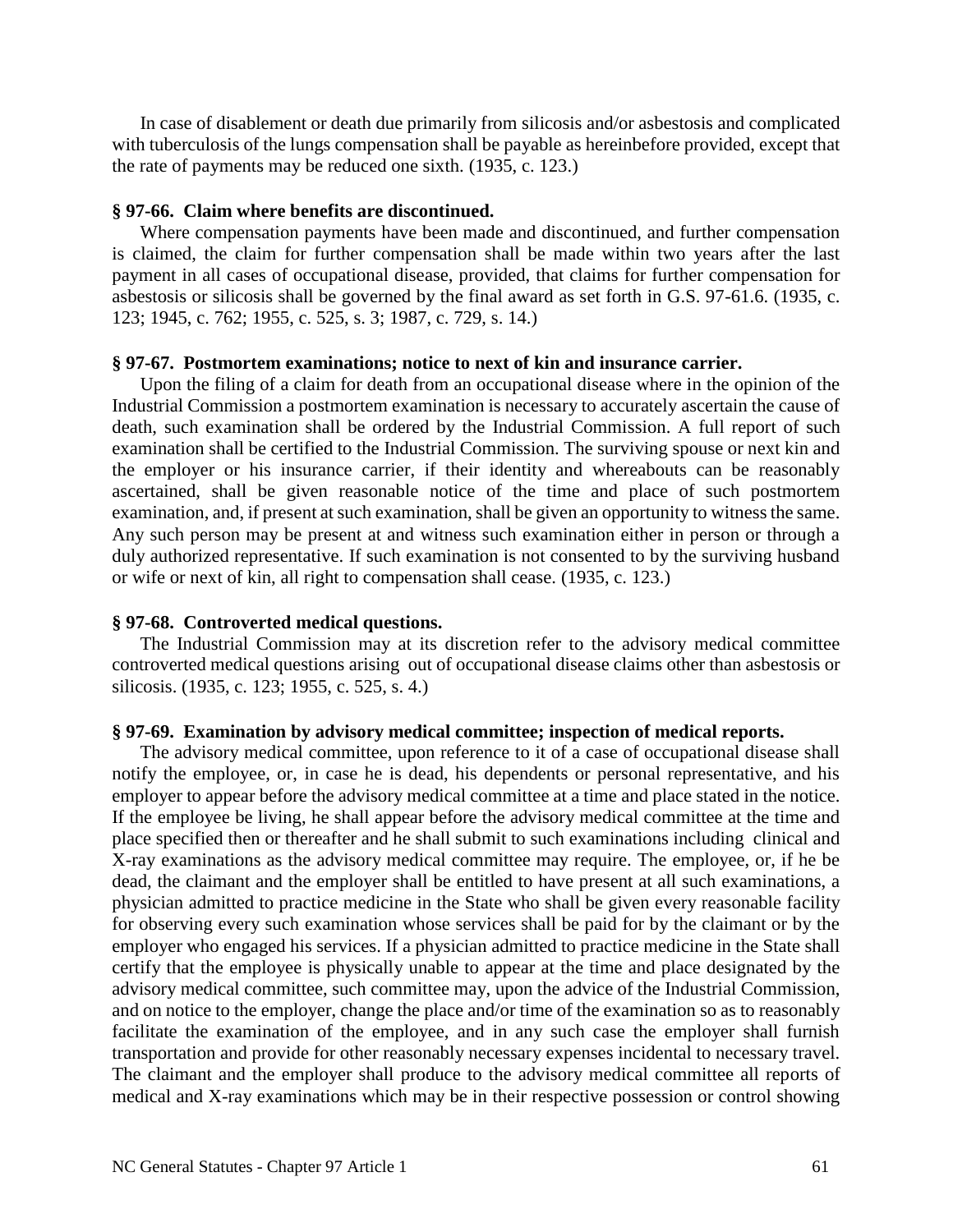the past or present condition of the employee to assist the advisory medical committee in reaching its conclusions. Provided that this section shall not apply to a living employee who has contracted asbestosis or silicosis. (1935, c. 123; 1955, c. 525, s. 5.)

#### **§ 97-70. Report of committee to Industrial Commission.**

The advisory medical committee, shall, as soon as practicable after it has completed its consideration of a case, report to the Industrial Commission its opinion regarding all medical questions involved in the case. The advisory medical committee shall include in its report a statement of what, if any, physician or physicians were present at the examination on behalf of the claimant or employer and what, if any, medical reports and X rays were produced by or on behalf of the claimant or employer. (1935, c. 123.)

#### **§ 97-71. Filing report; right of hearing on report.**

The advisory medical committee shall file its report in triplicate with the Industrial Commission, which shall send one copy thereof to the claimant and one copy to the employer by registered mail. Unless within 30 days from receipt of the copy of said report the claimant and/or employer shall request the Industrial Commission in writing to set the case for further hearing for the purpose of examining and/or cross-examining the members of the advisory medical committee respecting the report of said committee, said report shall become a part of the record of the case and shall be accepted by the Industrial Commission as expert medical testimony to be considered as such in connection with all the evidence in the case in arriving at its decision. (1935, c. 123.)

### **§ 97-72. Appointment of advisory medical committee; terms of office; duties and functions; salaries and expenses.**

(a) There shall be an advisory medical committee consisting of three members, who shall be licensed physicians in good professional standing and peculiarly qualified in the diagnosis or treatment of occupational diseases. They shall be appointed by the Industrial Commission with the approval of the Governor, and one of them shall be designated as chairman of the committee by the Industrial Commission. The members of committee shall be appointed to serve terms as follows: one for a term of two years, one for a term of four years, and one for a term of six years. Upon the expiration of each term as above mentioned the Industrial Commission shall appoint a successor for a term of six years. The function of the committee shall be to conduct examinations and make reports as required by G.S. 97-61.1 through 97-61.6 and 97-68 through 97-71, and to assist in any postmortem examinations provided for in G.S. 97-67 when so directed by the Industrial Commission. Members of the committee shall devote to the duties of the office so much of their time as may be required in the conducting of examinations with reasonable promptness, and they shall attend hearings as scheduled by the Industrial Commission when their attendance is desired for the purpose of examining and cross-examining them respecting any report or reports made by them.

(b) Repealed by Session Laws 2003-284, s. 10.33(c), effective July 1, 2003.

(c) Notwithstanding any other provision of this Article, the Industrial Commission, in its discretion, may designate a qualified physician who is not a member of the advisory medical committee to perform an examination of an employee who has filed a claim for benefits for asbestosis or silicosis. This physician shall file his reports in the same manner a member of the advisory medical committee files reports; and these reports shall be deemed reports of the advisory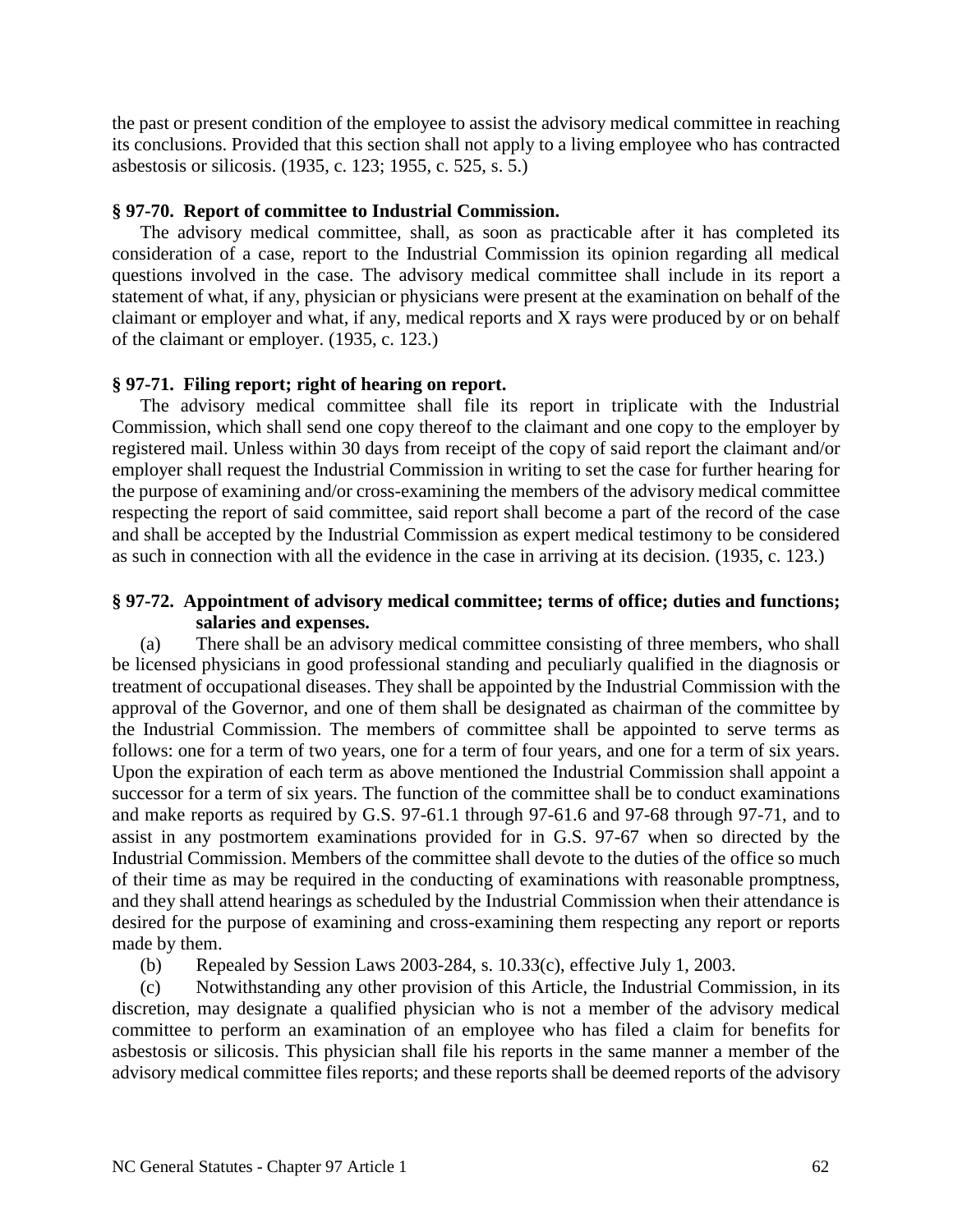medical committee. (1935, c. 123; 1955, c. 525, s. 7; 1981, c. 562, s. 2; 1989, c. 439; 1991, c. 481, s. 1; 1997-443, s. 11A.38; 1997-508, s. 1; 2003-284, s. 10.33(c).)

# **§ 97-73. Fees.**

(a) Claims. – Except as provided in subsection (e) of this section, the Industrial Commission may establish by rule a schedule of fees for examinations conducted, reports made, documents filed, and agreements reviewed under this Article. The fees shall be collected in accordance with rules adopted by the Industrial Commission.

(b), (c) Repealed by Session Laws 2003-284, s. 10.33(d), effective July 1, 2003.

(d) Safety. – A fee in the amount set by the Industrial Commission is imposed on an employer for whom the Industrial Commission provides an educational training program on how to prevent or reduce accidents or injuries that result in workers' compensation claims or a person for whom the Industrial Commission provides other educational services. The fees are departmental receipts.

Exceptions. – Notwithstanding subsection (a) of this section, the Industrial Commission may not charge fees for any of the following:

- (1) A hearing before a Deputy Commissioner under this Chapter.
- (2) A hearing before the full Commission under this Chapter.
- (3) Processing of an agreement for compensation of disability, an employer's admission of employee's right to permanent partial disability, or a supplemental agreement as to payment of compensation. (1935, c. 123; 1955, c. 525, s. 8; 1991, c. 481, s. 2; 1991 (Reg. Sess., 1992), c. 1039, s. 2; 1997-443, s. 11A.39; 2003-284, s. 10.33(d); 2005-276, s. 45.1(a); 2009-451, s.  $14.16(a)$ ; 2014-100, s. 15.16B(a).)

## **§ 97-74. Expense of hearings taxed as costs in compensation cases; fees collected directed to general fund.**

In hearings arising out of claims for disability and/or death resulting from occupational diseases the Industrial Commission shall tax as a part of the costs in cases in which compensation is awarded a reasonable allowance for the services of members of the advisory medical committee attending such hearings and reasonable allowances for the services of members of the advisory medical committee for making investigations in connection with all claims for compensation on account of occupational diseases, including uncontested cases, as well as contested cases, and whether or not hearings shall have been conducted in connection therewith. All such charges, fees and allowances to be collected by the Industrial Commission shall be paid into the general fund of the State treasury to constitute a fund out of which to pay the expenses of the advisory medical committee. (1935, c. 123.)

**§§ 97-75, 97-76:** Repealed by Session Laws 2003-284, s. 10.33(f), effective July 1, 2003.

# **§ 97-77. North Carolina Industrial Commission created; members appointed by Governor; terms of office; chairman.**

(a) There is hereby created a commission to be known as the North Carolina Industrial Commission, consisting of six commissioners who shall devote their entire time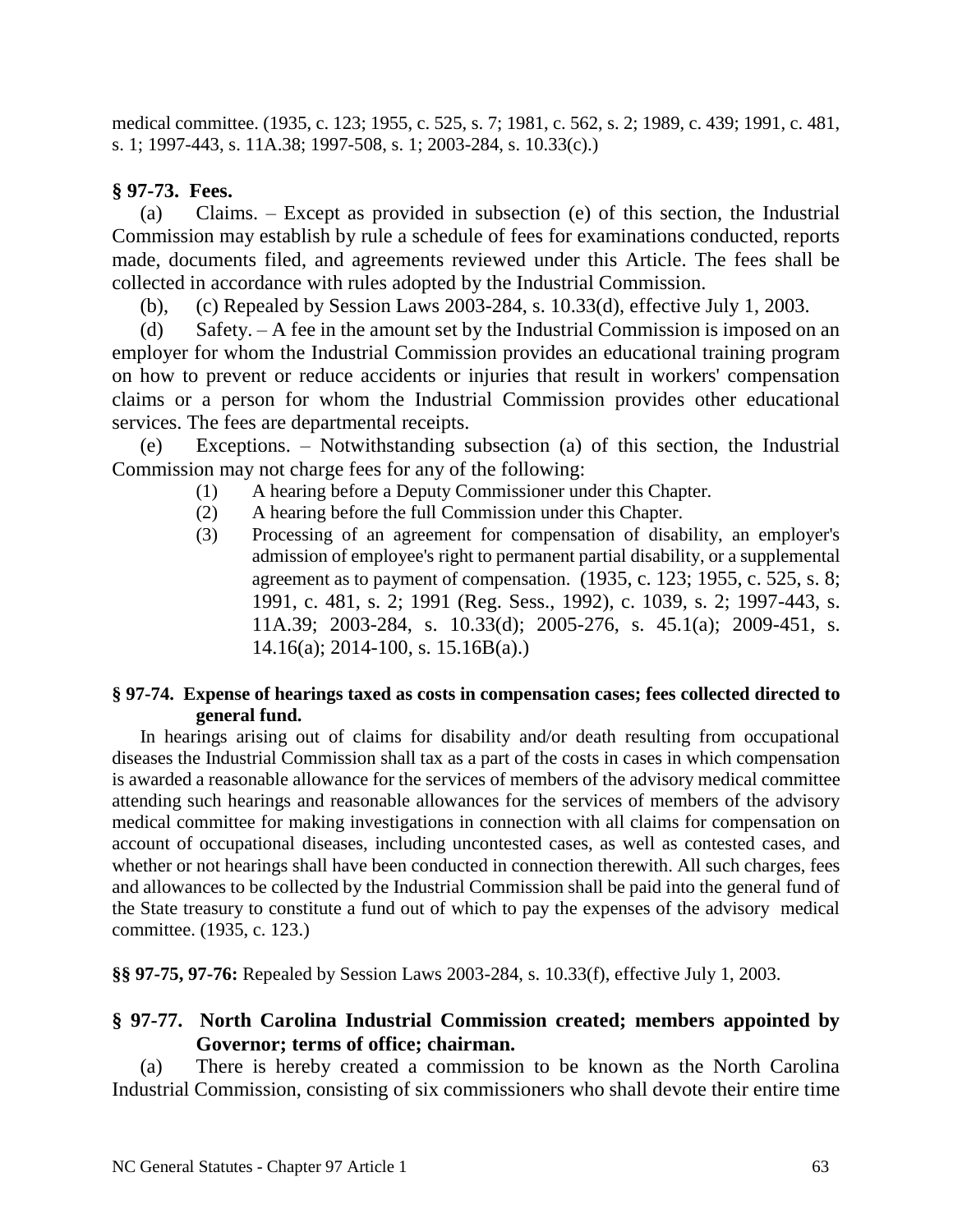to the duties of the Commission. The Governor shall appoint the members of the Commission for terms of six years. Three commissioners shall be persons who, on account of their previous vocations, employment or affiliations, can be classed as representatives of employers. Three commissioners shall be persons who, on account of their previous vocations, employment or affiliations, can be classed as representatives of employees. No person may serve more than two terms on the Commission, including any term served prior to the effective date of this section. In calculating the number of terms served, a partial term that is less than three years in length shall not be included.

(a1) Appointments of commissioners are subject to confirmation by the General Assembly by joint resolution. The names of commissioners to be appointed by the Governor shall be submitted by the Governor to the General Assembly for confirmation by the General Assembly on or before March 1 of the year of expiration of the term. If the Governor fails to timely submit nominations, the General Assembly shall appoint to fill the succeeding term upon the joint recommendation of the President Pro Tempore of the Senate and the Speaker of the House of Representatives in accordance with G.S. 120-121 not inconsistent with this section.

In case of death, incapacity, resignation, or any other vacancy in the office of any commissioner prior to the expiration of the term of office, a nomination to fill the vacancy for the remainder of the unexpired term shall be submitted by the Governor within four weeks after the vacancy arises to the General Assembly for confirmation by the General Assembly. If the Governor fails to timely nominate a person to fill the vacancy, the General Assembly shall appoint a person to fill the remainder of the unexpired term upon the joint recommendation of the President Pro Tempore of the Senate and the Speaker of the House of Representatives in accordance with G.S. 120-121 not inconsistent with this section. If a vacancy arises or exists pursuant to this subsection when the General Assembly is not in session, and the appointment is deemed urgent by the Governor, the commissioner may be appointed and serve on an interim basis pending confirmation by the General Assembly; provided, however, no person may be appointed to serve on an interim basis pending confirmation by the General Assembly if the person was subject to but not confirmed by the General Assembly within the preceding four years. The limitation on appointment contained in this subsection includes, among other things, unfavorable action on a joint resolution for confirmation, such as the resolution failing on any reading in either chamber of the General Assembly, and failure to ratify a joint resolution for confirmation prior to adjournment of the then current session of the General Assembly. For the purpose of this subsection, the General Assembly is not in session only (i) prior to convening of the Regular Session, (ii) during any adjournment of the Regular Session for more than 10 days, and (iii) after sine die adjournment of the Regular Session.

No person while in office as a commissioner may be nominated or appointed on an interim basis to fill the remainder of an unexpired term, or to a full term that commences prior to the expiration of the term that the commissioner is serving.

(b) One member, to be designated by the Governor, shall act as chairman.

The chairman shall be the chief judicial officer and the chief executive officer of the Industrial Commission; such authority shall be exercised pursuant to the provisions of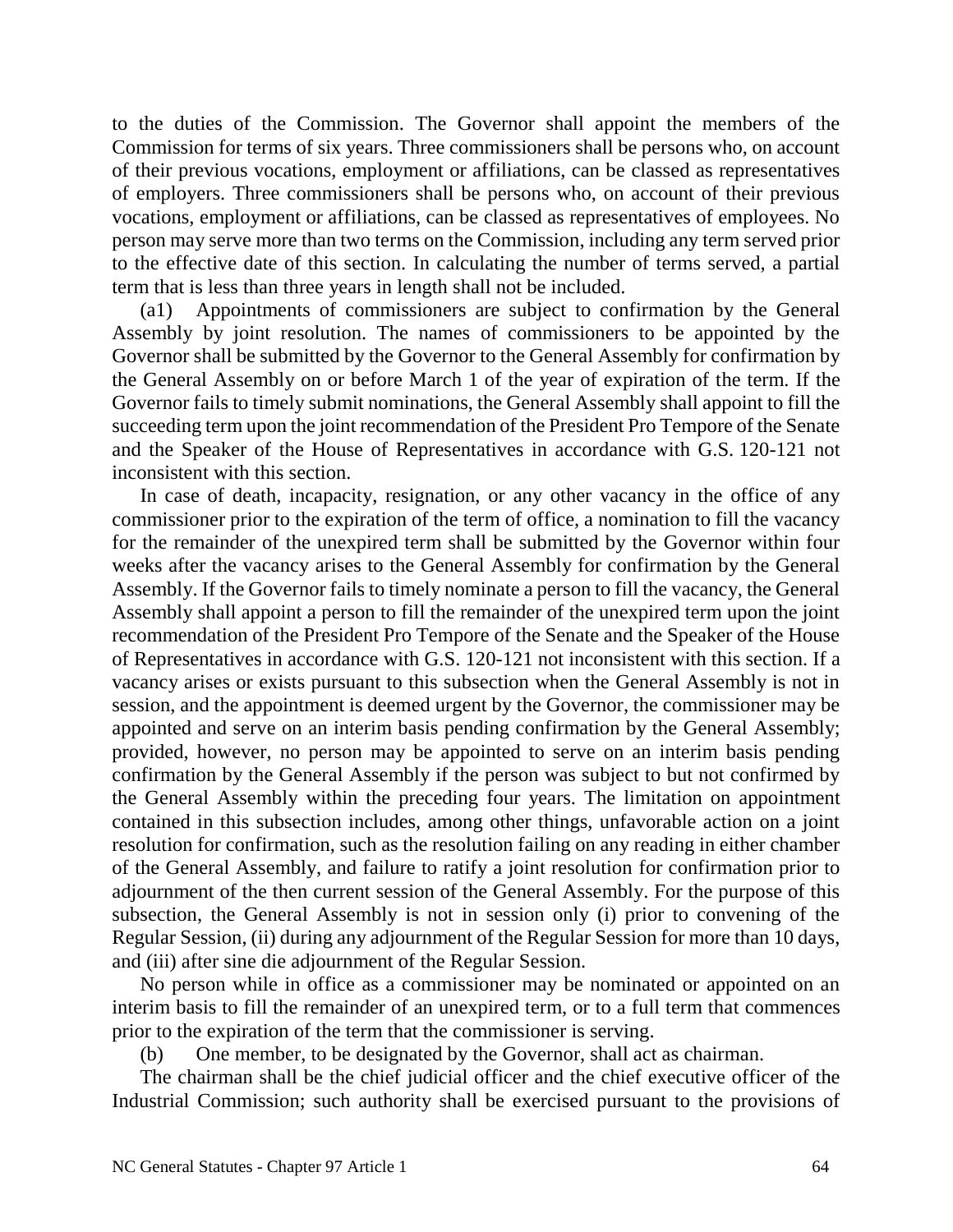Chapter 126 of the General Statutes and the rules and policies of the State Human Resources Commission. Notwithstanding the provisions of this Chapter, the chairman shall have such authority as is necessary to direct and oversee the Commission. The chairman may delegate any duties and responsibilities as may be necessary to ensure the proper management of the Industrial Commission. Notwithstanding the provisions of this Chapter, Chapter 143A, and Chapter 143B of the General Statutes, the chairman may hire or fire personnel and transfer personnel within the Industrial Commission.

The Governor may designate one vice-chairman from the remaining commissioners. (1929, c. 120, s. 51; 1931, c. 274, s. 8; 1991, c. 264, s. 1; 1993, c. 399, s. 3; 1993 (Reg. Sess., 1994), c. 769, s. 28.15(a); 2011-287, ss. 16, 17; 2013-382, s. 9.1(c); 2016-125, 4th Ex. Sess., s. 24(a), (b); 2018-114, s. 23(b); 2019-167, s. 2.)

## **§ 97**-**77.1. Expired.**

## **§ 97-78. Salaries and expenses; administrator, executive secretary, deputy commissioners, and other staff assistance; annual report.**

(a) The salary of each commissioner shall be the same as that fixed from time to time for district attorneys except that the commissioner designated as chair shall receive one thousand five hundred dollars (\$1,500) additional per annum.

(b) The Commission may appoint an administrator whose duties shall be prescribed by the Commission. The Commission may appoint an executive secretary whose duties shall be prescribed by the Commission, and who, upon entering upon his duties, shall give bond in such sum as may be fixed by the Commission. The Commission may also employ such clerical or other assistance as it may deem necessary, and fix the compensation of its staff, except that the salaries of the administrator and the executive secretary shall be fixed by subsection (b1) of this section. The compensation of Commission staff shall be in keeping with the compensation paid to the persons employed to do similar work in other State departments.

(b1) The salary of the administrator shall be ninety percent (90%) of the salary of a commissioner. The salary of the executive secretary shall be ninety percent (90%) of the salary of a commissioner.

(b2) The Chairman of the Industrial Commission shall designate one deputy commissioner as chief deputy commissioner. The salary of the chief deputy commissioner shall be ninety percent (90%) of the salary of a commissioner.

(b3) The salary of deputy commissioners shall be based upon years of experience as a deputy commissioner as follows:

- (1) Seventy-five percent (75%) of the salary of a commissioner, with three years of experience or less.
- (2) Seventy-seven percent (77%) of the salary of a commissioner, with more than three but less than seven years of experience.
- (3) Eighty percent (80%) of the salary of a commissioner, with seven or more but less than 10 years of experience.
- (4) Eighty-three percent (83%) of the salary of a commissioner, with 10 or more but less than 12 years of experience.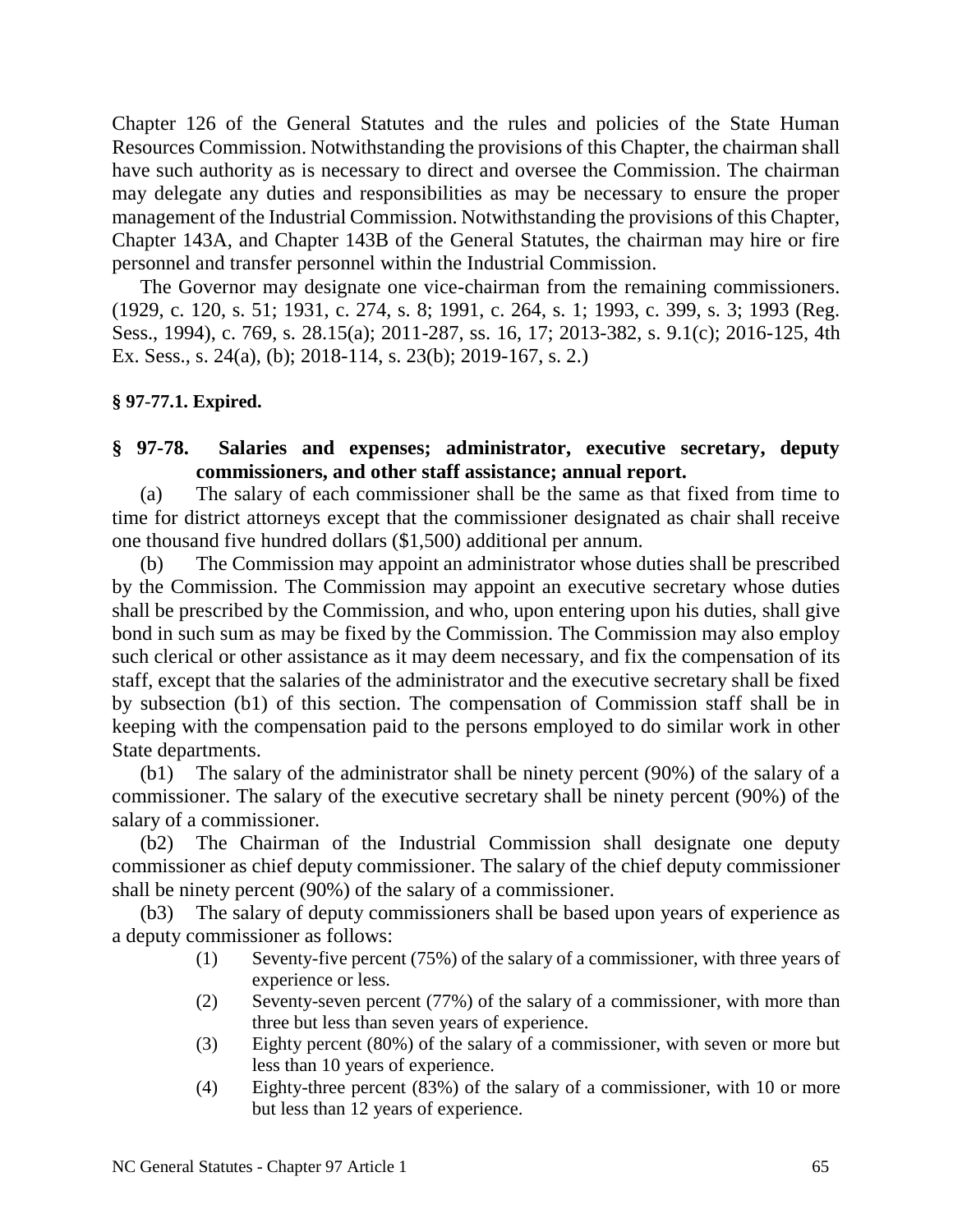(5) Eighty-five percent (85%) of the salary of a commissioner, with 12 or more years experience.

(b4) In lieu of merit and other incremental raises, the administrator, executive secretary, chief deputy commissioner, and deputy commissioners shall receive longevity pay on the same basis as is provided to other employees subject to the North Carolina Human Resources Act.

(c) The members of the Commission and its assistants shall be entitled to receive from the State their actual and necessary expenses while traveling on the business of the Commission, but such expenses shall be certified by the person who incurred the same, and shall be approved by the chairman of the Commission before payment is made.

(d) All salaries and expenses of the Commission shall be audited and paid out of the State treasury, in the manner prescribed for similar expenses in other departments or branches of the State service, and to defray such salaries and expenses a sufficient appropriation shall be made under the General Appropriation Act as made to other departments, commissions and agencies of the State government.

(e) No later than October 1 of each year, the Commission shall publish annually for free distribution a report of the administration of this Article, together with such recommendations as the Commission deems advisable. No later than October 1 of each year, the Commission shall submit this report to the Joint Legislative Oversight Committee on Agriculture and Natural and Economic Resources, the Senate Appropriations Committee on Agriculture, Natural, and Economic Resources, and the chairs of the House of Representatives Appropriations Committee on Agriculture and Natural and Economic Resources.

(f) No later than April 1, 2008, the Commission shall prepare and implement a strategic plan for accomplishing all of the following:

- (1) Tracking compliance with the provisions of G.S. 97-18(b), (c), and (d), and establishing a procedure to enforce compliance with the requirements of these subsections.
- (2) Expeditiously resolving requests for, or disputes involving, medical compensation under G.S. 97-25, including selection of a physician, change of physician, the specific treatment involved, and the provider of such treatment.

(g) The Commission shall demonstrate its success in implementing its strategic plan under subsection (f) of this section by including all of the following in its annual report under subsection (e) of this section:

- (1) The total number of claims made during the preceding calendar year, the total number of claims in which compliance was not timely made, and, for each claim, the date the claim was filed, the date by which compliance was required, the date of actual compliance, and any sanctions or other remedial action imposed by the Commission.
- (2) The total number of requests for, and disputes involving, medical compensation under G.S. 97-25 in which final disposition was not made within 75 days of the filing of the motion with the Commission, and, for each such request or dispute, the date the motion or other initial pleading was filed, the date on which final disposition was made and, where reasonably ascertainable, the date on which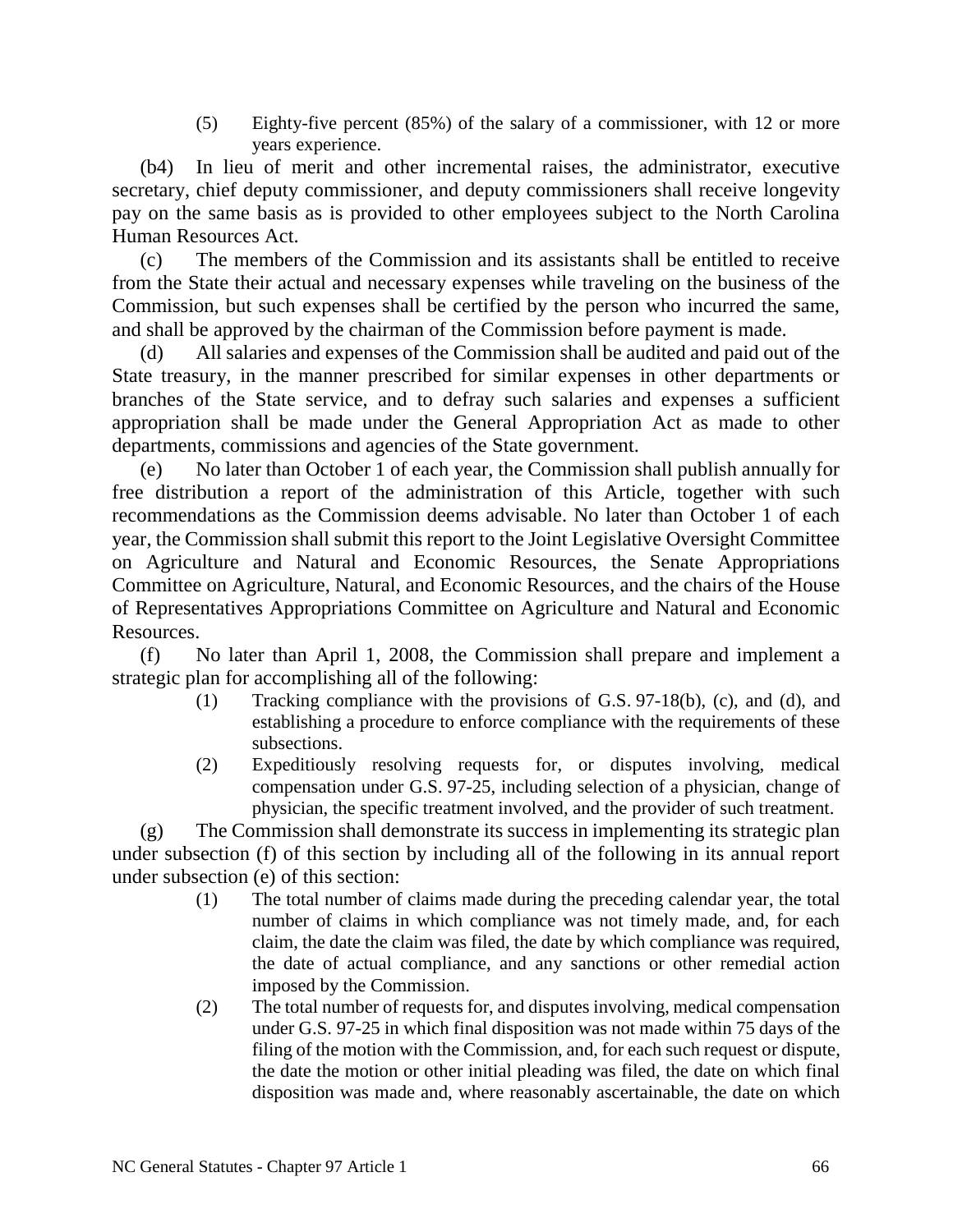any ordered medical treatment was actually provided. (1929, c. 120, s. 52; 1931, c. 274, s. 9; 1941, c. 358, s. 2; 1947, c. 823; 1957, c. 541, s. 6; 1971, c. 527, s. 1; c. 1147, s. 1; 1983, c. 717, s. 20; 1983 (Reg. Sess., 1984), c. 1034, s. 164; 1997-443, s. 33.4; 1998-212, s. 28.18(a); 2005-276, s. 29.20(b); 2007-323, ss. 13.4A(a), (b); 2013-382, s. 9.1(c); 2013-413, s. 60(a); 2014-77, s. 5; 2014-115, ss. 17, 55.4(c); 2017-57, s. 14.1(p).)

# **§ 97-78.1. Standards of judicial conduct to apply to commissioners and deputy commissioners.**

The Code of Judicial Conduct for judges of the General Court of Justice and the procedure for discipline of judges in Article 30 of Chapter 7A of the General Statutes shall apply to commissioners and deputy commissioners. Commissioners and deputy commissioners shall be liable for impeachment for the causes and in the manner provided for judges of the General Court of Justice in Chapter 123 of the General Statutes. (2011-287, s. 18.)

## **§ 97-79. Offices and supplies; deputies with power to subpoena witnesses and to take testimony; meetings; hearings.**

(a) The Commission shall be provided with adequate offices in which the records shall be kept and its official business transacted during regular business hours; it shall also be provided with necessary office furniture, stationery, and other supplies.

The Chair of the Commission may appoint deputy commissioners to serve a term of six years. No person may serve more than two terms as a deputy commissioner. In calculating the number of terms served, a partial term of less than two years shall not be included. Deputy commissioners shall have the same power as members of the Commission pursuant to G.S. 97-80 and the same power to take evidence and enter orders, opinions, and awards based thereon as is possessed by the members of the Commission. During the term, the deputy commissioner may only be removed from office pursuant to G.S. 97-78.1. Upon the expiration of each term, the deputy commissioner's employment shall be separated unless reappointed by the Chair of the Commission.

(c) The Commission or any member thereof may hold sessions at any place within the State as may be deemed necessary by the Commission.

(d) Hearings before the Commission shall be open to the public and shall be stenographically reported, and the Commission is authorized to contract for the reporting of such hearings. The Commission shall by regulation provide for the preparation of a record of the hearings and other proceedings. Notwithstanding the provisions of this subsection, informal hearings conducted pursuant to the provisions of G.S. 97-18.1, whether by telephone or in person, shall not be open to the public nor stenographically reported unless the Commission orders otherwise.

(e) The Commission, or any member thereof, or any deputy is authorized by appropriate order, to make additional parties plaintiff or defendant in any proceeding pending before the Commission when it is made to appear that such new party is either a necessary party or a proper party to a final determination of the proceeding.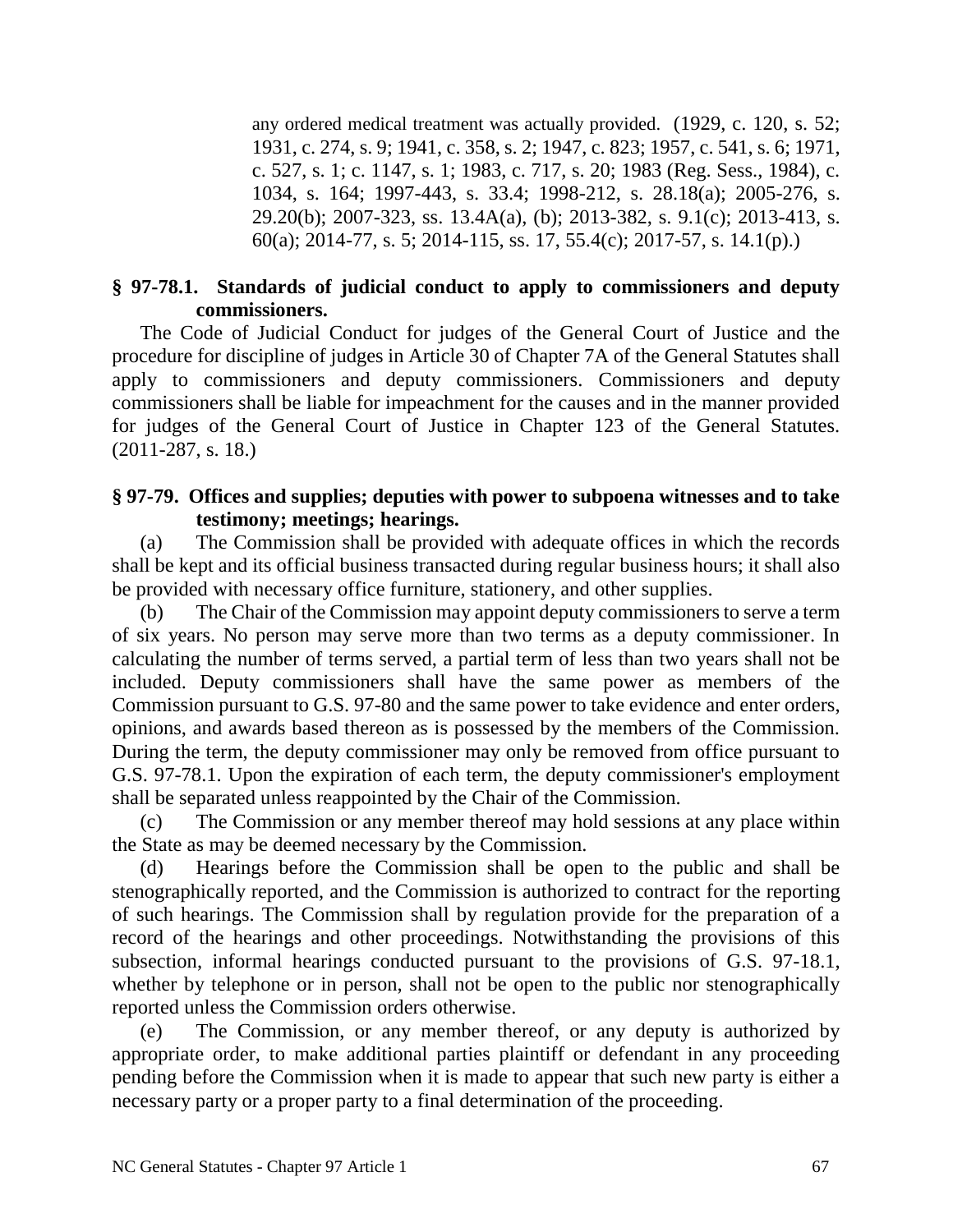(f) The Commission shall create an ombudsman program to assist unrepresented claimants, employers, and other parties, to enable them to protect their rights under this Article. In addition to other duties assigned by the Commission, the ombudsman shall meet with, or otherwise provide information to, injured employees, investigate complaints, and communicate with employers' insurance carriers and physicians at the request of the claimant. Assistance provided under this subsection shall not include representing the claimant in a compensation hearing.

(g) The Commission shall adopt rules, in accordance with Article 2A of Chapter 150B of the General Statutes, for administrative motions, including practices and procedures for carrying out the provisions of this Article. (1929, c. 120, s. 53; 1931, c. 274, s. 10; 1951, c. 1059, s. 7; 1955, c. 1026, s. 11; 1971, c. 527, s. 2; c. 1147, s. 2; 1981 (Reg. Sess., 1982), c. 1243, s. 1; 1993 (Reg. Sess., 1994), c. 679, s. 5.2; 2013-294, s. 5; 2013-413, s. 60(b); 2014-100, ss. 15.16(a), (d); 2014-115, s. 17.)

## **§ 97-80. Rules and regulations; subpoena of witnesses; examination of books and records; depositions; costs.**

(a) The Commission shall adopt rules, in accordance with Article 2A of Chapter 150B of the General Statutes and not inconsistent with this Article, for carrying out the provisions of this Article.

The Commission shall adopt rules establishing processes and procedure to be used under this Article.

Processes, procedure, and discovery under this Article shall be as summary and simple as reasonably may be.

(b) The Commission or any member thereof, or any person deputized by it, shall have the power, for the purpose of this Article, to tax costs against the parties, to administer or cause to have administered oaths, to preserve order at hearings, to compel the attendance and testimony of witnesses, and to compel the production of books, papers, records, and other tangible things.

(c) The Commission may order parties to participate in mediation, under rules substantially similar to those approved by the Supreme Court for use in the Superior Court division, except the Commission shall determine the manner in which payment of the costs of the mediated settlement conference is assessed.

(d) The Commission may order testimony to be taken by deposition and any party to a proceeding under this Article may, upon application to the Commission, which application shall set forth the materiality of the evidence to be given, cause the depositions of witnesses residing within or without the State to be taken, the costs to be taxed as other costs by Commission. Depositions ordered by the Commission upon application of a party shall be taken after giving the notice and in the manner prescribed by law for depositions in action at law, except that they shall be directed to the Commission, the commissioner, or the deputy commissioner before whom the proceedings may be pending.

(e) A subpoena may be issued by the Commission and served in accordance with G.S. 1A-1, Rule 45. A party shall not issue a subpoena duces tecum less than 30 days prior to the hearing date except upon prior approval of the Commission. Upon a motion, the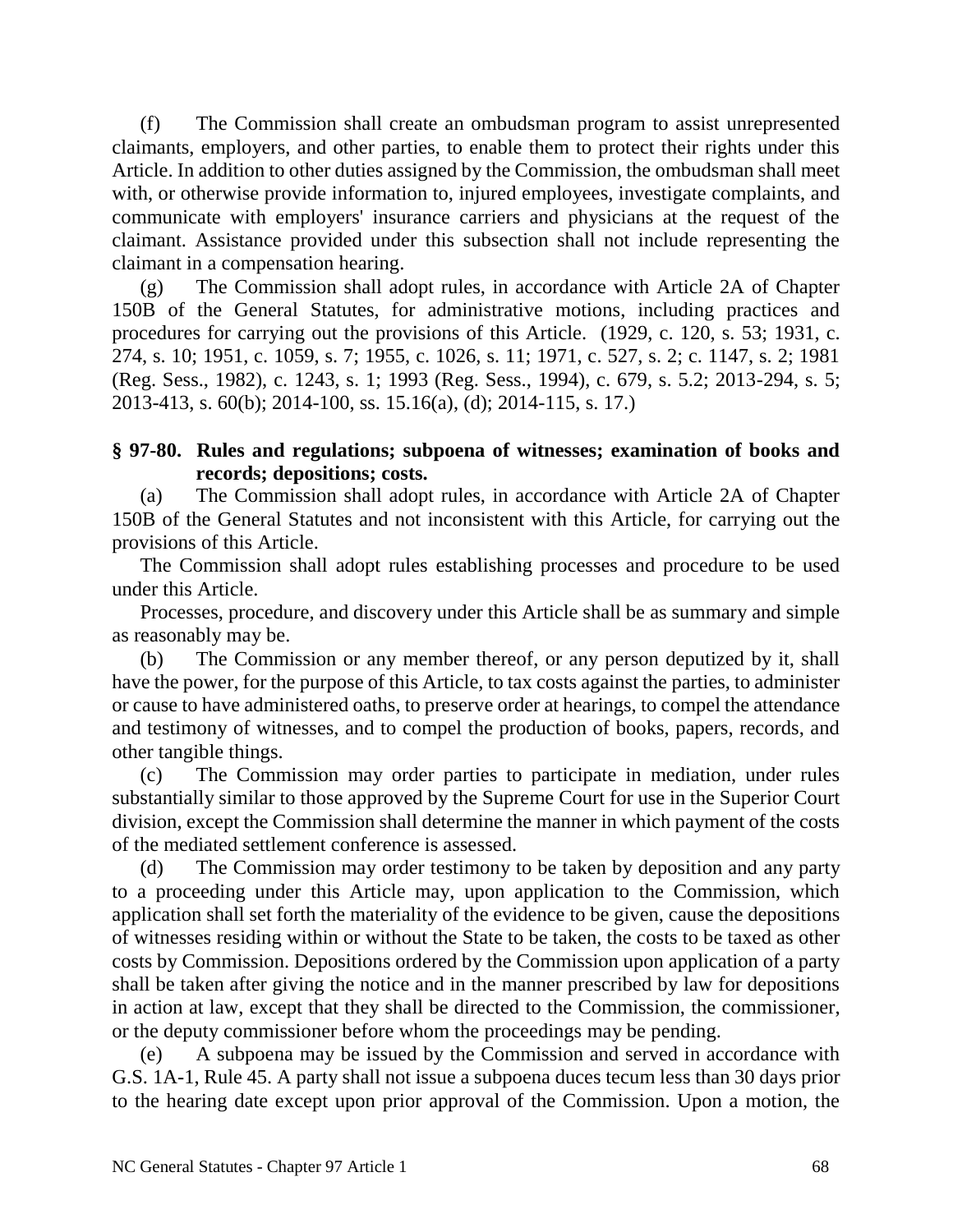Commission may quash a subpoena if it finds that the evidence the production of which is required does not relate to a matter in issue, the subpoena does not describe with sufficient particularity the evidence the production of which is required, or for any other reason sufficient in law the subpoena may be quashed. Each witness who appears in obedience to such subpoena of the Commission shall receive for attendance the fees and mileage for witnesses in civil cases in courts of the county where the hearing is held.

(f) The Commission may by rule provide for and limit the use of interrogatories and other forms of discovery, including production of books, papers, records, and other tangible things, and it may provide reasonable sanctions for failure to comply with a Commission order compelling discovery.

(g) The Commission or any member or deputy thereof shall have the same power as a judicial officer pursuant to Chapter 5A of the General Statutes to hold a person in civil contempt, as provided thereunder, for failure to comply with an order of the Commission, Commission member, or deputy. A person held in civil contempt may appeal in the manner provided for appeals pursuant to G.S. 97-85 and G.S. 97-86. The provisions of G.S. 5A-24 shall not apply to appeals pursuant to this subsection.

(h) The Commission or any member or deputy thereof shall also have the same power as a judicial officer pursuant to Chapter 5A of the General Statutes to punish for criminal contempt, subject to the limitations thereunder, (i) for willful behavior committed during the sitting of the commissioner or deputy commissioner and directly tending to interrupt the proceedings; (ii) for willful disobedience of a lawful order of the Commission or a member or deputy thereof; or (iii) for willful refusal to be sworn or affirmed as a witness, or, when so sworn or affirmed, willful refusal to answer any legal and proper question when refusal is not legally justified. The Commission or any member or deputy thereof may issue an order of arrest as provided by G.S. 15A-305 when authorized by G.S. 5A-16 in connection with contempt proceedings. When the commissioner or deputy commissioner chooses not to proceed summarily pursuant to G.S. 5A-14, the proceedings shall be before a district court judge, and venue lies throughout the district where the order was issued directing the person charged to appear. To initiate plenary proceedings in district court for indirect criminal contempt, the Commission shall issue and file with the clerk of court an order to appear and show cause pursuant to G.S. 5A-15(a) and, if appropriate, an order for arrest pursuant to G.S. 5A-16(b) and G.S. 15A-305. A person found in criminal contempt may appeal in the manner provided for appeals in criminal actions to the superior court of the district in which the order of contempt was issued, and the appeal is by hearing de novo before a superior court judge. (1929, c. 120, s. 54; 1977, cc. 456, 505; 1981 (Reg. Sess., 1982), c. 1243, s. 2; 1993, c. 321, s. 25(b); c. 399, s. 1; 1993 (Reg. Sess., 1994), c. 679, ss. 5.3, 5.4; 1995, c. 358, s. 8(a), (b); c. 437, s. 6(a), (b); c. 467, s. 5(a), (b); c. 507, ss. 25.13, 27.8(o); c. 509, s. 48; 2000-140, s. 93.1(a); 2001-424, s. 12.2(b); 2011-287, s. 19; 2013-294, s. 6; 2016-100, s. 10.)

# **§ 97-81. Blank forms and literature; statistics; safety provisions; accident reports; studies and investigations and recommendations to General Assembly; to cooperate with other agencies for prevention of injury.**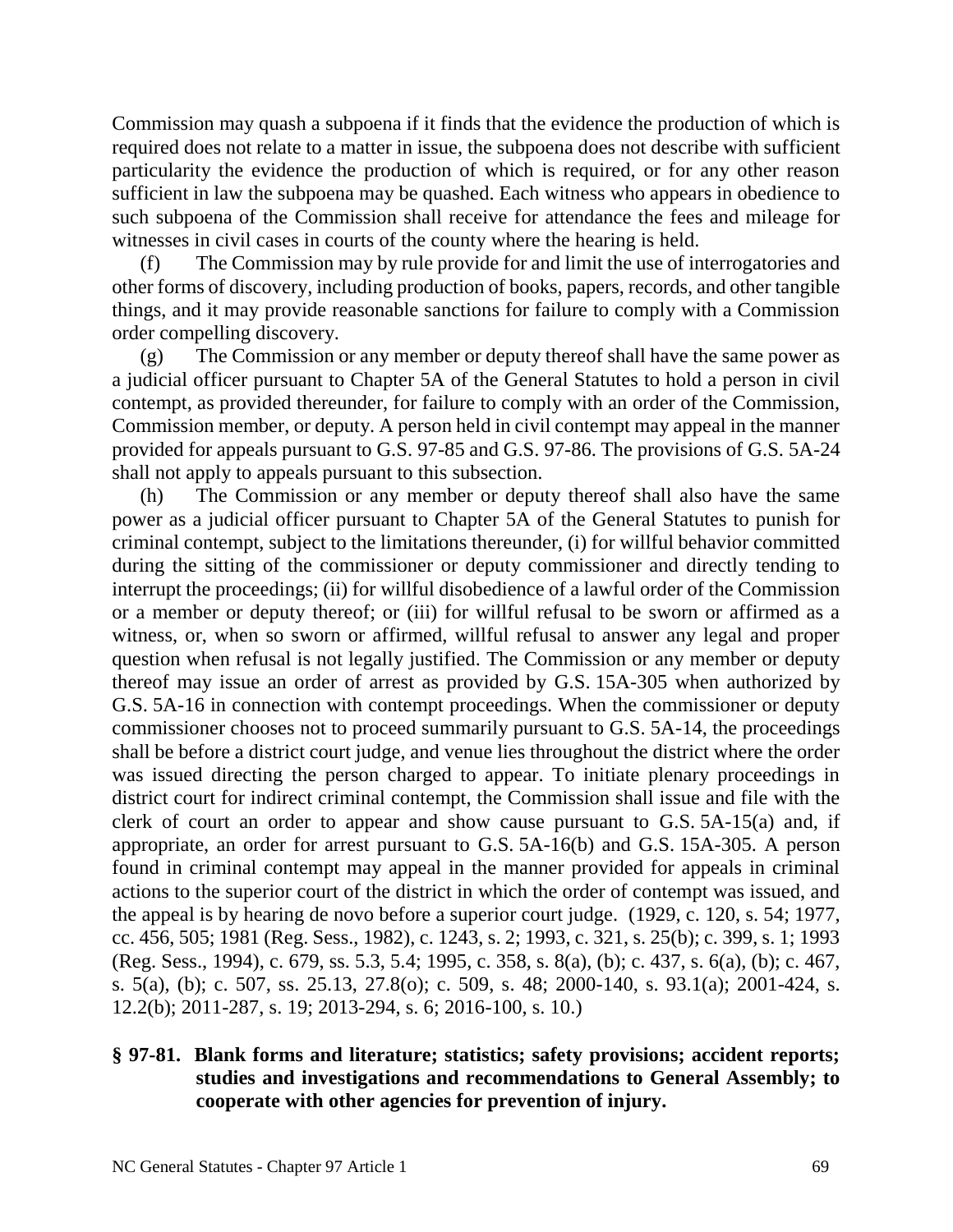(a) The Commission shall prepare and cause to be printed, and upon request furnish, free of charge to any employee or employer, such blank forms and literature as it shall deem requisite to facilitate or prompt the efficient administration of this Article. Notwithstanding G.S. 150B-2(8a)d., any new forms or substantive amendments to old forms adopted after July 1, 2013, shall be adopted in accordance with Article 2A of Chapter 150B of the General Statutes. The Commission may authorize the use of electronic submission of forms and other means of transmittal of forms and notices when it deems appropriate.

(b) The Commission shall tabulate the accident reports received from employers in accordance with G.S. 97-92 and shall publish the same in the annual report of the Commission and as often as it may deem advisable, in such detailed or aggregate form as it may deem best. The name of the employer or employee shall not appear in such publications, and the employers' reports shall be private records of the Commission, and shall not be open for public inspection except for the inspection of the parties directly involved, and only to the extent of such interest, and except for inspection by the Department of Labor and other State or federal agencies pursuant to subsections (d) and (e) of this section. These reports shall not be used as evidence against any employer in any suit at law brought by any employee for the recovery of damages.

- (c) Repealed by Session Laws 2017-203, s. 5, effective August 11, 2017.
- (d) In making such studies and investigations the Commission shall:
	- (1) Cooperate with any agency of the United States charged with the duty of enforcing any law securing safety against injury in any employment covered by this Article, or with any State agency engaged in enforcing any laws to assure safety for employees, and
	- (2) Permit any such agency to have access to the records of the Commission.

In carrying out the provisions of this section the Commission or any officer or employee of the Commission is authorized to enter at any reasonable time upon any premises, tracks, wharf, dock, or other landing place, or to enter any building, where an employment covered by this Article is being carried on, and to examine any tool, appliance, or machinery used in such employment.

(e) The Commission shall, upon written request from the Commissioner of Labor, provide from the Commission's records the following information from claims filed by employees, and from employer reports of injury to an employee required by G.S. 97-92:

- (1) Name and business address of the employer;
- (2) Type of business of the employer;
- (3) Date the accident, illness, or injury occurred;
- (4) Nature of the injury or disease reported; and
- (5) Whether compensation for disability or medical expenses was paid to the injured employee.

Information provided to the Commissioner of Labor pursuant to this subsection, and to other State and federal agencies pursuant to subsection (d) of this section, shall be private and exempt from public inspection to the same extent that records of the Commission are so exempt. (1929, c. 120, s. 55; 1991 (Reg. Sess., 1992), c. 894, s. 2; 1993 (Reg. Sess., 1994), c. 679, s. 10.2; 2013-294, s. 7; 2017-203, s. 5.)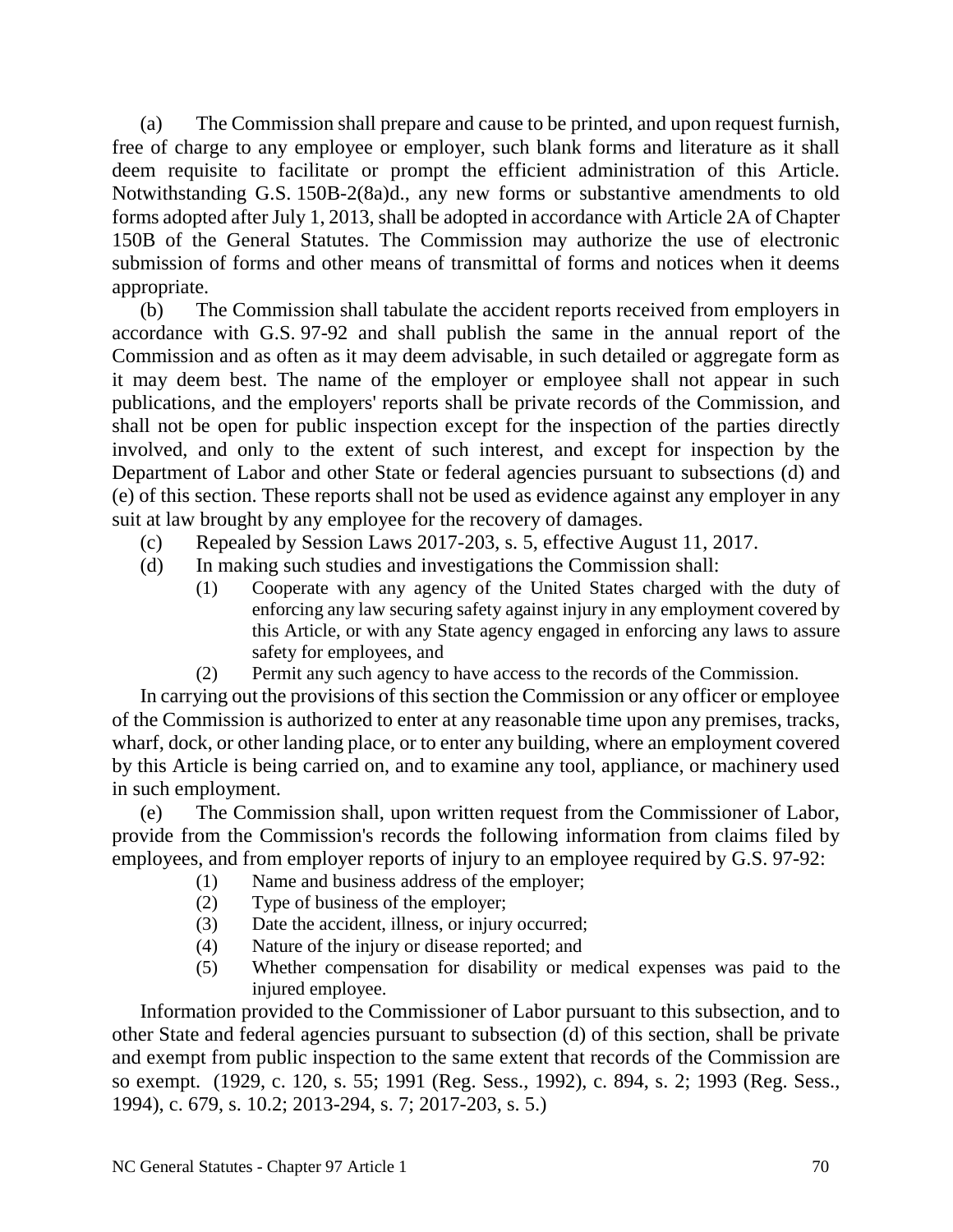## **§ 97-82. Memorandum of agreement between employer and employee to be submitted to Commission on prescribed forms for approval; direct payment as award.**

(a) If the employer and the injured employee or his dependents reach an agreement in regard to compensation under this Article, they may enter into a memorandum of the agreement in the form prescribed by the Commission.

An agreement, however, shall be incorporated into a memorandum of agreement in regard to compensation: (i) for loss or permanent injury, disfigurement, or permanent and total disability under G.S. 97-31, (ii) for death from a compensable injury or occupational disease under G.S. 97-38, or (iii) when compensation under this Article is paid or payable to an employee who is incompetent or under 18 years of age.

The memorandum of agreement, accompanied by the material medical and vocational records, shall be filed with and approved by the Commission; otherwise such agreement shall be voidable by the employee or his dependents.

(b) If approved by the Commission, a memorandum of agreement shall for all purposes be enforceable by the court's decree as hereinafter specified. Payment pursuant to G.S. 97-18(b), or payment pursuant to G.S. 97-18(d) when compensability and liability are not contested prior to expiration of the period for payment without prejudice, shall constitute an award of the Commission on the question of compensability of and the insurer's liability for the injury as reflected on a form prescribed by the Commission pursuant to G.S. 97-18(b) or G.S. 97-18(d) for which payment was made. An award of the Commission arising out of G.S. 97-18(b) or G.S. 97-18(d) shall not create a presumption that medical treatment for an injury or condition not identified in the form prescribed by the Commission pursuant to G.S. 97-18(b) or G.S. 97-18(d) is causally related to the compensable injury. An employee may request a hearing pursuant to G.S. 97-84 to prove that an injury or condition is causally related to the compensable injury. Compensation paid in these circumstances shall constitute payment of compensation pursuant to an award under this Article. (1929, c. 120, s. 56; 1993 (Reg. Sess., 1994), c. 679, s. 3.2; 2005-448, s. 7; 2017-124, s. 1(a).)

### **§ 97-83. Commission is to make award after hearing.**

If the employer and the injured employee or his dependents fail to reach an agreement in regard to benefits under this Article within 14 days after the employer has written or actual notice of the injury or death, or upon the arising of a dispute under this Article, either party may make application to the Commission for a hearing in regard to the matters at issue, and for a ruling thereon.

Immediately after such application has been received the Commission shall set the date of a hearing, which shall be held as soon as practicable and shall notify the parties at issue of the time and place of such hearing. The hearing or hearings shall be held in the city or county where the injury occurred, unless otherwise authorized by the Commission. (1929, c. 120, s. 57; 1955, c. 1026, s. 121/2; 1977, c. 743; 1993 (Reg. Sess., 1994), c. 679, s. 3.3.)

## **§ 97-83.1. Facilities for hearings; security.**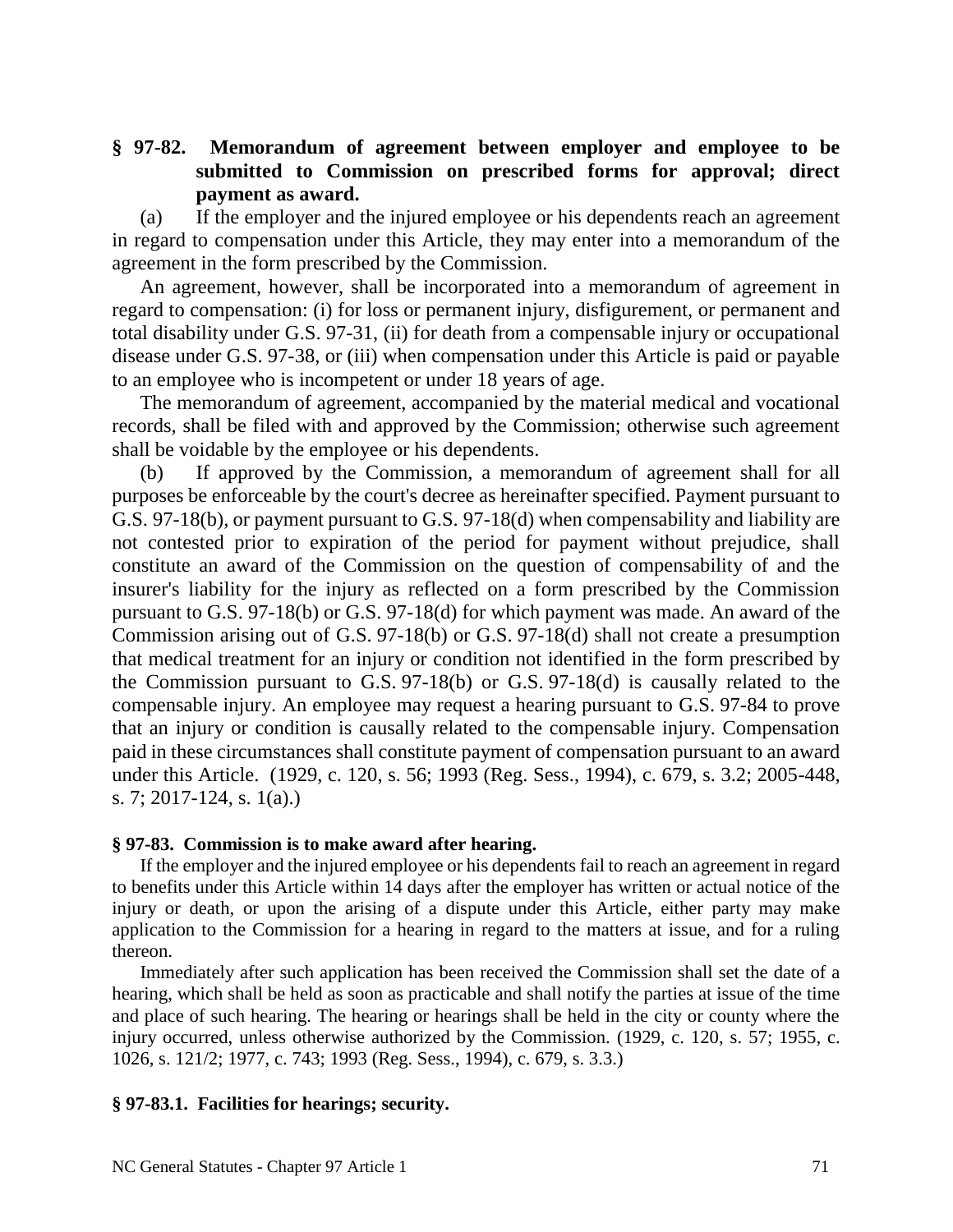The senior resident superior court judge shall provide suitable facilities for the conduct of hearings under this Article in the county or counties within the judge's district at the time the Commission schedules hearings therein. The senior resident superior court judge shall, to the extent the judge determines necessary and practicable, provide or arrange for security at Commission hearings upon the request of a member or deputy of the Commission. (1993 (Reg. Sess., 1994), c. 679, s. 5.7.)

### **§ 97-84. Determination of disputes by Commission or deputy.**

The Commission or any of its members or deputies shall hear the parties at issue and their representatives and witnesses, and shall determine the dispute in a summary manner. The case shall be decided and findings of fact issued based upon the preponderance of the evidence in view of the entire record. The award, together with a statement of the findings of fact, rulings of law, and other matters pertinent to the questions at issue shall be filed with the record of the proceedings, within 180 days of the close of the hearing record unless time is extended for good cause by the Commission, and a copy of the award shall immediately be sent to the parties in dispute. If the deputy or member of the Commission that heard the parties at issue and their representatives and witnesses is unable to determine the matters in dispute and issue an award, the Commission may assign another deputy or member to decide the case and issue an award. (1929, c. 120, s. 58; 1951, c. 1059, s. 7; 1987, c. 729, s. 15; 2011-287, s. 20; 2017-150, s. 3.)

### **§ 97-85. Review of award.**

(a) If application is made to the Commission within 15 days from the date when notice of the award shall have been given, the full Commission shall review the award, and, if good ground be shown therefor, reconsider the evidence, receive further evidence, rehear the parties or their representatives, and, if proper, amend the award: Provided, however, when application is made for review of an award, and such an award has been heard and determined by a commissioner of the North Carolina Industrial Commission, the commissioner who heard and determined the dispute in the first instance, as specified by G.S. 97-84, shall be disqualified from sitting with the full Commission on the review of such award, and the chairman of the Industrial Commission shall designate a deputy commissioner to take such commissioner's place in the review of the particular award. The deputy commissioner so designated, along with the two other commissioners, shall compose the full Commission upon review.

Provided further, the chairman of the Industrial Commission shall have the authority to designate a deputy commissioner to take the place of a commissioner on the review of any case, in which event the deputy commissioner so designated shall have the same authority and duty as does the commissioner whose place he occupies on such review.

(b) Unless waived by consent of the parties, all hearings of the full Commission shall be recorded. Court reporters, transcription personnel, or electronic or other mechanical devices may be utilized. If an electronic or other mechanical device is utilized, it shall be the duty of some person designated by the Commission to operate the device while a hearing is in progress, and the recording shall be preserved and may be transcribed,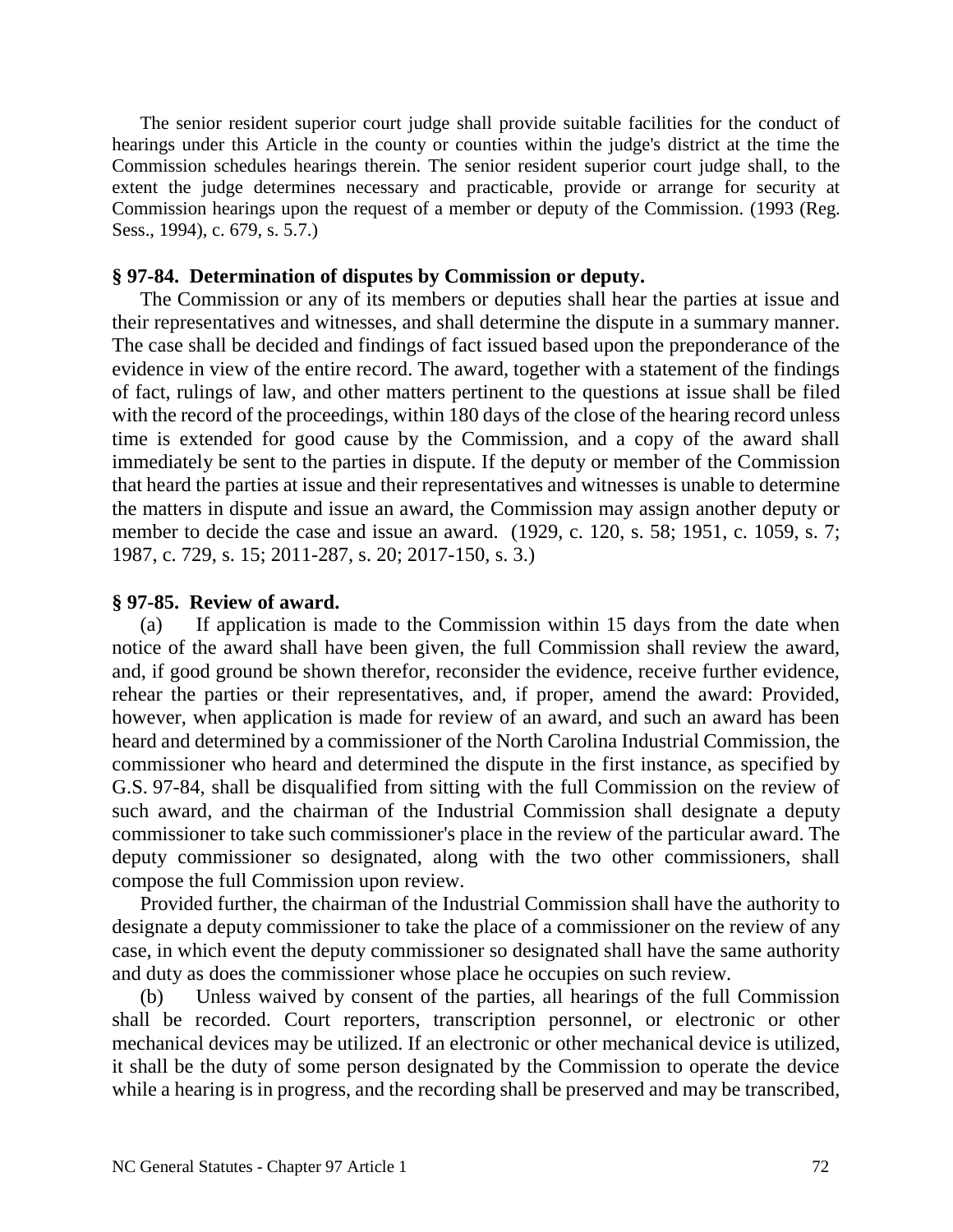as required. If stenotype, shorthand, or stenomask equipment is used, the original tapes, notes, discs, or other records are the property of the State and the Commission shall keep them in its custody. The compensation and allowances of reporters shall be fixed by the Commission in a manner that is consistent with policies set by the Administrative Office of the Courts for the General Court of Justice. (1929, c. 120, s. 59; 1963, c. 402; 1977, cc. 390, 431; 2013-163, s. 1.)

## **§ 97-86. Award conclusive as to facts; appeal; certified questions of law.**

The award of the Industrial Commission, as provided in G.S. 97-84, if not reviewed in due time, or an award of the Commission upon such review, as provided in G.S. 97-85, shall be conclusive and binding as to all questions of fact; but either party to the dispute may, within 30 days from the date of the award or within 30 days after receipt of notice to be sent by any class of U.S. mail that is fully prepaid or electronic mail of the award, but not thereafter, appeal from the decision of the Commission to the Court of Appeals for errors of law under the same terms and conditions as govern appeals from the superior court to the Court of Appeals in ordinary civil actions. The procedure for the appeal shall be as provided by the rules of appellate procedure.

The Industrial Commission of its own motion may certify questions of law to the Court of Appeals for decision and determination by the Court. In case of an appeal from the decision of the Commission, or of a certification by the Commission of questions of law, to the Court of Appeals, the appeal or certification shall operate on a supersedeas except as provided in G.S. 97-86.1, and no employer shall be required to make payment of the award involved in the appeal or certification until the questions at issue therein shall have been fully determined in accordance with the provisions of this Article. If the employer is a noninsurer, then the appeal of the employer shall not act as a supersedeas and the plaintiff in such case shall have the same right to issue execution or to satisfy the award from the property of the employer pending the appeal as obtains to the successful party in an action in the superior court.

When any party to an appeal from an award of the Commission is unable, by reason of the party's poverty, to make the deposit or to give the security required by law for the appeal, any member of the Commission or any deputy commissioner shall enter an order allowing the party to appeal from the award of the Commission without giving security therefor. The party appealing from the judgment shall, within 30 days from the filing of the appeal from the award, make an affidavit that the party is unable by reason of the party's poverty to give the security required by law. The request shall be passed upon and granted or denied by a member of the Commission or deputy commissioner within 20 days from receipt of the affidavit. (1929, c. 120, s. 60; 1947, c. 823; 1957, c. 1396, s. 9; 1959, c. 863, s. 4; 1967, c. 669; 1971, c. 1189; 1975, c. 391, s. 15; 1977, c. 521, s. 1; 1993 (Reg. Sess., 1994), c. 679, s. 10.5; 1995 (Reg. Sess., 1996), c. 552, s. 1; 2017-57, s. 15.17.)

#### **§ 97-86.1. Payment of award pending appeal in certain cases.**

When any appeal or certification to the Court of Appeals is pending, and it appears to the Commission that any part of the award appealed from is not appealed by the issues raised by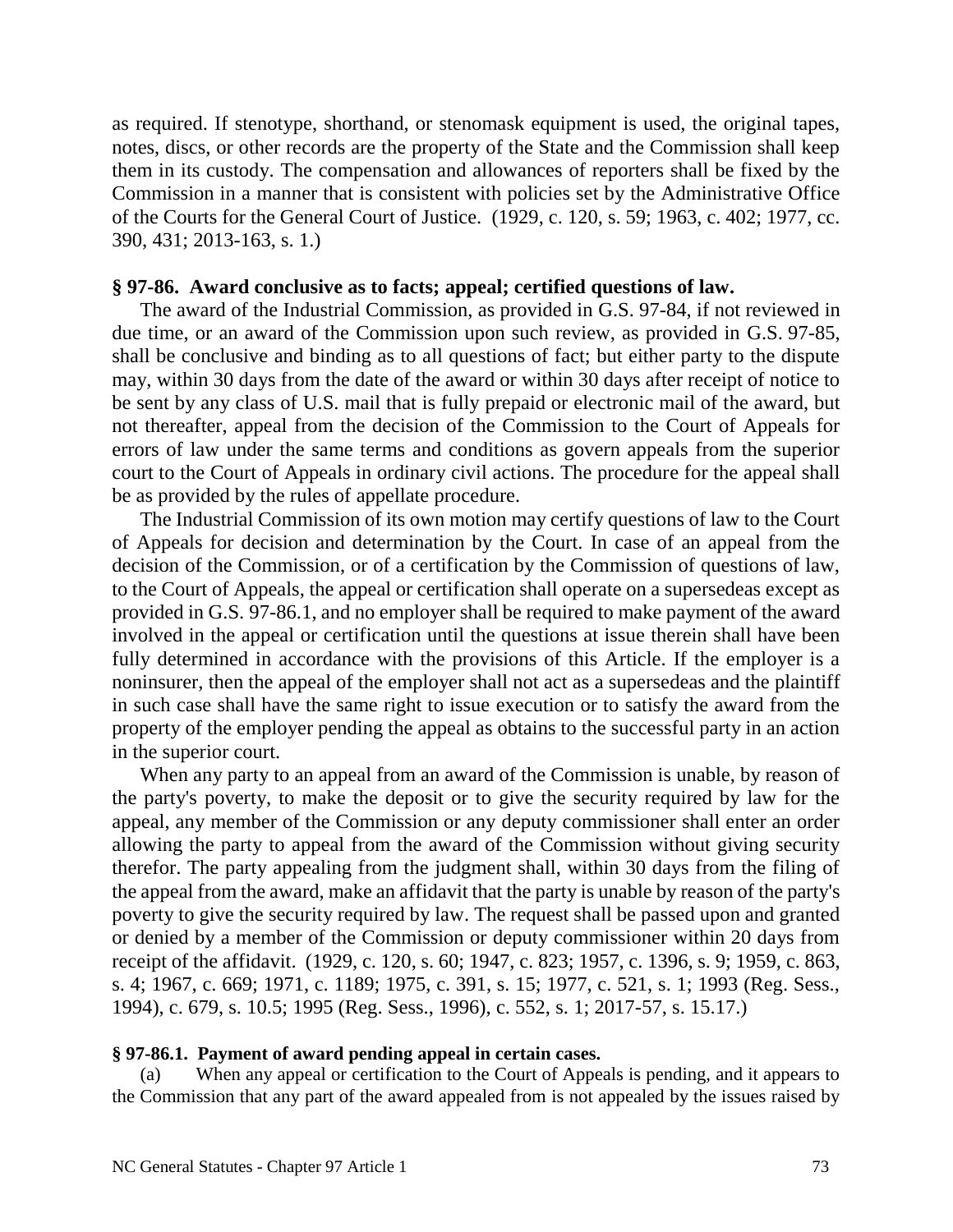such appeal, the Commission may, on action or of its own motion, render a judgment directing compliance with any portion of such award not affected by such appeal; or, if the only issue raised by such appeal is the amount of the average weekly wage, the Commission shall, on motion of the claimant, direct the payment of such portion of the compensation payable under its award as is not in dispute, if any, pending final adjudication of the undisputed portion thereof.

(b) In any claim under the provisions of this Chapter where it is conceded by all parties that the employee's claim is a compensable one and the amount is not disputed and where the only issue is which employer or employers, carrier or carriers are liable, the Commission may, where an appeal from a hearing commissioner or the full Commission is taken by one or more parties, order payment made to the employee pending outcome of the case on appeal. The order of payment shall contain the provision that if the employer or carrier ordered to pay is not ultimately liable for the amount paid, the employer or carrier will be reimbursed by the employer or carrier ultimately held liable.

(c) No payment made pursuant to the provisions of this section shall in any manner operate as an admission of liability or estoppel to deny liability by an employer or carrier.

(d) In any claim under the provisions of this Chapter wherein one employer or carrier has made payments to the employee or his dependents pending a final disposition of the claim and it is determined that different or additional employers or carriers are liable, the Commission may order any employers or carriers determined liable to make repayment in full or in part to any employer or carrier which has made payments to the employee or his dependents. (1977, c. 521, s. 2.)

#### **§ 97-86.2. Interest on awards after hearing.**

In any workers' compensation case in which an order is issued either granting or denying an award to the employee and where there is an appeal resulting in an ultimate award to the employee, the insurance carrier or employer shall pay interest on the final award or unpaid portion thereof from the date of the initial hearing on the claim, until paid at the legal rate of interest provided in G.S. 24-1. If interest is paid it shall not be a part of, or in any way increase attorneys' fees, but shall be paid in full to the claimant. (1981, c. 242, s. 1; 1985, c. 598; 1987, c. 729, s. 16.)

# **§ 97-87. Judgments on awards.**

- (a) As used in this section, "award" includes the following:
	- (1) A form filed, or an award arising, under G.S. 97-18(b), 97-18(d), or 97-82(b).
	- (2) A memorandum of agreement approved by the Commission.
	- (3) An order or decision of the Commission.
	- (4) An award of the Commission from which there has been no appeal.
	- (5) An award of the Commission affirmed on appeal.

(b) When an award or portion of an award provides for a sum certain or for a sum that can by computation be made certain, and that sum is due and payable as of the date of the award, a judgment may be docketed as provided in subsection (d) of this section, in an amount equal to that sum.

(c) When an award or portion of an award provides for periodic payments to be made on or after the date of the award, a judgment may be docketed as provided in subsection (d) of this section, in an amount equal to the sum stated in any Certificate of Accrued Arrearages that is issued by the Commission under this subsection. If any payment that has accrued after the date of the award, or after the date specified in the most recent Certificate of Accrued Arrearages issued under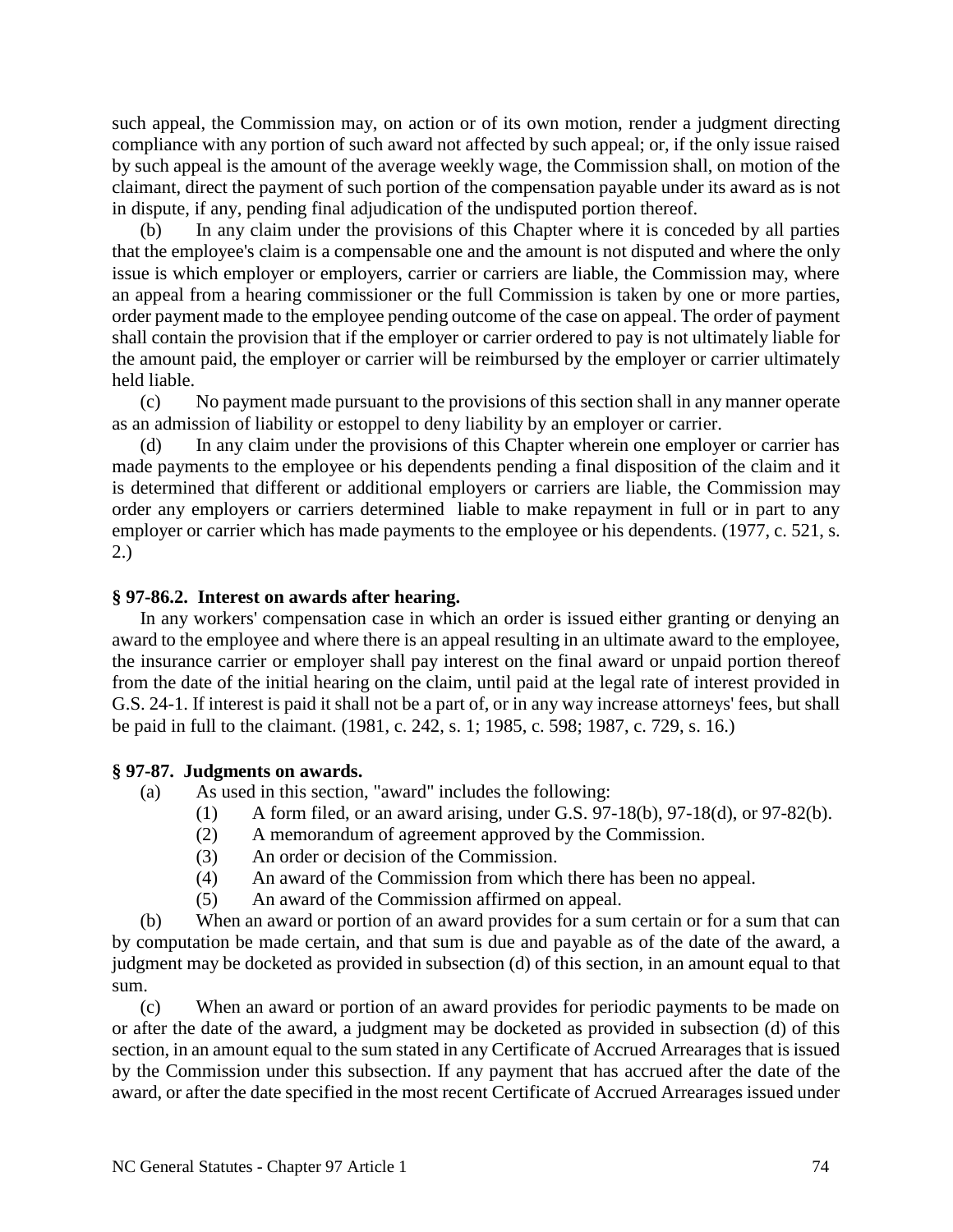this subsection, is not received by the claimant when due, the following procedure is available for obtaining a Certificate of Accrued Arrearages:

- (1) The claimant may file with the Commission a Statement of Accrued Arrearages, on a form approved by the Commission, and shall serve a copy on all parties against whom judgment is sought and their attorney of record.
- (2) Any party against whom judgment is sought may, within 15 days of the date of service of a Statement of Accrued Arrearages, file with the Commission proof of any payments that have been made or other responsive pleadings.
- (3) If no proof or other responsive pleading is filed within 15 days of the date of service of the Statement, the Commission shall immediately issue a Certificate of Accrued Arrearages.
- (4) If proof of payment or other responsive pleading is filed, the Commission shall, within seven days, either issue a Certificate of Accrued Arrearages that shall state the sum of payments due or decline to issue a Certificate of Accrued Arrearages. The Commission shall notify the claimant, the party against whom judgment is sought, and their attorney of record of the Commission's decision.
- (5) If any party disputes the decision of the Commission entered under subdivision (c)(4) of this section, the party may appeal to the full Commission within 10 days of the entry of the decision of the Commission. The nonappealing party may file a response within 10 days of receiving notice of appeal. The notice of appeal shall request one of the following:
	- a. The Commission reconsider the decision entered based on the record and any additional evidence that parties submit with the notice and response.
	- b. A de novo evidentiary hearing before the full Commission.
- (6) The Commission shall grant the request for an evidentiary hearing under sub-subdivision  $(c)(5)$ b. of this section if a material issue of fact exists whose resolution is necessary to determine the appeal.
- (7) If a notice of appeal is given under sub-subdivision  $(c)(5)a$ . of this section, the Commission shall issue its decision within 10 days of the filing of the response under subdivision  $(c)(5)$ b. of this section. If a notice of appeal is given under sub-subdivision  $(c)(5)$  of this section, the Commission shall either conduct an evidentiary hearing and issue its decision on the appeal within 90 days of the filing of the response under subdivision  $(c)(5)$  of this section or deny the request for the evidentiary hearing and issue its decision within 10 days of the filing of the response under subdivision  $(c)(5)$  of this section. Further appeals are governed by G.S. 97-86.
- (8) Each award and each Certificate of Accrued Arrearages shall include the following information:
	- a. The names and addresses of the parties.
	- b. The sum of all principal amounts that have accrued and remain unpaid since the date of the award or since the date of the most recent prior Certificate of Accrued Arrearages.
	- c. The total of any interest that has accrued on the award, as of the date of the Certificate of Accrued Arrearages, since the date of the award or since the date of the most recent prior Certificate of Accrued Arrearages.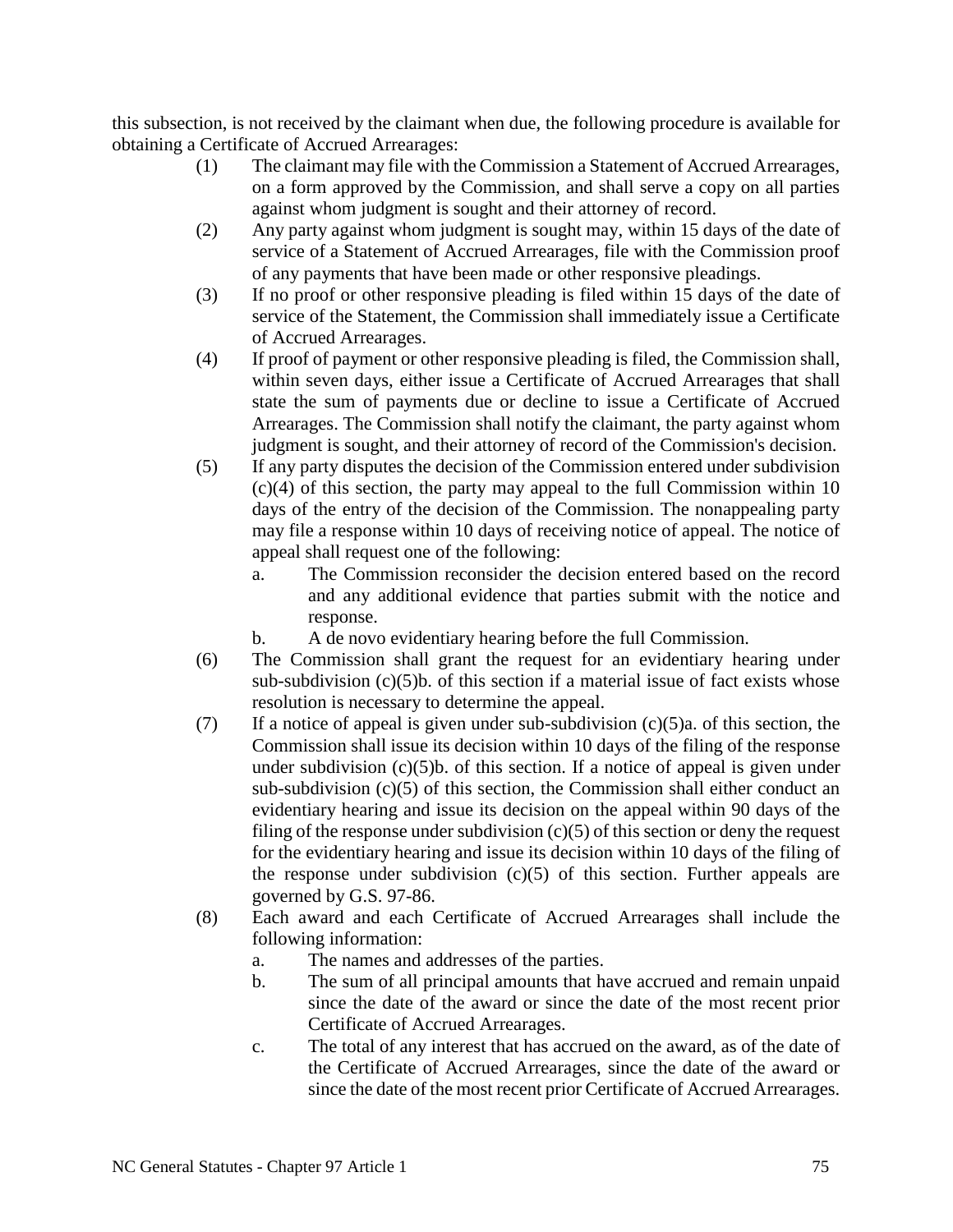d. Any costs, penalties, or monetary sanctions included in the award.

(d) Any party in interest may file a certified copy of an award described in subsection (b) of this section, or of a Certificate of Accrued Arrearages, in the office of the clerk of superior court of the county in which the defendant has a place of business or has property, or in which an injury occurred, or in Wake County. An award shall be accompanied by the party's affidavit stating that the award has become final and the time for making the first payment under the award has expired.

(e) Promptly after a certified copy of an award or of a Certificate of Accrued Arrearages is filed, the clerk shall docket and index a judgment as provided in Chapter 1 of the General Statutes. The principal amount in the award or in the Certificate of Accrued Arrearages shall bear interest at the judgment rate from the date the judgment is docketed. The judgment may be enforced in the same manner as a judgment docketed under Chapter 1 of the General Statutes.

(f) The filing of an award, or of a Certificate of Accrued Arrearages, for docketing as a judgment under this section shall be treated as a civil action for record-keeping purposes. The amount in which the judgment is docketed shall determine the amount of the costs to be collected at the time of filing and assessed pursuant to G.S. 7A-305.

(g) Nothing in this section shall be construed to limit the Commission's authority to impose any other remedy provided by law. (1929, c. 120, s. 61; 2001-477, s. 1.)

# **§ 97-88. Expenses of appeals brought by insurers.**

If the Industrial Commission at a hearing on review or any court before which any proceedings are brought on appeal under this Article, shall find that such hearing or proceedings were brought by the insurer and the Commission or court by its decision orders the insurer to make, or to continue payments of benefits, including compensation for medical expenses, to the injured employee, the Commission or court may further order that the cost to the injured employee of such hearing or proceedings including therein reasonable attorney's fee to be determined by the Commission shall be paid by the insurer as a part of the bill of costs. (1929, c. 120, s. 62; 1931, c. 274, s. 11; 1971, c. 500.)

# **§ 97-88.1. Attorney's fees at original hearing.**

If the Industrial Commission shall determine that any hearing has been brought, prosecuted, or defended without reasonable ground, it may assess the whole cost of the proceedings including reasonable fees for defendant's attorney or plaintiff's attorney upon the party who has brought or defended them. (1979, c. 268, s. 1.)

# **§ 97-88.2. Penalty for fraud.**

(a) Any person who willfully makes a false statement or representation of a material fact for the purpose of obtaining or denying any benefit or payment, or assisting another to obtain or deny any benefit or payment under this Article, shall be guilty of a Class 1 misdemeanor if the amount at issue is less than one thousand dollars (\$1,000). Violation of this section is a Class H felony if the amount at issue is one thousand dollars (\$1,000) or more. The court may order restitution.

(a1) When a person is convicted under subsection (a) of this section, the Commission may enter such orders as necessary to ensure that the person convicted does not benefit from the unlawful conduct.

(b) The Commission shall: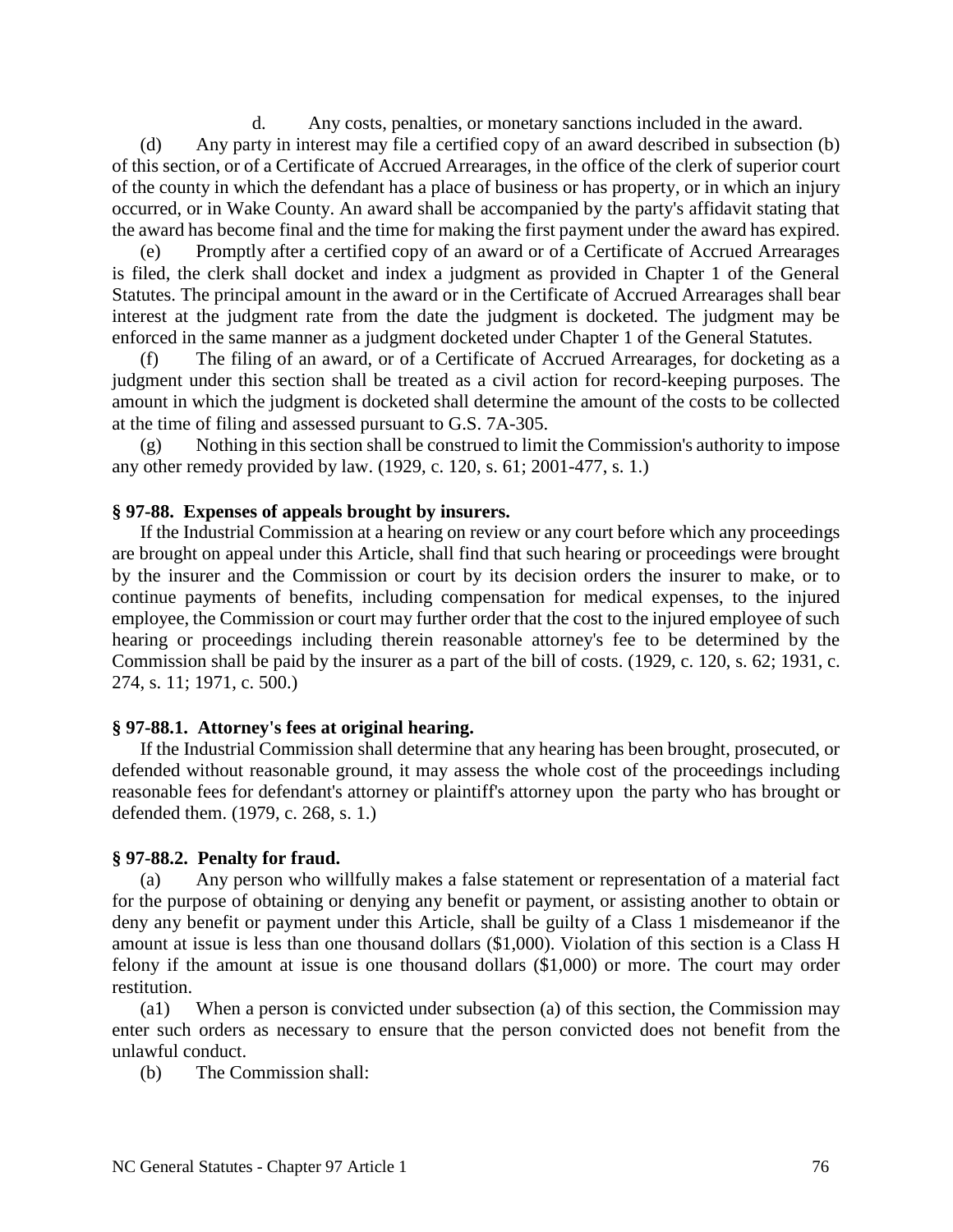- (1) Perform investigations regarding all cases of suspected fraud and all violations related to workers' compensation claims, by or against insurers or self-funded employers, and refer possible criminal violations to the appropriate prosecutorial authorities;
- (2) Conduct administrative violation proceedings; and
- (3) Assess and collect civil penalties and restitution.

The Commission may employ sworn law enforcement officers duly appointed and certified through the North Carolina Criminal Justice Education and Training Standards Commission to conduct the investigations mandated by this subsection.

Any person who threatens an employee with criminal prosecution under the provisions of subsection (a) of this section for the purpose of coercing or attempting to coerce the employee into agreeing to compensation or agreeing to forgo compensation under this Article shall be guilty of a Class H felony.

(d) The Commission shall not be liable in a civil action for any action made in good faith under this section, including the identification and referral of a person for investigation and prosecution for an alleged administrative violation or criminal offense. Any person, including, but not limited to, an attorney, an employee, an employer, an insurer, and an employee of an insurer, who in good faith comes forward with information under this section, shall not be liable in a civil action.

(e) The Commission shall report annually to the General Assembly on the number and disposition of investigations involving claimants, employers, insurance company officials, officials of third-party administrators, insurance agents, attorneys, health care providers, and vocational rehabilitation providers. (1993 (Reg. Sess., 1994), c. 679, s. 7.1; 1995, c. 507, s. 25(a); 1997-353, s. 1; 2005-448, s. 8; 2007-358, s. 1.)

# **§ 97-88.3. Penalty for health care providers.**

(a) In addition to any liability under G.S. 97-88.2, any health care provider who willfully or intentionally undertakes the following acts is subject to an administrative penalty, assessed by the Commission, not to exceed ten thousand dollars (\$10,000):

- (1) Submitting charges for health care that was not furnished;
- (2) Fraudulently administering, providing, and attempting to collect for inappropriate or unnecessary treatment or services; or
- (3) Violating the provisions of Article 28 of Chapter 90 of the General Statutes.

A penalty assessed by the Commission for a violation of subdivision (3) of this subsection is in addition to penalties assessed under G.S. 90-407.

(b) In addition to any liability under G.S. 97-88.2, any health care provider who willfully or intentionally undertakes the following acts is subject to an administrative penalty, assessed by the Commission, not to exceed one thousand dollars (\$1,000):

- (1) Failing or refusing to timely file required reports or records;
- (2) Making unnecessary referrals; and
- (3) Knowingly violating this Article or rules promulgated hereunder, including treatment guidelines, with intention to deceive or to gain improper advantage of a patient, employee, insurer, or the Commission.

(c) A health care provider who knowingly charges or otherwise holds an employee financially responsible for the cost of any services provided for a compensable injury under this Article is guilty of a Class 1 misdemeanor.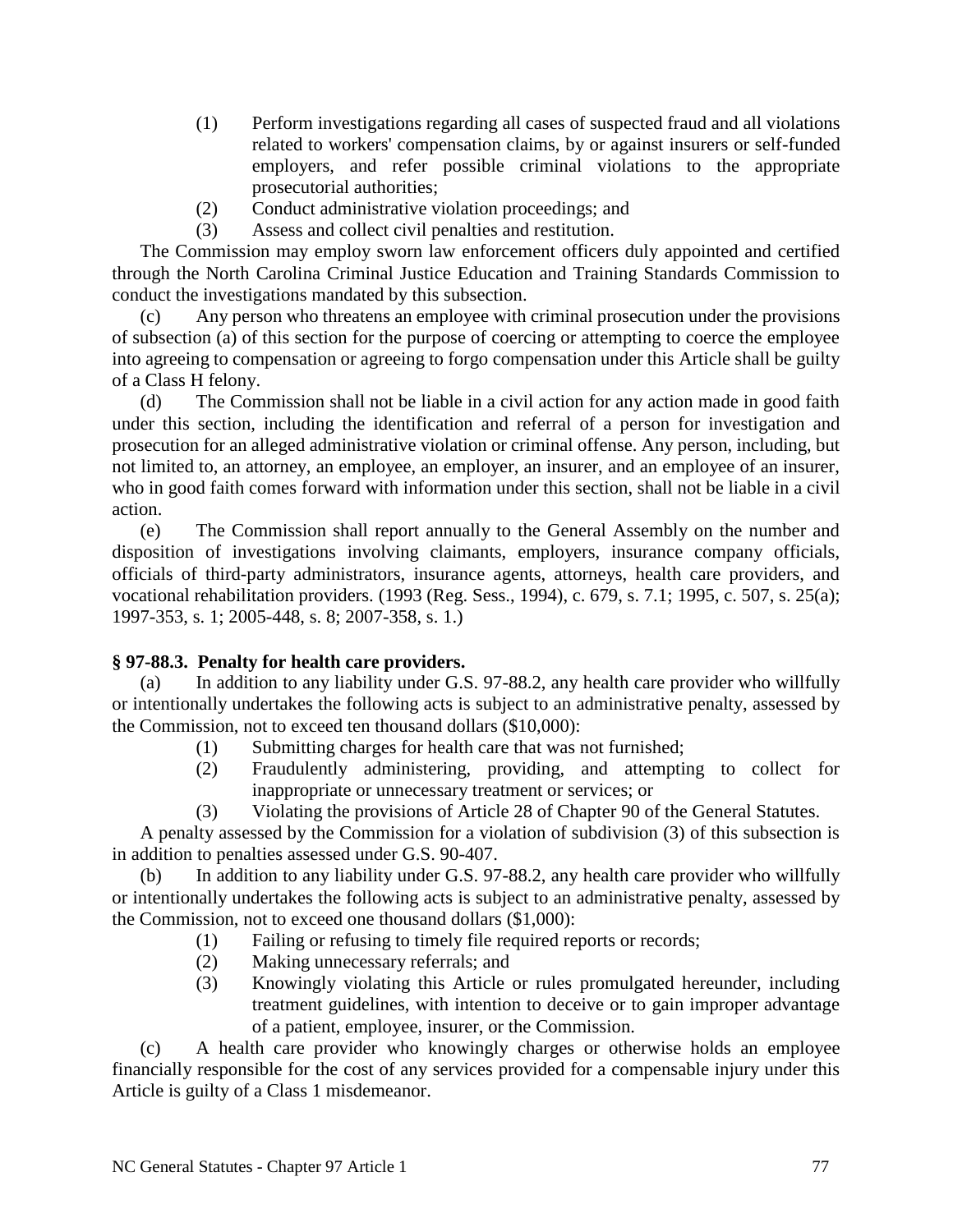(d) Any person, including, but not limited to, an employer, an insurer, and an employee of an insurer, who in good faith comes forward with information under this section, shall not be liable in a civil action.

(e) Information relating to possible violations under this section shall be reported to the Commission which shall refer the same to the appropriate licensing or regulatory board or authority for the health care provider involved.

(f) A hospital that relies in good faith on a written order of a physician in performing health care services shall not be subject to an administrative penalty in violation of this section. (1993 (Reg. Sess., 1994), c. 679, s. 7.2.)

# **§ 97-89. Commission may appoint qualified physician to make necessary examinations; expenses; fees.**

The Commission or any member thereof may, upon the application of either party, or upon its own motion, appoint a disinterested and duly qualified physician or surgeon to make any necessary medical examination of the employee, and to testify in respect thereto. Said physician or surgeon shall be allowed traveling expenses and a reasonable fee to be fixed by the Commission. The fees and expenses of such physician or surgeon shall be paid by the employer. (1929, c. 120, s. 63; 1931, c. 274, s. 12; 1973, c. 520, s. 3.)

# **§ 97-90. Legal and medical fees to be approved by Commission; misdemeanor to receive fees unapproved by Commission, or to solicit employment in adjusting claims; agreement for fee or compensation.**

(a) Fees for attorneys and charges of health care providers for medical compensation under this Article shall be subject to the approval of the Commission; but no physician or hospital or other medical facilities shall be entitled to collect fees from an employer or insurance carrier until he has made the reports required by the Commission in connection with the case. Except as provided in G.S. 97-26(g), a request for a specific prior approval to charge shall be submitted to the Commission for each such fee or charge.

(b) Any person (i) who receives any fee, other consideration, or any gratuity on account of services so rendered, unless such consideration or gratuity is approved by the Commission or the court, as provided in subsection (c), or (ii) who makes it a business to solicit employment for a lawyer or for himself in respect of any claim or award for compensation, shall be guilty of a Class 1 misdemeanor.

(c) If an attorney has an agreement for fee or compensation under this Article, he shall file a copy or memorandum thereof with the hearing officer or Commission prior to the conclusion of the hearing. If the agreement is not considered unreasonable, the hearing officer or Commission shall approve it at the time of rendering decision. If the agreement is found to be unreasonable by the hearing officer or Commission, the reasons therefor shall be given and what is considered to be reasonable fee allowed. If within five days after receipt of notice of such fee allowance, the attorney shall file notice of appeal to the full Commission, the full Commission shall hear the matter and determine whether or not the attorney's agreement as to a fee or the fee allowed is unreasonable. If the full Commission is of the opinion that such agreement or fee allowance is unreasonable and so finds, then the attorney may, by filing written notice of appeal within 10 days after receipt of such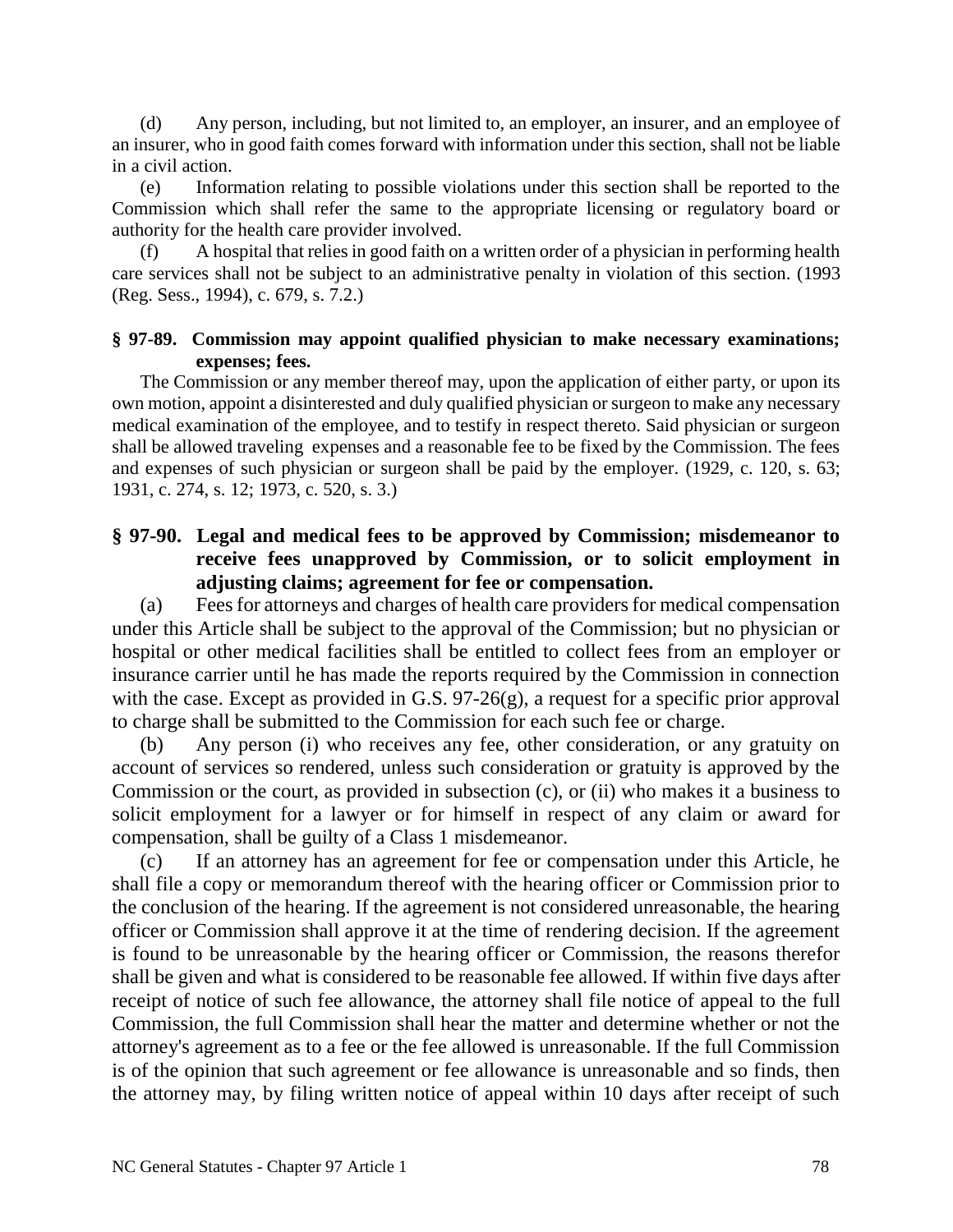action by the full Commission, appeal to the senior resident judge of the superior court in the county in which the cause of action arose or in which the claimant resides; and upon such appeal said judge shall consider the matter and determine in his discretion the reasonableness of said agreement or fix the fee and direct an order to the Commission following his determination therein. The Commission shall, within 20 days after receipt of notice of appeal from its action concerning said agreement or allowance, transmit its findings and reasons as to its action concerning such agreement or allowance to the judge of the superior court designated in the notice of appeal. In all other cases where there is no agreement for fee or compensation, the attorney or claimant may, by filing written notice of appeal within five days after receipt of notice of action of the full Commission with respect to attorneys' fees, appeal to the senior resident judge of the superior court of the district of the county in which the cause arose or in which the claimant resides; and upon such appeal said judge shall consider the matter of such fee and determine in his discretion the attorneys' fees to be allowed in the cause. The Commission shall, within 20 days after notice of appeal has been filed, transmit its findings and reasons as to its action concerning such fee or compensation to the judge of the superior court designated in the notice of appeal; provided that the Commission shall in no event have any jurisdiction over any attorneys' fees in any third-party action. In any case in which an attorney appeals to the superior court on the question of attorneys' fees, the appealing attorney shall notify the Commission and the employee of any and all proceedings before the superior court on the appeal, and either or both may appear and be represented at such proceedings.

The Commission, in determining an allowance of attorneys' fees, shall examine the record to determine the services rendered. The factors which may be considered by the Commission in allowing a reasonable fee include, but are not limited to, the time invested, the amount involved, the results achieved, whether the fee is fixed or contingent, the customary fee for similar services, the experience and skill level of the attorney, and the nature of the attorney's services.

In making the allowance of attorneys' fees, the Commission shall, upon its own motion or that of an interested party, set forth findings sufficient to support the amount approved.

The Commission may deny or reduce an attorney's fees upon proof of solicitation of employment in violation of the Rules of Professional Conduct of the North Carolina State Bar.

(d) Provided, that nothing contained in this section shall prevent the collection of such reasonable fees of physicians and charges for hospitalization as may be recovered in an action, or embraced in settlement of a claim, against a third-party tort-feasor as described in G.S. 97-10.2.

(e) A health care provider shall not pursue a private claim against an employee for all or part of the costs of medical treatment provided to the employee by the provider unless the employee's claim or the treatment is finally adjudicated not to be compensable or the employee fails to request a hearing after denial of liability by the employer. Notwithstanding subsequent denial of liability or adjudication that the condition treated was not compensable, the insurer shall be liable as provided in G.S. 97-26 to providers whose services have been authorized by the insurer or employer. The statute of limitations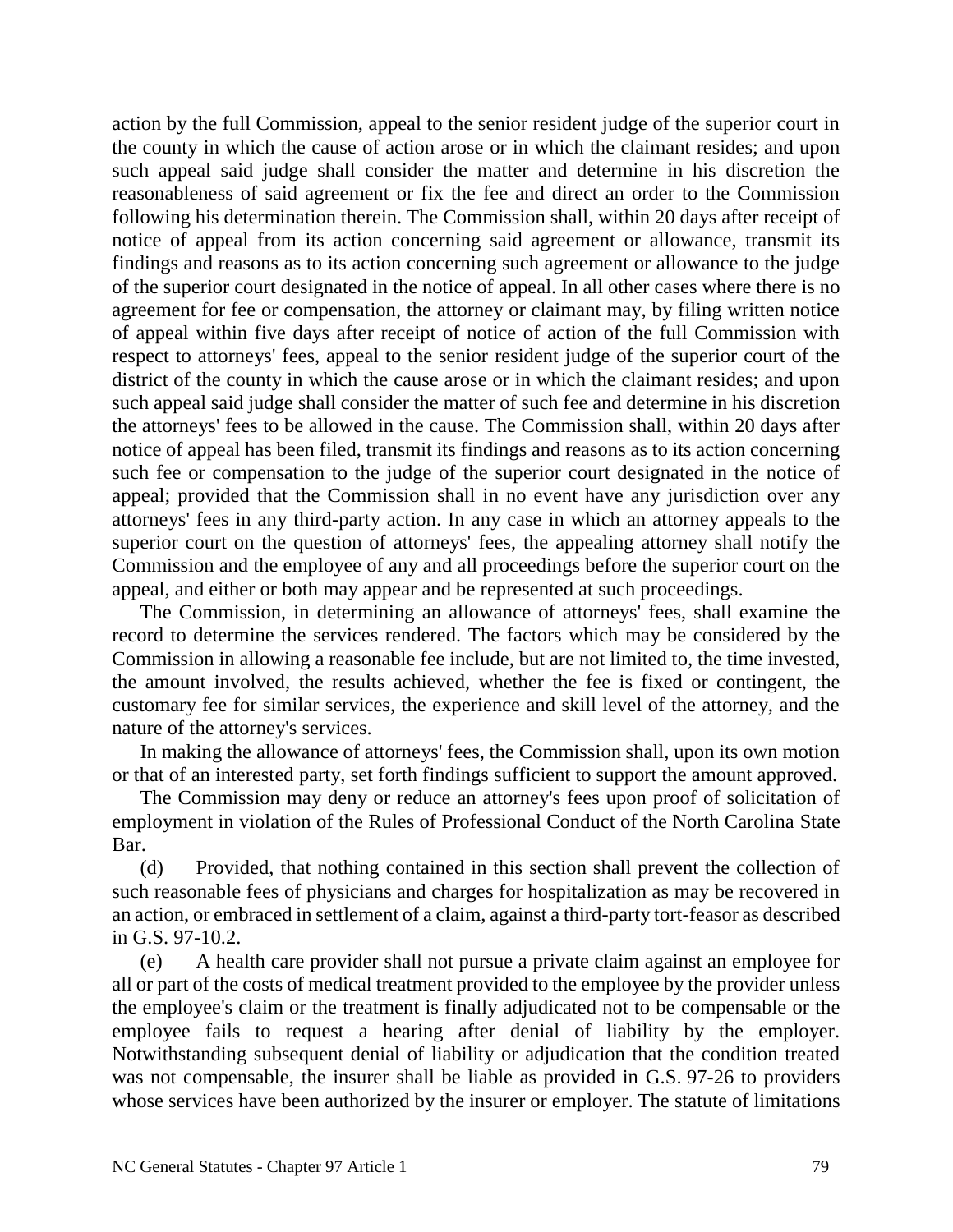applicable to a provider's claim for payment shall be tolled during the period the compensability of a claim or liability for particular treatment remains an issue in a compensation case.

(f) If a dispute arises between an employee's current and past attorney or attorneys regarding the division of a fee as approved by the Commission pursuant to this section, the Commission shall hear any dispute after the Commission has approved the settlement agreement. The Commission shall give notice to each of the employee's current and past attorneys of record of the total amount of the approved fee prior to determining how the fee shall be divided between those attorneys. An attorney who is an interested party to an action under this subsection shall have the same rights of appeal as outlined in subsection (c) of this section. (1929, c. 120, s. 64; 1955, c. 1026, s. 4; 1959, cc. 1268, 1307; 1973, c. 520, s. 4; 1981, c. 521, s. 4; 1991, c. 703, s. 6; 1993, c. 539, s. 680; 1994, Ex. Sess., c. 24, s. 14(c); 1993 (Reg. Sess., 1994), c. 679, s. 9.1; 2013-278, s. 1; 2017-124, s. 2.)

#### **§ 97-90.1. Insurers that provide employee's health benefit plans, disability income plans, or any other health insurance plans as real parties in interest; reimbursement.**

An insurer that covers an employee under a health benefit plan as defined in G.S. 58-3-167, a disability income plan, or any other health insurance plan is not a real party in interest and shall not intervene or participate in any proceeding or settlement agreement under this Article to determine whether a claim is compensable under this Article or to seek reimbursement for medical payments under its plan. The insurer that covers an employee under a health benefit plan as defined in G.S. 58-3-167 or any other health insurance plan may seek reimbursement from the employee, employer, or carrier that is liable or responsible for the specific medical charge according to a final adjudication of the claim under this Article or an order of the Commission approving a settlement agreement entered into under this Article for health plan payments for that specific medical charge. Upon the admission or adjudication that a claim is compensable, the party or parties liable shall notify in writing any known health benefit plan covering the employee of the admission or adjudication. (2001-216, s. 1; 2001-487, s. 102(b).)

# **§ 97-91. Commission to determine all questions.**

All questions arising under this Article if not settled by agreements of the parties interested therein, with the approval of the Commission, shall be determined by the Commission, except as otherwise herein provided. (1929, c. 120, s. 65.)

# **§ 97-92. Employer's record and report of accidents; records of Commission not open to public; supplementary report upon termination of disability; penalty for refusal to make report; when insurance carrier liable.**

(a) Every employer shall hereafter keep a record of all injuries, fatal or otherwise, received by his employees in the course of their employment on blanks approved by the Commission. Within five days after the occurrence and knowledge thereof as provided in G.S. 97-22 of an injury to an employee, causing his absence from work for more than one day or charges for medical compensation exceeding the amount set by the Commission, a report thereof shall be made in writing and mailed or transmitted to the Commission in the form approved by the Commission for this purpose.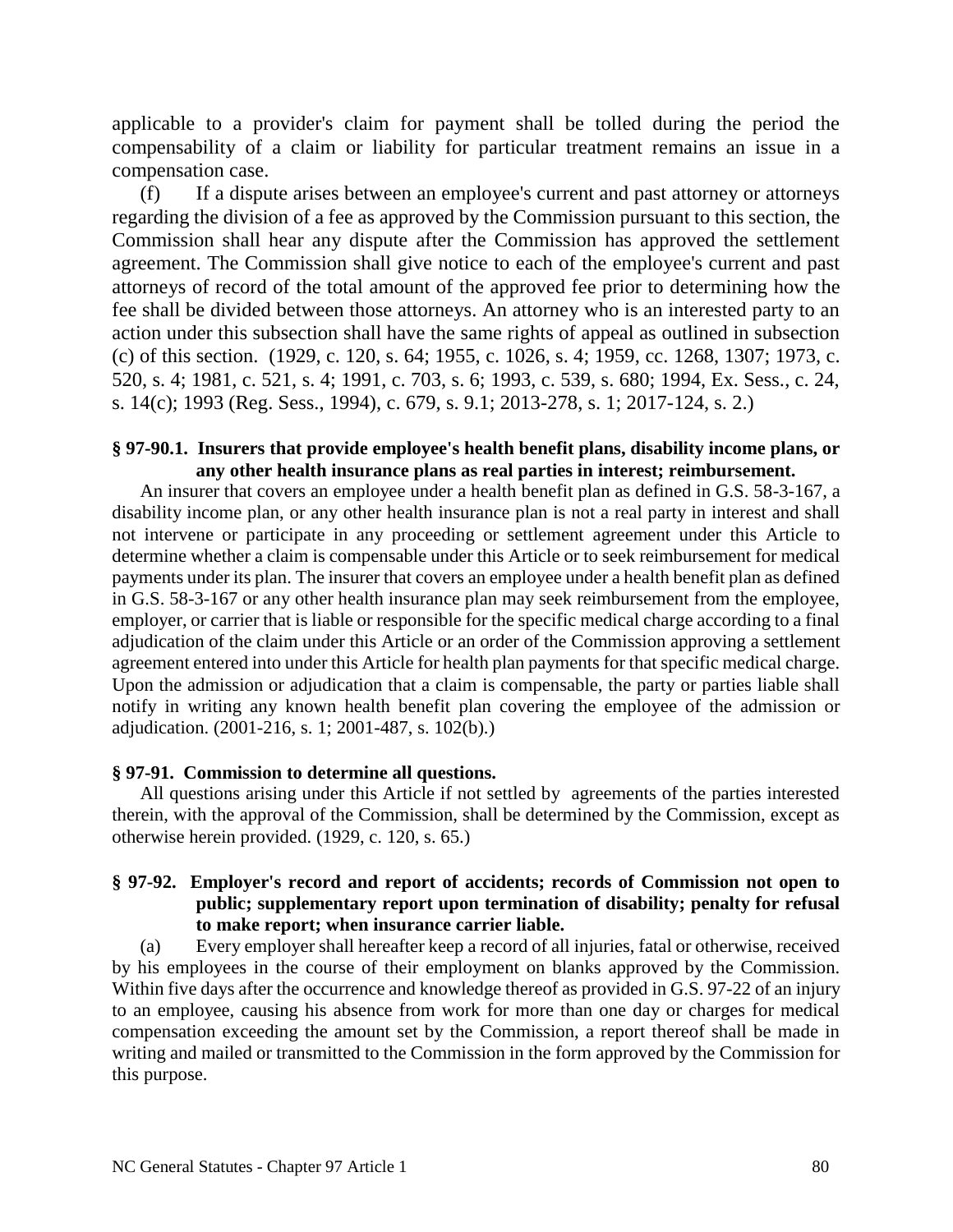(b) The records of the Commission that are not awards under G.S. 97-84 and that are not reviews of awards under G.S. 97-85, insofar as they refer to accidents, injuries, and settlements are not public records under G.S. 132-1 and shall not be open to the public, but only to the parties satisfying the Commission of their interest in such records and the right to inspect them, and to State and federal agencies pursuant to G.S. 97-81.

(c) Upon the termination of the disability of the injured employee, or if the disability extends beyond a period of 60 days, then, also, at the expiration of such period the employer shall make a supplementary report to the Commission on blanks to be procured from the Commission for the purpose.

(d) The said report shall contain the name, nature, and location of the business of the employer and name, age, sex, and wages and occupation of the injured employee, and shall state the date and hour of the accident causing injury, the nature and cause of the injury, and such other information as may be required by the Commission.

(e) Any employer who refuses or neglects to make the report required by this section shall be liable for a penalty of not less than five dollars (\$5.00) and not more than twenty-five dollars (\$25.00) for each refusal or neglect. The fine herein provided may be assessed by the Commission in an open hearing, with the right of review and appeal as in other cases. In the event the employer has transmitted the report to the insurance carrier for transmission by such insurance carrier to the Industrial Commission, the insurance carrier willfully neglecting or failing to transmit the report shall be liable for the said penalty.

(f) Any bill, report, application, and document of every nature and kind, which is required or permitted by Commission rules to be transmitted to the Commission by electronic media or is recorded among the Commission records on computer disk, optical disk, microfilm, or similar media and which is produced or reproduced in written form in the normal course of business or is certified as a true and accurate copy of the data recorded at the Commission in the normal course of its business shall be treated as a signed original in all uses before the Commission and as a duplicate within the meaning of Rule 1003 of the North Carolina Rules of Evidence. (1929, c. 120, s. 66; 1945, c. 766; 1991, c. 703, s. 9; 1991 (Reg. Sess., 1992), c. 894, s. 3; 1993 (Reg. Sess., 1994), c. 679, s. 10.8; 2001-216, s. 3; 2001-487, s. 102(b).)

# **§ 97-93. Employers required to carry insurance or prove financial ability to pay for benefits; employers required to post notice; self-insured employers regulated by Commissioner of Insurance.**

(a) Every employer subject to the provisions of this Article relative to the payment of compensation shall either:

- (1) Insure and keep insured his liability under this Article in any authorized corporation, association, organization, or in any mutual insurance association formed by a group of employers so authorized; or
- (2) Repealed by Session Laws 1997-362, s. 5.
- (3) Obtain a license from the Commissioner of Insurance under Article 5 of this Chapter or under Article 47 of Chapter 58 of the General Statutes.
- (b) through (d) Repealed by Session Laws 1997-362, s. 5.

(e) Every employer who is in compliance with the provisions of subsection (a) of this section shall post in a conspicuous place in places of employment a notice stating that employment by this employer is subject to the North Carolina Workers' Compensation Act and stating whether the employer has a policy of insurance against liability or qualifies as a self-insured employer. In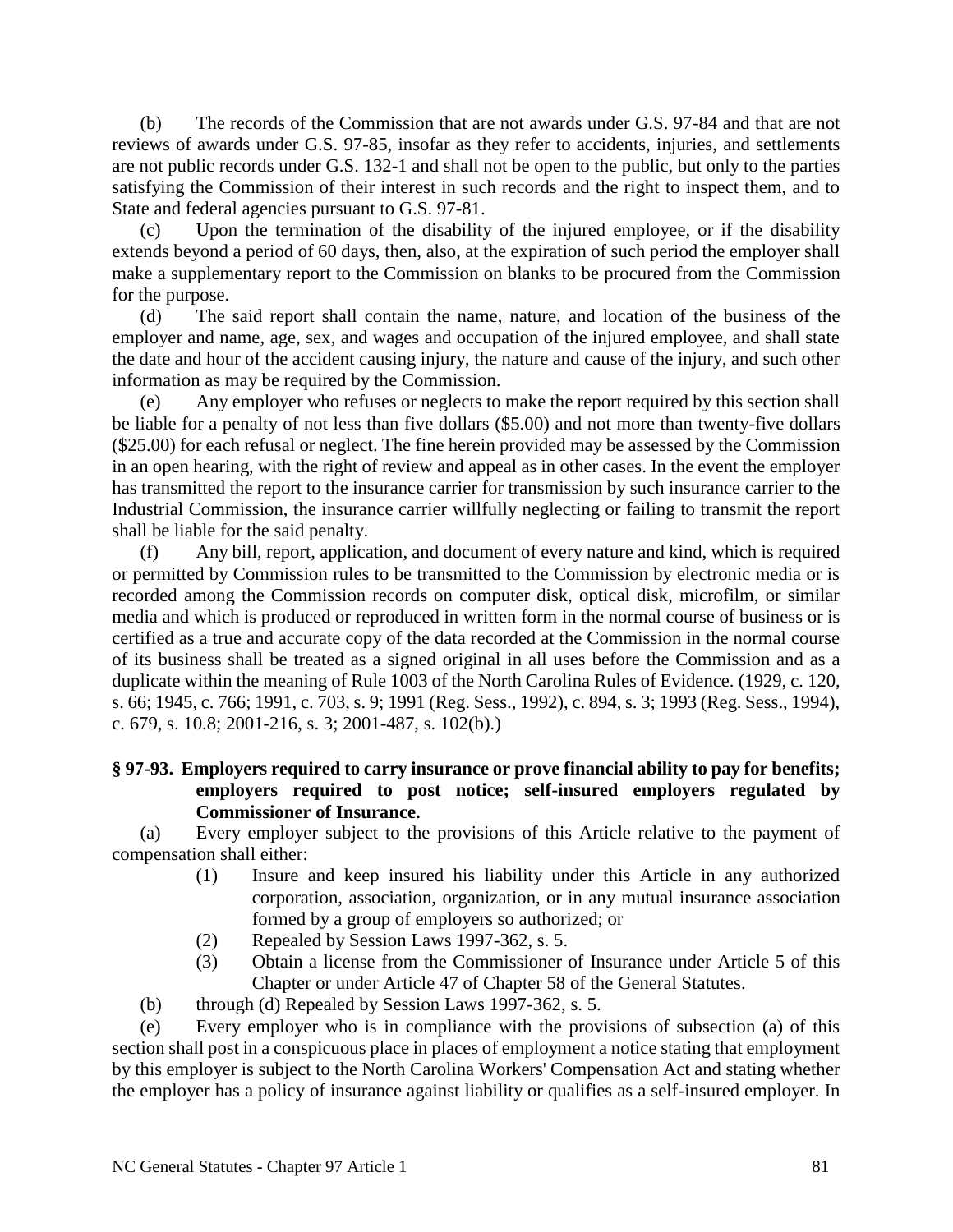the event the employer allows its insurance to lapse or ceases to qualify as a self-insured employer, the employer shall, within five working days of this occurrence, remove any notices indicating otherwise. (1929, c. 120, s. 67; 1943, c. 543; 1973, c. 1291, s. 12; 1979, c. 345; 1983, c. 728; 1985, c. 119, s. 1; 1993, c. 120, ss. 1, 2; 1993 (Reg. Sess., 1994), c. 679, s. 8.2; 1995, c. 193, s. 64; c. 471, s. 1; 1997-362, s. 5.)

# **§ 97-94. Employers required to give proof that they have complied with preceding section; penalty for not keeping liability insured; review; liability for compensation; criminal penalties for failure to secure payment of compensation.**

(a) Every employer subject to the compensation provisions of this Article shall file with the Commission, in form prescribed by it, as often as the Commission determines to be necessary, evidence of its compliance with the provisions of G.S. 97-93 and all other provisions relating thereto.

(b) Repealed by Session Laws 2018-5, s. 22.1, effective July 1, 2018.

(b1) Any employer required to secure the payment of compensation under this Article who refuses or neglects to secure such compensation shall be punished by a penalty of one dollar (\$1.00) for each employee, but not less than twenty dollars (\$20.00) nor more than one hundred dollars (\$100.00), for each day of such refusal or neglect and until the same ceases.

(b2) As an alternative to the penalty imposed in subsection (b1) of this section, the employer may submit to the Commission evidence that the employer has obtained workers' compensation insurance coverage from either an insurer licensed to do business in North Carolina or the North Carolina Workers' Compensation Insurance Plan. In addition to submitting such evidence, the employer shall submit to the Commission all payroll records for the period or periods of noncompliance. The Commission shall, after verifying the coverage and upon the request of the employer, rescind the penalty assessed under subsection (b1) of this section and impose a penalty by:

- (1) First, determining the per employee cost of the current policy by dividing the cost of the policy by the number of employees covered by the policy.
- (2) Second, determining the average number of employees during the period of noncompliance.
- (3) Third, multiplying the per employee cost of the current policy by the average number of employees during the period of noncompliance and, to that total, by applying an additional penalty of ten percent (10%).

The alternate penalty provided by this subsection is available only to an employer not previously penalized under this section.

(c) Any penalty imposed by this section may be assessed by the Industrial Commission administratively, with the right to a hearing if requested within 30 days after notice of the assessment of the penalty and the right of review and appeal as in other cases. For the purposes of assessing the penalties set forth in subsections (b1) and (b2) of this section, the penalty shall not apply to a period of noncompliance that occurred more than three years prior to the date the Industrial Commission first assessed the penalty. Enforcement of the penalty shall be made by the Office of the Attorney General. The clear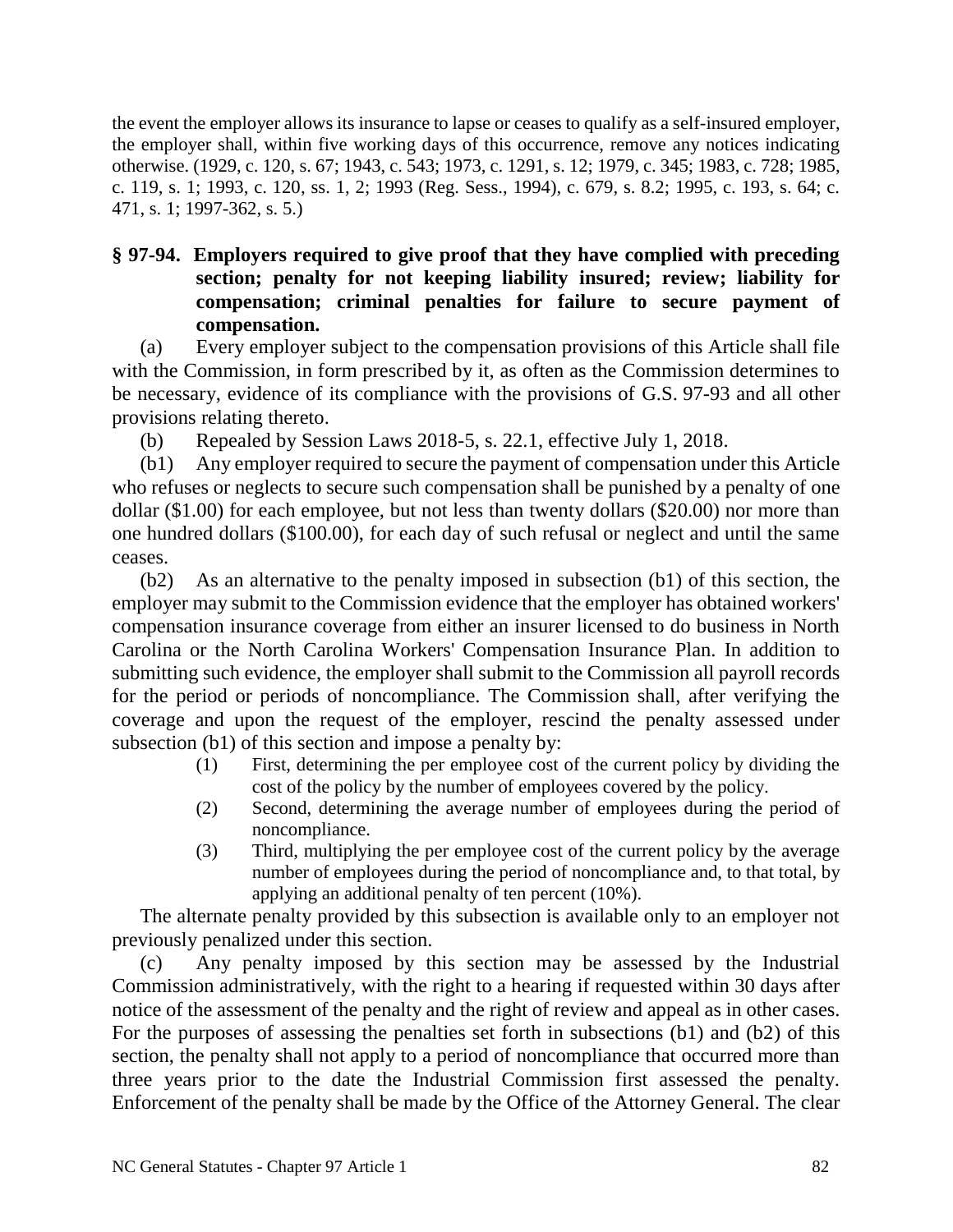proceeds of penalties provided for in this subsection shall be remitted to the Civil Penalty and Forfeiture Fund in accordance with G.S. 115C-457.2.

In addition to any penalty under this section, the employer shall be liable, during the continuance of the refusal or neglect, to an employee for compensation under this Article or at law at the election of the injured employee. The Industrial Commission shall prioritize the payment of any compensation due an injured employee under this Article over the payment of any penalty owed pursuant to this section.

Any employer required to secure the payment of compensation under this Article who willfully fails to secure such compensation shall be guilty of a Class H felony. Any employer required to secure the payment of compensation under this Article who neglects to secure the payment of compensation shall be guilty of a Class 1 misdemeanor.

(d) Any person who, with the ability and authority to bring an employer in compliance with G.S. 97-93, willfully fails to bring the employer in compliance, shall be guilty of a Class H felony. Any person who, with the ability and authority to bring an employer in compliance with G.S. 97-93, neglects to bring the employer in compliance, shall be guilty of a Class 1 misdemeanor. Any person who violates this subsection may be assessed a civil penalty by the Commission in an amount up to one hundred percent (100%) of the amount of any compensation due the employer's employees injured during the time the employer failed to comply with G.S. 97-93.

(e) Notwithstanding the provisions of G.S. 97-101, the Commission may suspend collection or remit all or part of any civil penalty imposed under this section on condition that the employer or person pays any compensation due and complies with G.S. 97-93. (1929, c. 120, s. 68; 1945, c. 766; 1963, c. 499; 1973, c. 1291, s. 13; 1985, c. 119, s. 4; 1985 (Reg. Sess., 1986), c. 1027, s. 54; 1987, c. 729, s. 17; 1993, c. 539, s. 681; 1994, Ex. Sess., c. 24, s. 14(c); 1993 (Reg. Sess., 1994), c. 679, s. 8.1; 1997-353, s. 2; 1998-215, s. 115; 2018-5, s. 22.1.)

#### **§ 97-95. Actions against employers failing to effect insurance or qualify as self-insurer.**

As to every employer subject to the provisions of this Article who shall fail or neglect to keep in effect a policy of insurance against compensation liability arising hereunder with some insurance carrier as provided in G.S. 97-93, or who shall fail to qualify as a self-insurer as provided in the Article, in addition to other penalties provided by this Article, such employer shall be liable in a civil action which may be instituted by the claimant for all such compensation as may be awarded by the Industrial Commission in a proceeding properly instituted before said Commission, and such action may be brought by the claimant in the county of his residence or in any county in which the defendant has any property in this State; and in said civil action, ancillary remedies provided by law in civil actions of attachment, receivership, and other appropriate ancillary remedies shall be available to plaintiff therein. Said action may be instituted before the award shall be made by the Industrial Commission in such case for the purpose of preventing the defendant from disposing of or removing from the State of North Carolina for the purpose of defeating the payment of compensation any property which the defendant may own in this State. In said action, after being instituted, the court may, after proper amendment to the pleadings therein, permit the recovery of a judgment against the defendant for the amount of compensation duly awarded by the North Carolina Industrial Commission and subject any property seized in said action for payment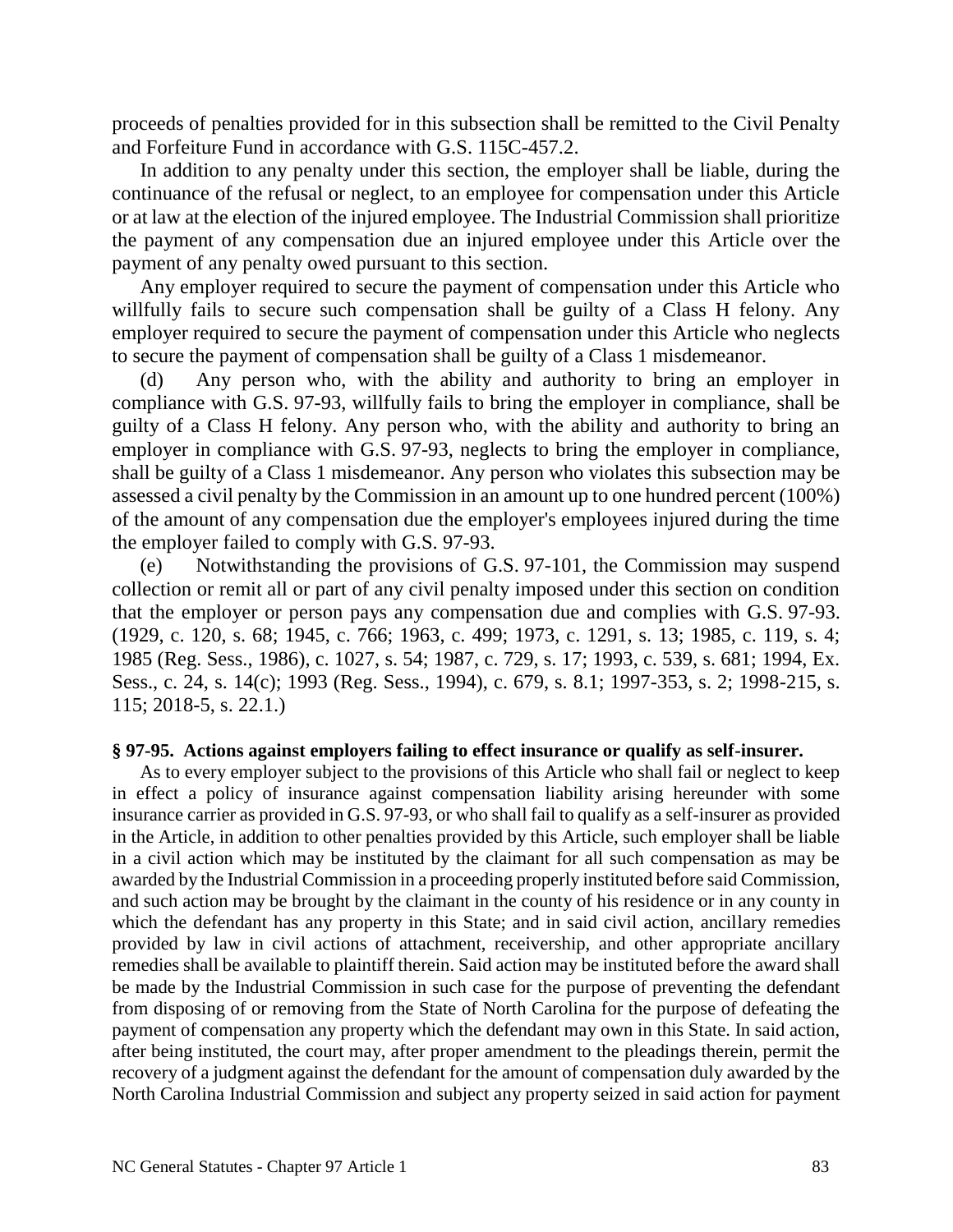of the judgment so awarded. The institution of said action shall in no wise interfere with the jurisdiction of said Industrial Commission in hearing and determining the claim for compensation in full accord with the provisions of this Article. Nothing in this section shall be construed to limit or abridge the rights of an employee as provided in subsection (b) of G.S. 97-94. (1941, c. 352.)

# **§ 97-96: Repealed by Session Laws 1997-362, s. 7.**

# **§ 97-97. Insurance policies must contain clause that notice to employer is notice to insurer, etc.**

All policies insuring the payment of compensation under this Article must contain a clause to the effect that, as between the employer and the insurer the notice to or acknowledgment of the occurrence of the injury on the part of the insured employer shall be deemed notice or knowledge as the case may be, on the part of the insurer; that jurisdiction of the insured for the purposes of this Article shall be jurisdiction of the insurer, that the insurer shall in all things be bound by and subject to the awards, judgments, or decrees rendered against such insured employer, and that insolvency or bankruptcy of the employer and/or discharge therein shall not relieve the insurer from the payment of compensation for disability or death sustained by an employee during the life of such policy or contract. (1929, c. 120, s. 70.)

# **§ 97-98. Policy must contain agreement promptly to pay benefits; continuance of obligation of insurer in event of default.**

No policy of insurance against liability arising under this Article shall be issued unless it contains the agreement of the insurer that it will promptly pay to the person entitled to same all benefits conferred by this Article, and all installments of the compensation that may be awarded or agreed upon, and that the obligation shall not be affected by any default of the insured after the injury or by any default in giving notice required by such policy or otherwise. Such agreement shall be construed to be a direct promise by the insurer to the person entitled to compensation enforceable in his name. (1929, c. 120, s. 71.)

# **§ 97-99. Law written into each insurance policy; form of policy to be approved by Commissioner of Insurance; single catastrophe hazards.**

(a) Every policy for the insurance of the compensation in this Article, or against liability therefor, shall be deemed to be made subject to the provisions of this Article. No corporation, association or organization shall enter into any such policy of insurance unless its form has been approved by the Commissioner of Insurance.

(b) This Article shall not apply to policies of insurance against loss from explosion of boilers or flywheels or other similar single catastrophe hazards: Provided, that nothing in this Article relieves an employer from liability for injury or death of an employee as a result of such an explosion or catastrophe. (1929, c. 120, s. 72; 1943, c. 170; 1945, c. 381, s. 1; 1959, c. 863, s. 5; 1967, c. 1218; 1993, c. 504, s. 31; 2001-241, s. 1.)

# **§ 97-100. Rates for insurance; carrier to make reports for determination of solvency; tax upon premium; wrongful or fraudulent representation of carrier punishable as misdemeanor; notices.**